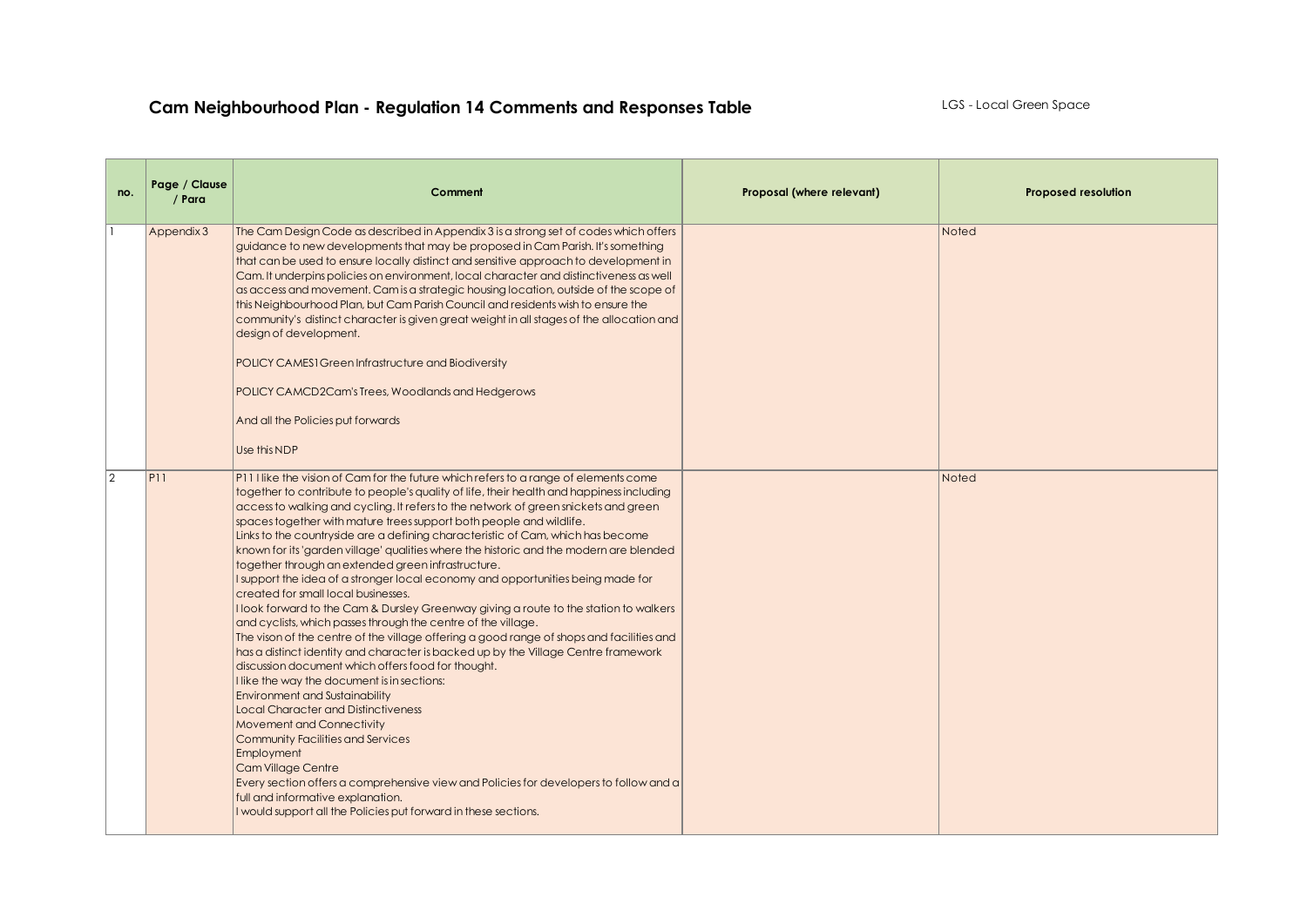| $\overline{3}$ | Green<br>Infrastructure<br>and<br>Biodiversity,<br>Local Green<br>Spaces             | Our village is growing so large because we so say have the infrastructure to support<br>more development. This makes protection of our green spaces within the community<br>more important than ever. Recent small high density developments have minimal<br>gardens or green areas included in the design. This is unhealthy for the residents and<br>unattractive for the community. There is much evidence available now that nature,<br>greenery and trees are good for people's health and wellbeing and for the<br>environment. I support anything Cam Parish Council and Stroud District Council can do<br>to promote this.<br>I am in agreement with all aspects of the draft document as it stands and would vote<br>YES to its adoption in a referendum.                                                                       |                                                                                                                                                                                                     | Noted                                                                                                                                                                                                                                                                                                                                                            |
|----------------|--------------------------------------------------------------------------------------|------------------------------------------------------------------------------------------------------------------------------------------------------------------------------------------------------------------------------------------------------------------------------------------------------------------------------------------------------------------------------------------------------------------------------------------------------------------------------------------------------------------------------------------------------------------------------------------------------------------------------------------------------------------------------------------------------------------------------------------------------------------------------------------------------------------------------------------|-----------------------------------------------------------------------------------------------------------------------------------------------------------------------------------------------------|------------------------------------------------------------------------------------------------------------------------------------------------------------------------------------------------------------------------------------------------------------------------------------------------------------------------------------------------------------------|
| 14             | General                                                                              | My husband and I visit friends in both Cam and Dursley on a regular basis and we are<br>looking to move to Cam. We love the rural aspect of the place but also like how easy<br>it is to get to Bristol and Cheltenham. We know a lot of development is planned and it's<br>very disappointing to think of somewhere we feel is like home is going to be ruined.<br>Anything you can do to stop the area becoming another Quedgeley or allowing<br>developers to build row upon row of Lego houses gets our support. I like the sound of<br>the design codes and making homes truly sustainable. I also like the idea of keeping<br>the local green spaces and maintaining a sylvan aspect to Cam. I love the drive into<br>Cam from the A38 and seeing all the trees. I really despair when I see every area of<br>land being built on. |                                                                                                                                                                                                     | Noted                                                                                                                                                                                                                                                                                                                                                            |
| 5              | Local Green<br>Spaces                                                                | All the local green spaces should be saved but especially the four in Upper Cam.<br>The village has had enough to put up with Littlecombe being built. Having local green<br>spaces keeps the village feel of the area.                                                                                                                                                                                                                                                                                                                                                                                                                                                                                                                                                                                                                  |                                                                                                                                                                                                     | Noted                                                                                                                                                                                                                                                                                                                                                            |
| 6              | General, local<br>green spaces                                                       | I agree with everything you are trying to do but particularly the local green spaces.                                                                                                                                                                                                                                                                                                                                                                                                                                                                                                                                                                                                                                                                                                                                                    |                                                                                                                                                                                                     | Noted                                                                                                                                                                                                                                                                                                                                                            |
|                | Green<br>infrastructure,<br>local green<br>spaces,<br>woodland and<br>special trees. | As a regular visitor to the area as a lover of nature and for birdwatching you must<br>protect what you have. When it's gone it's gone for good. So much of Cam has<br>already been spoilt. Save the trees, hedges and the local green spaces or it will<br>become a concrete jungle. Save the views from Cam Peak and the long down. Dont<br>build in back gardens.                                                                                                                                                                                                                                                                                                                                                                                                                                                                     |                                                                                                                                                                                                     | Noted                                                                                                                                                                                                                                                                                                                                                            |
| 8              | General, Local<br>Green Spaces                                                       | Mainly the LGS but in general the plan is very good. Protecting all the proposed LGS is<br>vital to the youngsters of the parish and in particular the Cam Sports Ground is my<br>priority to be a protected area the number of people adults down to young children<br>have many hours of pleasure using this area.<br>In general I think everything is covered.<br>Of utmost importance is with the new houses we have jobs, schools, doctors and road<br>infrastructure.                                                                                                                                                                                                                                                                                                                                                              |                                                                                                                                                                                                     | Noted                                                                                                                                                                                                                                                                                                                                                            |
| 19             | General, local<br>green spaces                                                       | A good overall plan. Cam Sports Ground must be protected for the future of our<br>youngsters and adults                                                                                                                                                                                                                                                                                                                                                                                                                                                                                                                                                                                                                                                                                                                                  |                                                                                                                                                                                                     | Noted                                                                                                                                                                                                                                                                                                                                                            |
| 10             | General                                                                              | What is the mitigation to offset the complete destruction of hedges along Boxroad?                                                                                                                                                                                                                                                                                                                                                                                                                                                                                                                                                                                                                                                                                                                                                       | Destruction of hedges. Developers could leave If removal of a hedge is proposed as part of a<br>hedges intact along Box road and build the<br>estate behind. Bellway have done this one<br>Wickwar. | planning application then its impact on bio-diversity<br>and character of the area may be taken into<br>account in accordance with planning policies in the<br>National Planning Policy Framework and the Local<br>Development Plan. Policy CAMES1 aims to prevent<br>where possible loss of assets such as hedgerows, and<br>appropriate replacement where not. |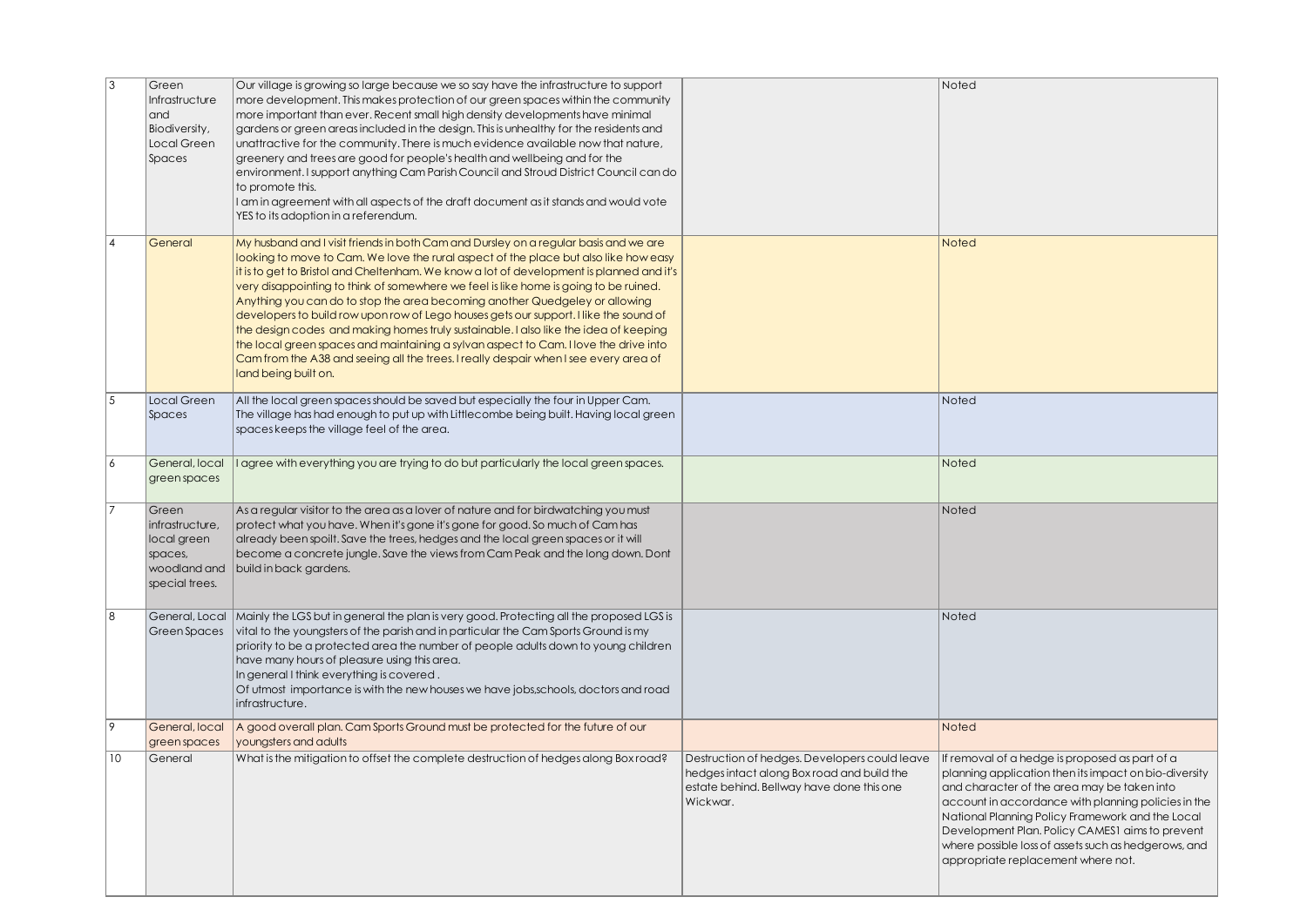| 11              | Page 48 Policy  | My garden at our house on St Georges Close lies directly adjacent to LGS10 Riverside                            |                                                 | Noted, more detail in LGS Report                       |
|-----------------|-----------------|-----------------------------------------------------------------------------------------------------------------|-------------------------------------------------|--------------------------------------------------------|
|                 | CAMCF2 ref      | land at Everlands and ends at the field between St Georges Close and Everlands LG59                             |                                                 |                                                        |
|                 | LG59 Street     | Street Farm Field?? LGS10 is an area of woodland that includes part of the river cam                            |                                                 |                                                        |
|                 | Farm Field and  | which runs alongside our garden. My own trees and shrubs lie directly next to this land                         |                                                 |                                                        |
|                 | LGS10 Riverside | and along the riverbank. I believe that our land finishes in the centre of the river. In the                    |                                                 |                                                        |
|                 | Land at         | 5 years that we have lived in St Georges Close we have seen an abundance of wildlife                            |                                                 |                                                        |
|                 | Everlands       | including heron, badgers, foxes, deer, ducks, moorhens, otters, squirrels, owls, bats,                          |                                                 |                                                        |
|                 |                 | snakes, trout, kingfishers, woodpeckers plus at least 6 other breeds of bird. If we were                        |                                                 |                                                        |
|                 |                 | to lose this area of woodland then we would not only lose our beautiful view from our                           |                                                 |                                                        |
|                 |                 | house which would have an adverse affect on our family and devalue our property                                 |                                                 |                                                        |
|                 |                 | but we would also lose the huge amount of wildlife that have made it their home. This                           |                                                 |                                                        |
|                 |                 | area is regularly used by dog walkers, scouts and local schools. It is also on a flood                          |                                                 |                                                        |
|                 |                 | plain so would make any property subject to flooding. The field between the bottom                              |                                                 |                                                        |
|                 |                 | of our garden and Everlands is also home to much of the same wildlife that I described                          |                                                 |                                                        |
|                 |                 | earlier. The field has flooded several times in the last few years which again makes it                         |                                                 |                                                        |
|                 |                 | unsuitable for building on. Any builds on this would also affect our view and devalue                           |                                                 |                                                        |
|                 |                 | our property.                                                                                                   |                                                 |                                                        |
|                 |                 |                                                                                                                 |                                                 |                                                        |
|                 |                 | Keep as many green spaces as possible, provide a home for nature and don't spoil the                            |                                                 |                                                        |
|                 |                 | beauty of Cam.                                                                                                  |                                                 |                                                        |
|                 |                 |                                                                                                                 |                                                 |                                                        |
| 12              |                 |                                                                                                                 |                                                 |                                                        |
|                 | General         | I don't believe that Cam has sufficient school places, doctors surgeries or other                               |                                                 | This is a noted as an important point, however this is |
|                 |                 | amenities to support an increase in its population. If we carry on building on empty                            |                                                 | outside the scope of this Plan.                        |
|                 |                 | fields then we will be even more overloaded than we already are. Plus nothing is done                           |                                                 |                                                        |
|                 |                 | to prevent people buying these new houses to rent them out at vast sums of money.                               |                                                 |                                                        |
|                 |                 | This does not help anyone get on the property ladder, it merely lines the pockets of<br>builders and landlords. |                                                 |                                                        |
|                 |                 |                                                                                                                 |                                                 |                                                        |
| 13              | General         | Seems to me a very detailed plan which protects the Cam environment and persona.                                | Protecting the surrounding areas/views from     | Noted                                                  |
|                 |                 | Good job by those involved in developing the plan - it would be good to see the                                 | AONB; saving trees and hedges rows and wildlife |                                                        |
|                 |                 | connectivity with the railway station improved for walkers and cyclists: from Uley, from   corridors.           |                                                 |                                                        |
|                 |                 | Outer Cam and from the centre.                                                                                  |                                                 |                                                        |
| 14              | General         | I am very happy to see that green spaces are to be protected and would support the                              |                                                 | Noted                                                  |
|                 |                 | inclusion of all of them. When Dursley and Cam creep ever closer together, I would                              |                                                 |                                                        |
|                 |                 | like to see the village aspect of Upper Cam Protected.                                                          |                                                 |                                                        |
|                 |                 |                                                                                                                 |                                                 |                                                        |
| 15              | General         | I am very keen to protect the green spaces mentioned in the plan. With so much                                  |                                                 | Noted                                                  |
|                 |                 | building going on we need to maintain these key areas.                                                          |                                                 |                                                        |
| 16              | Design Code     | It is most important to have guidelines for future building. There is to be a very high                         |                                                 | Noted                                                  |
|                 |                 | amount of building in Cam in the future and we need to have it built to a good design                           |                                                 |                                                        |
|                 |                 | so that Cam is not ruined. I hope the design code has teeth as there are some                                   |                                                 |                                                        |
|                 |                 | aggressive developers about.                                                                                    |                                                 |                                                        |
| $\overline{17}$ | General         | For me the most important pages are the sections including the design code, the                                 |                                                 | Noted                                                  |
|                 |                 | protected green spaces, and the vision for the future. I am keen to prevent building on                         |                                                 |                                                        |
|                 |                 | these areas used by children to play on, and people to walk their dogs, have picnics                            |                                                 |                                                        |
|                 |                 | etc., acting as lungs to the built up area.                                                                     |                                                 |                                                        |
|                 |                 | I like the ideas for future projects and hope these will be pursued.                                            |                                                 |                                                        |
|                 |                 | I hope future building can be restricted to north Cam as Cam is having to absorb a lot                          |                                                 |                                                        |
|                 |                 | of new building already.                                                                                        |                                                 |                                                        |
|                 |                 |                                                                                                                 |                                                 |                                                        |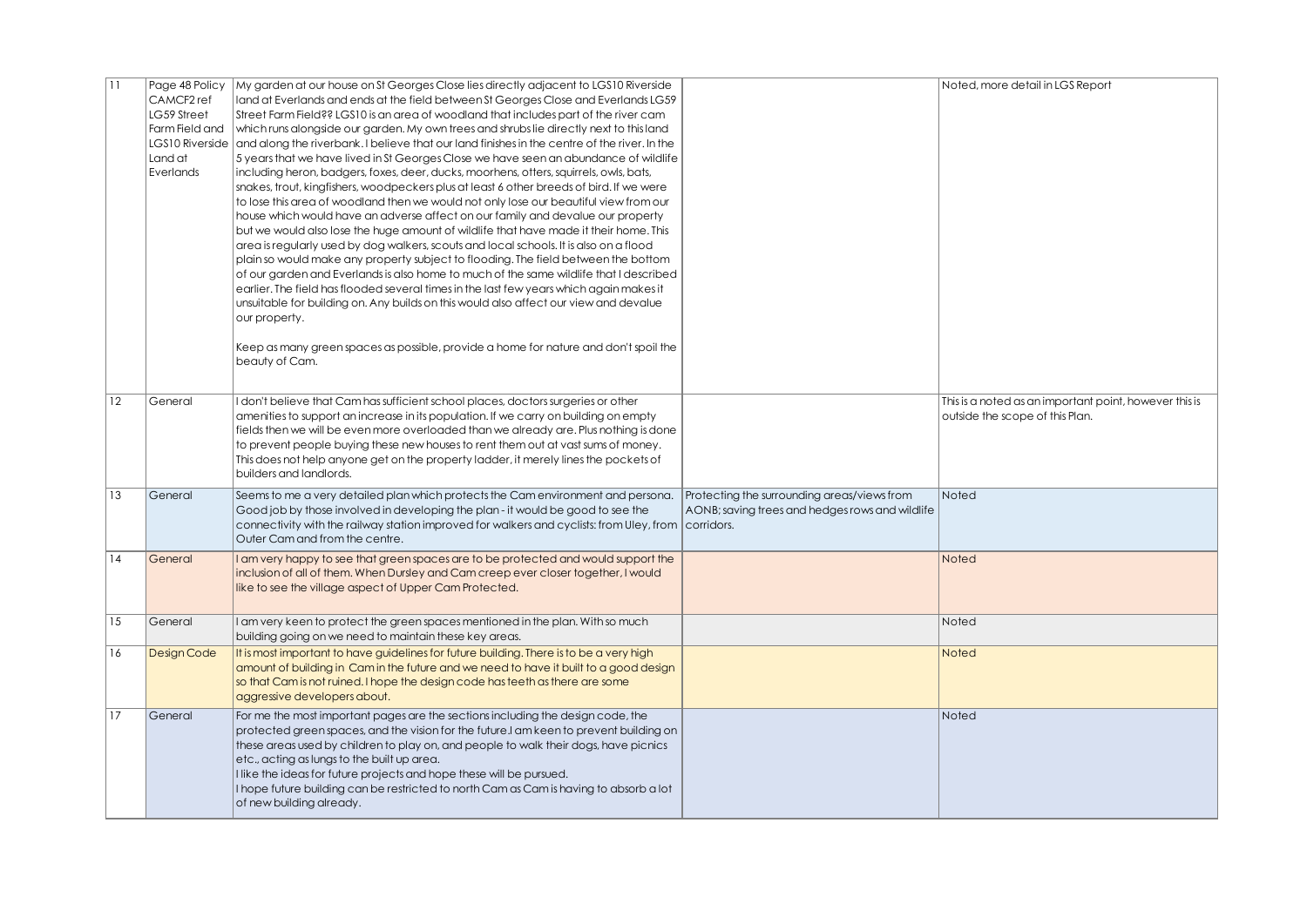| 18 | and<br>Communicatio<br>ns | P12, movement   Developments at littlecombe and Box road will add considerably to through traffic as   Thestablishment of development boundaries<br>Cam becomes move of a commuter centre for Glos and Bristol. Lack of planning for<br>traffic via junction enhancements at Kingshill and Box road is considered a serious<br>omission                                                                                                                                                                                                                                                                                                                                                                                                                                                                                                                                                                                                                                                                                                                                                                                                                                                                                                                                                                                                                                                                                                                                                                                                                                                            | using the Cotswold area of outstanding natural<br>beauty and view points.                                                                                                                                                                                                                                                                                                                                                                                                                                                                                               | Highways issues such as juntion enhancements are<br>outside the scope of this plan                                      |
|----|---------------------------|----------------------------------------------------------------------------------------------------------------------------------------------------------------------------------------------------------------------------------------------------------------------------------------------------------------------------------------------------------------------------------------------------------------------------------------------------------------------------------------------------------------------------------------------------------------------------------------------------------------------------------------------------------------------------------------------------------------------------------------------------------------------------------------------------------------------------------------------------------------------------------------------------------------------------------------------------------------------------------------------------------------------------------------------------------------------------------------------------------------------------------------------------------------------------------------------------------------------------------------------------------------------------------------------------------------------------------------------------------------------------------------------------------------------------------------------------------------------------------------------------------------------------------------------------------------------------------------------------|-------------------------------------------------------------------------------------------------------------------------------------------------------------------------------------------------------------------------------------------------------------------------------------------------------------------------------------------------------------------------------------------------------------------------------------------------------------------------------------------------------------------------------------------------------------------------|-------------------------------------------------------------------------------------------------------------------------|
| 19 | General                   | Parking on the roads is becoming a issue with property already. Built on the high street<br>no drive way space .These new houses will probably have two spaces it's not enough<br>more teenagers are driving than ever .A safe exit from box road for the volume of cars<br>How is the train station going to cope .drs and dentist another problem. Safety on to<br>the oncoming traffic, volume of cars. Parking will be a issue car parking for visitors                                                                                                                                                                                                                                                                                                                                                                                                                                                                                                                                                                                                                                                                                                                                                                                                                                                                                                                                                                                                                                                                                                                                        | There should be a agreement with builders to<br>provide for the community.                                                                                                                                                                                                                                                                                                                                                                                                                                                                                              | Gloucestershire County Council set the parking<br>standards for private residential and non-residential<br>development. |
| 20 | General                   | Your emphasis on the protection and care of the green spaces, in balance with<br>maintaining Cam as a place of employment and a lovely place to live, 'a garden<br>village' is encouraging. It is quite a balancing act to hold together but thank you for all<br>the hard work and thought that has gone into this plan.<br>Speaking as Vicar of St George's, a large building within the area, I hope that we can<br>have open doors to community events and meetings to bring that sense of<br>'Cammunity' which you desire. I am very fortunate to live amongst the older part of<br>Cam and thank you for your desire to keep its distinctive character - I know that will be   be the ones who fund the new cycle ways, new<br>very much appreciated by the locals who live here too. I agree with the emphasis on<br>making walking and cycling a priority. An emphasis on good mental health and<br>wellbeing can be positively helped in making being outside easier and I am pleased<br>to see this is part of your plan.<br>I believe the part that the local church can play in 'Cammunity' was not mentioned<br>specifically in your report but it is an integral part of the life in Cam and hopefully<br>would be kept in mind as developments grow. I know Bishop Robert, Bishop of<br>Tewkesbury has a specific interest where there are new housing estates. Anglican<br>priests are being encouraged to get trained up and involved when new housing<br>estates arise.<br>Thank you again for all who have worked so hard in getting this important piece of<br>work completed. | I am very much aware of that critical balance<br>between keeping enough new build happening<br>l   to keep an area alive and viable but not losing<br>the 'garden village' that we all so enjoy. It seems<br>to me that what you are trying to do in this plan is<br>to ensure that the developers do not lose sight of<br>this and make it a priority. How much can they<br>footpaths and new facilities which need to be<br>built? see above. We have also discussed this<br>and encouraged one another in our Sunday<br>services to read the Plan and make comments. | Noted                                                                                                                   |
| 21 |                           | In the ligh of the Cam Development Plan it is the right time to send you an update<br>regarding burial spaces. We currently have potential capacity for around 90 new<br>burials. So far this year we have had 7 burials. The figure now includes parishioners from<br>Lower Cam. Based on these number (though it is impotant to remember that burials are<br>really difficult to predict) we have between 10 & 12 years left of burial space. Prior to<br>our letter of Oct 2014 we understand a figure of 25 years was submitted and this was<br>just for Cam Parish. We do have old areas of burial ground that could possible be<br>reused for new burials but it will need considerable work and it is likely that the church<br>would require financial assistance to undertake this. This is certainly what the church<br>would like to do and avoid ultimately church yard closure. It may be that the Parish<br>Council needs to set aside land for use as a cemety too. We would be more than<br>happy to discuss this situation with members of the council and to help plan for future<br>burials in Cam.                                                                                                                                                                                                                                                                                                                                                                                                                                                                             |                                                                                                                                                                                                                                                                                                                                                                                                                                                                                                                                                                         | Noted                                                                                                                   |
| 22 |                           | Page 48 and 54 In general I support the NDP policies particularly the green spaces proposals and the<br>improvements in the centre to improve the safety for pedestrians at the roundabout<br>and measures to reduce traffic speeds. There are no parts of the plan that do not<br>agree with                                                                                                                                                                                                                                                                                                                                                                                                                                                                                                                                                                                                                                                                                                                                                                                                                                                                                                                                                                                                                                                                                                                                                                                                                                                                                                      |                                                                                                                                                                                                                                                                                                                                                                                                                                                                                                                                                                         | Noted with thanks                                                                                                       |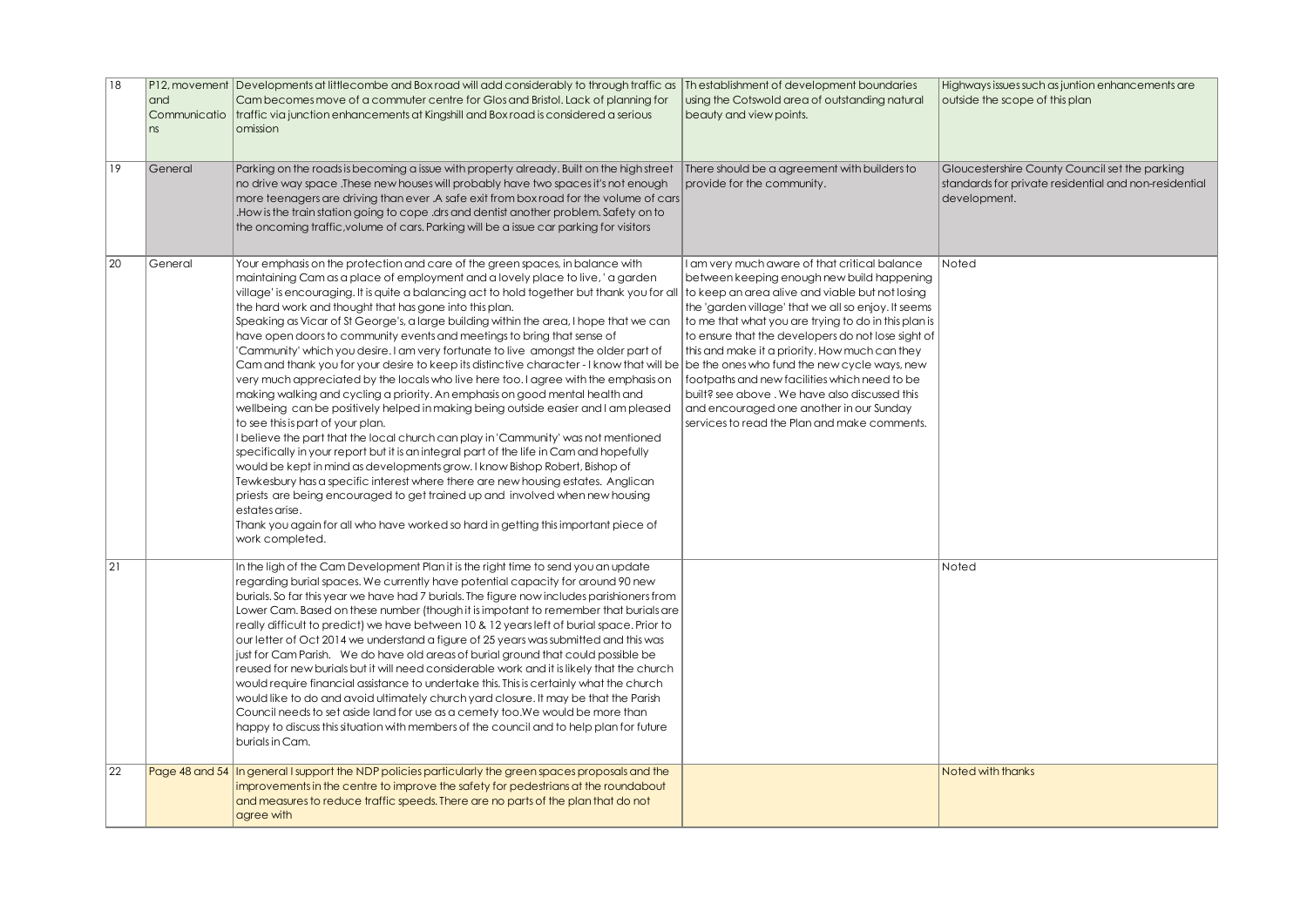| $\overline{23}$ | <b>POLICY</b><br>CAMCF1, Cam<br>& Dursley Train<br>Station                          | POLICY CAMCF1: Should the small but very useful chemist shop be included here?<br>Provides an important facility.<br>Cam & Dursley Train Station: The plan correctly highlights the parking problems.<br>Perhaps it is time that the facility is advertised (e.g. on the A38) as a Park & Ride!                                                                                                                                                                                                                                                                                     |                                                                                                                                                                                                                                                                                                                                                                                                                                                                                                                                                                                                      | Noted. The chemist cannot be included in CAMCF1<br>as it is a retail operation operating under Class A1 of<br>the Use Classes Order. The chemist facility could be<br>lost through the premises becoming a different retail<br>business, and the planning policy cannot protect<br>against this. |
|-----------------|-------------------------------------------------------------------------------------|-------------------------------------------------------------------------------------------------------------------------------------------------------------------------------------------------------------------------------------------------------------------------------------------------------------------------------------------------------------------------------------------------------------------------------------------------------------------------------------------------------------------------------------------------------------------------------------|------------------------------------------------------------------------------------------------------------------------------------------------------------------------------------------------------------------------------------------------------------------------------------------------------------------------------------------------------------------------------------------------------------------------------------------------------------------------------------------------------------------------------------------------------------------------------------------------------|--------------------------------------------------------------------------------------------------------------------------------------------------------------------------------------------------------------------------------------------------------------------------------------------------|
| 24              | General                                                                             | In general: From my limited understanding I think that the plan provides and excellent<br>framework for the inevitable development that will take place. In particular, the<br>plans emphasis on the "garden village" aim should be helpful. Local consultation on<br>plans CAMCD4 is important.                                                                                                                                                                                                                                                                                    |                                                                                                                                                                                                                                                                                                                                                                                                                                                                                                                                                                                                      | Noted                                                                                                                                                                                                                                                                                            |
| 25              | CamCD1 Cam<br>CD <sub>2</sub> Cam CD <sub>4</sub><br>CF1 CamE1<br>CamE <sub>2</sub> | I very strongly support the creation of Local Green Spaces (CAMCF2), in particular:<br>LGS10 Riverside, land at Everlands<br><b>LGS7 Cam Sports Ground</b><br>LGS8 Littlecombe Meadow<br><b>LGS9 Street Farm Field</b><br>I also support the policies set out in CAMES, CAMCD, CAMMC1.                                                                                                                                                                                                                                                                                              |                                                                                                                                                                                                                                                                                                                                                                                                                                                                                                                                                                                                      | Noted, more detail in LGS Report                                                                                                                                                                                                                                                                 |
| 26              | General                                                                             | Anything that can be done to prevent ruining the rest of Cam is a good idea. I fully<br>support it and think the plan is a good idea. The landowners say Street Farm field is not<br>tranquil or beautiful. This is just not true. It is a very peaceful and tranquil area. The only<br>occasional traffic noise is from cars arriving in Old Court. The field itself is not beautiful<br>but the views of the woods up to the golf course are beautiful all year round.                                                                                                            | Designating Littlecombe Meadow and Street<br>Farm Field Local Green Spaces. These affect me<br>specifically because my house backs onto the<br>field but I ageee with all the other proposals as<br>well. We need the space to stop us joining up<br>with Dursley. Since my late husband and I moved<br>here 18 years ago I have seen an increase in all<br>kinds of people enjoying the footpaths through<br>to the adjoining fields. My own grandchildren<br>who have lived with me and attended Rednock<br>School used the footpaths to walk to school and I<br>walk my dogs in both areas daily. | Noted, more detail in LGS Report                                                                                                                                                                                                                                                                 |
| 27              | LGS7, LGS8,<br>LGS9, LGS10                                                          | The plan is progressive, yet sympathetic to the essence of a green Village - please do<br>not move back from these principles. In general  we are delighted to see these as<br>designated green spaces they protect the heart of Old Cam we would advocate at essential to form cohesive bonds to the<br>all costs these are retained as present and future community assets. The risk that Green community, both young, to develop and<br>areas may be sacrificed in the future  please do ensure we protect these community<br>assets for all parishioners now and in the future. | As above, but in particular to preserve LGS7<br>the true community heart of Old Cam  Sport is<br>experience team games during and post school<br>years and as "we age†to support and<br>give back to the youth of the community<br>through coaching and social networks.                                                                                                                                                                                                                                                                                                                             | Noted, more detail in LGS Report                                                                                                                                                                                                                                                                 |
| 28              | Page 34                                                                             | In general support the policies                                                                                                                                                                                                                                                                                                                                                                                                                                                                                                                                                     | the green infra structure and its protection in the Noted with thanks<br>NDP                                                                                                                                                                                                                                                                                                                                                                                                                                                                                                                         |                                                                                                                                                                                                                                                                                                  |
| 29              | General                                                                             | Local employment is KEY to Cam development. Home working is an option but what<br>about a centralised hub for those who can conduct most of their work online. The hub<br>would rent out space to companies who can allow their workers to work offsite.                                                                                                                                                                                                                                                                                                                            |                                                                                                                                                                                                                                                                                                                                                                                                                                                                                                                                                                                                      | This comment is beyond the scope of the plan                                                                                                                                                                                                                                                     |
| 30              | General                                                                             | Agree development of the village centre is KEY to creating a village atmosphere. The<br>roundabout is a problem. We really need a good pub with food and more shops.                                                                                                                                                                                                                                                                                                                                                                                                                |                                                                                                                                                                                                                                                                                                                                                                                                                                                                                                                                                                                                      | Noted                                                                                                                                                                                                                                                                                            |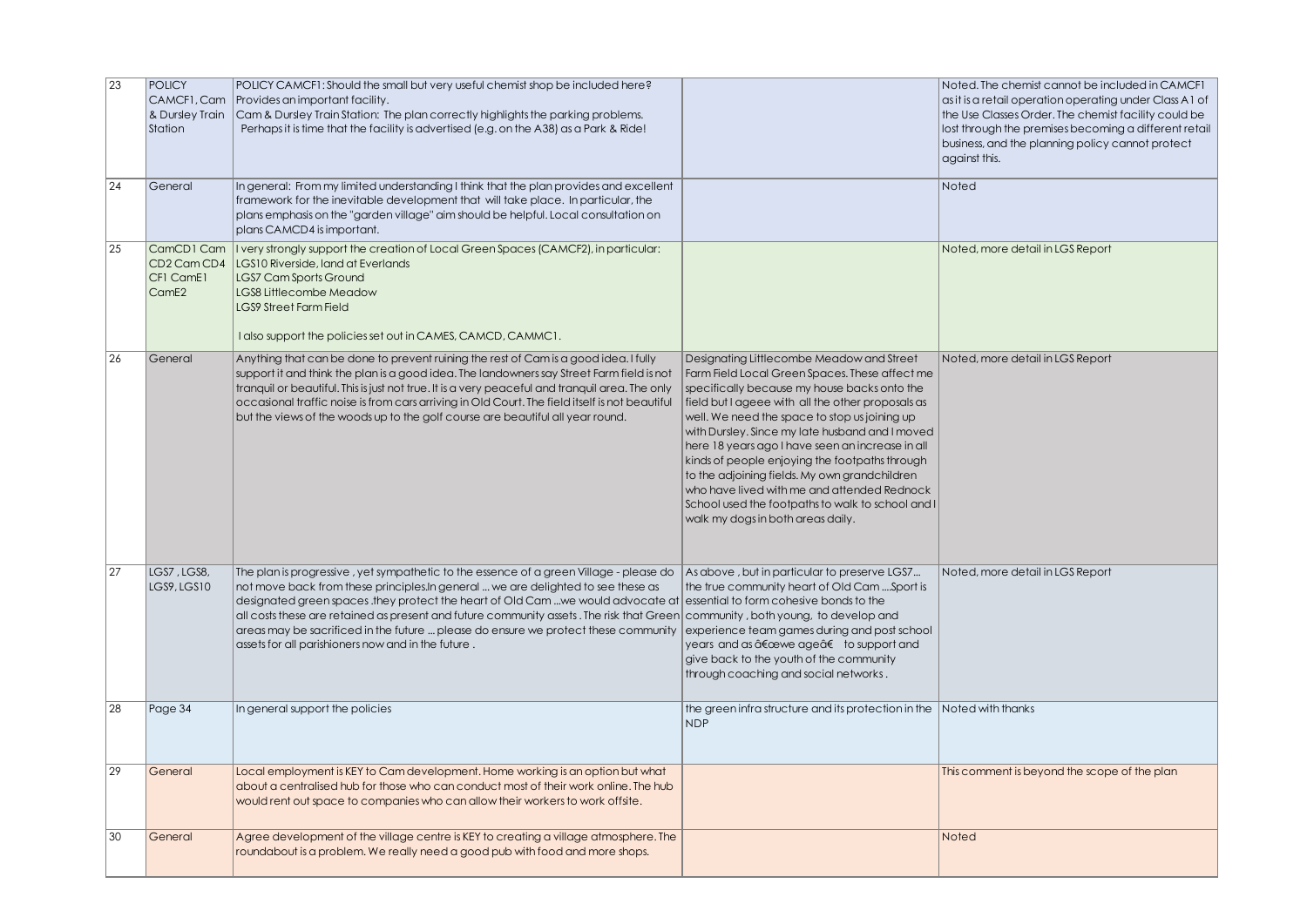| 31              | General         | Obviously a lot of work has gone into this plan and credit to those involved. I am aware<br>that the NDP has a specific objective which excludes some issues addressed by my<br>comments. Time will tell if we can achieve the vibrant garden village atmosphere we<br>all aspire to. |                                                                                                                                                          | Noted with thanks                                                                                                                                                                                                                                                                                                                                                                   |
|-----------------|-----------------|---------------------------------------------------------------------------------------------------------------------------------------------------------------------------------------------------------------------------------------------------------------------------------------|----------------------------------------------------------------------------------------------------------------------------------------------------------|-------------------------------------------------------------------------------------------------------------------------------------------------------------------------------------------------------------------------------------------------------------------------------------------------------------------------------------------------------------------------------------|
| $\overline{32}$ | P <sub>2</sub>  | Page 2 says NDP can not be ignored by developers, but Page 6 says NDP is for<br>consideration by SDC. This surely means SDC can override anything in the NDP.                                                                                                                         |                                                                                                                                                          | The Plan still has a number of required stages to<br>progress through before it becomes part of the<br>Development Plan for Stroud when it will be used<br>together with the Local Plan, along with any material<br>planning considerations to make planning decisions.<br>It needs to be in general conformity with the Stroud<br>Plan and the National Planning Policy Framework. |
| 33              | P7              | There is no mention on infrastructure, roads, schools etc. I know this maybe outwith from<br>NDP but not sure how this will interact with SDC/Highways.                                                                                                                               |                                                                                                                                                          | Outside the scope of this Plan.                                                                                                                                                                                                                                                                                                                                                     |
| 34              | P8              | Cam is a strategic housing location but is outside NDP. I Both these points suggest that it<br>will be SDC who will call all the shots when in comes to build and infrastructure.                                                                                                     |                                                                                                                                                          | The detail provided in the Cam NDP will positively<br>inform and shape future development. It can not be<br>used to block development such as that strategically<br>allocated by Stroud District.                                                                                                                                                                                   |
| 35              | PI7             | Cycle ways agree but what about down Upthorpe lane                                                                                                                                                                                                                                    |                                                                                                                                                          | Noted                                                                                                                                                                                                                                                                                                                                                                               |
| 36              | P21             | Agree we should target the 'garden village' but we need more trees in the centre.<br>Maybe get rid of mini roundabout status, make it into a curbed roundabout with a<br>green centre.                                                                                                |                                                                                                                                                          | Noted                                                                                                                                                                                                                                                                                                                                                                               |
| 37              | P <sub>24</sub> | Really agree with Visual quality to AONB. Figure 8 is not referenced anywhere and no<br>explanation on what 50m & 70m contours mean.                                                                                                                                                  |                                                                                                                                                          | Noted - Figure 8 now referenced and importance of<br>50m contour line reinforced.                                                                                                                                                                                                                                                                                                   |
| 38              | P34             | Agree any tree loss should be replaced but with mature trees.                                                                                                                                                                                                                         |                                                                                                                                                          | Noted                                                                                                                                                                                                                                                                                                                                                                               |
| $\overline{39}$ | P <sub>35</sub> | There should be a target for increased tree canopy. Page 21 - There is no mention of<br>litter policy.                                                                                                                                                                                |                                                                                                                                                          | Noted. Litter policy is outside of the scope of this<br>Plan.                                                                                                                                                                                                                                                                                                                       |
| 40              | P38             | Do not agree that pre-application is not legal. Why would developers just ignore it (as<br>they do now!)                                                                                                                                                                              |                                                                                                                                                          | Applicants cannot be legally required. This policy<br>aims to strenthen pre-application engagement in<br>Cam Parish as far as possible.                                                                                                                                                                                                                                             |
| 41              | P51             | Change of use? - 1 year too short.                                                                                                                                                                                                                                                    |                                                                                                                                                          | Noted                                                                                                                                                                                                                                                                                                                                                                               |
| $\sqrt{42}$     | P <sub>53</sub> | Racklease should be landscaped into a park together with the river and have access<br>from Tesco carpark.                                                                                                                                                                             |                                                                                                                                                          | Noted - best options for Rackleaze will continue to<br>be explored and enabled by Parish Council and<br>Sroud Valleys Project.                                                                                                                                                                                                                                                      |
| 43              | P <sub>58</sub> | Projects - Encourage parents to walk to Hopton school. Include signage to limit time<br>parking.                                                                                                                                                                                      |                                                                                                                                                          | Noted - and added to the projects section                                                                                                                                                                                                                                                                                                                                           |
| 44              | General         | Very Good, to keep green plan. I think it's extremely important to keep the green<br>spaces, and the work done by your committee is excellent                                                                                                                                         | All of the plan                                                                                                                                          | Noted with thanks                                                                                                                                                                                                                                                                                                                                                                   |
| 45              | P37             | What about Water harvesting for existing houses?                                                                                                                                                                                                                                      |                                                                                                                                                          | Outside the scope of this Plan.                                                                                                                                                                                                                                                                                                                                                     |
| 46              | General         | Please adopt the plan and save the character of our village. We are already<br>overdeveloped! It's time for other villages in the Stroud Valleys to step up their<br>housing. We have already done our bit and more!                                                                  | Preserving our green spaces                                                                                                                              | <b>Noted</b>                                                                                                                                                                                                                                                                                                                                                                        |
| 47              | p43             | Snicket map should be readily available.                                                                                                                                                                                                                                              |                                                                                                                                                          | Noted                                                                                                                                                                                                                                                                                                                                                                               |
| 48              | P8              | Design Code is a great idea - please Stroud DC adopt this and police it well                                                                                                                                                                                                          |                                                                                                                                                          | Noted with thanks                                                                                                                                                                                                                                                                                                                                                                   |
| 49              | PI2             | Cam Village Centre: as more housing developed, a strong sense of place at the<br>centre will become more important                                                                                                                                                                    | Consider promoting more community<br>'calendar' events at Winterbotham Hall,<br>Rackleaze, etc - like Christmas lights but at<br>different times of year | Outside the scope of this Plan                                                                                                                                                                                                                                                                                                                                                      |
| 50              | P22             | Building with Nature. An opportunity here to ensure all new housing developments<br>match or exceed the natural landscaping of current Littlecombe estate                                                                                                                             | Encourage advisory partnership between<br>developers and Gloucestershire Wildlife Trust<br>and other conservation bodies                                 | Noted                                                                                                                                                                                                                                                                                                                                                                               |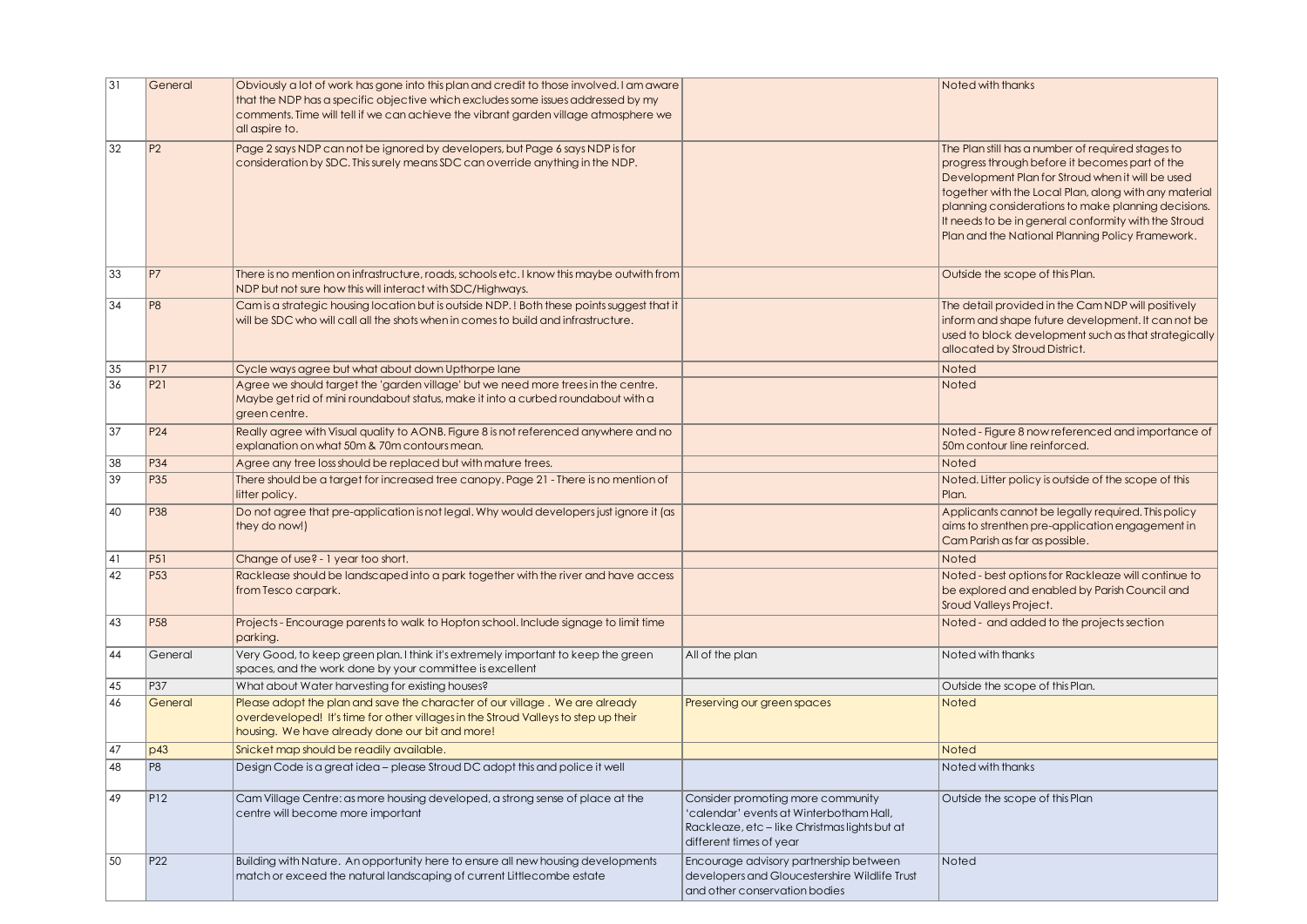|                 | P34                                                           | Treescapes. Hugely important in our landscape                                                                                                                                                                                                                                                                                                                                                                                                                                                                                                                                                                                                                                                                                                                                                                                                                                                                                                                                                                                                                                                                                                                                                                                                                                                                                                                                                                                                                                                                                                                                                                                                                                                                                                                                                                                                                                                                                                                                                                                                                              | Perhaps appoint (volunteer) parish tree warden                                                                                                                                                                                                                                                                                                                                                                                                                                                                                                                                                                                                                                                                                                                                                                                                                                                                                                                                                                                                                                                                                                                                                                                                                                                                 | Noted                                             |
|-----------------|---------------------------------------------------------------|----------------------------------------------------------------------------------------------------------------------------------------------------------------------------------------------------------------------------------------------------------------------------------------------------------------------------------------------------------------------------------------------------------------------------------------------------------------------------------------------------------------------------------------------------------------------------------------------------------------------------------------------------------------------------------------------------------------------------------------------------------------------------------------------------------------------------------------------------------------------------------------------------------------------------------------------------------------------------------------------------------------------------------------------------------------------------------------------------------------------------------------------------------------------------------------------------------------------------------------------------------------------------------------------------------------------------------------------------------------------------------------------------------------------------------------------------------------------------------------------------------------------------------------------------------------------------------------------------------------------------------------------------------------------------------------------------------------------------------------------------------------------------------------------------------------------------------------------------------------------------------------------------------------------------------------------------------------------------------------------------------------------------------------------------------------------------|----------------------------------------------------------------------------------------------------------------------------------------------------------------------------------------------------------------------------------------------------------------------------------------------------------------------------------------------------------------------------------------------------------------------------------------------------------------------------------------------------------------------------------------------------------------------------------------------------------------------------------------------------------------------------------------------------------------------------------------------------------------------------------------------------------------------------------------------------------------------------------------------------------------------------------------------------------------------------------------------------------------------------------------------------------------------------------------------------------------------------------------------------------------------------------------------------------------------------------------------------------------------------------------------------------------|---------------------------------------------------|
|                 |                                                               |                                                                                                                                                                                                                                                                                                                                                                                                                                                                                                                                                                                                                                                                                                                                                                                                                                                                                                                                                                                                                                                                                                                                                                                                                                                                                                                                                                                                                                                                                                                                                                                                                                                                                                                                                                                                                                                                                                                                                                                                                                                                            | to log all trees, recommend TPOs etc                                                                                                                                                                                                                                                                                                                                                                                                                                                                                                                                                                                                                                                                                                                                                                                                                                                                                                                                                                                                                                                                                                                                                                                                                                                                           |                                                   |
| $\overline{51}$ | P48                                                           | Local Greenspaces. We don't have enough of them, even considering close<br>proximity to countryside.                                                                                                                                                                                                                                                                                                                                                                                                                                                                                                                                                                                                                                                                                                                                                                                                                                                                                                                                                                                                                                                                                                                                                                                                                                                                                                                                                                                                                                                                                                                                                                                                                                                                                                                                                                                                                                                                                                                                                                       | Let's not lose any.                                                                                                                                                                                                                                                                                                                                                                                                                                                                                                                                                                                                                                                                                                                                                                                                                                                                                                                                                                                                                                                                                                                                                                                                                                                                                            | Noted                                             |
| 52              | Policy CAM<br>CF <sub>2</sub> LGS<br>designations;<br>pp48-49 | I am strongly in favour of the inclusion of the land known as Riverside, Everlands Cam<br>(LGS10) as a designated Local Green Space within the Cam NDP 2019-31.<br>I have enjoyed viisting this land all of my life having walked across it countless times:<br>when going to school at Cam Hopton in the 1970s and 80s, playing cricket and<br>football as part of birthday celebrations, catching my biggest ever wild brown trout in<br>1988; walking along the old Dursley branch line whilst it was still accessible; paddling a<br>canoe up the river from the area around the Scout hut; walking to and from church as<br>a chorister and then later until this day; carrying out my dissertation on the impact of<br>the Listers engineering factory when I was a student at GLOSCAT in 1989 (the water<br>quality was surprisingly good) and on countless other occasions since.<br>The landowners have expressed their concerns and objected to the designation and<br>appointed a planning consultant, whose comments have appeared within the<br>appendix of this draft NDC plan. I do not agree with the assertions made. To me, this<br>area of land LGS10 fully meets all of the criteria for a designated Local Green Space.<br>LGS10 is one of the most significant wildlife sites remaining within the heart of the<br>village. Although the water vole that bred here became extinct in the 1990s, other<br>key species such as grey heron and kingfisher remain and the increasing woodland is<br>home to species such as treecreeper, nuthatch, chiff chaff and blackcap.<br>The ancient veteran oaks have been designated with Tree Preservation Orders (TPO)<br>for their amenity and historic value (the medieval / post-medieval titheway from<br>Norman Hill to St George's Church passes this land) and the broad-leaved woodland,<br>scrub thickets, Cotswold riverside area and pockets of grassland and sedge fen<br>provide a very diverse range of habitats uncommon in the parish which are home to<br>many different animals and plants. | The recent developments at Box Road have<br>been a missed opportunity. I support s106<br>agreements that direct monies from each new<br>house into biodiversity conservation, but by<br>spending this outside the parish (within the Severn<br>estuary SAC) rather than within Cam parish it<br>feels as if yet again the amenity and heritage<br>needs of Camitself are not being adequately<br>met.<br>Governmental pressure will continue to be<br>brought to bear on Cam for ever more houses,<br>but I believe we are depauperate in our<br>amenity given the massive development<br>pressures we have faced since the 1970s.<br>The people of places like Painswick and<br>Rodborough always opined to Stroud District<br>Council "Stick our district quota of houses in<br>Cam". Rightly or wrongly that has always felt like<br>a Council policy decision. Hopefully this draft<br>plan is a vitally important step in a balanced and<br>reasonable approach to our future needs.<br>We need to develop spaces for nature within<br>Cam which reach towards the Cotswold AONB<br>and towards the Severn estuary RAMSAR site. This<br>need not preclude further developments taking<br>place, but it should be at the forefront of our<br>strategic thinking and planning, not just an<br>afterthought. | Noted, this comment is incorporated in LGS Report |
| 53              |                                                               | It is true that the old railway line has become obscured by growth of trees and scrub<br>but in places it is accessible and the old Gallows Bridge is a constant reminder of the<br>historic importance of this part of Cam's industrial archaeology and heritage and it<br>should be valued and protected. It is one of the longest remaining sections of this<br>important part of our cultural heritage.<br>With the recent Littlecombe developments and the Norman Hill housing estates being<br>built from the mid 1970s onwards there are now perhaps 3,000 people living within a 10<br>minute walk of this very accessible green space. For successive generations of<br>people, these represent the first field of real countryside that meet as they explore<br>their parish as they should. It does have expansive views to Cam Longdown and Cam<br>Peak and feels like a real gateway for people in the parish as they walk, run, cycle or<br>ride towards the fields and hills that surround the village.<br>Wildlife, heritage and accessibility $\hat{a}$ $\epsilon$ " this site has everything and must be protected<br>for future generations to enjoy growing up in this beautiful village as much as I did.<br>Fortunately it meets the legal criteria and passes with flying colours.                                                                                                                                                                                                                                                                                                                                                                                                                                                                                                                                                                                                                                                                                                                                                                  |                                                                                                                                                                                                                                                                                                                                                                                                                                                                                                                                                                                                                                                                                                                                                                                                                                                                                                                                                                                                                                                                                                                                                                                                                                                                                                                | See above                                         |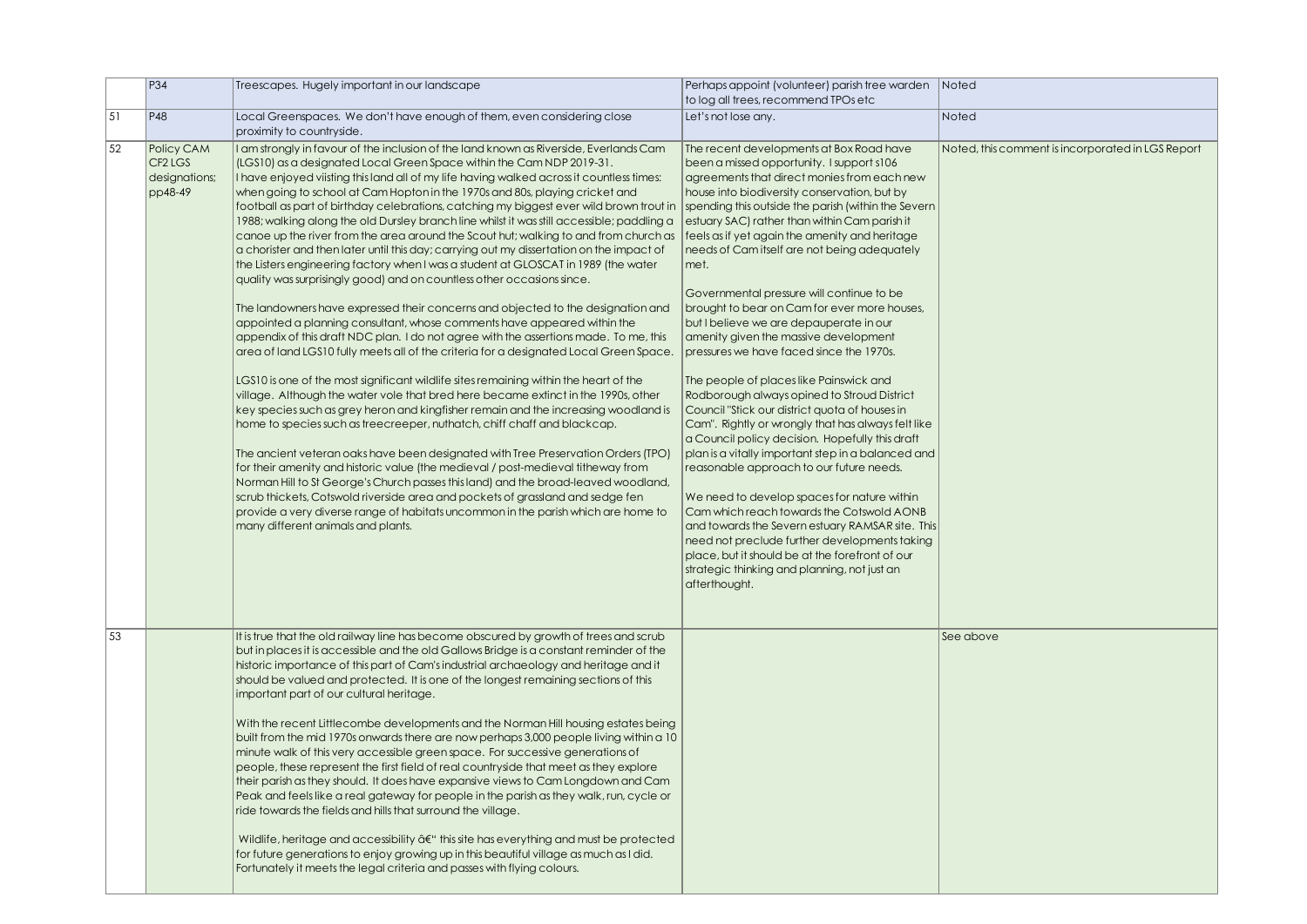| 54 | General              | I think the overall general plan is very good, I like the idea of the connectivity by bike<br>or walking, and the use of trees which will keep the rural feel of the parish. I would<br>support this plan, I like the idea of bringing together the different parts of Cam around<br>a community hub                                                                                                                                                                                                                                                                                                                                                                                                                                                                                                                                                                                                                                                                                                                                                                                                                                                                                                                                                          | We need to develop spaces for nature within<br>Cam which reach towards the Cotswold AONB<br>and towards the Severn estuary RAMSAR site. This deliver this aim.<br>need not preclude further developments taking<br>place, but it should be at the forefront of our<br>strategic thinking and planning, not just an<br>afterthought. | Noted - CAMES1 aims to enable that but practical<br>projects outside the scope of this plan could also                                                                                                                |
|----|----------------------|---------------------------------------------------------------------------------------------------------------------------------------------------------------------------------------------------------------------------------------------------------------------------------------------------------------------------------------------------------------------------------------------------------------------------------------------------------------------------------------------------------------------------------------------------------------------------------------------------------------------------------------------------------------------------------------------------------------------------------------------------------------------------------------------------------------------------------------------------------------------------------------------------------------------------------------------------------------------------------------------------------------------------------------------------------------------------------------------------------------------------------------------------------------------------------------------------------------------------------------------------------------|-------------------------------------------------------------------------------------------------------------------------------------------------------------------------------------------------------------------------------------------------------------------------------------------------------------------------------------|-----------------------------------------------------------------------------------------------------------------------------------------------------------------------------------------------------------------------|
| 55 | O6                   | Housing Quality With any housing development there will be a certain amount of CO2 generated. Are<br>there any metrics used for the amount of CO2 generated in the development that<br>feeds into the sustainable design and construction of housing development?                                                                                                                                                                                                                                                                                                                                                                                                                                                                                                                                                                                                                                                                                                                                                                                                                                                                                                                                                                                             |                                                                                                                                                                                                                                                                                                                                     | Building and other Regulatations on this matter are<br>changing in response to climate emergency.                                                                                                                     |
| 56 | Cam CF <sub>2</sub>  | I firstly would like to commend all the hard work that has gone into this proposal/plan. I<br>would like to see Cam Village Centre develop beyond Tesco and return to its roots of<br>independent traders which i think given the desire for a carbon neutral world by many<br>is a distinct possibility. Energy, time and investment would be needed although this is<br>an exciting phase for Cam and I believe great things could happen. Many moving into<br>the area are doing so looking for a better quality of life, often money rich and time<br>poor. There is an opening for the development of a community store that focuses on<br>sustainability as well as creating premises that could be utilised by charity another<br>growing industry for the eco-friendly individual. I welcome discussing this further, kind<br>regards,                                                                                                                                                                                                                                                                                                                                                                                                                |                                                                                                                                                                                                                                                                                                                                     | Noted with thanks                                                                                                                                                                                                     |
| 57 |                      | The importance of supporting infrastructure especially in relation to the train station<br>that is not being used fully by local residents due to parking issues, and i would also<br>advocate the development of cycle routes/safe pathways to connect the area.                                                                                                                                                                                                                                                                                                                                                                                                                                                                                                                                                                                                                                                                                                                                                                                                                                                                                                                                                                                             |                                                                                                                                                                                                                                                                                                                                     | Noted                                                                                                                                                                                                                 |
| 58 | Local Green<br>Space | I strongly support the keeping of these green spaces that have childhood memories<br>and especially Littlecombe Meadow where I now reside as I selected this location due<br>to position to this green space, and the surrounding area.                                                                                                                                                                                                                                                                                                                                                                                                                                                                                                                                                                                                                                                                                                                                                                                                                                                                                                                                                                                                                       |                                                                                                                                                                                                                                                                                                                                     | Noted                                                                                                                                                                                                                 |
| 59 | General              | The detailed survey of existing trees and their importance to the feel of the village, the<br>retention of the network of snickets, many of which I use on a regular basis. The<br>protection of the highlighted green spaces is of vital importance for the well being<br>(both physical and mental) of the residents of our community.                                                                                                                                                                                                                                                                                                                                                                                                                                                                                                                                                                                                                                                                                                                                                                                                                                                                                                                      |                                                                                                                                                                                                                                                                                                                                     | Noted                                                                                                                                                                                                                 |
| 60 |                      | Much of your justification are lies or untruths. I have "managed" this piece of land<br>(LGS10) since it came into the current ownership exactly 40 years ago and bred sheep   the ancient oaks regularly shed their branches<br>on it for ~25 years. The field has never been used by the Scout movement in my time,<br>however, i did have a request from a scout leader about 10 years ago asking if they<br>could pitch their tents in return for keeping the land tidy, BUT this applied to the field<br>north(next to the Scout Hut) of LGS10 which is not included in your draft. As i also<br>managed this land i did get permission for them to use it but they never took it up<br>anyway. With regard to a playing field, it has never been used as such, although i do<br>remember asking someone riding a motorbike to leave. The pedestrian footbridge is<br>complete! It is not a mature woodland, it was always a pasture meadow but in recent<br>years the pollarded willows have seeded themselves and spread into the pasture<br>alongside. There are many mature trees, bordering the disused railway line, now<br>choked with ivy, that are likely to fall in a storm making these areas dangerous. There is<br>an abundance of wildlife | Unless this area is cleared and made safe (even<br>and these would need to be fenced off) it is<br>totally unsuitable as a Local Green Space                                                                                                                                                                                        | Noted. This proposed Local Green Space evidence<br>base consists partly of comments from the<br>community either in support of proposed designation<br>or not. Designation would not affect how the space is<br>used. |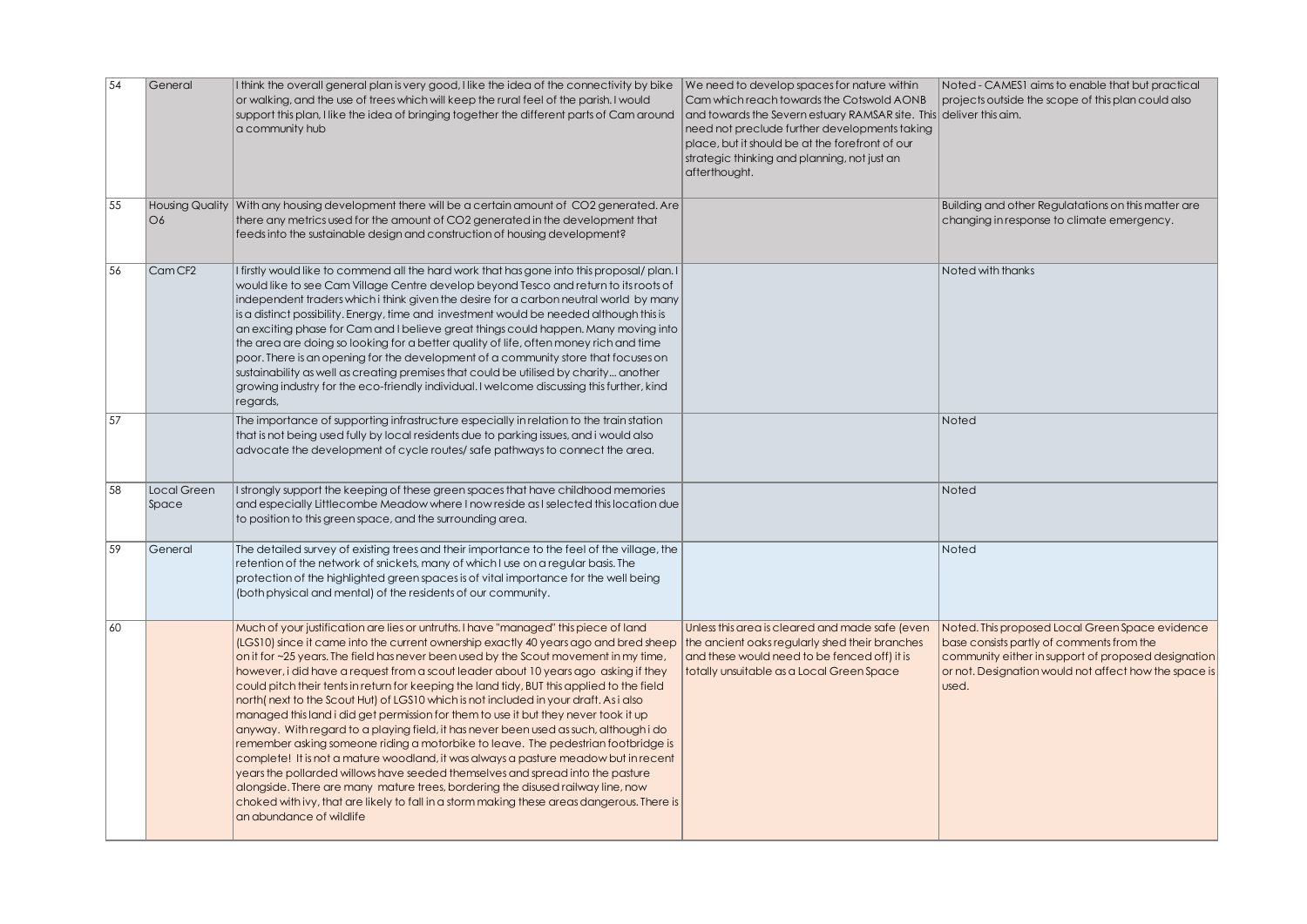| 61 | green spaces.<br>especially LGs<br>55, LGS 10 | CAM CF2 Local As children living at Sandpits more than 60 years ago, Holywell Orchard and the<br>Riverside at Everlands were our natural playgrounds. Throughout my life, living in Cam,<br>I have utilised these areas to walk my dogs, as walkways through to Cam village and of  I endorse the plan to maintain as much green<br>late, routes to run, as lendeavour to maintain my fitness. I fully endorse the application<br>that these two sites in particular should be nominated as Green spaces to pass on to<br>future generations for their enjoyment.                                                                                                                                                                                                                                                                                                                                                                                                                                                                                                                                                                                    | Iand at Cam, Local Green Spaces.<br>space as possible in Cam to allow future<br>generations access to play and leisure areas.                                                                        | To make the Hollywell Orchard and the Riverside   Noted, this comment is incorporated in LGS Report |
|----|-----------------------------------------------|------------------------------------------------------------------------------------------------------------------------------------------------------------------------------------------------------------------------------------------------------------------------------------------------------------------------------------------------------------------------------------------------------------------------------------------------------------------------------------------------------------------------------------------------------------------------------------------------------------------------------------------------------------------------------------------------------------------------------------------------------------------------------------------------------------------------------------------------------------------------------------------------------------------------------------------------------------------------------------------------------------------------------------------------------------------------------------------------------------------------------------------------------|------------------------------------------------------------------------------------------------------------------------------------------------------------------------------------------------------|-----------------------------------------------------------------------------------------------------|
| 62 | Local Green<br>Space                          | Our house backs onto the River Cam and the green space between St Georges Close   N/A<br>and Everlands.<br>It is a beautiful area, full of large old trees and therefore many different varieties of<br>birds including little egret, heron, kingfisher, great spotted and green woodpecker,<br>nuthatch - to name but a few. Also, many different types of owl are heard.<br>We also observe a fair amount of mammals including roe deer, muntiac, foxes, grey<br>squirrels and also otters.<br>All this beautiful, and increasingly rare, wildlife would be lost if this green area were to<br>be developed in any way.<br>One of the main reasons for moving into my house 30 years ago was this green space it<br>backs onto and the abundance of wildlife it encourages.<br>Leave the above area as is so that the residents, as well as future generations, can<br>enjoy the nature on their doorstep. There is so much development countrywide, surely<br>one little pocket can be left to thrive.                                                                                                                                            |                                                                                                                                                                                                      | Noted, this comment is incorporated in LGS Report                                                   |
| 63 | Local Green<br>Space                          | Speaking as firm supporters of LGS for Everlands 'Riverside', not only does this site<br>provide habitat for native flora and fauna it is a tranquil space. We have read in some<br>detail the objections posed by the landowners, and spokespeople on behalf of the<br>landowners, who at face value have dismissed this space as not meeting the criteria.<br>They are wrong. It may not be pretty, but is a much valued and needed space for<br>health and wellbeing and in keeping with the rural nature of this community.                                                                                                                                                                                                                                                                                                                                                                                                                                                                                                                                                                                                                      | Necessity for green space whilst meeting<br>demand for development. A fine balance must<br>be struck to avoid Cam losing its rural identity.<br>Implementation on the plan that has been<br>proposed | Noted, this comment is incorporated in LGS Report                                                   |
| 64 | General                                       | I have no issue with the anything written in the document, it sums up the area, the<br>people and the values that they hold well. Due to the type of person that would<br>choose to live in the Cam (family's and retired) we do not feel that a large amount of<br>additional housing is required.<br>Without the addition of local jobs through new industry moving into the area we are<br>unlikely to attract younger people to stay / move into the area to fill the large number<br>of additional houses.<br>The green spaces are incredibly important to the area.<br>The reason many of us choose to live in a village like Cam was the green spaces and<br>the close links to the countryside and wildlife that come with them.                                                                                                                                                                                                                                                                                                                                                                                                             |                                                                                                                                                                                                      | Noted with thanks                                                                                   |
| 65 | General                                       | <b>I HAVE ATTENDED CONSULTATION EVENTS AND READ THE PLAN AND MADE</b><br>COMMENTS AT THOSE EVENTS. I DO NOT INTEND TO COMMENT FURTHER IN DETAIL.<br>I AM GENERALLY SUPPORTIVE OF THE PARISH COUNCIL'S POSITION IN THE CONTEXT OF<br>THE STROUD PLAN.I HAVE GRAVE MISGIVINGS ABOUT THE WIDER GLOUCESTERSHIRE<br>PICTURE IN RELATION TO CRUCIAL INFRASTRUCTURE ISSUES THAT HAVE BEEN<br>REPEATEDLY IDENTIFIED IN LOCAL PLANS, PARTICULARLY THE INABILITY OF THE LOCAL<br>ROAD SYSTEM TO COPE WITH INCREASED HOUSING I AM ALSO UNSURE AS TO THE<br>LONGER TERM COMPATIBILITY OF THE LOCAL PLANS WITH THE GLOUCESTERSHIRE 2050<br>VISION DEVELOPING AT COUNTY LEVEL. SEE ABOVE.I'M TOO OLD TO BE DIRECTLY<br>CONCERNED WITH MUCH OF THE FUTURE BUT I HOPE THAT SLAVISH ADHERENCE TO<br>CENTRALLY/POLITICALLY DRIVEN TARGETS ON POPULATION GROWTH AND<br>ECONOMIC DEVELOPMENT WILL NOT DESTROY A LOVELY AREA, THAT HAS MANAGED<br>TO DEVELOP WITHIN ITS GEOGRAPHY PRETTY WELL.I. COMMEND THE EFFORTS OF CAM<br>PARISH COUNCIL TO SEEK A BALANCE - A SUSTAINABLE COMMUNITY IN A NATURAL<br>GREEN ENVIRONMENT WITH SPACE FOR PEOPLE TO LIVE, WORK AND PLAY. |                                                                                                                                                                                                      | Noted                                                                                               |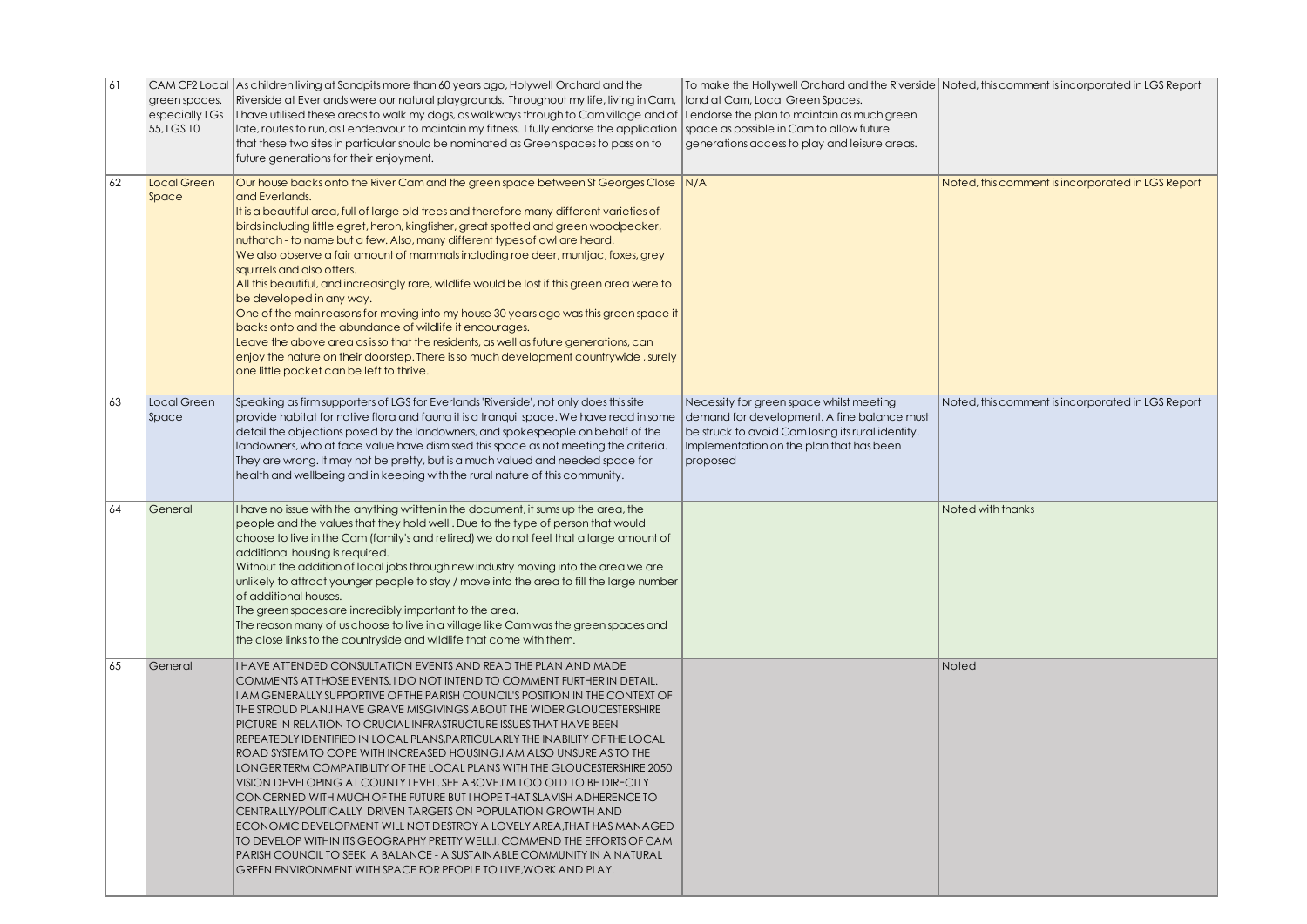| 66              | Littlecombe<br>meadow                       | Affecting our drainage and countryside views. Losing our lovely green spaces                                                                                                                                                                                                                                                                                                                                                                                                                                                                                       | None, keep our green spaces. Look for land<br>further afield                                                                      | Noted                                                                                                                                                                                                                                                                                           |
|-----------------|---------------------------------------------|--------------------------------------------------------------------------------------------------------------------------------------------------------------------------------------------------------------------------------------------------------------------------------------------------------------------------------------------------------------------------------------------------------------------------------------------------------------------------------------------------------------------------------------------------------------------|-----------------------------------------------------------------------------------------------------------------------------------|-------------------------------------------------------------------------------------------------------------------------------------------------------------------------------------------------------------------------------------------------------------------------------------------------|
| $\overline{67}$ | General                                     | A very pro-active plan for future Cam                                                                                                                                                                                                                                                                                                                                                                                                                                                                                                                              | The Green Infrastructure emphasis. Make sure<br>that all future development is based on, and<br>follows the Protocols of this NDP | Noted                                                                                                                                                                                                                                                                                           |
| 68              | NDP/LGS-<br><b>Everlands</b><br>'Riverside' | We would like to further add that the mature trees that 'screen' this site, and give<br>Everlands its unique character and appearance, are beautiful in their own right and<br>therefore need protecting. It's interesting that the only objectors for this site being<br>designated a LGS are the landowners. I wonder why                                                                                                                                                                                                                                        |                                                                                                                                   | Noted, the comment regarding trees is incorporated<br>in LGS Report                                                                                                                                                                                                                             |
| 69              | General                                     | Very in depth research and conclusions                                                                                                                                                                                                                                                                                                                                                                                                                                                                                                                             | In general all. Make sure it is used in the decision Noted with thanks<br>making for the future of Cam                            |                                                                                                                                                                                                                                                                                                 |
| 70              | General                                     | It looks very good. The green infilstructure e.g. the green open spaces and trees. If this<br>plan is followed Cam would be a good place to live and work in                                                                                                                                                                                                                                                                                                                                                                                                       |                                                                                                                                   | Noted with thanks                                                                                                                                                                                                                                                                               |
| 71              | 011;014;015;<br>016                         | We have lived here for 24 years so can attest that we find Cam a very pleasant place<br>in which to have our home. The overall plan seems very comprehensive and I am very<br>pleased to see the emphasis on keeping Cam an attractive rural village in which to<br>live even though there will be over the years a much larger population due to the<br>increase in housing that is planned. Planning to make the area around Tesco's feel<br>more of a village centre seems important.                                                                           |                                                                                                                                   | Noted with thanks                                                                                                                                                                                                                                                                               |
| 72              | General                                     | As someone who enjoys the natural world I am very pleased to see the aim of keeping<br>our green spaces and corridors and enhancing the diversity of the area through the<br>proposal to map and protect the local trees and have a tree warden, looking after<br>the snickets and the green corridors within the parish boundaries and developing the<br>Greenway through to Ulay.                                                                                                                                                                                |                                                                                                                                   | Noted                                                                                                                                                                                                                                                                                           |
| 73              | General                                     | I also think it important to encourage small businesses into Cam so that it doesn't<br>become mainly a village of commuters.                                                                                                                                                                                                                                                                                                                                                                                                                                       |                                                                                                                                   | Noted                                                                                                                                                                                                                                                                                           |
| 74              | General                                     | However the railway station is obviously very important for those working away from<br>Cam and there needs to be a better bus service to the station.                                                                                                                                                                                                                                                                                                                                                                                                              |                                                                                                                                   | Noted                                                                                                                                                                                                                                                                                           |
| 75              | General                                     | Also it is important for there to be continued input from the council to influence the<br>nature of the housing and commercial development in the area.                                                                                                                                                                                                                                                                                                                                                                                                            |                                                                                                                                   | Noted                                                                                                                                                                                                                                                                                           |
| 76              | <b>CAMCF1</b>                               | I note that under key community facilities the chemist is not included. I understand that<br>this is a retail business and Boots are under no obligation to stay in Cam but I think given<br>the number of elderly people in the village some sort of pharmacy provision should be<br>maintained if they were to close - perhaps council help to include one in the Orchard<br>Medical Centre.                                                                                                                                                                     |                                                                                                                                   | This facility cannot be included in the CAMCF1 as it is<br>a retail operation operating under Class A1 of the<br>Use Classes Order. The chemist facility could be lost<br>through the premises becoming a different retail<br>business, and the planning policy cannot protect<br>against this. |
| 77              | General,<br>Projects                        | I have not studied the plan in depth but can't recall seeing the problems arising from<br>climate change being specifically addressed. This will be important to realise the aim<br>of Cam being a good place to live in in the future. Is pressure put on developers to<br>incorporate energy efficient measures in their housing schemes for instance. However<br>I do note that in the project list Section 3 does talk about working to encourage use of<br>public transport and making people aware of shortcuts available when walking<br>around the parish. |                                                                                                                                   | Noted - this comment is addressed specifically in the<br>next draft of the plan (see 'Addressing Climate<br>Change in the Cam Parish Neighbourhood Plan') and<br>should continue to influence future revisions                                                                                  |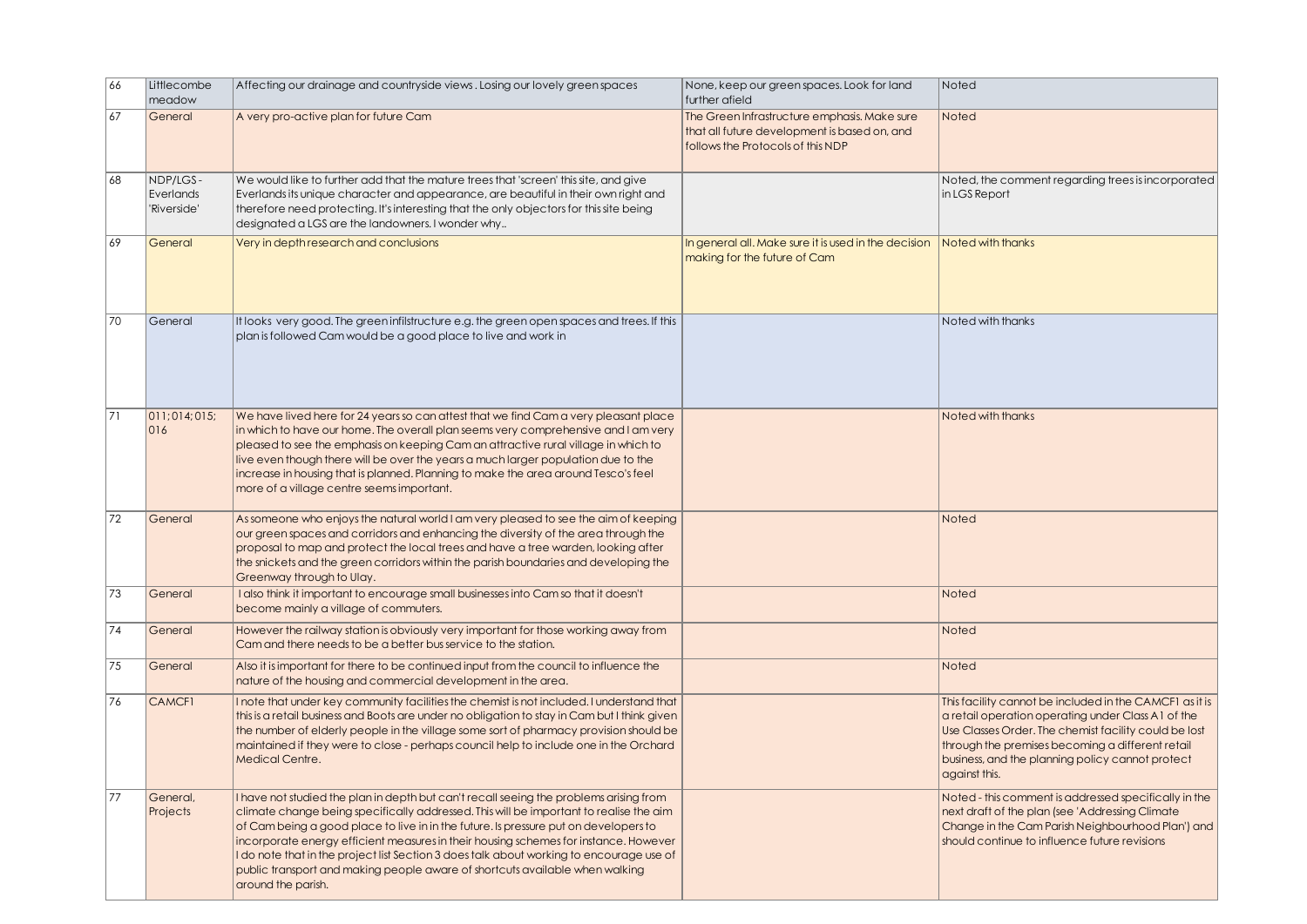| 78              | General                                              | The NDP has been generated from the energy, knowledge and passion of a group of<br>local volunteers supported by Cam Parish Council. Vision and commitment from all will<br>be needed at a time of such uncertainty and threat from Brexit, Climate Emergency<br>and Biodiversity Emergency. An ageing demographic brings a raft of future<br>challenges, many still awaiting clear national government leadership. Cammunity must<br>be empowered to do more through the policy frameworks set out in the<br>Neighbourhood Development Plan. |                             | Noted - this comment is address specifically in the<br>next draft of the plan (see 'Addressing Climate<br>Change in the Cam Parish Neighbourhood Plan')<br>and shoud continue to influence future revisions                                                                                                           |
|-----------------|------------------------------------------------------|-----------------------------------------------------------------------------------------------------------------------------------------------------------------------------------------------------------------------------------------------------------------------------------------------------------------------------------------------------------------------------------------------------------------------------------------------------------------------------------------------------------------------------------------------|-----------------------------|-----------------------------------------------------------------------------------------------------------------------------------------------------------------------------------------------------------------------------------------------------------------------------------------------------------------------|
| 79              | P58/59                                               | Cammunity projects set out on pages 58/59 are a great starter for our futures. To have<br>a vibrant future Cammunity must work for it. The Parish Council is uniquely placed to be<br>both the driver and agent for positive long term change in the Parish.                                                                                                                                                                                                                                                                                  |                             | Noted with thanks                                                                                                                                                                                                                                                                                                     |
| 80              | CAMCF <sub>2</sub>                                   | I am heartened by the accurate descriptions of the cultural, natural environment, built<br>environment, historical and economic context for the Parish of Cam. Our Parish is<br>special and deserves protection from bland, destructive and careless local<br>development. Policy CAMCF2 and the 10 Local Green Spaces chosen must be<br>secured. Cam still has some ecological connectivity overall and strong connectivity<br>for those sites lying close the river's course.                                                               |                             | Noted                                                                                                                                                                                                                                                                                                                 |
| $\overline{81}$ | General                                              | Cam is still a green Parish relatively rich in green features of both cultural and<br>ecological importance. These spaces must be protected and conserved. DEFRA's 25<br>year plan for nature and recent statements from the Chair of Natural England<br>concerning support for Nature's Recovery give a rock solid basis for the future. We<br>support the ideas, proposals and policies set out in this document and look forward to<br>our future lives being enriched by it in this wonderful Parish of Cam.                              |                             | Noted with thanks                                                                                                                                                                                                                                                                                                     |
| 82              | CAMCD4                                               | The pre-application engagement - is that seperate to the Council's pre-application<br>advice?<br>How many people are doing that?                                                                                                                                                                                                                                                                                                                                                                                                              |                             | Yes. The protocol adopted by Parish Council puts in<br>place procedures for applicants to engage with the<br>community of Cam early enough to postively shape<br>proposals. It is encouraged as best practice not<br>required. Cam Parish does see pre-application<br>engagement and hopes to see more in the future. |
| 83              | Fig 14 and<br>Green<br>Infrastructure                | The protection of the allotments (although you have shown Ashmead 2 on figure 14 as<br>much larger than it actually is.                                                                                                                                                                                                                                                                                                                                                                                                                       |                             | Allotments are protected by policy CAMCF1, and<br>are detailed in the Green Infrastructure evidence<br>base. The size of Ashmead 2 has been checked and<br>amended accordingly.                                                                                                                                       |
| 84              | General                                              | I think the younger community need to be thought about! We're allowing<br>development in back gardens (I know SDC's Local Plan doesn't stop this) but I think<br>more needs to be done to make it harder both through the NDP and the parish<br>council as not all young people want to live in these "rabbit hutches" that they call<br>houses                                                                                                                                                                                               |                             | Noted                                                                                                                                                                                                                                                                                                                 |
| 85              | General                                              | all looks very good, all the green spaces and playing fields. if this works it will be great                                                                                                                                                                                                                                                                                                                                                                                                                                                  | nothing of any significance | Noted with thanks                                                                                                                                                                                                                                                                                                     |
| 86              | Page 48 policy<br>CamCF2. Page<br>40 Cam<br>Greenway | We strongly support the designation of the Local Green Spaces proposed In the plan<br>and the Cam, Uley and Dursley greenway. Apologies but did not have enough time to<br>read thoroughly                                                                                                                                                                                                                                                                                                                                                    |                             | Noted                                                                                                                                                                                                                                                                                                                 |
| 87              | General                                              | Agree                                                                                                                                                                                                                                                                                                                                                                                                                                                                                                                                         |                             | Noted                                                                                                                                                                                                                                                                                                                 |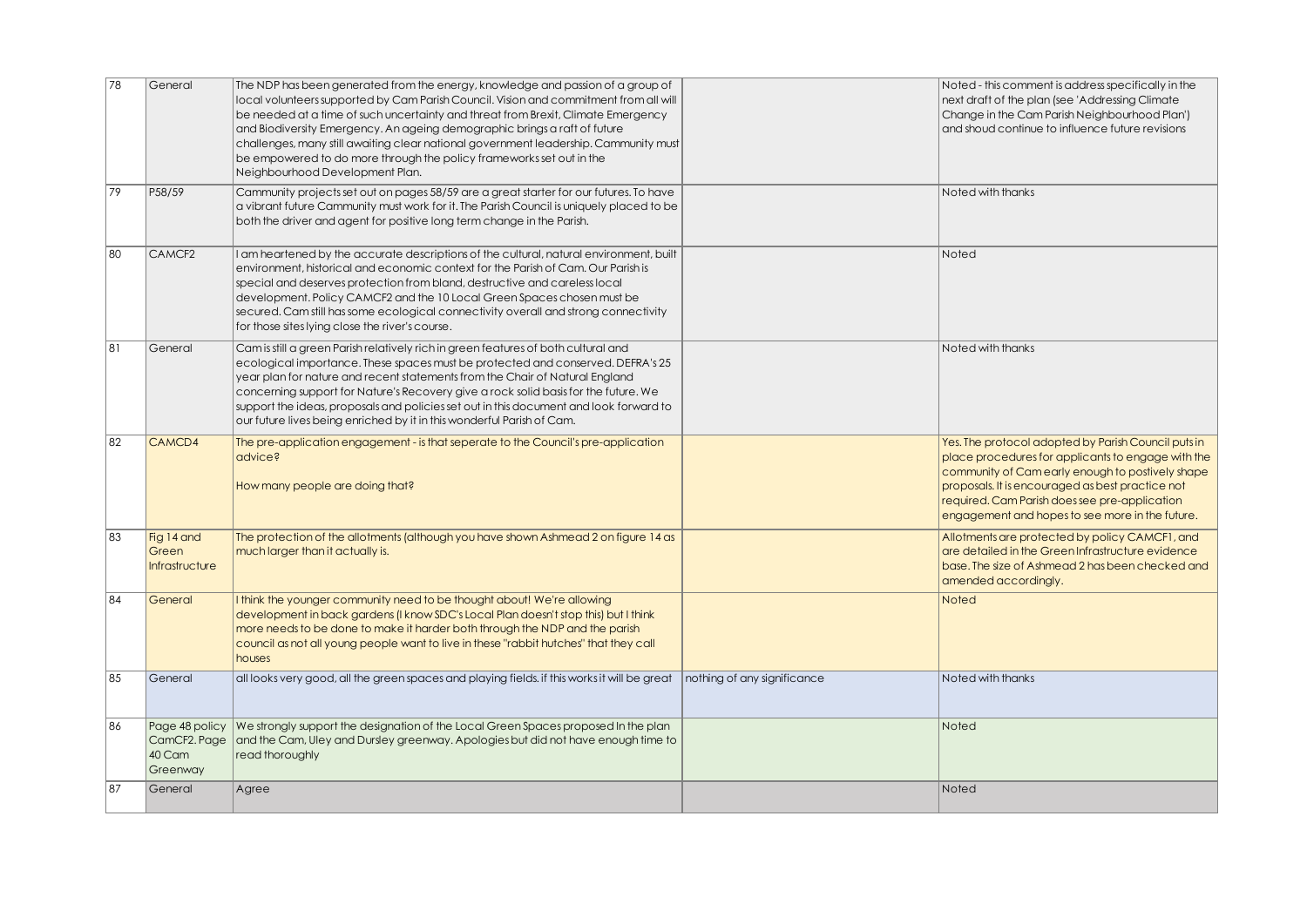| 88 | General                      | The consideration of a range of elements that contribute towards a healthy and<br>sustainable life styleProviding the amenities to enable and encourage people to<br>travel via means other than car both increases community cohesiveness as well as<br>reducing air and noise pollution, however care needs to be taken that where multi<br>user routes are created users recognise them as a shared amenity and don't see it as a<br>provision to solely meet their needs. In a similar vein, whilst as rural a feel as possible<br>needs to be maintained as well as optimising the biodiversity along such routes,<br>consideration needs to be made to the less mobile user (particularly given the % of<br>senior citizens in the area) e.g. avoid the use of stiles, only put in barriers where<br>necessary e.g. safety or stock and where possible consider the needs of those in<br>'trampers'.<br>The focus of the plan to maintain a 'community' is key to the mental and physical<br>wellbeing of those that live in Cam and so a diversity of land use, minimising the need<br>to travel by car and creating an attractive environment will be key. Ensuring that the<br>biodiversity is optimised in all development, that trees are kept and numbers<br>increased, that hedges are retained and that corridors are maintained/created to<br>enable wildlife to move around easily. Ensuring the needs of wildlife are fully<br>incorporated into buildings e.g. use of swift bricks, hedgehog runs, build in nesting<br>areas into house eaves for birds and bats. Where greenspace exists design/manage it<br>to support all the needs of the community e.g. safe play areas, areas for quiet<br>relaxation, dog walking, wildlife, informal and formal exercise etc. |                                                                                                                                      | Noted                                                                                                                                                                                 |
|----|------------------------------|-----------------------------------------------------------------------------------------------------------------------------------------------------------------------------------------------------------------------------------------------------------------------------------------------------------------------------------------------------------------------------------------------------------------------------------------------------------------------------------------------------------------------------------------------------------------------------------------------------------------------------------------------------------------------------------------------------------------------------------------------------------------------------------------------------------------------------------------------------------------------------------------------------------------------------------------------------------------------------------------------------------------------------------------------------------------------------------------------------------------------------------------------------------------------------------------------------------------------------------------------------------------------------------------------------------------------------------------------------------------------------------------------------------------------------------------------------------------------------------------------------------------------------------------------------------------------------------------------------------------------------------------------------------------------------------------------------------------------------------------------------------------------------------------|--------------------------------------------------------------------------------------------------------------------------------------|---------------------------------------------------------------------------------------------------------------------------------------------------------------------------------------|
| 89 | Transport                    | Road infrastructure and public transport services to cater for increased traffic and<br>people travelling must be in place before any further development takes place. As<br>current road infrastructure in not coping with current developments at peak times.                                                                                                                                                                                                                                                                                                                                                                                                                                                                                                                                                                                                                                                                                                                                                                                                                                                                                                                                                                                                                                                                                                                                                                                                                                                                                                                                                                                                                                                                                                                         | All. There must be local employment.                                                                                                 | Highways issues are outside the scope of this plan                                                                                                                                    |
| 90 | General                      | No individual comments.                                                                                                                                                                                                                                                                                                                                                                                                                                                                                                                                                                                                                                                                                                                                                                                                                                                                                                                                                                                                                                                                                                                                                                                                                                                                                                                                                                                                                                                                                                                                                                                                                                                                                                                                                                 | I agree with all aspects of the plan. There is<br>nothing with which I disagree. I should like to see<br>the plan fully implemented. | Noted                                                                                                                                                                                 |
| 91 | General                      | support the proposal. There appears to be no guarantee that the proposals will be<br>adhered to at a future date so I can only wish Cam Parish Council luck in being able to<br>control this proposed expansion.<br>All the policies to support and maintain the essence of this area which appear to be<br>covered throughout: the green infrastructure and biodiversity, locally valued views<br>are kept, trees, woodland and hedgerows, local green spaces designate. Recognising<br>that any development takes into consideration the objectives of AONB and that the<br>design of houses considers the environment and sustainability.                                                                                                                                                                                                                                                                                                                                                                                                                                                                                                                                                                                                                                                                                                                                                                                                                                                                                                                                                                                                                                                                                                                                            |                                                                                                                                      | Noted with thanks. The Cam NDP will be in general<br>conformity with the Stroud Local Plan and does not<br>seek to block strategic development, but rather to<br>positively shape it. |
| 92 | General                      | The NDP appears to be a good way forward for cam Consider the impact on the<br>already busy area                                                                                                                                                                                                                                                                                                                                                                                                                                                                                                                                                                                                                                                                                                                                                                                                                                                                                                                                                                                                                                                                                                                                                                                                                                                                                                                                                                                                                                                                                                                                                                                                                                                                                        | The green infrastructure. Make sure that the NDP Noted with thanks<br>is use by all these planing the furniture of cam               |                                                                                                                                                                                       |
| 93 | Green spaces,<br><b>AONB</b> | As a resident of Camit's very important to me that cam retains its character as a rural<br>village. Our green recreational spaces & AONB need to be protected from<br>development & also where development does occur needs to be in keeping with the<br>area & suitable infrastructure (roads, transport routes) included in the development.                                                                                                                                                                                                                                                                                                                                                                                                                                                                                                                                                                                                                                                                                                                                                                                                                                                                                                                                                                                                                                                                                                                                                                                                                                                                                                                                                                                                                                          | Improved transport links & roads.                                                                                                    | <b>Noted</b>                                                                                                                                                                          |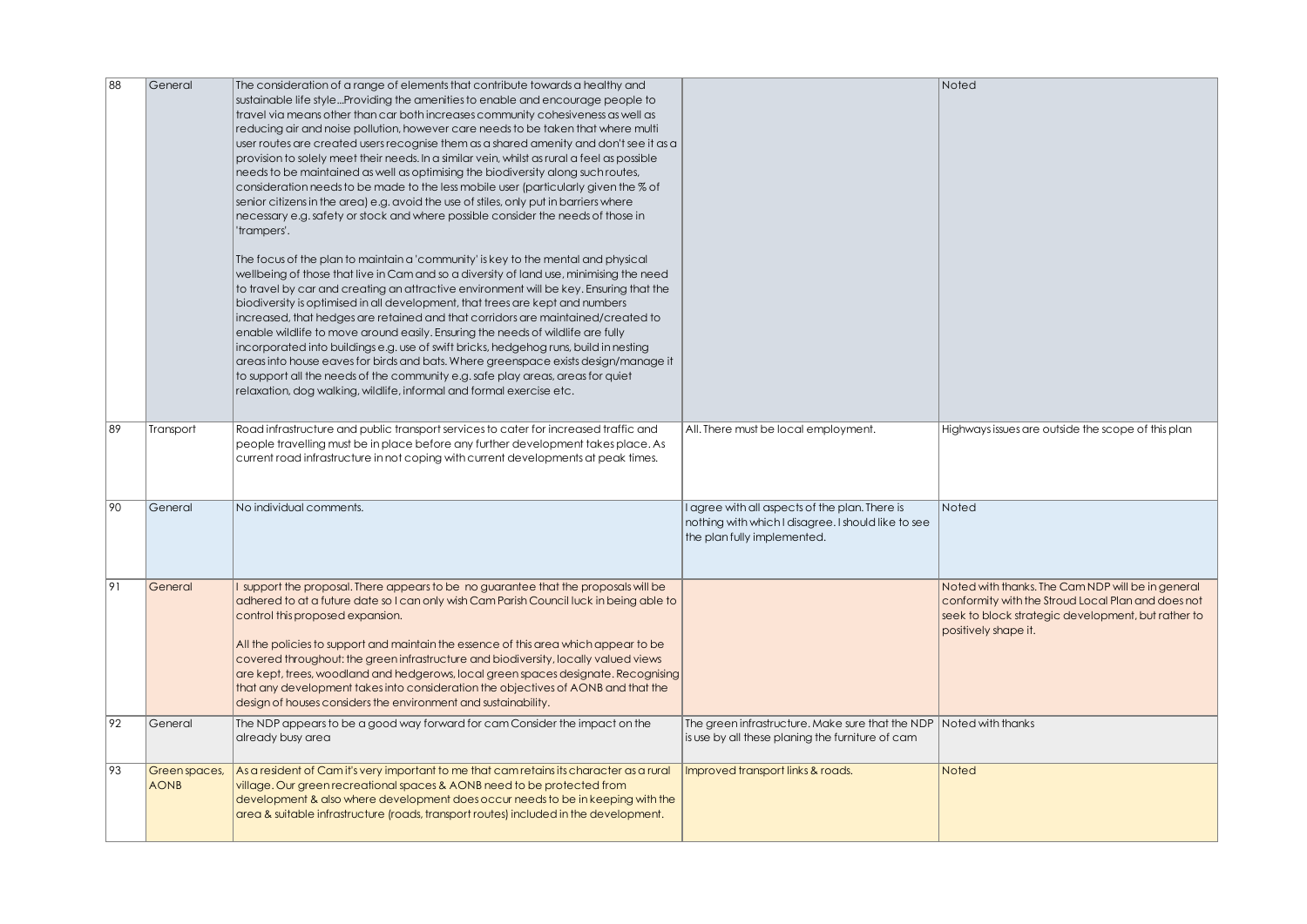| $\sqrt{94}$ | Green spaces<br>and traffic in<br>the area                                                | The amount of green spaces in dursley and cam have already been reduced by new<br>estates being built in different areas throughout the area. No thought has gone into the already very busy primary school and church.<br>parking or traffic implications for these houses, in many places congestion is caused by<br>traffic parking both sides of an estate with no pull in spaces for traffic and the road is a<br>main route in and out of town.                                                                                                                                                                                                                                                                                                                                                                                                                                                                                                                                                                                                                                                                                     | Loss of green spaces, additional traffic near an                                                                                                                                                           | Noted                                             |
|-------------|-------------------------------------------------------------------------------------------|-------------------------------------------------------------------------------------------------------------------------------------------------------------------------------------------------------------------------------------------------------------------------------------------------------------------------------------------------------------------------------------------------------------------------------------------------------------------------------------------------------------------------------------------------------------------------------------------------------------------------------------------------------------------------------------------------------------------------------------------------------------------------------------------------------------------------------------------------------------------------------------------------------------------------------------------------------------------------------------------------------------------------------------------------------------------------------------------------------------------------------------------|------------------------------------------------------------------------------------------------------------------------------------------------------------------------------------------------------------|---------------------------------------------------|
| 95          | General                                                                                   | We think the plan has been thoughtfully and sympathetically put together and gives a<br>very promising and positive outlook for the community of Cam. We are very lucky to<br>be nestled between AONB and the green spaces dotted in between should be<br>preserved. Cam sports ground, for example is a prime example of this. We need to<br>treasure and celebrate these spaces, and the neighborhood planning group should<br>be applauded for recognising this and the value it brings to each and every one of us.                                                                                                                                                                                                                                                                                                                                                                                                                                                                                                                                                                                                                   |                                                                                                                                                                                                            | Noted with thanks                                 |
| 96          | Local Green<br><b>Spaces</b>                                                              | The LGS areas as indicated in Figure 15 should all be kept as GREEN SPACES.<br>LGS8, LGS9, and LGS10 are the nearest to all of the Littlecombe Development<br>residents, and are natural wildlife habitats, unspoilt. They are accessible to everyone<br>with public footpaths and well used.<br>All of the LGS areas should be left as they are, i.e.not swallowed into residential<br>development, amidst all the current, and large proposed developments within the<br>Cam Parish Area. It would be seen as sacrilege not to preserve them.                                                                                                                                                                                                                                                                                                                                                                                                                                                                                                                                                                                           |                                                                                                                                                                                                            | Noted, this comment is incorporated in LGS Report |
| 197         | General                                                                                   | I enjoyed reading the NDP and whilst I oppose such large scale development in Cam, I<br>hope that this NDP will force developers to build houses which are more in keeping<br>with the character of Cam.<br>I agree with the NDP in full and having read it through it made me realise that Cam is a<br>very pleasant place to live. I agree with the NDP's Vision and Objectives for Cam and<br>especially interested in ensuring that we retain our green infrastructure and Local<br>Green Spaces. As a keen runner, I have used many of the Local Green Spaces and<br>snickets throughout Cam. As an Upper Cam resident, I also use Littlecombe Meadow<br>and Street Farm Field to walk to Dursley enjoying the green fields rather than busy<br>roads. With the opening up of the Littlecombe estate, I am now able to walk to<br>Dursley and enjoy the River Cam valley.<br>It is really important that all new development has sufficient green open spaces to<br>attract wildlife and provide play space including an obligation to plant trees. I also<br>like the idea of a greenway which encourages people to walk and cycle. |                                                                                                                                                                                                            | Noted with thanks                                 |
| 98          | Local green<br>spaces LGS8<br>(Littlecombe<br>Meadow) and<br>LGS9 (Street<br>Farm Field). | I feel that both LGS8 (Littlecombe Meadow) and LGS9 (Street Farm Field) are excellent  I agree with LGS8 (Littlecombe Meadow) and<br>proposals as local green spaces as they are adjacent to the large housing<br>development of Littlecombe (where I live) and provide an abundant source of<br>birdlife, wildlife (eg foxes), hedgerow and wildflowers for residents to enjoy. The<br>footpaths through these green areas allow many people to enjoy all these things within<br>these spaces. The areas also provide a sensible buffer between the built up nature of<br>Littlecombe and the village character of Upper Cam.                                                                                                                                                                                                                                                                                                                                                                                                                                                                                                            | LGS9 (Street Farm Field) being designated as<br>local green spaces.                                                                                                                                        | Noted, this comment is incorporated in LGS Report |
| 99          | General                                                                                   | As I am a member of the NDP Steering Group, I agree with the NDP in its entirety. Like<br>many parishioners, I am very much opposed with the large scale development<br>envisaged for Cam because we do not have sufficient infrastructure in place. I am<br>appalled by the recent development in Cam which is of poor design, lacking green<br>spaces with a total disregard to the needs of wildlife, eg ripping out hedgerows in Box<br>Road. The setting of Cam is beautiful and I like how the NDP recognises Cam's<br>attributes with its Vision and Objectives. I fully support all of the nominated Local<br>Green Spaces and regularly use Littlecombe Meadow and Street Farm Field in Upper<br>Cam when walking to Dursley or taking my grandchildren to the park on Littlecombe.                                                                                                                                                                                                                                                                                                                                              | I do not disagree with any items in the NDP. I<br>propose that all the items included in the NDP<br>$\alpha$ are agreed to ensure that future development is<br>more in keeping with the character of Cam. | Noted                                             |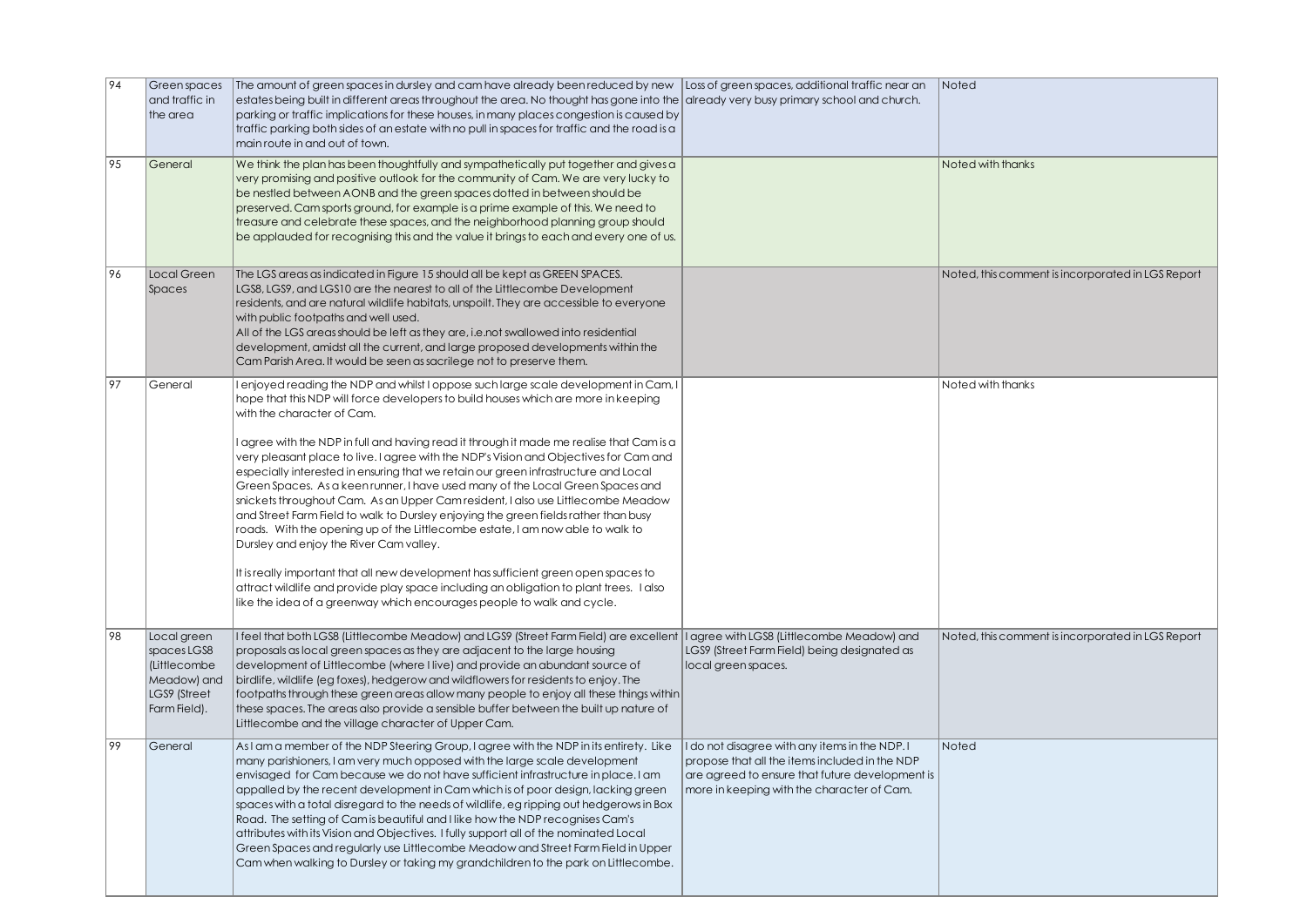| 100 | Page 17 Figure<br>5 and page 49<br>Green space<br>plan.                                                   | Page 17 Figure 5 Cam Plan Strategy Overview map indicates that the Local Green<br>Space extends to the back of the property that abuts Springhill (incorporating the<br>small allotment area). However, the plan on page 49 referenced LGS8 does not<br>encompass the allotment area, which we consider should be designated a Green<br>Space please, and so be reflected in the Figure 5 areas as well.<br>We support the establishment of Green spaces to be protected.                                                         | Please incorporate the area of the allotment<br>within the Green space allocation as noted<br>above.                                                                                                                                                                                                                          | Figure 5 has been amended to ensure consistency<br>between the Local Green Space map and the<br>Overall Strategy Map. The allotment area to the<br>north has not been included as part of the Local<br>Green Space consultation and so is not included in<br>the proposed Local Green Space designation |
|-----|-----------------------------------------------------------------------------------------------------------|-----------------------------------------------------------------------------------------------------------------------------------------------------------------------------------------------------------------------------------------------------------------------------------------------------------------------------------------------------------------------------------------------------------------------------------------------------------------------------------------------------------------------------------|-------------------------------------------------------------------------------------------------------------------------------------------------------------------------------------------------------------------------------------------------------------------------------------------------------------------------------|---------------------------------------------------------------------------------------------------------------------------------------------------------------------------------------------------------------------------------------------------------------------------------------------------------|
| 101 | I would like to<br>comment on<br>LGS <sub>8</sub><br>Littlecombe<br>Meadow &<br>LGS9 Street<br>Farm Field | These two attractive green spaces (LGS 8&9) provide an important divide between<br>the older village areas of Cam and the new development of Littlecombe where I live.<br>Both these green spaces support a huge amount of flora and fauna and are an<br>absolute delight to walk through, which we do on a daily basis, as do<br>many others living on the Littlecombe development and beyond.<br>I feel that both these areas should be protected for future generations to enjoy and<br>not built on.                          | I agree that LGS 8&9 should be designated as<br>green spaces. "Both these green spaces support<br>a huge amount of flora and fauna and are an<br>absolute delight to walk through, which we do<br>on a daily basis.<br>I feel that both these areas should be protected<br>for future generations to enjoy and not built on." | Noted, this comment is incorporated in LGS Report                                                                                                                                                                                                                                                       |
| 102 | General                                                                                                   | I support the importance of maintaining green spaces and wildlife corridors. Thanks to<br>the steering group for producing a clear and comprehensive document.                                                                                                                                                                                                                                                                                                                                                                    |                                                                                                                                                                                                                                                                                                                               | Noted with thanks                                                                                                                                                                                                                                                                                       |
| 103 | General                                                                                                   | Transport links should be improved including review of train service including to the<br>north of Cam. Currently the earliest train to Gloucester is too late for many potential<br>commuters. Any development should provide sufficient car parking areas.                                                                                                                                                                                                                                                                       |                                                                                                                                                                                                                                                                                                                               | Noted but this comment is outside the scope of the<br>NDP.                                                                                                                                                                                                                                              |
| 104 | LGS8 & LGS9                                                                                               | These are references to sites identified in the development plan, LGS report. I have<br>responded to the Stroud District Planners about the green space in upper Cam during<br>the recent Public Consultation. I wish to simply reiterate them for the benefit of the<br>local council. It is important to have some seperation between Dursley and Cam and<br>to retain the local character The land at Street Farm and the adjacent Littlecombe<br>Meadow need to be retained as green space. My full reasons have been to SDC. |                                                                                                                                                                                                                                                                                                                               | Noted, this comment is incorporated in LGS Report                                                                                                                                                                                                                                                       |
| 105 | Page 11 Vision<br>1st paragraph                                                                           | In February 2017 the Parish Council leisure committee agree a report which proposed<br>improving links to the countryside to enable access for all in the interests of local<br>residents health and well being. The sentence on links to the countryside is not<br>ambitious enough.                                                                                                                                                                                                                                             | The vision should be strengthened to make the<br>most of the settlements links with the surrounding<br>countryside and should refer to improvements to<br>the footpath network to enable better access<br>for the less able in the interest of health and<br>wellbeing.                                                       | Noted - this point has been added to the vision                                                                                                                                                                                                                                                         |
| 106 | Objectives O1                                                                                             | This objective should be ammended to show that it embraces improved access for the This objective could refer to "people who are<br>less able.                                                                                                                                                                                                                                                                                                                                                                                    | less able" (or "people who have mobility<br>difficulties").                                                                                                                                                                                                                                                                   | Noted - objective amended                                                                                                                                                                                                                                                                               |
| 107 | Page12<br>Objective O9                                                                                    | The term "strengthen" is difficult to understand. Is this different to "improve" in objective<br>O8? It is an opportunity to reinforce that the PC wants to promote better access for<br>the less able.                                                                                                                                                                                                                                                                                                                           | Clearer form of words needed. Include<br>reference to "access for the less able".                                                                                                                                                                                                                                             | Noted - objective amended                                                                                                                                                                                                                                                                               |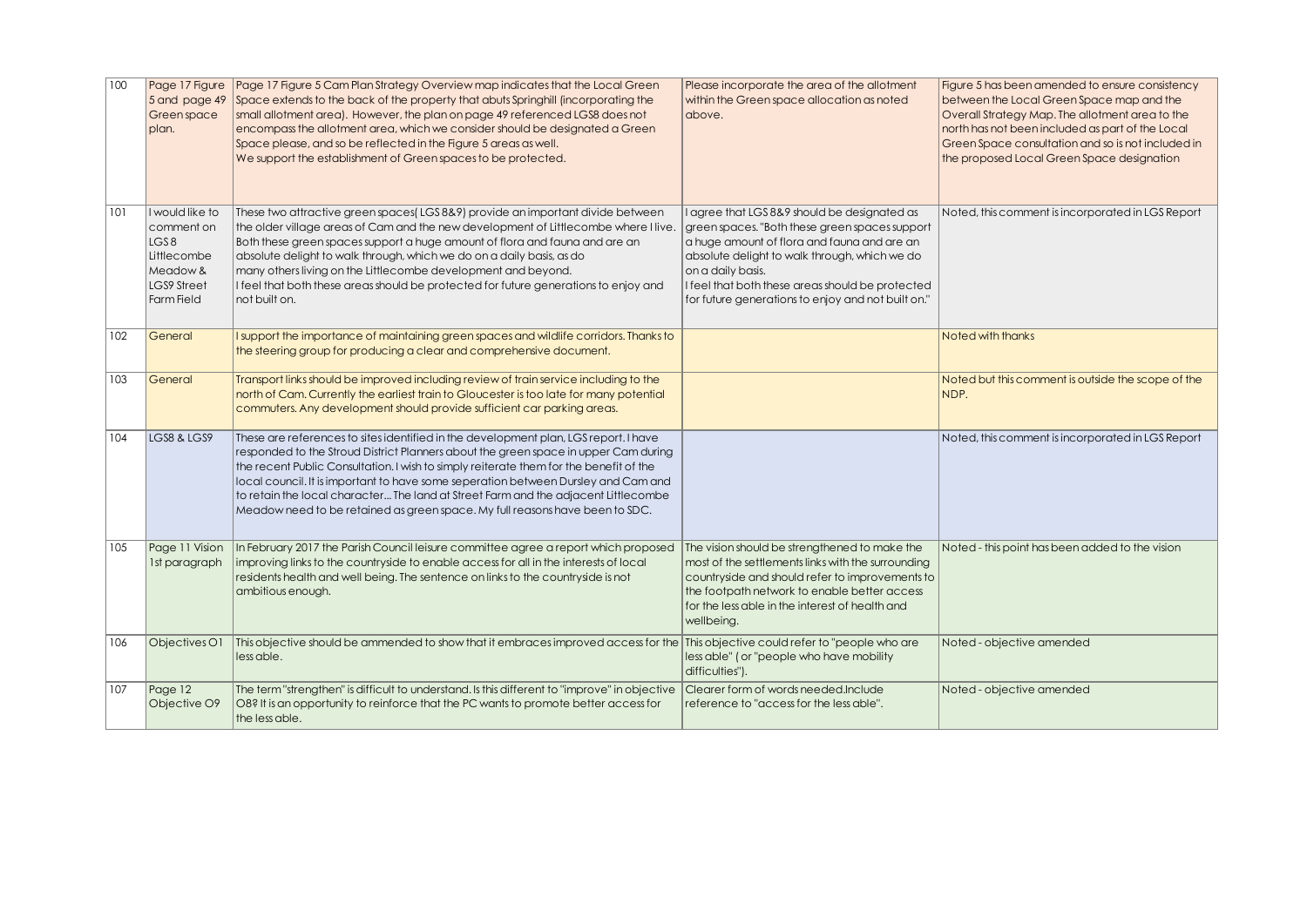| 108 | Page 23 GI     | This plan purports to show "key strategic GI assets", as stated in the explanation                                                       | Amend the approach to paths so that all PROW       | Agreed. Figure 7 and accompanying Green             |
|-----|----------------|------------------------------------------------------------------------------------------------------------------------------------------|----------------------------------------------------|-----------------------------------------------------|
|     | assets map     | paragraph 2, to flesh out Stroud Local Plan policies, but the relevant local plan policies are considered to be of equal importance as   |                                                    | Infrastrucutre Report amended.                      |
|     |                | do not refer to footpaths. The choice of footpath loops appears to be a little arbitrary                                                 | Green Infrastructure assests. Show all the         |                                                     |
|     |                | and does not follow the evidence base which claims to include the Lantern Way as                                                         | outstanding Kissing Gate proposal on the Assets    |                                                     |
|     |                | loop 4. Loop 4 on the Assets Map includes only one small section of the Lantern Way. In   Map to enable a network of accessible paths to |                                                    |                                                     |
|     |                | any event, Loop 4 as shown surely cannot be described as Strategic. The footpath                                                         | be promoted and funded by the PC and/or            |                                                     |
|     |                | loops seem to be based merely on found guided local paths. (probably from the                                                            | Development proposals.                             |                                                     |
|     |                | Dursley Welcomes Walkers website). However, there are other guided routes (several                                                       |                                                    |                                                     |
|     |                | starting from the station) that encourage walks through to other neighbouring Parishes                                                   |                                                    |                                                     |
|     |                | that are not mentioned, and the real Lantern Way and Dursley Figure of Eight routes,                                                     |                                                    |                                                     |
|     |                | which are perhaps more strategic, are also not included. In addition, there is no                                                        |                                                    |                                                     |
|     |                | mention of other equally important path routes to the south linking the settlement to                                                    |                                                    |                                                     |
|     |                | Stinchcombe Hill and the Cotswold Way! No doubt, over time, other guided footpath                                                        |                                                    |                                                     |
|     |                | routes will be developed. There is a danger that selecting one or two paths as                                                           |                                                    |                                                     |
|     |                | 'strategic' detracts from the importance of the PROW network as a whole and could                                                        |                                                    |                                                     |
|     |                | undermine efforts to make improvements to other parts of the network. It is one of the                                                   |                                                    |                                                     |
|     |                | benefits of living in Cam to have a choice and variety of walking routes. Only one of                                                    |                                                    |                                                     |
|     |                | the approved Kissing Gate routes has been included presumably because it is linking                                                      |                                                    |                                                     |
|     |                | to Cam Peak, but implementation of all the kissing gates proposed is important to                                                        |                                                    |                                                     |
|     |                | create a basic network of routes accessible to the less able.                                                                            |                                                    |                                                     |
|     |                |                                                                                                                                          |                                                    |                                                     |
|     |                |                                                                                                                                          |                                                    |                                                     |
|     |                |                                                                                                                                          |                                                    |                                                     |
| 109 | Page 41 Policy | This policy makes reference to Development contributing to enhanced links to the                                                         | Amend the policy to make it clear that the         | Policy amended, replacement of existing styles is   |
|     | CAMMC1         | wider countryside, but does not refer to the need to make such links more accessible                                                     | provision of enhanced footpaths should include     | covered in Section 6 (Projects) of the NDP and more |
|     |                | through the provision of gaps and kissing gates rather than stiles.                                                                      | the replacement of existing stiles with gaps or    | detail is in the Green Infrastructure Report.       |
|     |                |                                                                                                                                          | kissing gates to improve access for the less able. |                                                     |
|     |                |                                                                                                                                          |                                                    |                                                     |
| 110 | Local Green    | Cam Sports Ground, Everlands-is an important easily accessable green space well                                                          |                                                    | Noted, this comment is incorporated in LGS Report   |
|     | Space          | used regularly by local sports clubs and informally by local people to exercise and                                                      |                                                    |                                                     |
|     |                | enjoy. Annual events held here are enjoyed by many. Street Farm Field, Upper Cam-is                                                      |                                                    |                                                     |
|     |                | an important green space between Upper Cam and the new development at                                                                    |                                                    |                                                     |
|     |                | Littlecombe allowining wildlife to thrive in an area where nearby fields have been built                                                 |                                                    |                                                     |
|     |                | on in recent years. It allows for continuing separate identity of Upper Cam with its                                                     |                                                    |                                                     |
|     |                | particularly attractive historical character.                                                                                            |                                                    |                                                     |
| 111 | Page 1         | Great cover sheet with Cammunity header/strapline and Cam Peak/Longdown                                                                  |                                                    | Noted with thanks                                   |
|     | General        | graphic. The whole publication looks highly professional and suggests that                                                               |                                                    |                                                     |
|     |                | considerable thought and effort has gone into its production.                                                                            |                                                    |                                                     |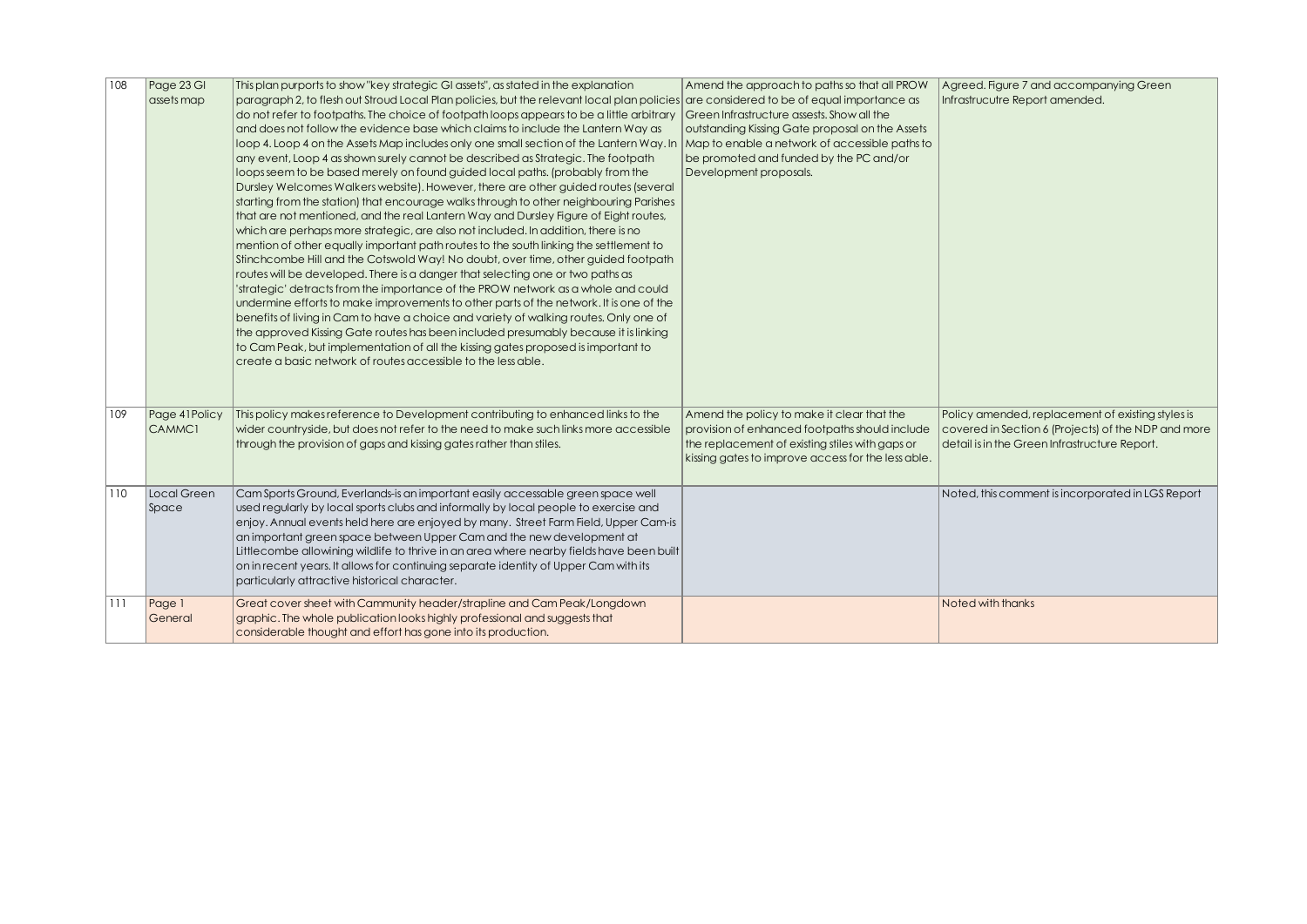| 112 | Section 4         | Policies for walking, cycling and public transport is fine (and to be encouraged), but      | Review policies in the Neighbourhood Plan to    | Mitigation of the impact of increased traffic as a   |
|-----|-------------------|---------------------------------------------------------------------------------------------|-------------------------------------------------|------------------------------------------------------|
|     |                   | the plan doesn't appear to say much about the increased traffic generated by new            | perhaps include requirements on developers to   | result of new development will be dealt with as part |
|     |                   | development-should there not be a policy in the plan to stipulate requirements on           | mitigate the effect of increases traffic on the | of any planning application.                         |
|     |                   | developers to mitigate its effect on the well being of Cam residents (eg pay toward         | wellbeing of Cam residents (eg pay towards)     |                                                      |
|     |                   | road improvements/parking facilities etc)? If housing development has to take place         | road improvements/parking facilities etc).      |                                                      |
|     |                   | in the parish, the land identified to the north east of Cam does acknowledge the need       |                                                 |                                                      |
|     |                   | for it to be located close to existing transport infrastructure such as the railway and the |                                                 |                                                      |
|     |                   | A38/M5, and if the development has to be attached to Cam then this would seem to            |                                                 |                                                      |
|     |                   | be the least worse place for it to be, both due to the topography of the land               |                                                 |                                                      |
|     |                   | surrounding the existing settlement and the likelihood that many of the new inhabitants     |                                                 |                                                      |
|     |                   | will commute in the direction of Bristol and Gloucester. However i see future traffic as    |                                                 |                                                      |
|     |                   | a major downside from such development in the Cam area. To the north of the main            |                                                 |                                                      |
|     |                   | development areas at Box Road/Draycott, road capacity is constrained by the                 |                                                 |                                                      |
|     |                   |                                                                                             |                                                 |                                                      |
|     |                   | existing bridges over the railway and the M5, whilst to the south, the linear corridor      |                                                 |                                                      |
|     |                   | through Cam and Dursley (effectively constrained by the surrounding topography)             |                                                 |                                                      |
|     |                   | provides little scope for significant improvements to transport infrastructure to cope      |                                                 |                                                      |
|     |                   | with the an inevitable increase in traffic. Despite the wish to encourage alternative       |                                                 |                                                      |
|     |                   | forms of transport, I believe the use of cars (electric or otherwise in the years ahead)    |                                                 |                                                      |
|     |                   | merits greater mention in the plan, given the fairly rural nature of Cam's location and     |                                                 |                                                      |
|     |                   | hence the limitations of other forms of transport. Increased traffic through Cam and        |                                                 |                                                      |
|     |                   | Dursley, coupled with greater demand for parking, is liable to have a negative impact       |                                                 |                                                      |
|     |                   | on Cam, and the provision of adequate parking facilities within new estates and             |                                                 |                                                      |
|     |                   | adjacent to village facilities needs to be a requirement for new                            |                                                 |                                                      |
|     |                   | developments/streetscape improvements. The parked cars that blight the Lister Street        |                                                 |                                                      |
|     |                   | area in Dursley (due to inadequate off-street parking) are an example of how not to         |                                                 |                                                      |
|     |                   | plan new development. Parking must also remain free if people are to be                     |                                                 |                                                      |
|     |                   | encouraged to use local facilities/rail transport.                                          |                                                 |                                                      |
| 113 | Page 24           | I strongly agree with the need to protect the setting of the AONB. Development of the       |                                                 | Noted                                                |
|     |                   | land above the 50m contour between fields to the north of Upthorpe and the AONB             |                                                 |                                                      |
|     |                   | would be highly detrimental to views from many locations in the Cam area. I note the        |                                                 |                                                      |
|     |                   | 'structural landscaping buffer" below the 50m contour requirement for the NE Cam            |                                                 |                                                      |
|     |                   | development (page 14 of the document), and hope this requirement is driven by the           |                                                 |                                                      |
|     |                   | accepted need for development not to encroach on higher elevations.                         |                                                 |                                                      |
|     |                   |                                                                                             |                                                 |                                                      |
|     |                   |                                                                                             |                                                 |                                                      |
| 114 | Page 49           | I also agree with the green spaces identified, which I consider vital to preserving the     |                                                 | Noted                                                |
|     |                   | character of Cam and habitat for wildlife. I consider the preservation of the riverside     |                                                 |                                                      |
|     |                   | land at Everlands, Street Farm Field, Littlecombe Meadow, Hollywell Orchard and             |                                                 |                                                      |
|     |                   | Cam Sports Ground of particular importance, so as to preserve the village feel of           |                                                 |                                                      |
|     |                   | Upper Cam and the charachter of the wider area as a whole.                                  |                                                 |                                                      |
| 115 | LGS               | For the local football club, local resident!                                                |                                                 | Noted                                                |
|     |                   |                                                                                             |                                                 |                                                      |
| 116 | <b>LGS</b>        | One of the last remaining green spaces.                                                     |                                                 | Noted                                                |
|     |                   |                                                                                             |                                                 |                                                      |
| 117 | LGS               | Green space essential for youth sports development.                                         |                                                 | Noted                                                |
|     |                   |                                                                                             |                                                 |                                                      |
| 118 | <b>LGS Report</b> | Keep Cam Rec (Sports Field) as green space.                                                 |                                                 | Noted                                                |
|     |                   |                                                                                             |                                                 |                                                      |
| 119 | LGS Report        | Need green space. Used community for a long time.                                           |                                                 | Noted                                                |
|     |                   |                                                                                             |                                                 |                                                      |
| 120 | General           | Without green space where do children and adults play sport and do recreation? Its          |                                                 | Noted                                                |
|     |                   | vital.                                                                                      |                                                 |                                                      |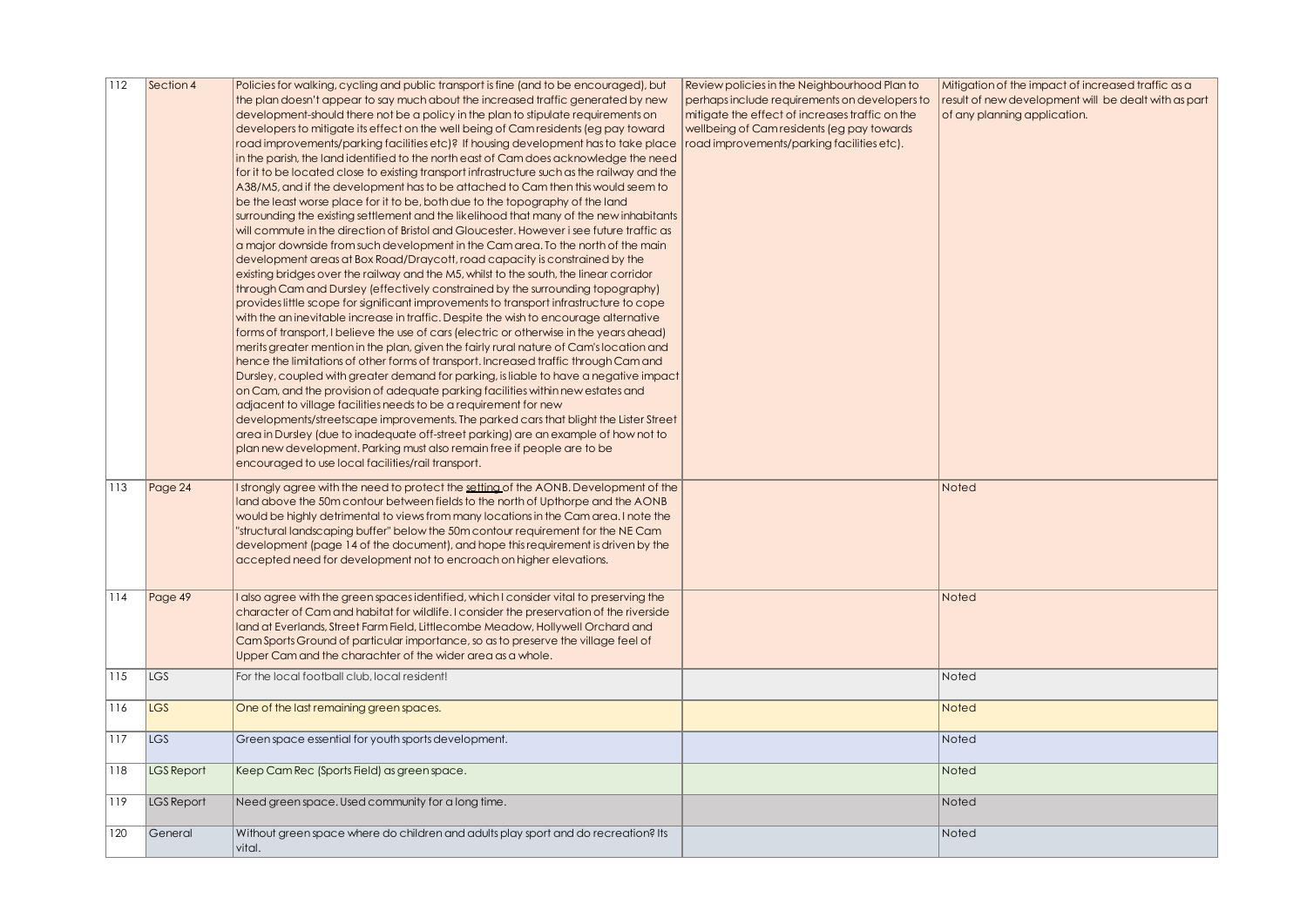| 121 | <b>General</b>                               | I agree with the plan because I want to save all the Local Green Spaces in Upper<br>Cam. In particular Street Farm Field and Littlecombe Meadow should not be built on.<br>All of the countryside around Upper Cam should be protected.                                                                                                                                    |                                                                                                      | Noted                                                                                                                                                                       |
|-----|----------------------------------------------|----------------------------------------------------------------------------------------------------------------------------------------------------------------------------------------------------------------------------------------------------------------------------------------------------------------------------------------------------------------------------|------------------------------------------------------------------------------------------------------|-----------------------------------------------------------------------------------------------------------------------------------------------------------------------------|
| 122 | 21,LGS                                       | Cam Sports Ground used by walkers, cricket, football, tennis players, children playing,<br>dog walking, good views of surrounding area. Must be retained as a sports ground.                                                                                                                                                                                               |                                                                                                      | Noted                                                                                                                                                                       |
| 123 | LGS Report                                   | Something the local area really needs to keep.                                                                                                                                                                                                                                                                                                                             |                                                                                                      | Noted                                                                                                                                                                       |
| 124 | <b>LGS Report</b>                            | Local Sports Clubs on site vitally important it remains a sports club and facility.                                                                                                                                                                                                                                                                                        |                                                                                                      | <b>Noted</b>                                                                                                                                                                |
| 125 | LGS Report                                   | Lack of green space in the area accessible to the community.                                                                                                                                                                                                                                                                                                               |                                                                                                      | Noted                                                                                                                                                                       |
| 126 | <b>LGS Report</b>                            | Areas used a lot by the community.                                                                                                                                                                                                                                                                                                                                         |                                                                                                      | Noted                                                                                                                                                                       |
| 127 | LGS Report                                   | Sports club crucial to local area.                                                                                                                                                                                                                                                                                                                                         |                                                                                                      | Noted                                                                                                                                                                       |
| 128 | LGS Report                                   | Lack of green space in Cam area. I want to keep the recreation field as an area for<br>sports and public use.                                                                                                                                                                                                                                                              |                                                                                                      | Noted                                                                                                                                                                       |
| 129 | P.26                                         | Consider also views towards important features of the area. Limit building of houses on<br>rising land towards particularly Cam Peak as this would destroy the iconic view of this<br>landmark from virtually the whole area. (The land I would least like developed is at<br>Cam Green-presently as a potential site).                                                    | Choose land on flatter areas eg PS22, PS24, PS37                                                     | Noted. The higher areas of the Parish, towards Cam<br>Peak are the more sensitive. Policy CAMES2<br>addresses this.                                                         |
| 130 | General                                      | I would like SDC to accept the Cam Neighbourhood Plan.                                                                                                                                                                                                                                                                                                                     | I have seen the Cam Neighbourhood Plan and I<br>believe it is the right option for residents of Cam. | Noted with thanks                                                                                                                                                           |
| 131 | <b>LGS</b>                                   | Lived in Cam for 9 years and have seem many changes. Many green fields have<br>disappeared for houses being built so we must keep our green spaces that's left for<br>people and wildlife to enjoy for the future. B Minns                                                                                                                                                 |                                                                                                      | Noted                                                                                                                                                                       |
| 132 | <b>LGS</b>                                   | I have already commented on the green spaces on the online questionnaire but I<br>thi, nk the local green spaces are incredibly important particularly as more and more<br>of Cam is developed. We have to protect the green spaces which exist between the<br>different areas of Cam and Dursley otherwise we risk becoming like places such as<br>Yate/Chipping Sodbury. |                                                                                                      | Noted                                                                                                                                                                       |
| 133 | Draft Local<br>Green Space<br>Report P24-P25 | Street Farm-Support proposal. Important as part of green space between Cam and<br>Dursley. Important for walkers and wildlife                                                                                                                                                                                                                                              | Definitely make it a designated Local Green<br>Space.                                                | Noted, this comment is incorporated in LGS Report                                                                                                                           |
| 134 | Draft Local<br>Green Space<br>Report P24-P25 | Street Farm-Support proposal as will form important green space separating Upper<br>Cam from Dursley. Important recreational area for walkers with and without dogs and<br>good for wildlife-badgers, deer etc often seen.                                                                                                                                                 | Make it a designated local green space-it<br>always used to be agricultural land!                    | Noted, this comment is incorporated in LGS Report                                                                                                                           |
| 135 | LGS7, LGS8,<br>LGS9, LGS10                   | In general we are delighted to see these as designated green spaces. They protect<br>the heart of Old Camwe would advocate at all costs these are retained as present<br>and future community assets.                                                                                                                                                                      |                                                                                                      | Noted, this comment is incorporated in LGS Report                                                                                                                           |
| 136 | General                                      | Rather than comment on each part of the plan by page I would like to make points<br>which concern me below and perhaps could be in the plan, if not already in.                                                                                                                                                                                                            |                                                                                                      |                                                                                                                                                                             |
| 137 |                                              | 1, Need more children's play areas as part of the central hub. Opportunity midded<br>with the redevelopment next to Tesco store.                                                                                                                                                                                                                                           |                                                                                                      | Noted - improvement to the centre of Cam are<br>explored further in the Cam Village Framework<br>Discussion Document which is included in the<br>evidence base to the Plan. |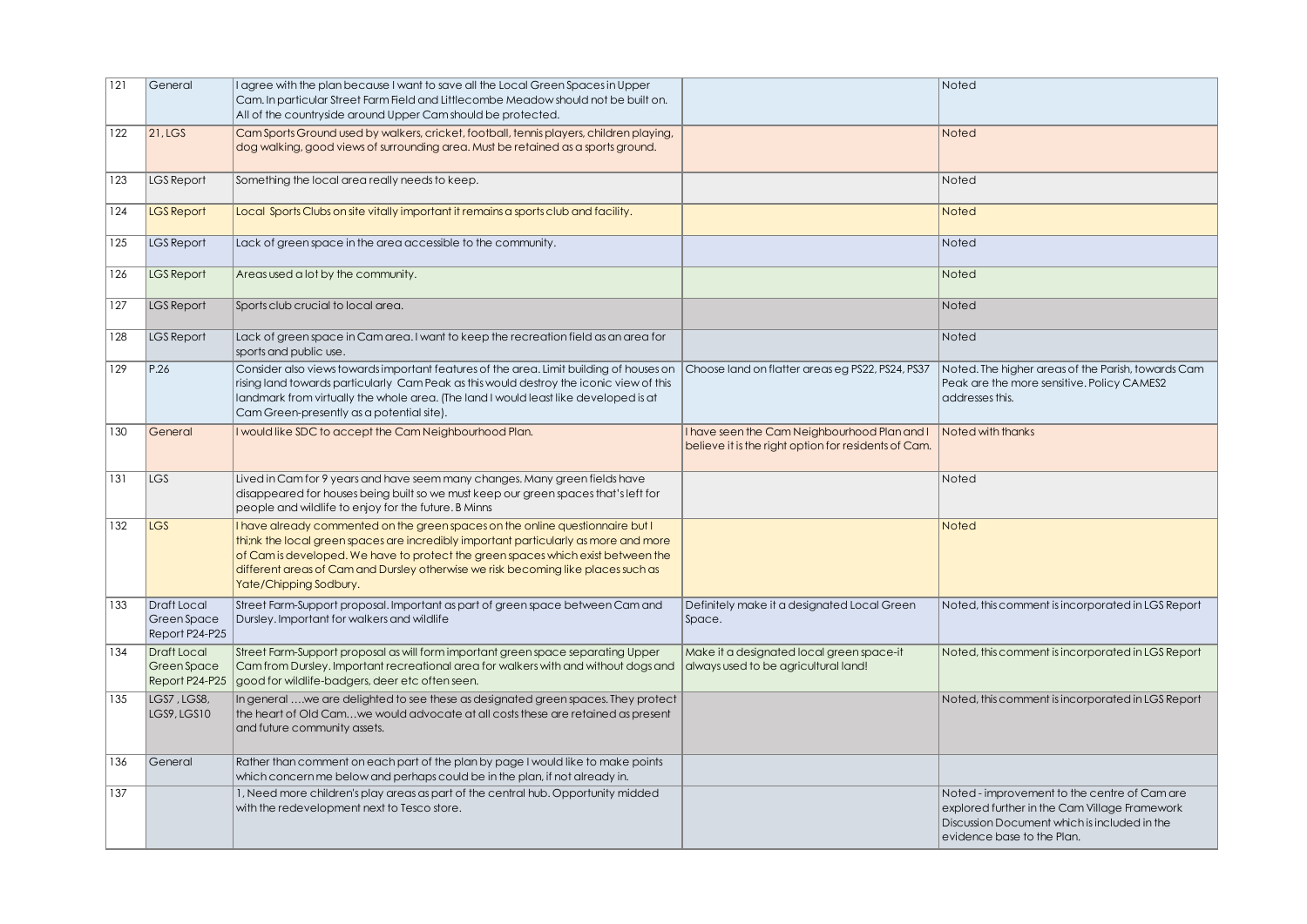| 138 |                                                    | 2. Maximise pedestrian access at intersection of Cam Pitch and High Street. Perhaps<br>replace the roundabout with a design (Oxford Circus in London)? that allows freer<br>access across the junction for pedestrians. This may hold up traffic longer but drivers<br>are mostly in warm comfortable seats!                                                                                                                                                                                    |                                    | Noted - improvement to the centre of Cam are<br>explored further in the Cam Village Framework<br>Discussion Document which is included in the<br>evidence base to the Plan. |
|-----|----------------------------------------------------|-------------------------------------------------------------------------------------------------------------------------------------------------------------------------------------------------------------------------------------------------------------------------------------------------------------------------------------------------------------------------------------------------------------------------------------------------------------------------------------------------|------------------------------------|-----------------------------------------------------------------------------------------------------------------------------------------------------------------------------|
| 139 |                                                    | 3. Improve Box Road A4135 junction. Mini roundabout?                                                                                                                                                                                                                                                                                                                                                                                                                                            |                                    | Noted - improvement to the centre of Cam are<br>explored further in the Cam Village Framework<br>Discussion Document which is included in the<br>evidence base to the Plan. |
| 140 |                                                    | 4. Make car park at Cam and Dursley Station larger. By the way, i used to use the bus<br>service but its too infrequent and not synchronised with the trains.                                                                                                                                                                                                                                                                                                                                   |                                    | Noted but these comments are outside the scope of<br>the Plan                                                                                                               |
| 4   |                                                    | 5. Happy with plans to improve cycling and pedestrian routes.                                                                                                                                                                                                                                                                                                                                                                                                                                   |                                    | Noted with thanks                                                                                                                                                           |
| 142 |                                                    | 6. Congratulations on producing a good and comprehensive plan. Look forward to<br>reaping the benefits,                                                                                                                                                                                                                                                                                                                                                                                         |                                    | Noted with thanks                                                                                                                                                           |
| 143 | Pp 48-49                                           | Local Green Space 8 Littlecombe Meadow, We agree that this must be maintained as<br>a Green Space and not developed. When the Littlecombe development was first<br>planned we were given a promise that there would remain a gap between the<br>development and Upper Cam, so that Upper Cam retained its village character and<br>was not swallowed up. The space is also very valuable as a recreational place for dog<br>walking etc. and as a wildlife corridor away from block paving etc. |                                    | Noted, this comment is incorporated in LGS Report.                                                                                                                          |
| 144 | General                                            | This plan is very positive and needs to be adopted to preserve the Cam area that we<br>know and love. It is important to keep as much green space, trees hedges as possible.<br>Please take notice of this plan.                                                                                                                                                                                                                                                                                |                                    | Noted with thanks                                                                                                                                                           |
| 145 | General                                            | I am fully supportive of the Cam Parish Neighbourhood Development Plan 2019-2031<br>and pleased to see that the local district will be adopting the policies presented.                                                                                                                                                                                                                                                                                                                         |                                    | Noted with thanks                                                                                                                                                           |
| 146 | General                                            | The Cam Neighbourhood Development Plan is a fantastic document. I totally agree<br>with the protectio of Cam's unique character and beauty. As a long tern resident I<br>have been dismayed by the changes already made.                                                                                                                                                                                                                                                                        |                                    | Noted with thanks                                                                                                                                                           |
| 147 | General                                            | I have read the draft and agree and accept the contents of all the Local Green<br>Spaces that have been put forward in the NDP. Keep our green spaces please.                                                                                                                                                                                                                                                                                                                                   |                                    | Noted                                                                                                                                                                       |
| 148 | General                                            | When needing new housing development there needs to be a mixture of bungalows<br>and flats.                                                                                                                                                                                                                                                                                                                                                                                                     |                                    | Noted, but the mix of development is outide the<br>scope of the Plan                                                                                                        |
| 149 | Page 23,<br>building with<br>nature                | The key points in this green infrastructure map are BIG to keep Cam in touch with<br>nature. Green Space, outdoor play spaces for children and adults.                                                                                                                                                                                                                                                                                                                                          |                                    | Noted                                                                                                                                                                       |
| 150 | P49                                                | LGS7-Lots of local elderly people use this space as it is accessible on scooters and<br>wheelchairs. Also well used by children and sports. Support it being a ope green<br>space. There is nowhere else between the centre of Cam that is green space.                                                                                                                                                                                                                                         |                                    | Noted, this comment is incorporated in LGS Report                                                                                                                           |
| 151 | General                                            | I would like to congratulate the team for the work they have done and for the clarity<br>of the proposals. I am happy to support the plan in its entirety.                                                                                                                                                                                                                                                                                                                                      |                                    | Noted with thanks                                                                                                                                                           |
| 152 | LGS                                                | I am very concerned about the local green spaces being built on. These spaces even<br>small are very important to everyone. Dog walkers, children etc. But for older people<br>who are unable to walk or travel out of Cam this is their only means of seeing wildlife<br>etc. There are many children and others who live in flats that have no gardens.                                                                                                                                       | Stop any building on these spaces. | Noted                                                                                                                                                                       |
| 153 | <b>General</b>                                     | No problems that I can see.                                                                                                                                                                                                                                                                                                                                                                                                                                                                     |                                    | Noted                                                                                                                                                                       |
| 154 | General-<br>community<br>facilities /<br>projects? | Requires better access to Jubilee playing fields and better play equipment for young<br>children ie slides, swings, zip wires etc. Feel the park is geared towards older children.                                                                                                                                                                                                                                                                                                              |                                    | Noted                                                                                                                                                                       |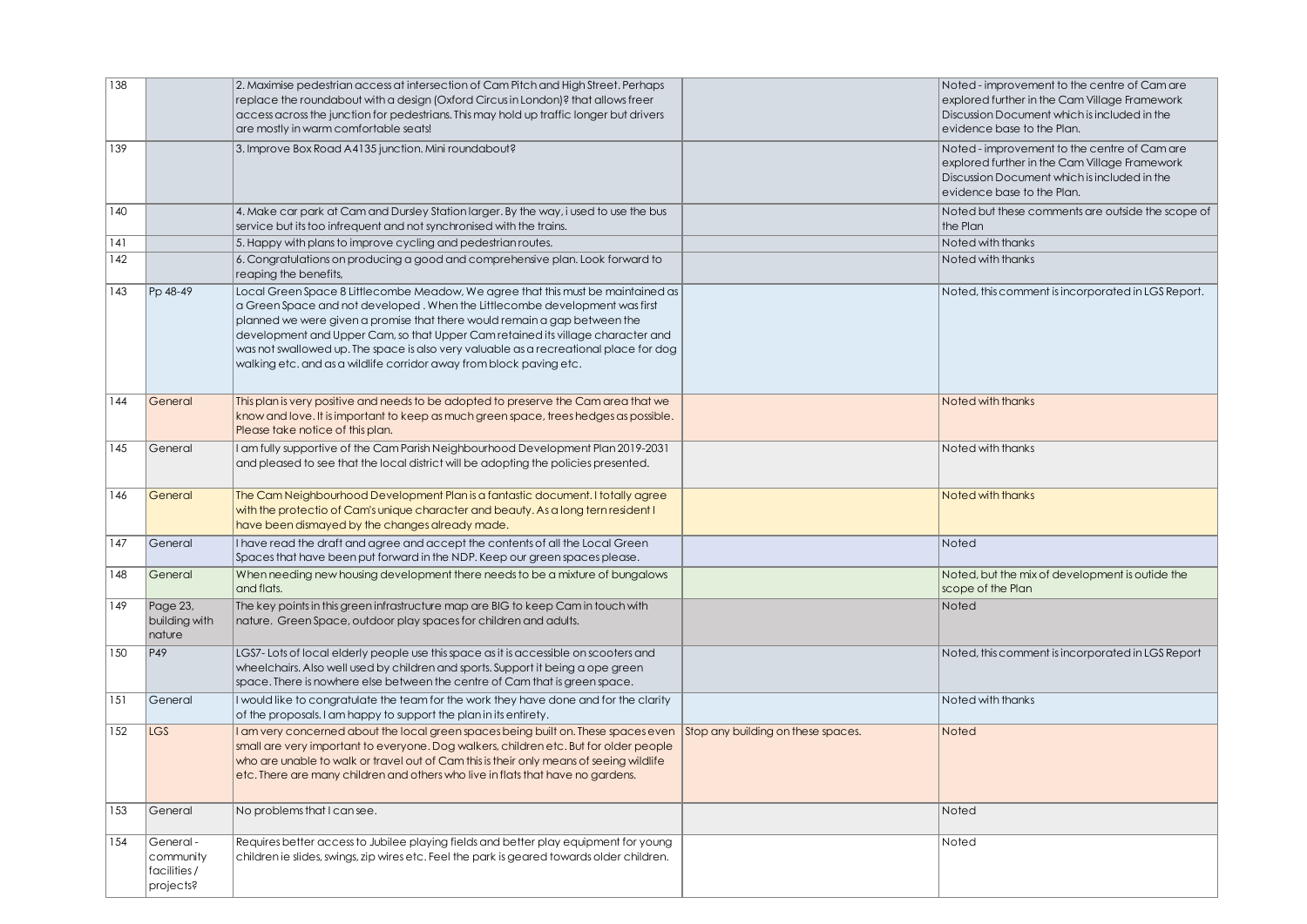| 155 | App. 3, Code<br>$4c$ , Page 29                 | All bus shelters should be the nice yellow stone ones not the horrible plastic green ones  Bus stops along new development like Box Road  Noted. Comment added within the Code                                                                                                                                                                                                                                                                                                                                                                                                         | should be yellow stone. |                                                   |
|-----|------------------------------------------------|----------------------------------------------------------------------------------------------------------------------------------------------------------------------------------------------------------------------------------------------------------------------------------------------------------------------------------------------------------------------------------------------------------------------------------------------------------------------------------------------------------------------------------------------------------------------------------------|-------------------------|---------------------------------------------------|
| 156 | General                                        | I appreciate the hard work put into the book that I read at the meeting, yes the<br>comments for the future were fine, but personally I cannot see it happening! Cam will<br>not be a village in the future, we are losing green fields at the present time, we are<br>inundated with huge sites of 4-5 bedroom houses, no bungalows for the elderly! Not<br>enough parking spaces hence the roads are full of cars now. Whatever will be like with<br>a further 1500? i dread to think!                                                                                               |                         | Noted                                             |
| 157 | pp58/59<br>Projects                            | Relating to the development of a strategy to "Encourage better access to and<br>increased use of public transport" and "I mprove links within the existing built-up area<br>for cycling and bus provision", I fully support this and would hope that consideration has<br>been made as to improving public transport links to nearby towns, for example<br>Gloucester, with the aim of reducing private transport. Currently getting buses as a<br>commuter is not feasible from parts of Cam. This would also hopefully reduce traffic in<br>and around Cam itself.                   |                         | Noted                                             |
| 158 | p39 Cam and<br><b>Dursley Train</b><br>Station | Please ensure that free parking is maintained at the train station. I do not tend to park<br>there (I cycle if taking the train) but I appreciate the free parking within Cam and<br>Dursley (e.g. at the Council Buildings and Long Street). Free parking adds to the sense<br>of community and gives a sense of civility. I am sure that those who drive to the train<br>station really appreciate not being burdened by a charge.                                                                                                                                                   |                         | This is outside the scope of this Plan            |
| 159 | Pp48-49                                        | Local Green Space 9 (Street Farm Field): We agree that this must be maintained as a<br>Green Space and not developed. When the e agree that this must be maintained as a<br>Green Space and not developed. When the Littlecombe development was first<br>planned we were given a promise that there would remain a gap between this<br>development and Upper Cam, so that Upper Cam retained its village character and<br>was not swallowed up. The space is also very valuable as a recreational place for dog<br>walking etc. and as a wildlife corridor away from block paving etc. |                         | Noted, this comment is incorporated in LGS Report |
| 160 | Pp48-49                                        | Local Green Space 10 Riverside land at Everlands. We agree that this must be<br>maintained as a Green Space and not developed; it could be also utilised to allow the<br>cycle way to avoid some of the road section along Everlands. The space is also very<br>valuable as a recreational place for dog walking etc. a nd as a wildlife area, given<br>that many of the long gardens on Everlands have now been built on.                                                                                                                                                             |                         | Noted, this comment is incorporated in LGS Report |
| 161 | General                                        | The Cam Sports Field at Everlands provides sports facilities to three different clubs with<br>countless members if you include the youth clubs. It simply can't be built on, it would<br>have a massive negative impact on the local community.                                                                                                                                                                                                                                                                                                                                        |                         | Noted                                             |
| 162 | Appendix 8<br>Local Green<br>Spaces            | I supportcompletely all the areas listed for the allocation as local green space. They<br>are very important for our wildlife etc.                                                                                                                                                                                                                                                                                                                                                                                                                                                     |                         | Noted                                             |
| 163 | Appendix 8<br>Local Green<br>Spaces            | I believe that it is important to protect our green spaces and I feel that all the areas<br>listed should be designated as local green space                                                                                                                                                                                                                                                                                                                                                                                                                                           |                         | Noted                                             |
| 164 | General                                        | I am a member of the Cam Football club and feel that Cam Sports Field in Everlands is<br>a valued green space and allows sports to be played within walking distance and my<br>children also enjoy playing there as they feel safe and it is a great area for them to<br>enjoy.                                                                                                                                                                                                                                                                                                        |                         | Noted                                             |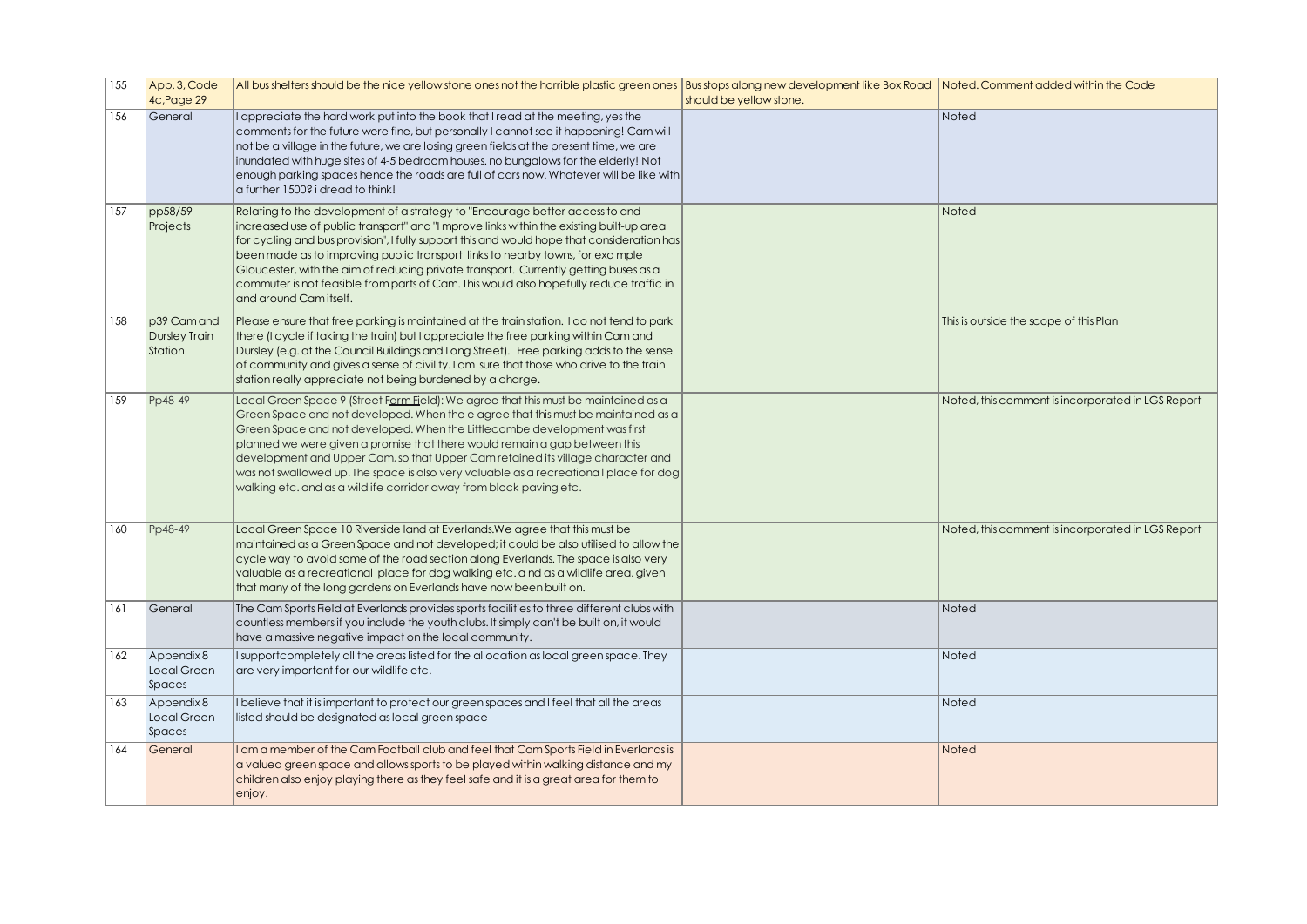| 165 | General                            | Dear Colleague,                                                                                                                                                                                                                                                                                                                                                                                                                   |                                                                                                                               | Noted with thanks                                                                                  |
|-----|------------------------------------|-----------------------------------------------------------------------------------------------------------------------------------------------------------------------------------------------------------------------------------------------------------------------------------------------------------------------------------------------------------------------------------------------------------------------------------|-------------------------------------------------------------------------------------------------------------------------------|----------------------------------------------------------------------------------------------------|
|     |                                    | Re: Pre-submission consultation on Cam Neighbourhood Plan (CNDP)<br>Thank you for giving Stroud District Council the opportunity to comment on the                                                                                                                                                                                                                                                                                |                                                                                                                               |                                                                                                    |
|     |                                    | contents of your draft neighbourhood plan. The draft CNDP contains much to<br>commend it and it is clear that considerable research has been undertaken to                                                                                                                                                                                                                                                                        |                                                                                                                               |                                                                                                    |
|     |                                    | prepare the plan for this community. To fulfil our duty to guide and assist, required by<br>paragraph 3 of Schedule 4B to the Town and Country Planning Act 1990 (as<br>amended), the Council has endeavoured to identify whether the policies and                                                                                                                                                                                |                                                                                                                               |                                                                                                    |
|     |                                    | supporting text in the CNDP pre-submission consultation draft have been worded<br>clearly, concisely and positively and whether they have been based on robust                                                                                                                                                                                                                                                                    |                                                                                                                               |                                                                                                    |
|     |                                    | evidence, clearly structured and of additional value to the existing policy framework.                                                                                                                                                                                                                                                                                                                                            |                                                                                                                               |                                                                                                    |
|     |                                    | To communicate our response in a simple, constructive and positive manner; we have<br>produced a table containing an identification number for each comment, a                                                                                                                                                                                                                                                                    |                                                                                                                               |                                                                                                    |
|     |                                    | reference to the relevant section/policy of the NDP, our comments and, where<br>possible, a recommendation.                                                                                                                                                                                                                                                                                                                       |                                                                                                                               |                                                                                                    |
| 166 | P21, Policy<br>CAMES1              | This policy is overly complicated, making it difficult to interpret in the decision making<br>process, and contains requirements contrary to local and national policy i.e the use of                                                                                                                                                                                                                                             | The policy text could be made much simpler e.g. Policy wording amended accordingly<br>"Development adjacent to, or containing |                                                                                                    |
|     |                                    | the term "required to" and "will be refused". Text referring to tests laid out in the NPPF                                                                                                                                                                                                                                                                                                                                        | identified green infrastructure corridors (Figure                                                                             |                                                                                                    |
|     |                                    | and mitigation could be included in the supporting text We feel you need to clarify                                                                                                                                                                                                                                                                                                                                               | 7) should protect and, where feasible, improve                                                                                |                                                                                                    |
|     |                                    | the relationship between this policy (and policy CAMCD2) and Figures 6 and 7 so that                                                                                                                                                                                                                                                                                                                                              | and extend the network. Development in other                                                                                  |                                                                                                    |
|     |                                    | it is clear which policies refer to which assets.                                                                                                                                                                                                                                                                                                                                                                                 | locations should look to extend the network                                                                                   |                                                                                                    |
|     |                                    |                                                                                                                                                                                                                                                                                                                                                                                                                                   | where feasible". Link policy wording to specific<br>figures to make clear the assets you are referring                        |                                                                                                    |
|     |                                    |                                                                                                                                                                                                                                                                                                                                                                                                                                   | to in each policy.                                                                                                            |                                                                                                    |
| 167 | P23, Figure 7                      | 4The Jubilee Field notation appears to be in the wrong place.                                                                                                                                                                                                                                                                                                                                                                     | Amend notation on Figure 7.                                                                                                   | Figure 7 amended accordingly                                                                       |
| 168 | P <sub>24</sub> , Policy<br>CAMES2 | Replace "permitted" with "supported" in first paragraph. Delete the second<br>paragraph as it says much the same thing as the first.                                                                                                                                                                                                                                                                                              | See comment                                                                                                                   | Policy wording amended accordingly                                                                 |
| 169 | 4 P25, Figure 8                    | This map doesn't seem to be referenced in any policy or supporting text but could<br>usefully be referred to in an amended ES2 or ES3 if you feel topography is an important<br>criteria for managing development. (For example, the Local Plan seeks to limit<br>development on site SA3 to below the 50m contour.                                                                                                               | See comment.                                                                                                                  | Policy wording amended accordingly                                                                 |
| 170 | P <sub>26</sub> Policy<br>CAMES3   | Requirements for submission of LVIA are determined by the local planning authority<br>and would only be required by development deemed to potentially have a<br>significant environmental impact, not all development proposals. The policy as a<br>whole could be simplified to improve ease of interpretation. This could be achieved<br>by splitting the policy into 2 parts: part 1 dealing with landscape and tying into the | Review wording.                                                                                                               | The policy will be split into 2: now CAMES2 Parish<br>Landscape Character and CAMES3 Valued Views. |
|     |                                    | design code, and part 2 referring to the identified valued views in figure 9.                                                                                                                                                                                                                                                                                                                                                     |                                                                                                                               |                                                                                                    |
| 171 | P29 (also in<br>Vision             | The first sentence refers to "exemplary 'garden village' qualities". If this is quoted from<br>a study or the evidence base then the source should be included.                                                                                                                                                                                                                                                                   | Review wording.                                                                                                               | Wording amended                                                                                    |
| 172 | P31 Policy<br>CAMCD1               | This policy should be used as the main "hook" into the Design Code. The 3 paragraphs<br>of the policy overlap in their content and could be simplified to create a clearer and<br>more coherent design policy, underpinned by the design code                                                                                                                                                                                     | Review wording.                                                                                                               | Agreed. Policy wording amended accordingly                                                         |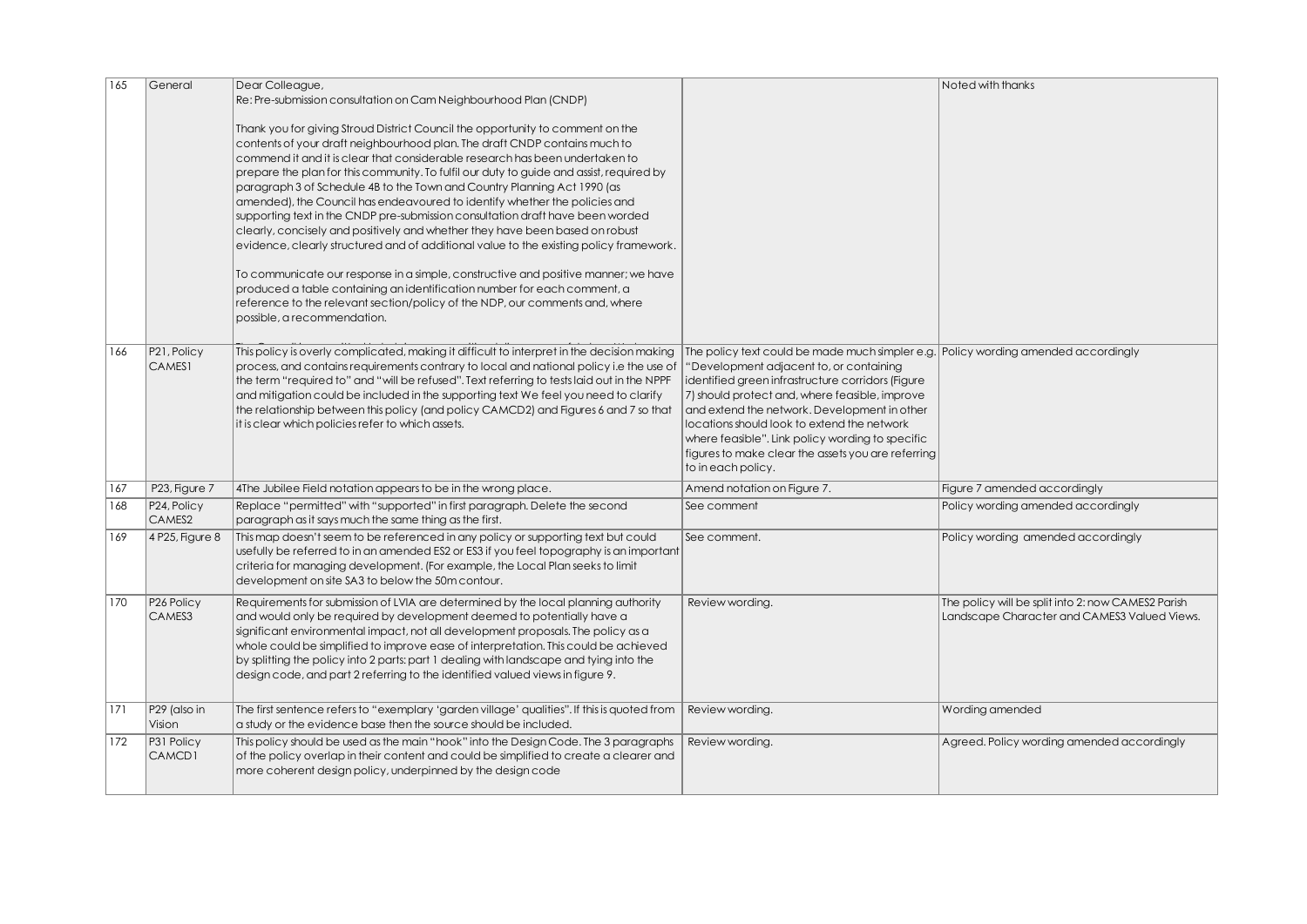| 173 | P34 Policy<br>CAMCD <sub>2</sub>  | Again this policy could be more concise and easier for planners to interpret.<br>Mechanisms for the requirement for tree surveys are already in place and<br>unnecessary in this policy. BS5837 standards also set out requirements for the survey so<br>there is no point in adding to this with requirements to tag trees etc. The required tree<br>loss mitigation ratio can be an aspiration (or means for supporting applications) but not<br>a requirement as only one can technically be a replacement Tying in the policy to<br>Figure 11 would be beneficial. | Review wording.                                                                                                          | Agreed. Policy wording amended accordingly                                                                                                                                    |
|-----|-----------------------------------|------------------------------------------------------------------------------------------------------------------------------------------------------------------------------------------------------------------------------------------------------------------------------------------------------------------------------------------------------------------------------------------------------------------------------------------------------------------------------------------------------------------------------------------------------------------------|--------------------------------------------------------------------------------------------------------------------------|-------------------------------------------------------------------------------------------------------------------------------------------------------------------------------|
| 174 | P38, Policy<br>CAMCD4             | Simplify the text and mention the fact that the Protocol is in Appendix 2. Remove the<br>second paragraph and place in the supporting text                                                                                                                                                                                                                                                                                                                                                                                                                             | Review wording e.g. "Development proposals<br>should follow the Pre-Application Engagement<br>Protocol (see Appendix 2)" | Agreed. Policy wording amended accordingly                                                                                                                                    |
| 175 | P41, Policy<br>CAMMC1             | The principle of the policy is fine but the wording needs to be tidied up to become<br>clearer in its distinctions between the various rights of way, how they are integrated,<br>improved or enhanced through development, and what they should connect to. The<br>definition of a 'snicket' needs to be consistent. They are variously referred to as<br>'enhanced footpaths', 'segregated non-vehicular routes', and 'local greenways' in<br>the policy and supporting text.                                                                                        | Review wording.                                                                                                          | Agreed. Policy and supporting text wording<br>amended accordingly                                                                                                             |
| 176 | P45, Policy<br><b>CAMCF1</b>      | The second part of this policy referring to support for new community facilities could<br>be open to interpretation and needs more definition as to what constitutes a<br>community facility, and whether there is a specific community facility that is lacking,<br>and would therefore be supported. There is no mechanism in the policy for the support<br>of a development that provides a replacement/enhanced facility as mitigation<br>against the loss of those listed.                                                                                        | Review wording.                                                                                                          | Policy and supporting text wording amended<br>accordingly. Supporting text to include definition of<br>'Community Facilities' (taken from the Stroud Local<br>Plan glossary). |
| 177 | P50, para 3                       | Review the second sentence of this paragraph to make it clear that the District Centre Review wording.<br>status is part of the current Local Plan.                                                                                                                                                                                                                                                                                                                                                                                                                    |                                                                                                                          | Wording amended                                                                                                                                                               |
| 178 | P52, Policy<br>CAME <sub>2</sub>  | In the last sentence it is suggested that "will be expected to" is replaced with "should"<br>and "proportionate and appropriate information" is replaced with "evidence".                                                                                                                                                                                                                                                                                                                                                                                              | Review wording.                                                                                                          | Policy wording amended accordingly                                                                                                                                            |
| 179 | P53, Introductio<br>n             | The first paragraph is slightly confusing in that the claim of a 'Village Centre' quality of<br>place in the first sentence is immediately contradicted by the second sentence. If the<br>'Village Centre' quality is taken from a piece of evidence, then this needs to be cited.<br>If not, then it needs to perhaps clarify that the uses and landmarks have the potential<br>to enhance the quality of place in the centre                                                                                                                                         | Review wording.                                                                                                          | Wording amended                                                                                                                                                               |
| 180 | Appendix 3,<br>Cam Design<br>Code | Some of the wording to the individual codes needs to be reviewed to ensure the<br>language presents a piece of design guidance, rather than a prescriptive set of rules<br>i.e. replace "must" with "should". As mentioned in the above comment on CAMCD2,<br>additional requirements to a BS5837 tree survey are beyond the scope of an NDP.<br>CAM Code 3a should therefore be reviewed to be less of a procedural requirement,<br>and more of a mechanism to influence desian.                                                                                      | Review wording.                                                                                                          | Agreed. Some of the wording within the Code will be<br>reviewed in line with this comment                                                                                     |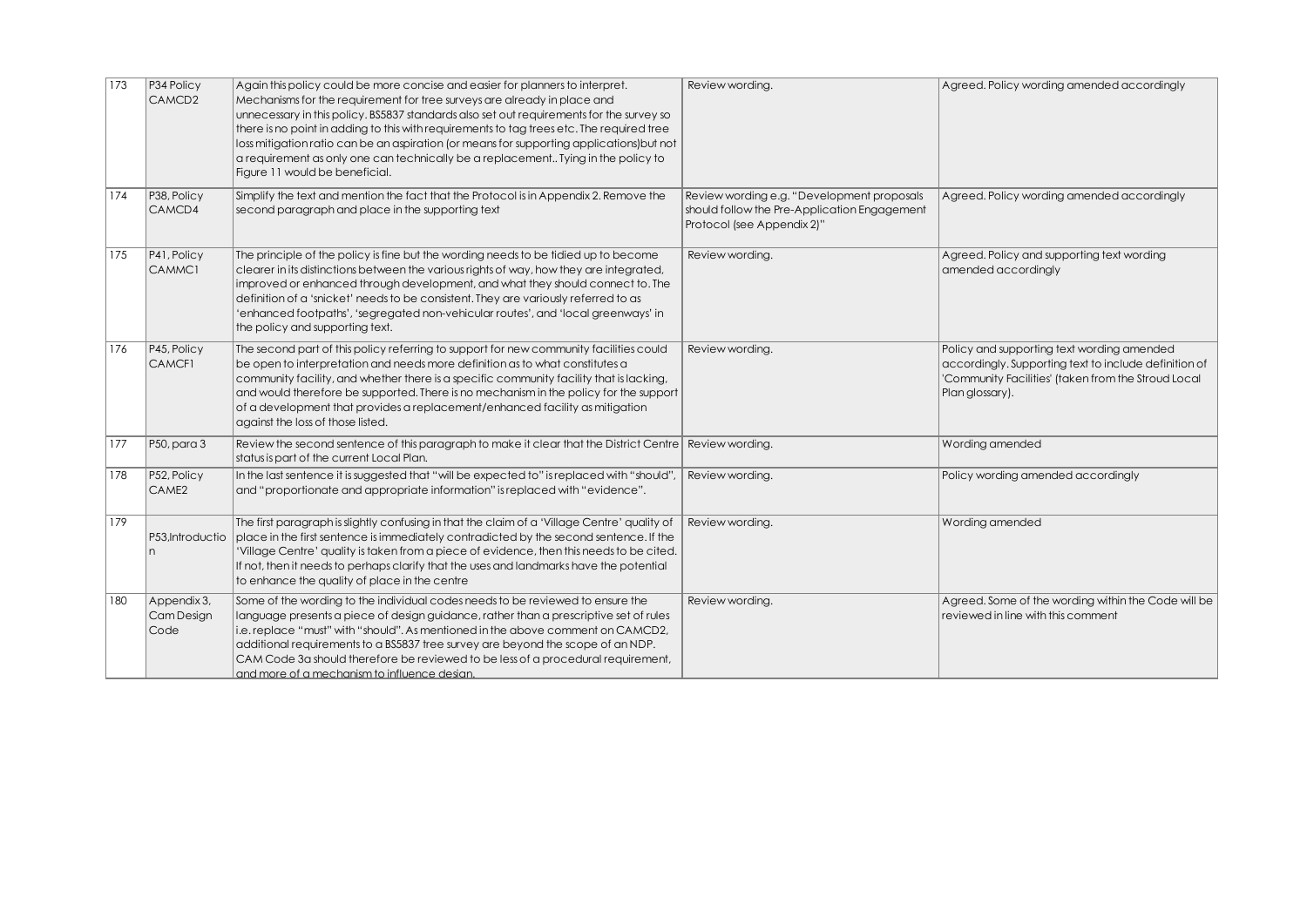| 181 | General                        | I am responding to the proposed plans for the green space between Kingsdown<br>estate and Acacia drive being built on for housing!<br>Just as a reminder, there are few green spaces within Dursley, we have the one I have<br>mentioned, then there is the War memorial recreation field at Dursley & also Cam<br>playing field Also there is Highfields play area & a green space opp the Cambridge<br>housing estate that is to be demolished for housing (what will happen to the green<br>space there I wonder!!) I truly hope that thinking about tthe few green spaces we<br>have left within Dursley, that SDC will see fit to persevere them as once they are<br>gone, they are gone forever. Very little will be gained from building on the green<br>space near where I live except perhaps a financial one. As a synopsis regarding this<br>area, we have a lot of wildlifeFoxes, Badgers, Muckjac deer & various varieties of<br>birds, including Blackbird, Wren, bluetits, Thrush, Sparrow, Woodpecker & the list goes on<br>And did I forget Humans who enjoy the peace & space on a daily basis (myself<br>included as I use this space almost daily) If you build on this land or any othe r green<br>spaces within Dursley & Cam then it is only making people in the long term go<br>elsewhere for walks/time out rather then in the local area which will profit no one |                                                                                                                                                                                                                                                                                                                                                         | The Cam Neighbourhood Plan does not include any<br>proposed development sites                                                                                                                                                                                            |
|-----|--------------------------------|----------------------------------------------------------------------------------------------------------------------------------------------------------------------------------------------------------------------------------------------------------------------------------------------------------------------------------------------------------------------------------------------------------------------------------------------------------------------------------------------------------------------------------------------------------------------------------------------------------------------------------------------------------------------------------------------------------------------------------------------------------------------------------------------------------------------------------------------------------------------------------------------------------------------------------------------------------------------------------------------------------------------------------------------------------------------------------------------------------------------------------------------------------------------------------------------------------------------------------------------------------------------------------------------------------------------------------------------------------------------------------------------|---------------------------------------------------------------------------------------------------------------------------------------------------------------------------------------------------------------------------------------------------------------------------------------------------------------------------------------------------------|--------------------------------------------------------------------------------------------------------------------------------------------------------------------------------------------------------------------------------------------------------------------------|
| 182 | General, Local<br>green spaces | As I am completely against any unnecessary development on non-strategic sites I<br>agree 100% with the proposals within the plan. In 2005 an enquiry into the mixed use<br>development on the "old" Listers site stated that the eastern slopes of the escarpment<br>should remain development free. In 2016 a Planning Inspector dismissed an appeal on<br>land at Street Farm stating "Nevertheless, together with the open space provided for<br>the new development which adjoins it on the western side, it provides a significant and<br>pleasant green wedge or gap separating the older and new housing, contributing to<br>the village-like character of Upper Cam." Many people enjoy this green gap, used<br>daily by dog walkers, ramblers and residents. It also provides an off road public right of<br>way leading to the AONB and surrounding countryside. Therefore Street Farm Field,<br>Littlecombe Meadow and Riverside should be afforded the protection of the local<br>green space designation in Cam's Neighbourhood Development Plan.                                                                                                                                                                                                                                                                                                                               |                                                                                                                                                                                                                                                                                                                                                         | Noted                                                                                                                                                                                                                                                                    |
| 183 | Page 1 and<br>page 60          | GENERAL Although I am an NDP member of the steering group I have not had a part<br>to play in the actual writing, layout and graphics of the document. I would just like to<br>say that it is well written with short paragraphs to keep the interest and a non-Cam<br>resident will learn a lot by it. The graphics of the Cam Peak and its Longdown first and<br>last page, mostly green `header ` are great.                                                                                                                                                                                                                                                                                                                                                                                                                                                                                                                                                                                                                                                                                                                                                                                                                                                                                                                                                                              | If I had to make a comment here then window<br>stickers of this would look great!                                                                                                                                                                                                                                                                       | Noted with thanks                                                                                                                                                                                                                                                        |
| 184 | Page 10                        | As has been stated that one third of the population of Cam are pensioners I would<br>argue that there is a bit too much emphasis in the document generally on the<br>greenway for cyclists and pedestrians through Cam to the train station. The greenway<br>is for mostly fit and able bodied people and many pensioners are not. Current<br>pensioners may comment on the fact that their bus service has been cut. The bus<br>service through Upper Cam is poor. We cannot ignore the car and there are more<br>`driving` pensioners on the roads than 20-30 years ago. This is likely to increase if we are  ideal world more small shuttle buses to serve the<br>living longer (and I hope to be one of them).                                                                                                                                                                                                                                                                                                                                                                                                                                                                                                                                                                                                                                                                          | A bit more of a mention of the bus service. If the Noted<br>bus service has been cut due to statistics and<br>lack of demand then if we are to keep Cam less<br>blighted with increased traffic currently and<br>from our new developments then the bus service<br>may have to be increased in the future. In an<br>community and its new developments. |                                                                                                                                                                                                                                                                          |
| 185 | Page 24                        | The picture on page 24 shows the view that we all know and love. Cam Peak and it's<br>Longdown are unique. Variations on this view can be seen from many of the built up<br>areas of Cam and Dursley and from walking the whole area. It is appreciated by many<br>of us. Whilst the area is AONB from the base upwards, the area including all the fields<br>downwards and forwards is not. Would this view seen by many be spoilt by housing<br>encroaching on it? Surely I am stating the obvious!                                                                                                                                                                                                                                                                                                                                                                                                                                                                                                                                                                                                                                                                                                                                                                                                                                                                                        | Although the Severn Vale is a beautiful area to<br>look at as a whole from Cam Peak and<br>Longdown, if developments have to happen,<br>then a few hundred (not a few 1000!) houses as<br>a continuation of Cam in the lowland areas<br>blend in better and are not seen by most of the<br>residents of Camitself.                                      | The importance of views towards Cam Peak are<br>highlighted and identified as Icoally valued views to<br>be protected. The setting of the AONB is also<br>acknowledged to be important and policy Es2 aims<br>to protect that setting from inappropriate<br>development. |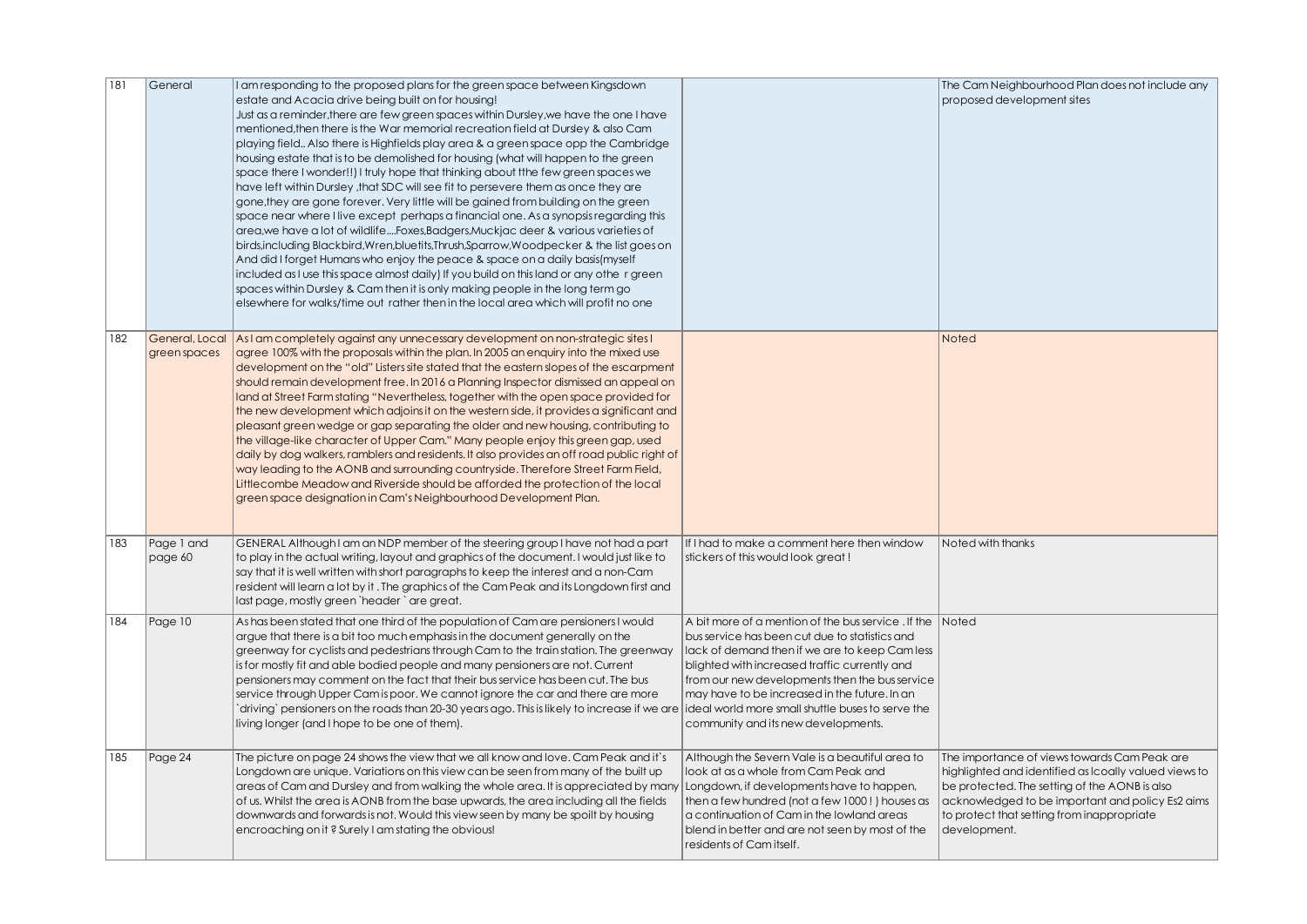| 186 | Page 43      | As a dog walker I use the snickets on a regular basis from Upper Cam to Tilsdown and<br>to Sandpits through Holywell Orchard. They are a safer route for pedestrians and dog<br>walkers alike to stray from the busier and busier roads.                                                                                                                                                                                                                                                                                                                                                                                                                                                                                                                                                                                                                                                                                                                                  | Preserve them and keep them coming in future<br>developments and keep them as green as<br>possible as wildlife corridors with mixed planting<br>ie avoiding rows of conifers as proposed by<br>developers at Box Road development. I would<br>go so far as to say no mixed hedging or trees to<br>be stripped away for houses, they should be built<br>around them.              | Noted                                                                                                                                                                                                                                                                                                                                                                                                                                                          |
|-----|--------------|---------------------------------------------------------------------------------------------------------------------------------------------------------------------------------------------------------------------------------------------------------------------------------------------------------------------------------------------------------------------------------------------------------------------------------------------------------------------------------------------------------------------------------------------------------------------------------------------------------------------------------------------------------------------------------------------------------------------------------------------------------------------------------------------------------------------------------------------------------------------------------------------------------------------------------------------------------------------------|----------------------------------------------------------------------------------------------------------------------------------------------------------------------------------------------------------------------------------------------------------------------------------------------------------------------------------------------------------------------------------|----------------------------------------------------------------------------------------------------------------------------------------------------------------------------------------------------------------------------------------------------------------------------------------------------------------------------------------------------------------------------------------------------------------------------------------------------------------|
| 187 | Page 49      | The proposed Green Spaces are fairly well spread out on this map. I would argue that<br>Street Farm Field and Littlecombe Meadow need to be one area as a whole but as<br>they are visually different and have different usage, and are owned by different<br>landowners maybe this is why they are depicted as 2 currently. The eye is drawn to this,<br>whereas the others are spaced out. (I note they are wrongly labelled but as an NDP<br>member I have mentioned this to be amended). I am very much an upholder of green<br>spaces as we are now in an ever faster and busy world. When our mental health and<br>wellbeing are being challenged by this and currently this is the subject of much talk,<br>these are areas that should be regularly spaced in a community for everyone to enjoy<br>and sometimes congregate ie Cam Sports Ground.                                                                                                                 | is opportunity to create even improved spaces<br>in new development, once again to provide<br>wildlife corridors in a country village setting.                                                                                                                                                                                                                                   | Maintenance of current green spaces and there Local Green Space map (Figure 15) labelling has<br>been amended. There was an error in the Regulation<br>14 version of the NDP which showed Street Farm Field<br>and Littlecombe Meadow labelled the wrong way<br>round. The next version of the NDP shows LGS8 - Street<br>Farm Field and LGS9 - Littlecombe Meadow. This is<br>consistent with the numbering of the Regulation 14<br>Local Green Space Report. |
| 188 | General      | Rackleaze wildlife reserve. This could be even better and is relatively poor compared   This may well have been cleared up and was<br>with other village ponds etc. This is no reflection on the volunteers that have vastly<br>improved it but the quality of the River Cam in this area was poor last time I saw it with<br>multiple plastic bottles and litter collecting in a certain area within the river itself.                                                                                                                                                                                                                                                                                                                                                                                                                                                                                                                                                   | hoping to get there to assess before my<br>comment but time constraints and memory<br>haven't allowed this. Definitely needed waders<br>and several able bodied people.                                                                                                                                                                                                          | Noted                                                                                                                                                                                                                                                                                                                                                                                                                                                          |
| 189 | General, O9  | Transport Comments: The NDP and its comprehensive coverage of local planning<br>matters is welcomed. It shows close understanding of local movement and<br>connectivity issues and aligns with the Local Transport Plan and the transport policies<br>outlined in the Stroud Connecting Places Strategy. The NDP objective 09 could be<br>extended to recognise the need to identify and reinforce links to areas of new<br>strategic development sites. Local transport solutions including path upgrades can<br>often be best identified and generated at a grassroots level. Cam is well positioned to<br>benefit from its rail links and those links will need to be increasingly multidirectional,<br>whereas historically they would have been stronger to its south. The recognition of the<br>role and importance of the rail station in improving connectivity to the wider area is<br>welcomed as is the requirement to improve facilities and bus connections. | Opportunities should be taken to request that<br>strategic developments create opportunities for<br>transport mode shift and finer grain of<br>movement as an outcome of that developmen<br>and in conjunction with the Stroud Local Plan.<br>Note in particular the need to support and<br>safeguard quieter routes particularly linking<br>transport hubs and key destinations | The Cam Code sets out the need to identify and<br>reinforce links to areas of new strategic<br>development sites, and highlights an existing fine<br>grained system of movement in Cam that should be<br>continued in new developments.                                                                                                                                                                                                                        |
| 190 | General      | Ecology (Biodiversity) Comments Ecology (Biodiversity) Comments SRA/HRA<br>Screening advice for the Plan<br>Looking at biodiversity (ecology/wildlife) alone the need for a Strategic<br>Environmental Assessment (SEA) and/or Habitats Regulations Assessment (HRA) of the<br>draft consultation version of the NDP appears unlikely. The District Council and Natural<br>England should be able to give a definitive view on these matters if not already.                                                                                                                                                                                                                                                                                                                                                                                                                                                                                                              |                                                                                                                                                                                                                                                                                                                                                                                  | Statutory consultees have been consulted on this<br>matter.                                                                                                                                                                                                                                                                                                                                                                                                    |
| 191 | General, p19 | The Plan Content: We can see that the Gloucestershire Centre for Environmental<br>Records (GCER) has been contacted and the main biodiversity constraints have been<br>identified and taken into account in formulating the NDP.<br>The vision, objectives and resulting policies give some added support for the<br>conservation and enhancement of local biodiversity. Proposed Policy CAMES1<br>(Green Infrastructure and Biodiversity) and CAMCD" (Trees, Woodlands and<br>Hedgerows) are appropriate. Overall there are no compelling ecological reasons to<br>recommend any change to the wording of the NDP policies.                                                                                                                                                                                                                                                                                                                                              | You may wish to note that Key Wildlife Sites are<br>now known as Local Wildlife Sites<br>(Gloucestershire Local Nature Partnership, 2019)<br>and so you may wish to make an edit in the plan<br>towards the end of page 19.                                                                                                                                                      | Noted                                                                                                                                                                                                                                                                                                                                                                                                                                                          |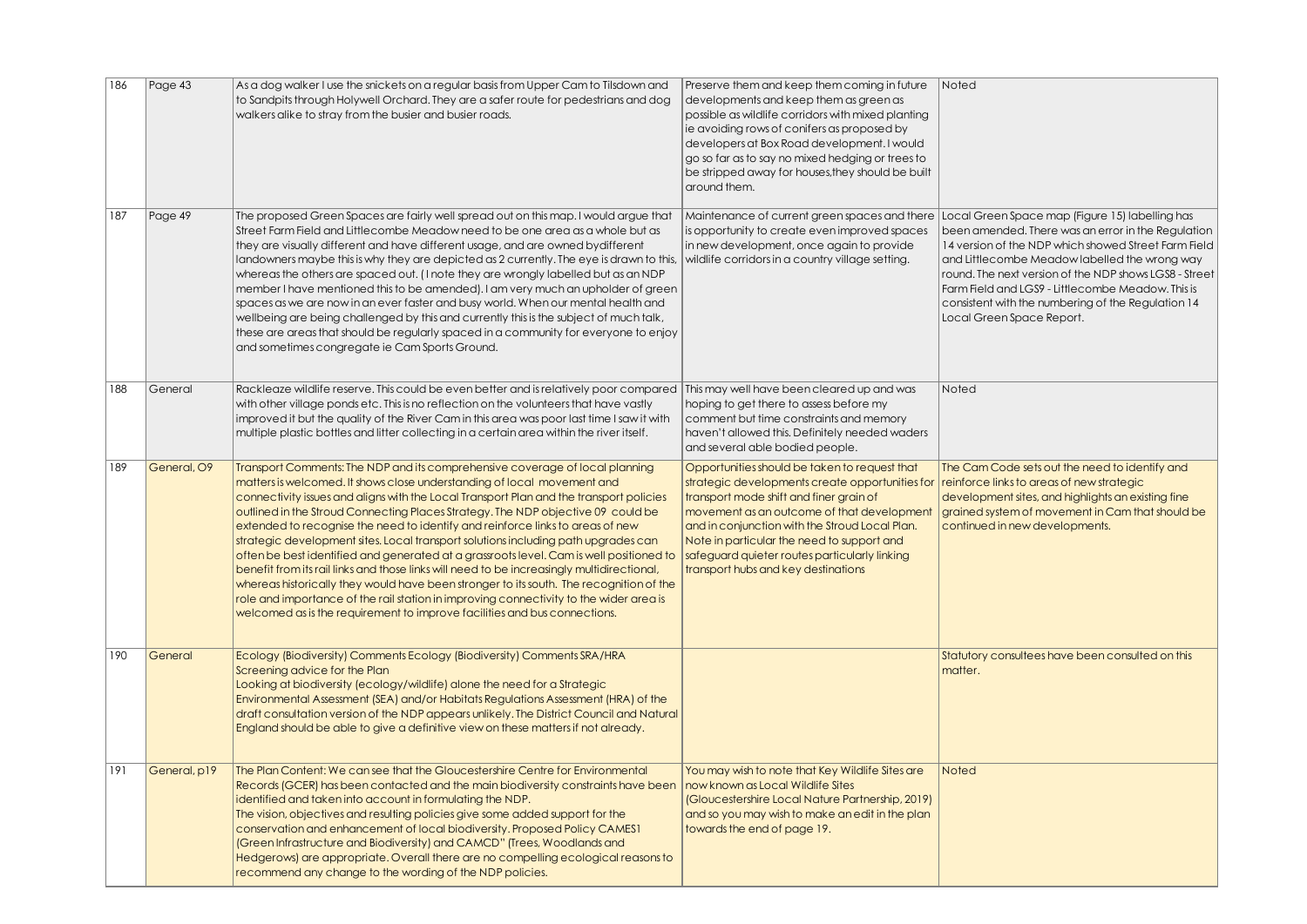| 192 | General                                                                 | Public Health Comments: There is a good range of policies that will have a positive<br>impact on the health and wellbeing of the community, including Green Infrastructure,<br>active travel and employment, that seems appropriate in the context of an NDP.                                                                                            |                                                                                                                                                         | <b>Noted</b>                                                                                                                                                                                                                                                                                                                                                                                                                       |
|-----|-------------------------------------------------------------------------|----------------------------------------------------------------------------------------------------------------------------------------------------------------------------------------------------------------------------------------------------------------------------------------------------------------------------------------------------------|---------------------------------------------------------------------------------------------------------------------------------------------------------|------------------------------------------------------------------------------------------------------------------------------------------------------------------------------------------------------------------------------------------------------------------------------------------------------------------------------------------------------------------------------------------------------------------------------------|
| 193 | Page 40                                                                 | Full support of Development Plan. Details of dates for the implementation of<br><b>Greenway Construction Missing</b>                                                                                                                                                                                                                                     | Focus Group required to campaign for urgency<br>in this matter.                                                                                         | The detail of the Greenway construction is outside<br>the scope of this Plan.                                                                                                                                                                                                                                                                                                                                                      |
| 194 | Page 10                                                                 | How will the county provide enough school places for the children in the new houses?                                                                                                                                                                                                                                                                     |                                                                                                                                                         | Outside the scope of this Plan.                                                                                                                                                                                                                                                                                                                                                                                                    |
| 195 | Page 24                                                                 | The fields around "Old Cam" show historic strip cultivation as shown on the 1750's map<br>held by the Berkeley Estate.                                                                                                                                                                                                                                   |                                                                                                                                                         | Noted                                                                                                                                                                                                                                                                                                                                                                                                                              |
| 196 | Page 39                                                                 | More parking is needed at Cam and Dursley Station and there should be a better bus<br>link.                                                                                                                                                                                                                                                              |                                                                                                                                                         | Noted though parking and bus servies are outside<br>the scope of this plan.                                                                                                                                                                                                                                                                                                                                                        |
| 197 | Page 41 Policy<br><b>CAMMC1</b>                                         | It's not clear where the public footpath from Upper Cam to Long Street, Dursley runs.<br>There used to be a footpath through the fields with one small hill at the end-it would be<br>good to have a flat footpath.                                                                                                                                      |                                                                                                                                                         | Noted                                                                                                                                                                                                                                                                                                                                                                                                                              |
| 198 | Page 53                                                                 | It would be good to have a small enclosed pre school playground near the café so<br>that young mums can enjoy a coffee while their children play safely.                                                                                                                                                                                                 |                                                                                                                                                         | Noted                                                                                                                                                                                                                                                                                                                                                                                                                              |
| 199 | 12?41                                                                   | The ground is well kept and with the chestnut trees provides a tranquil setting.                                                                                                                                                                                                                                                                         |                                                                                                                                                         | Noted                                                                                                                                                                                                                                                                                                                                                                                                                              |
| 200 | 12?42                                                                   | It has been the home of Cam Cricket Club since 1923.                                                                                                                                                                                                                                                                                                     |                                                                                                                                                         | Noted.                                                                                                                                                                                                                                                                                                                                                                                                                             |
| 201 | 12?43                                                                   | Cam Sports Club is the home of Cam Cricket which runs 3 senior teams and has a very<br>strong junior development section. Cam Football Club has 3 senior teams. Cam Tennis<br>Club which runs 3 mens and 3 ladies teams in summer and 4 mixed doubles in winter<br>leagues and is looking to start a strong junior section again.                        |                                                                                                                                                         | Noted                                                                                                                                                                                                                                                                                                                                                                                                                              |
| 202 | 4 General<br>Planning<br>Policies, P39.<br>Movement and<br>Connectivity | The current speed limit on Taitshill, 50, is hazourdous. Many drivers take the bend at the<br>top coming up from the A38 too fast. I know of one serious accident (fatality)? In the<br>lpast.                                                                                                                                                           |                                                                                                                                                         | This point is outside the scope of this plan                                                                                                                                                                                                                                                                                                                                                                                       |
| 203 | Community<br>Facilities, P45<br>O <sub>12</sub>                         | Re:GP facilities. With the expansion of population in the Box Road area there will be<br>increasing pressure on the Cam Surgery. Car parking and increasing traffic will be a<br>major problem.                                                                                                                                                          | Is there a case for another surgery nearer the<br>population?                                                                                           | This point is outside the scope of this plan                                                                                                                                                                                                                                                                                                                                                                                       |
| 204 | Cam Design<br>Code, P11<br>para 2.2                                     | The snicket network is a very valuable asset. Snicket 47 from Holywell Orchard and<br>Ryder Close is potentially dangerous. The steps are poorly designed and when wet or<br>covered with leaves are hazardous. It is my understanding that the course of this<br>snicket was altered at the time of development. The ownership of the steps is unclear. |                                                                                                                                                         | The variety in the quality of the snickets is noted.                                                                                                                                                                                                                                                                                                                                                                               |
| 205 | Page 45 O12                                                             | Cam Sports Club currently rent the land for playing sport. Should the lease run out then<br>this could give rise to there being "no prospect of continued community use"                                                                                                                                                                                 | Tighten the wording to state "As long as there is a Wording of policy has been reviewed and<br>demonstrable continued community<br>requirement for use. | amended.                                                                                                                                                                                                                                                                                                                                                                                                                           |
| 206 | Page 48, O12                                                            | The clubhouse facilities at Cam Sports Club are in need of major refurbishment/in need Ensure that sports facilities can be rebuilt if<br>of rebuild. We have concerns that being listed under Local Green Space designation<br>may prevent these future required plans from occuring.                                                                   | required.                                                                                                                                               | The boundary of the proposed Local Green Space<br>has been drawn to run alongside the access lane,<br>and exclude the built development and other<br>facilities on the site. This is because LGS designation<br>over these facilities may prevent their future<br>improvement by way of preventing development<br>except for in exceptional circumstances - the way<br>that the boundary is drawn in the proposals avoids<br>this. |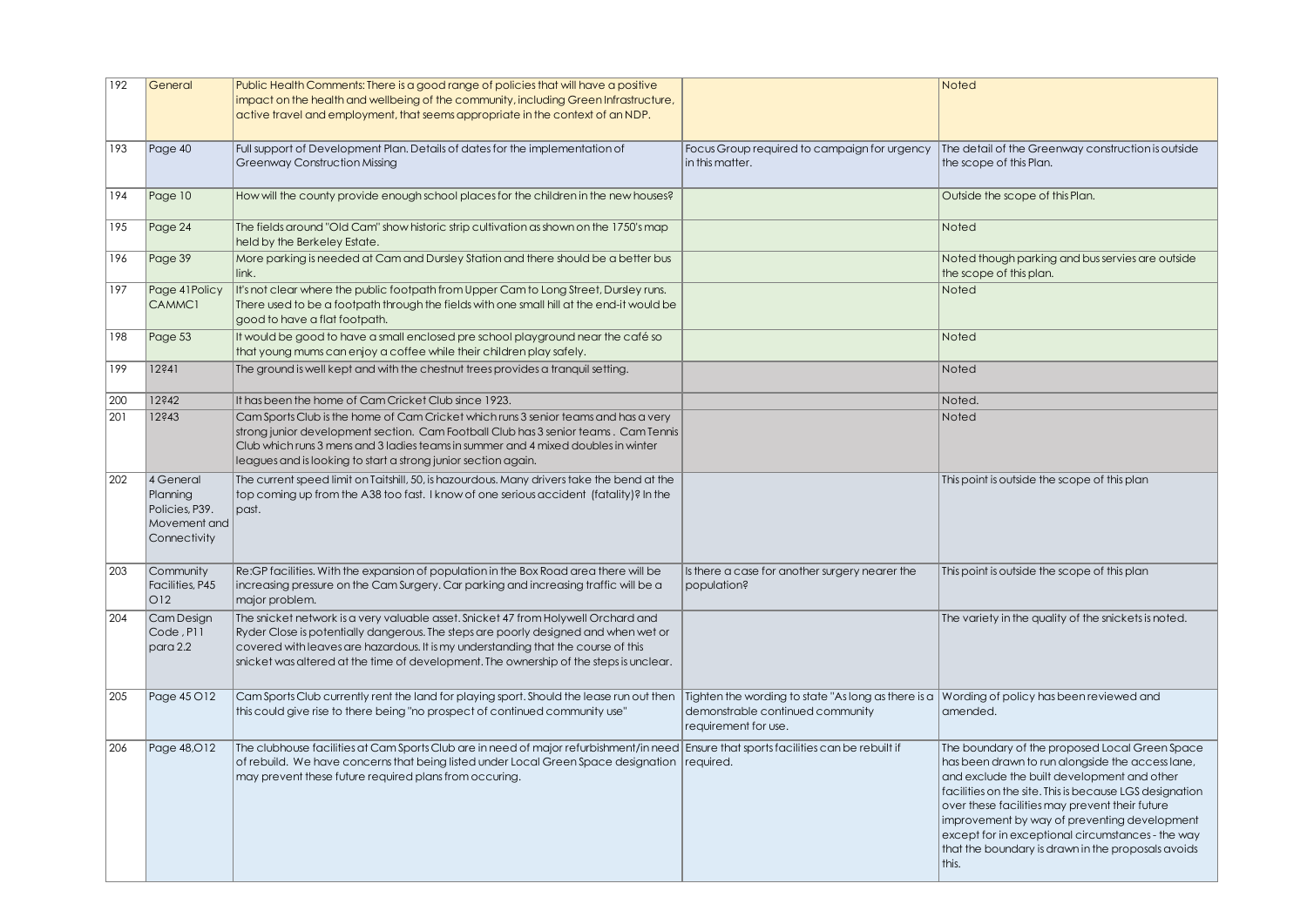| 207 | Page 21 O1      | Wildlife can only thrive if appropriate environments are provided and importantly<br>linked.                                                                                                                                                                                                                                                                                                                                                                                                                                                                                               | Ensure wildlife rich environments are protected<br>and linked via wildlife corridors (like the disused<br>railway). Ensure all new build projects<br>incorporate wildlife positive planning designs. -<br>Green Spaces, bat boxes, hedgehog friendly<br>fencing. | Noted - the Cam NDP aims to underpin a<br>comprehensive approach to bio-diversity and<br>Green Infrastructure                                         |
|-----|-----------------|--------------------------------------------------------------------------------------------------------------------------------------------------------------------------------------------------------------------------------------------------------------------------------------------------------------------------------------------------------------------------------------------------------------------------------------------------------------------------------------------------------------------------------------------------------------------------------------------|------------------------------------------------------------------------------------------------------------------------------------------------------------------------------------------------------------------------------------------------------------------|-------------------------------------------------------------------------------------------------------------------------------------------------------|
| 208 | 48              | I am very pleased that Cam Sports Ground is recognised as a designated Green<br>Space. The only concern I have is that the facilities there badly need a financial influx<br>to allow them to continue. Income from membership is not sufficient to cover re-build<br>costs. It would be helpful if funds could be found to assist with both maintenance and<br>rebuild of the clubhouse facilities. My family have used the facilities provided by<br>tennis, cricket and football at this venue for more than 25 years. I am relieved that this<br>will not be considered for new build. |                                                                                                                                                                                                                                                                  | Noted                                                                                                                                                 |
| 209 | General         | We are all in favour of local development as long as the infrastructure such as schools,<br>employment, are also dealt with. We need more measures in place to protect<br>employment. Lots of jobs gone already. The idea of cycleways is excellent, make it<br>safer for children to ride to school. Also make sure any areas of woodland destroyed<br>by development are reinstated within the site.                                                                                                                                                                                     |                                                                                                                                                                                                                                                                  | Noted                                                                                                                                                 |
| 210 | General         | General Comments as follows: 1. Stop proposal to build on Green Spaces in Cam<br>especially between Manor Avenue to Draycott. The area opposite Pevelands is<br>Green Space where children play and would spoil views across to Cam Peak.                                                                                                                                                                                                                                                                                                                                                  |                                                                                                                                                                                                                                                                  | No development sites are proposed in this plan                                                                                                        |
| 211 |                 | 2. More housing needed for over 60's instead of demolishing perfectly good<br>developments like Cambridge House in Dursley. Glebelands could be improved for<br>the elderley.                                                                                                                                                                                                                                                                                                                                                                                                              |                                                                                                                                                                                                                                                                  | Noted                                                                                                                                                 |
| 212 |                 | 3. More Eco houses like Ty Solar Associates in Wales. Refer to Western.Solar.org.uk for<br>more information based in Wales.                                                                                                                                                                                                                                                                                                                                                                                                                                                                |                                                                                                                                                                                                                                                                  | Noted - Policy on Sustainable design and<br>construction amended                                                                                      |
| 213 |                 | 4. New housing with solar panels.                                                                                                                                                                                                                                                                                                                                                                                                                                                                                                                                                          |                                                                                                                                                                                                                                                                  | Noted - Policy on Sustainable design and<br>construction amended, but this particular feauture<br>cannot be required                                  |
| 214 |                 | 5. A monthly Farmers Market outside Berry Blue, this was an event when cafe first<br>opened, local produce cheeses, pickles etc.                                                                                                                                                                                                                                                                                                                                                                                                                                                           |                                                                                                                                                                                                                                                                  | Noted but this comment is outside the scope of the<br>Plan.                                                                                           |
| 215 |                 | 6. Building of/improving existing schools and doctors/dentist surgeries.                                                                                                                                                                                                                                                                                                                                                                                                                                                                                                                   |                                                                                                                                                                                                                                                                  | <b>Noted</b>                                                                                                                                          |
| 216 | 8               | Agree with Cam Design Plan so any changes to the area blend in with the surroundings Restore rather than replace.                                                                                                                                                                                                                                                                                                                                                                                                                                                                          |                                                                                                                                                                                                                                                                  | Noted                                                                                                                                                 |
| 217 | 34 Cam cd2      | Protect trees and hedgerows                                                                                                                                                                                                                                                                                                                                                                                                                                                                                                                                                                | Plant more to help nature and enhance the<br>area.                                                                                                                                                                                                               | Noted                                                                                                                                                 |
| 218 | 48 LGS 7,8,9,10 | Protect Green Spaces, sport for all good places for dog walkers quiet area close to<br>homes LGS-Home for a diverse group of animals plus a number of butterfly species.                                                                                                                                                                                                                                                                                                                                                                                                                   |                                                                                                                                                                                                                                                                  | Noted                                                                                                                                                 |
| 219 | 58              | Upper Cam should be a conservation area.                                                                                                                                                                                                                                                                                                                                                                                                                                                                                                                                                   |                                                                                                                                                                                                                                                                  | Noted. It is acknowledged to be an important area<br>of heritage for Cam, but designation of a<br>Conservation Area is outside the scope of this plan |
| 220 | General         | No concerns to note.                                                                                                                                                                                                                                                                                                                                                                                                                                                                                                                                                                       |                                                                                                                                                                                                                                                                  | Noted                                                                                                                                                 |
| 221 |                 | Offered a stall at the Chantry Centre during Dursley Festival.                                                                                                                                                                                                                                                                                                                                                                                                                                                                                                                             |                                                                                                                                                                                                                                                                  | Noted                                                                                                                                                 |
| 222 |                 | Need for improvements at Jubilee Field.                                                                                                                                                                                                                                                                                                                                                                                                                                                                                                                                                    |                                                                                                                                                                                                                                                                  | Noted                                                                                                                                                 |
| 223 |                 | Speed of traffic along A4135                                                                                                                                                                                                                                                                                                                                                                                                                                                                                                                                                               |                                                                                                                                                                                                                                                                  | Speed restrictions are outside the scope of this plan                                                                                                 |
| 224 |                 | Traffic along railway and development at Hopton                                                                                                                                                                                                                                                                                                                                                                                                                                                                                                                                            |                                                                                                                                                                                                                                                                  | Speed restrictions are outside the scope of this plan                                                                                                 |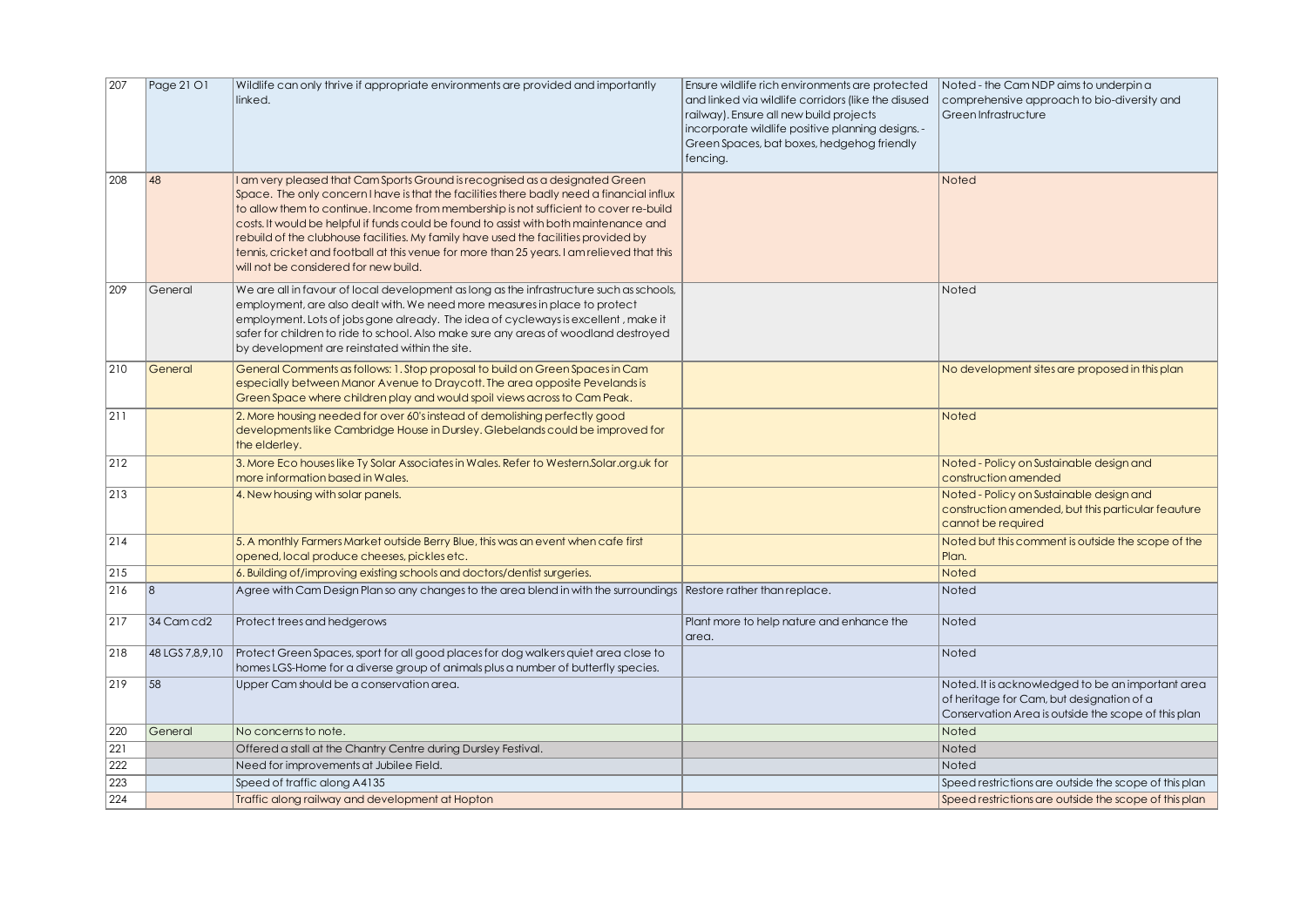| 225 |                | As Chairman of Cam Cricket Club I feel the need to contribute to the discussion on the<br>local in fact only green area/<br>space left in the heart of Cam.<br>As a Cricket Club we are all extremely proud on a summer Saturday, many people<br>from the village support our teams, and use the club. The position is idyllic and we are<br>all proud of where we play, and, most importantly none of us want to lose it for housing,<br>especially when many new estates are being built around our station area.<br>The facility is used year round by all ages, from youth under 9s playing all stars cricket<br>on a Friday, to senior citizens playing tennis year round. Not to mention Cam Bulldogs<br>FC whose players take pride in representing Cam especially with Dursley town being<br>refurbished their loyalty has been outstanding.<br>To lose this special green area would be nothing short of criminal, the residents of<br>Everlands want it to stay as a<br>green area, as do all the members of Cam Sports Club, I am sure you all agree it is<br>situated in a lovely part of our village and long may it remain so. |                                                                                                                                  | Noted.                                                                                                                                                                            |
|-----|----------------|----------------------------------------------------------------------------------------------------------------------------------------------------------------------------------------------------------------------------------------------------------------------------------------------------------------------------------------------------------------------------------------------------------------------------------------------------------------------------------------------------------------------------------------------------------------------------------------------------------------------------------------------------------------------------------------------------------------------------------------------------------------------------------------------------------------------------------------------------------------------------------------------------------------------------------------------------------------------------------------------------------------------------------------------------------------------------------------------------------------------------------------------|----------------------------------------------------------------------------------------------------------------------------------|-----------------------------------------------------------------------------------------------------------------------------------------------------------------------------------|
| 226 | Page 21 Para 5 | We support this policy that any development that has any harmful impact on<br>biodiversity and wildlife and species should be refused.                                                                                                                                                                                                                                                                                                                                                                                                                                                                                                                                                                                                                                                                                                                                                                                                                                                                                                                                                                                                       | Would like assurances in the policy that<br>mitigation or compensation is not seen as a way<br>of forcing through building work. | Green Infrastructure assets are one element of what<br>will be considered in a planning application. This<br>policy seeks to strengthen the importance of Cam's<br>bio-diversity. |
| 227 | Page 48        | We absolutely support this policy for all of the Local Green Spaces to protect wildlife<br>and habitats, as well as the recreational sites and sport facilities. Sites such as<br>Littlecombe Meadow, Street Farm Field and Riverside, Everlands are vitally important<br>as Local Green Spaces in order to protect species but also for the enjoyment of the<br>community-these spaces also serve to promote good mental health and a sense of<br>well being. There has been a notable increase of people out and about using these<br>lovely areas lately. The playing fields and sports ground have huge physical and social<br>benefits. Finally, we would just like to say that we support the whole plan with it's green<br>focus, the promotion of cycling and walking routes and the overall wellbeing of the<br>community. At a time when environmental issues have become so critical.                                                                                                                                                                                                                                             |                                                                                                                                  | Noted.                                                                                                                                                                            |
| 228 |                | On 16th July 2019, the Council's Planning Committee reviewed the draft plan published<br>for the Regulation 14 Consultation. The Council would like to endorse and support the<br>document.<br>The draft plan is very well thought out and impressive in its coverage and structure. It is<br>clear that a lot of thought and effort has gone into it.<br>The links to Dursley are clear, with mention that Dursley and Cam together make up a<br>tier one settlement within the district. There is also support for the Greenway project<br>which strengthens the transport links between the two settlements.<br>We look forward to the plan progressing through the remaining stages of the process<br>and to it being adopted as a statutory planning document.                                                                                                                                                                                                                                                                                                                                                                          |                                                                                                                                  | Noted with thanks                                                                                                                                                                 |
| 229 |                | Natural England does not have any specific comments on this draft Neighbourhood<br>Plan.<br>See separate annex which covers the issues and opportunities that should be<br>considered when preparing a Neighbourhood Plan                                                                                                                                                                                                                                                                                                                                                                                                                                                                                                                                                                                                                                                                                                                                                                                                                                                                                                                    |                                                                                                                                  | Noted                                                                                                                                                                             |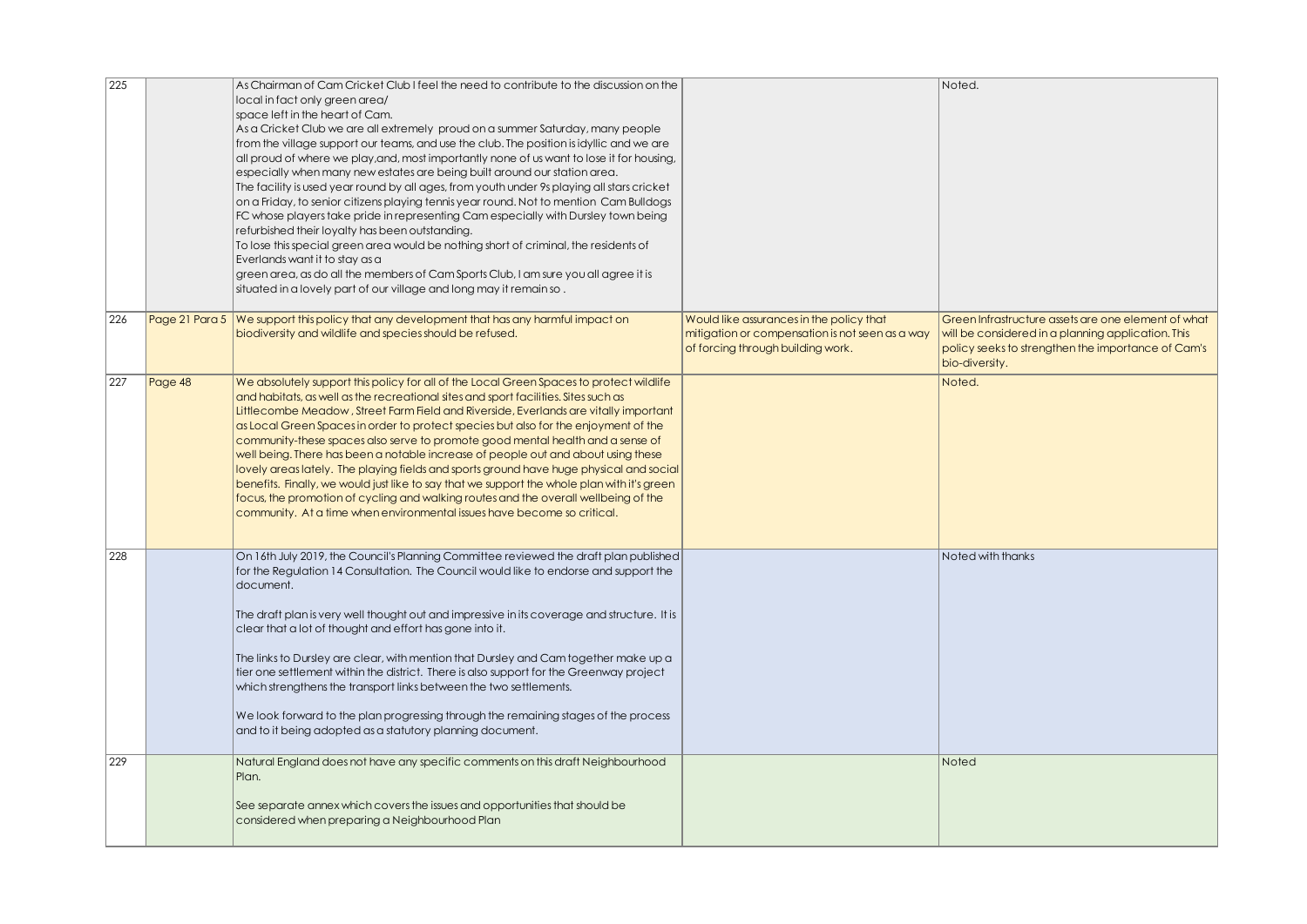| 230 |                                               | Thank you for providing Highways England with an opportunity to comment on your<br>pre-submission draft Neighbourhood Plan. As you are aware, we are responsible for<br>operating, maintaining and improving the Strategic Road Network (SRN) including the<br>M5 and A417 and it is in the context of these responsibilities that are comments are<br>made. The draft Neighbourhood Plan identifies that Cam is a focus for strategic<br>growth in Stroud as set out in the Stroud District Local Plan 2013-2031 (adopted<br>November<br>2015). Local Plan policy CP2 allocates 12ha of employment land and 450 dwellings at<br>the North East Cam Urban Extension (Site Allocation SA3), which is the proposed<br>growth identified within the draft Cam Neighbourhood Plan. Infrastructure Delivery<br>Plan (IOP) Position Statements were developed as part of the Local Plan to identify the<br>expected infrastructure requirements, likely costs and timing of delivery at the<br>Strategic Allocation Sites. The 'Stroud District Council Infrastructure Delivery Plan North<br>East Cam Strategic Allocation (SA3) Infrastructure Position Statement April 2016'<br>identifies the infrastructure required to support the delivery of Allocation SA3, and<br>therefore the eighbourhood Plan growth. In respect of the SRN, it is identified that<br>highways improvements will be required at the following junctions to accommodate<br>this Neighbourhood Plan/Allocation SA3 growth;<br>· Junction B: A4191A46 Dudbridge Road Roundabout<br>· Junction D: A419 London Road I Dr Newton's Way<br>• Junction M: M5 Junction 14184509.<br>Highways England would therefore expect all development coming forward within<br>the Neighbourhood Plan to fully assess the traffic impact on these SRN junctions, and |                                                                                                                                                                                                             | Noted                                                                                                       |
|-----|-----------------------------------------------|---------------------------------------------------------------------------------------------------------------------------------------------------------------------------------------------------------------------------------------------------------------------------------------------------------------------------------------------------------------------------------------------------------------------------------------------------------------------------------------------------------------------------------------------------------------------------------------------------------------------------------------------------------------------------------------------------------------------------------------------------------------------------------------------------------------------------------------------------------------------------------------------------------------------------------------------------------------------------------------------------------------------------------------------------------------------------------------------------------------------------------------------------------------------------------------------------------------------------------------------------------------------------------------------------------------------------------------------------------------------------------------------------------------------------------------------------------------------------------------------------------------------------------------------------------------------------------------------------------------------------------------------------------------------------------------------------------------------------------------------------------------------------------------------------------------------------|-------------------------------------------------------------------------------------------------------------------------------------------------------------------------------------------------------------|-------------------------------------------------------------------------------------------------------------|
|     |                                               | that any development needs to come forward in step with the infrastructure required<br>to support it, as set out in the overarching Local Plan Infrastructure Delivery Plan(s).                                                                                                                                                                                                                                                                                                                                                                                                                                                                                                                                                                                                                                                                                                                                                                                                                                                                                                                                                                                                                                                                                                                                                                                                                                                                                                                                                                                                                                                                                                                                                                                                                                           |                                                                                                                                                                                                             |                                                                                                             |
| 231 |                                               | We are aware that the Stroud Local Plan is currently under review and Highways<br>England is looking forward to continued engagement with the Local Planning<br>Authority to evelop an appropriate and robust evidence base to enable us to<br>respond positively to the plan, which will include the growth at Cam. These comments<br>do not prejudice any future responses Highways England may make on site specific<br>applications as they come forward through the planning process, and which will be<br>considered by us on their merits under the prevailing policy at the time. If it would be<br>helpful to discuss any of the above, please don't hesitate to contact me.                                                                                                                                                                                                                                                                                                                                                                                                                                                                                                                                                                                                                                                                                                                                                                                                                                                                                                                                                                                                                                                                                                                                     |                                                                                                                                                                                                             | See above                                                                                                   |
| 232 | Cam<br>Development<br>Strategy, Page<br>14/60 | While supporting the overall Neighbourhood Development Plan, we wish to comment<br>on the intention to link Box Road via a cycleway to Court House Gardens. Would it not<br>be dangerous to bring cyclists out on the main road at this point                                                                                                                                                                                                                                                                                                                                                                                                                                                                                                                                                                                                                                                                                                                                                                                                                                                                                                                                                                                                                                                                                                                                                                                                                                                                                                                                                                                                                                                                                                                                                                             | We feel the Greenway should encompass the<br>existing footpath, which runs parallel to the River<br>Cam from Upthorpe Road (behind The Railway<br>tavern) across to Middle Mill and onwards to<br>Draycott. | Noted. The precise route of the Greenway is still<br>being establish and is outside the scope of this plan. |
| 233 | page 17/60                                    | We notice with satisfaction that the fields alongside Hopton Road which provide rural<br>separation between the two Cam parishes, are clearly designated as "Local Green<br>Space". We strongly support the retention of this designation in the context of much<br>local concern about the future of these fields.                                                                                                                                                                                                                                                                                                                                                                                                                                                                                                                                                                                                                                                                                                                                                                                                                                                                                                                                                                                                                                                                                                                                                                                                                                                                                                                                                                                                                                                                                                       |                                                                                                                                                                                                             | Noted, this comment is incorporated in the LGS<br>report                                                    |
| 234 |                                               | Our final point is to raise concern about the dangerous nature of the junction between<br>the main road and Box Road. With work on the new building site now underway this<br>problem will rapidly be exacerbated. The Highway Authority must address this matter<br>urgently.                                                                                                                                                                                                                                                                                                                                                                                                                                                                                                                                                                                                                                                                                                                                                                                                                                                                                                                                                                                                                                                                                                                                                                                                                                                                                                                                                                                                                                                                                                                                            |                                                                                                                                                                                                             | Noted                                                                                                       |
| 235 |                                               | The ecological aspects are good and must be enforced. Any development should be<br>subject to the provision of green space and planting of trees. All new buildings should<br>have provision for wildlife for example bat boxes/slits and bird boxes (swifts and<br>sparrows)                                                                                                                                                                                                                                                                                                                                                                                                                                                                                                                                                                                                                                                                                                                                                                                                                                                                                                                                                                                                                                                                                                                                                                                                                                                                                                                                                                                                                                                                                                                                             |                                                                                                                                                                                                             | Noted                                                                                                       |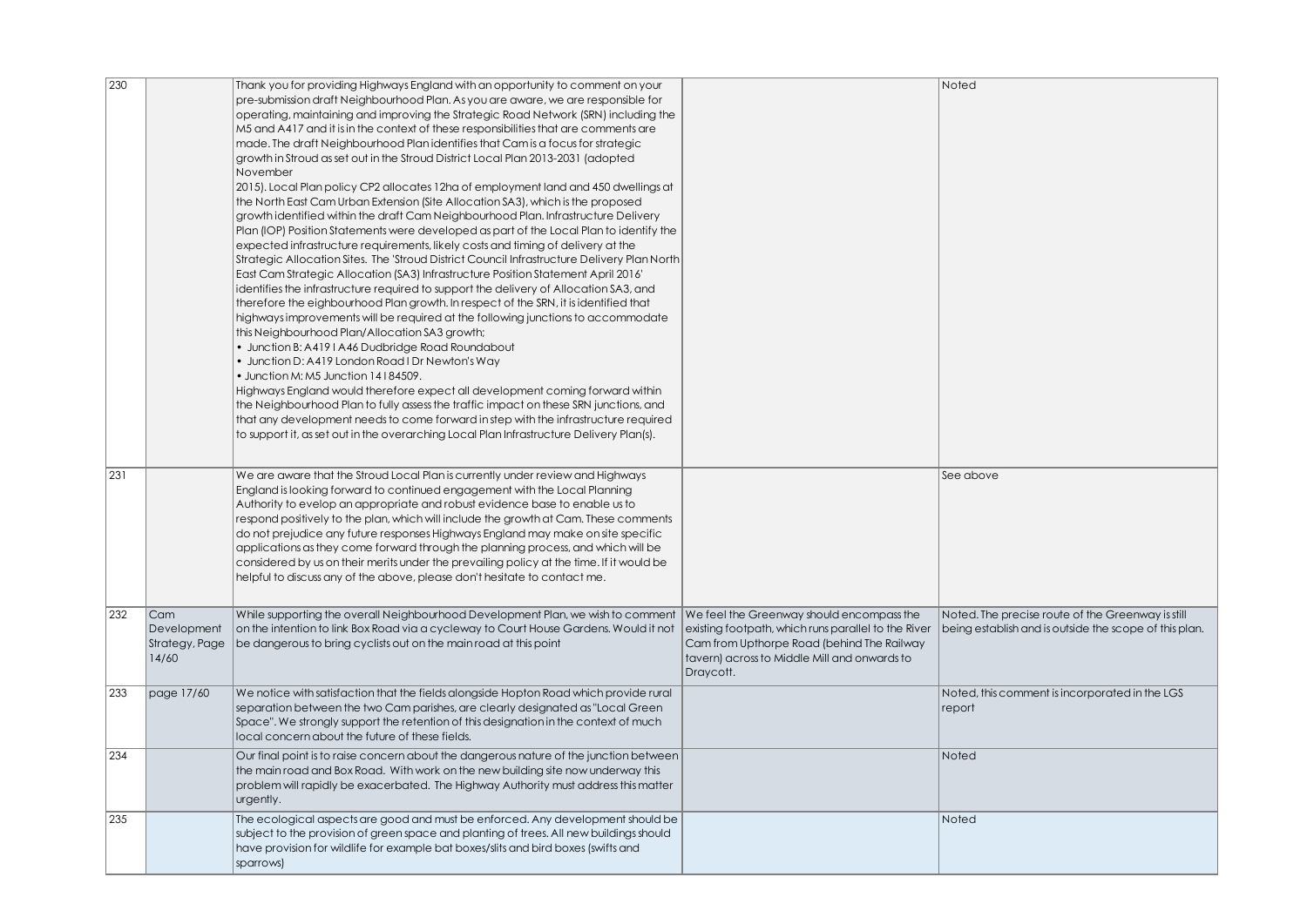| 236 |                   | I could fing no mention of education /schools, although the documents were long<br>winded and unwieldy. The schools in Cam/Dursley are stretched to bursting and it's<br>$difficult$ to see how extra pupils are going to be accommodated. A new primary unit is<br>needed to serve Box Road maybe with Slimbridge. Hopton and Everlands should be<br>combined and given more space. It is a shame that Box Road pupils, especially juniors,<br>will not be able to walk to school.                                                                |                                                                                                                                                                                                                                                                                                                                                                                                                                                                                                                                                                                            | eduation / school provision is outside the scope of<br>the Plan                                                   |
|-----|-------------------|----------------------------------------------------------------------------------------------------------------------------------------------------------------------------------------------------------------------------------------------------------------------------------------------------------------------------------------------------------------------------------------------------------------------------------------------------------------------------------------------------------------------------------------------------|--------------------------------------------------------------------------------------------------------------------------------------------------------------------------------------------------------------------------------------------------------------------------------------------------------------------------------------------------------------------------------------------------------------------------------------------------------------------------------------------------------------------------------------------------------------------------------------------|-------------------------------------------------------------------------------------------------------------------|
| 237 |                   | Parking is an issue on all new developments and the Bymacks site in Dursley is a good<br>example of what happens when insufficient space is provided (cars and vans parked<br>along both sides of the main through road making it impassable for larger/emergency<br>vehicles). Garages when provided are never used for cars the houses are so small that<br>the garage is needed for storage. Spaces must be allocated on the developments so<br>that overspill doesn't encroach on neighbouring areas (minimum 2 spaces per<br>dwelling).       |                                                                                                                                                                                                                                                                                                                                                                                                                                                                                                                                                                                            | Noted - Parking standards are set by Gloucestershire<br>County Council                                            |
| 238 |                   | Would vote for the plan in the future though I worry about the influx of people on all<br>the existing services. I commented on the online questionnaire about protecting the<br>local green spaced in Upper Cam and want Street Farm Field which adjoins my<br>property saved. It is a haven for wildlife and we walk our dog daily across the footpath<br>together with many others. It's used regularly by runners and walking groups and it's the<br>last piece of green between us and the Littlecombe Estate.                                |                                                                                                                                                                                                                                                                                                                                                                                                                                                                                                                                                                                            | Noted                                                                                                             |
| 239 |                   | I agree with everything my wife has said above especially about saving Street Farm<br>Field for the future inhabitants of the village.                                                                                                                                                                                                                                                                                                                                                                                                             |                                                                                                                                                                                                                                                                                                                                                                                                                                                                                                                                                                                            | Noted                                                                                                             |
| 240 | <b>Objectives</b> | Support objectives 01, 02,03,04, OS, 06,07 and 08.                                                                                                                                                                                                                                                                                                                                                                                                                                                                                                 |                                                                                                                                                                                                                                                                                                                                                                                                                                                                                                                                                                                            | <b>Noted</b>                                                                                                      |
| 241 | Objective 09      | What does strengthen mean?                                                                                                                                                                                                                                                                                                                                                                                                                                                                                                                         | <b>Clarification required</b><br>Suggest also including reference to providing<br>access to the countryside for people who are<br>less able. (ie including those with mobility issues)                                                                                                                                                                                                                                                                                                                                                                                                     | Access improvements are covered in the Green<br>Infrastructure Report which is supporting evidence to<br>the Plan |
| 242 | Figure 6.         | Very difficult to identify sites, especially if enlarge map on-line.                                                                                                                                                                                                                                                                                                                                                                                                                                                                               | Base map quality needs to be improved.                                                                                                                                                                                                                                                                                                                                                                                                                                                                                                                                                     | Will aim to improve resolution                                                                                    |
| 243 | Policy CAMESIii.  |                                                                                                                                                                                                                                                                                                                                                                                                                                                                                                                                                    | Policy CAMESIii. Suggest adding reference to<br>providing access for people who are less able.<br>(ie including those with mobility issues)<br>Policy CAMESlii. Suggest adding "and, where<br>possible, connecting to existing green<br>infrastructure and the wider countryside."<br><b>Explanation under Policy CAMESili, Suggest</b><br>adding to the end of 1st para GI is also<br>important for the health and well being of the<br>community. Where there is existing or proposed<br>public access to GI it should include wherever<br>possible access for people who are less able. | Noted.                                                                                                            |
| 244 | Figure 7          | Green Infrastructure Assets Map: Local Footpath Links Unclear why these particular<br>local footpath loops have been included and not other key PROW, for example key<br>routes which access Stinchcombe Hill and connect to the Cotswold Way. Details in<br>the supporting text of the Green 111 frastructure Report and appendix 3 of this report<br>refer to the loop footpaths but the Lantern Way has been shown incorrectly on Fig 7.<br>By showing only some of the PROW, this may imply that other PROW not shown are not<br>so important. |                                                                                                                                                                                                                                                                                                                                                                                                                                                                                                                                                                                            | Noted - figure 7 has been amended                                                                                 |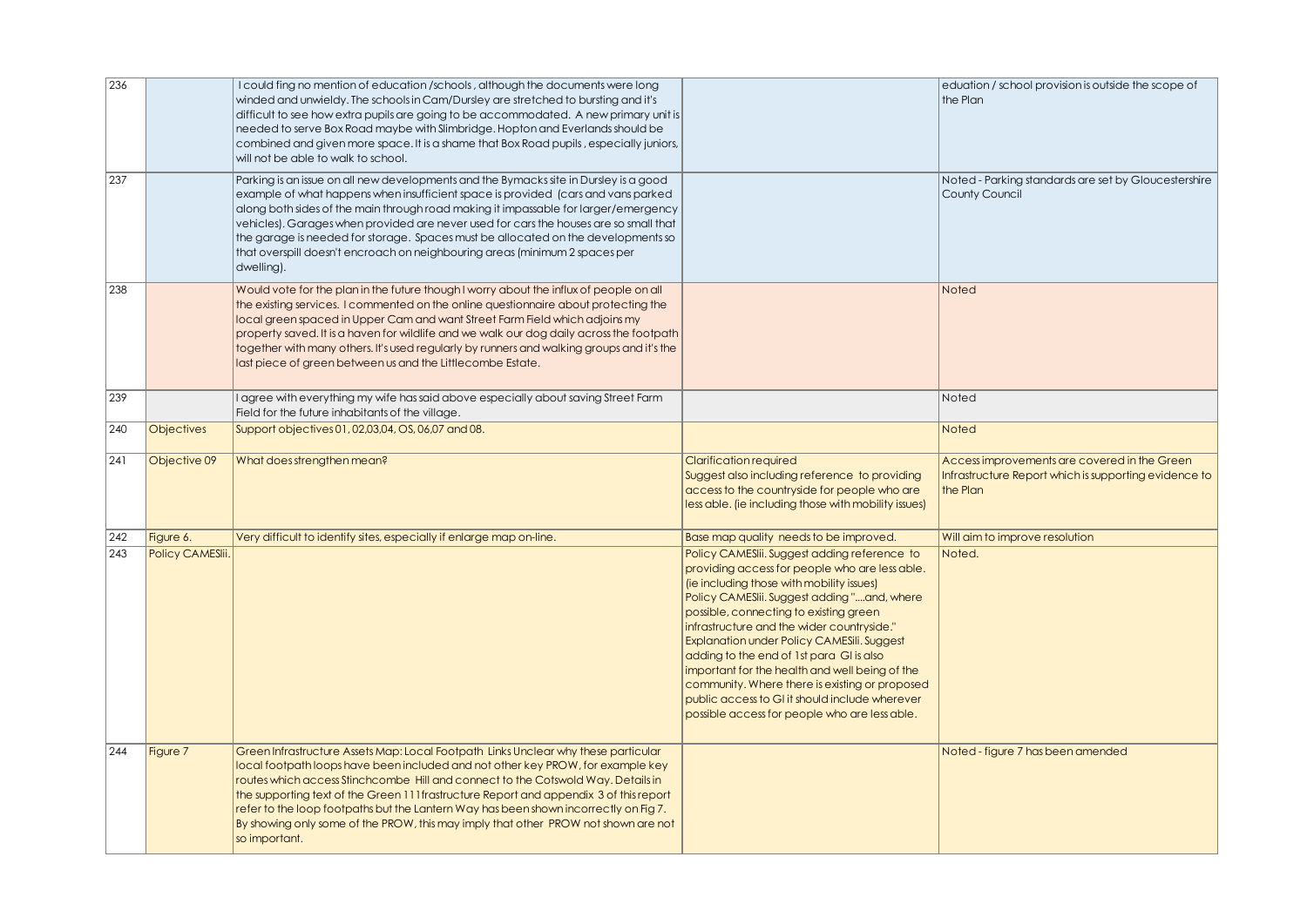| 245 | Fig 7                        | New Kissing Gate Proposals: Although some new kissing gates are shown on Fig 7 the<br>Parish Council has supported the provision of other kissing gates on other routes at the<br>meeting of the Leisure Committee Meeting on 15 February 2017, when they<br>considered a report on Cam's Accessible Paths Project.                                                                                                                                                                                                                                                                                                   | Suggest showing these additional kissing gate<br>proposals on Fig 7.                                                                                                                                                                                                                                                                                                                                                                                 | Figure 7 has been amended and kissing gate<br>proposals are detailed in the Green Infrastructure<br>Report          |
|-----|------------------------------|-----------------------------------------------------------------------------------------------------------------------------------------------------------------------------------------------------------------------------------------------------------------------------------------------------------------------------------------------------------------------------------------------------------------------------------------------------------------------------------------------------------------------------------------------------------------------------------------------------------------------|------------------------------------------------------------------------------------------------------------------------------------------------------------------------------------------------------------------------------------------------------------------------------------------------------------------------------------------------------------------------------------------------------------------------------------------------------|---------------------------------------------------------------------------------------------------------------------|
| 246 | Fig 7                        | Support green gaps shown on Fig 7.                                                                                                                                                                                                                                                                                                                                                                                                                                                                                                                                                                                    |                                                                                                                                                                                                                                                                                                                                                                                                                                                      | <b>Noted</b>                                                                                                        |
| 247 | <b>Fig 7/8</b>               | Fig 8 Landscape setting Base map not clear, particularly when enlarged on line. Only<br>one Green Gap shown, whereas on Fig 7 there are two. Supporting explanation also<br>only refers to one gap.                                                                                                                                                                                                                                                                                                                                                                                                                   |                                                                                                                                                                                                                                                                                                                                                                                                                                                      | Noted - Figure 8 amended                                                                                            |
| 248 | <b>Policy CAMES3</b>         | Policy CAMES3 Landscape and Locally Valued Views Support identification of locally<br>valued views.                                                                                                                                                                                                                                                                                                                                                                                                                                                                                                                   |                                                                                                                                                                                                                                                                                                                                                                                                                                                      |                                                                                                                     |
| 249 | Fig 9                        | Fig 9 Key Landscape Features and Valued Views Base map not clear, particularly when<br>enlarged on line. Concerned that the direction of some of the views identified are<br>insufficient. For example view point 1 has 360 degree view and view point 3 has 270<br>degree view.<br>Also not sure that view point 2 is in the correct location. Perhaps it should be slightly<br>further to the west on<br>Stinchcombe Hill and the view direction looking north, north west?<br>Key to Fig 9 not clear as the same numbering is used for view points and landmarks and<br>the landmarks are not numbered on the map. |                                                                                                                                                                                                                                                                                                                                                                                                                                                      | Figure 9 amended.                                                                                                   |
| 250 | Policy<br>CAMCD1             | Policy CAMCD1 support: Explanation-the eight character areas do not take into<br>account the new development currently taking place off Box Road.                                                                                                                                                                                                                                                                                                                                                                                                                                                                     | Suggest this area is included on Fig 10.                                                                                                                                                                                                                                                                                                                                                                                                             | This map reflects the areas currently developed.                                                                    |
| 251 | Policy<br>CAMCD1             |                                                                                                                                                                                                                                                                                                                                                                                                                                                                                                                                                                                                                       | Suggest the 20th century character area type is Noted. Text to be amended<br>amended to "20th and 21st century character<br>area type".                                                                                                                                                                                                                                                                                                              |                                                                                                                     |
| 252 | Policy<br>CAMCD <sub>2</sub> |                                                                                                                                                                                                                                                                                                                                                                                                                                                                                                                                                                                                                       | Policy CAMCD2: Suggest adding to Policy -<br>Trees/woodland/hedgerows to be retained in<br>development schemes should be adequately<br>protected from harm during the construction<br>period.                                                                                                                                                                                                                                                        | This is an important point that is covered in the Cam<br>Design Code                                                |
| 253 | Fig 11                       | Fig 11 Key Trees in Cam Very poor quality. Very difficult to identify accurately the<br>location of key individual trees in particular.                                                                                                                                                                                                                                                                                                                                                                                                                                                                               |                                                                                                                                                                                                                                                                                                                                                                                                                                                      | Will aim to improve resolution                                                                                      |
| 254 | Policy<br>CAMCD3             |                                                                                                                                                                                                                                                                                                                                                                                                                                                                                                                                                                                                                       | Suggest adding to Policy CAMCD3 reference to<br>the need for the provision of adequate on site<br>facilities for the recycling and storing of waste<br>and the provision of electric charging points for<br>cars including in all residential developments.<br>Explanation refers to "high quality, efficient and<br>sustainably designed housing developments".<br>Surely this policy should refer to all types of<br>development not just housing? | Policy has been amended. Electric charging point<br>specifically not included as technology is rapidly<br>changing. |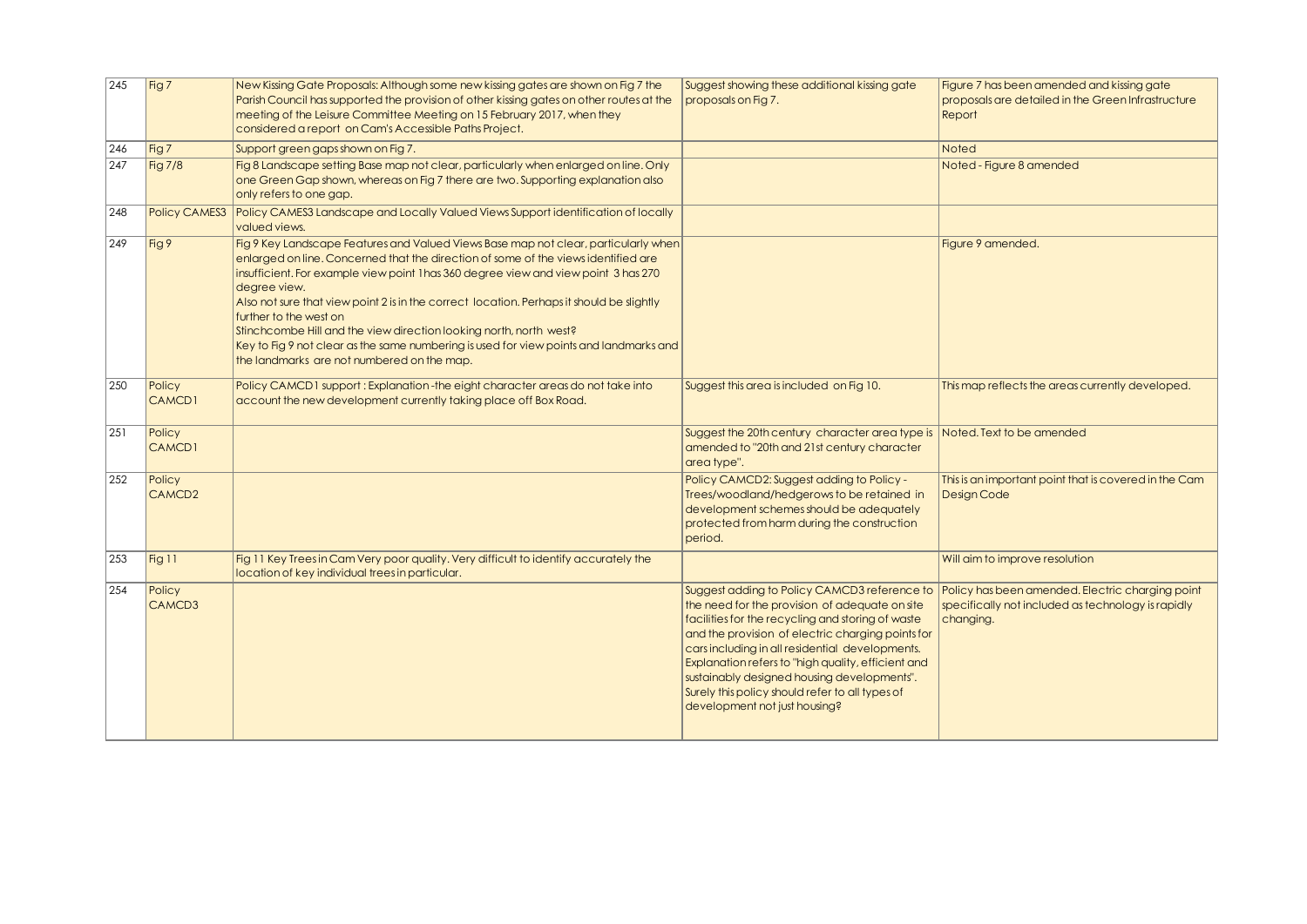| 255 | Policy<br><b>CAMMC1</b> | Policy CAMMC1 connections for cyclists and pedestrians                                                                                                                                                                                                                                                                                                                                                                                                                                                                                                                                                                                                                                                      | Suggest policy includes reference to providing<br>accessibility for people with mobility issues<br>wherever possible. Suggest policy includes<br>reference to PROW as well as snickers.<br><b>Explanation to Policy CAMMC1</b><br>Suggest 2nd para should be amended to include<br>reference to the provision of kissing gates to<br>facilitate access to and within the wider<br>countryside for people with mobility isssues. | Policy amended to include reference to inclusive<br>design                           |
|-----|-------------------------|-------------------------------------------------------------------------------------------------------------------------------------------------------------------------------------------------------------------------------------------------------------------------------------------------------------------------------------------------------------------------------------------------------------------------------------------------------------------------------------------------------------------------------------------------------------------------------------------------------------------------------------------------------------------------------------------------------------|---------------------------------------------------------------------------------------------------------------------------------------------------------------------------------------------------------------------------------------------------------------------------------------------------------------------------------------------------------------------------------------------------------------------------------|--------------------------------------------------------------------------------------|
| 256 | Fig 13 Snickets         | Fig 13 Snickets<br>Poor quality-very difficult to identify location of snickets. Key not shown in NP only in<br>supporting report                                                                                                                                                                                                                                                                                                                                                                                                                                                                                                                                                                           |                                                                                                                                                                                                                                                                                                                                                                                                                                 | Key now shown in NP.                                                                 |
| 257 |                         | Policy CAMCF2 Policy CAMCF2 support. Projects                                                                                                                                                                                                                                                                                                                                                                                                                                                                                                                                                                                                                                                               |                                                                                                                                                                                                                                                                                                                                                                                                                                 | Noted                                                                                |
| 258 | Projects                | 3. Getting around our Parish<br>Amend title to "Getting around our Parish and Access to the Wider Countryside"<br>5th bullet point add Highway Authority.<br>Suggest adding a further bullet point-Implement Report approved by Parish Council<br>Leisure Committee on 15<br>February 2017- Cam's Accessible Paths Project. Improving access to the countryside<br>for all in the interests of local residents health and wellbeing.                                                                                                                                                                                                                                                                        |                                                                                                                                                                                                                                                                                                                                                                                                                                 | Noted and projects section updated                                                   |
| 259 | Foreword                | Pegasus note that the Chair of the Parish Council, on behalf of the NDP Steering Group, State that the NPPF requires Neighbourhood<br>is positive with regard to the delivery of additional dwellings in the Parish through the<br>Stroud Local Plan Review. This accords with paragraphs 13 and 29 of the National<br>Planning Policy Framework (Feb 2019) (NPPF) (Planning practice guidance Paragraph:<br>070 Reference ID: 41-070-20190509) for development plans to plan positively for<br>growth; to not promote less development than set out in strategic policies for the area<br>nor to undermine strategic polices (Planning practice guidance Paragraph: 076<br>Reference ID: 41-076-20190509). | Plans to support the delivery of strategic policies<br>contained in Local Plans.                                                                                                                                                                                                                                                                                                                                                | Noted                                                                                |
| 260 | General<br> comment     | Pegasus note the considerable time that has been given by the local community and<br>the work that has been undertaken by those preparing the Neighbourhood Plan to<br>get it to Regulation 14 Consultation stage with all its associated documentation.                                                                                                                                                                                                                                                                                                                                                                                                                                                    |                                                                                                                                                                                                                                                                                                                                                                                                                                 | Noted with thanks                                                                    |
| 261 | General<br>comment      | Once adopted the CNP will comprise part of the Development Plan. To that end the<br>document needs to be user friendly for decision makers and those using the CNP to<br>prepare development proposals.<br>The CNP makes no allocations, however as currently presented it is accompanied by 3<br>substantial Appendices and a significant evidence base all of which requires<br>interrogation to understand fully the policies in the plan.                                                                                                                                                                                                                                                               | Consider simplifying the evidence base and<br>number of documents that comprise the NDP to<br>ensure it is a document that can be easily used<br>and understood by decision takers.                                                                                                                                                                                                                                             | The evidence base documents all support the<br>delivery of the policies in the Plan. |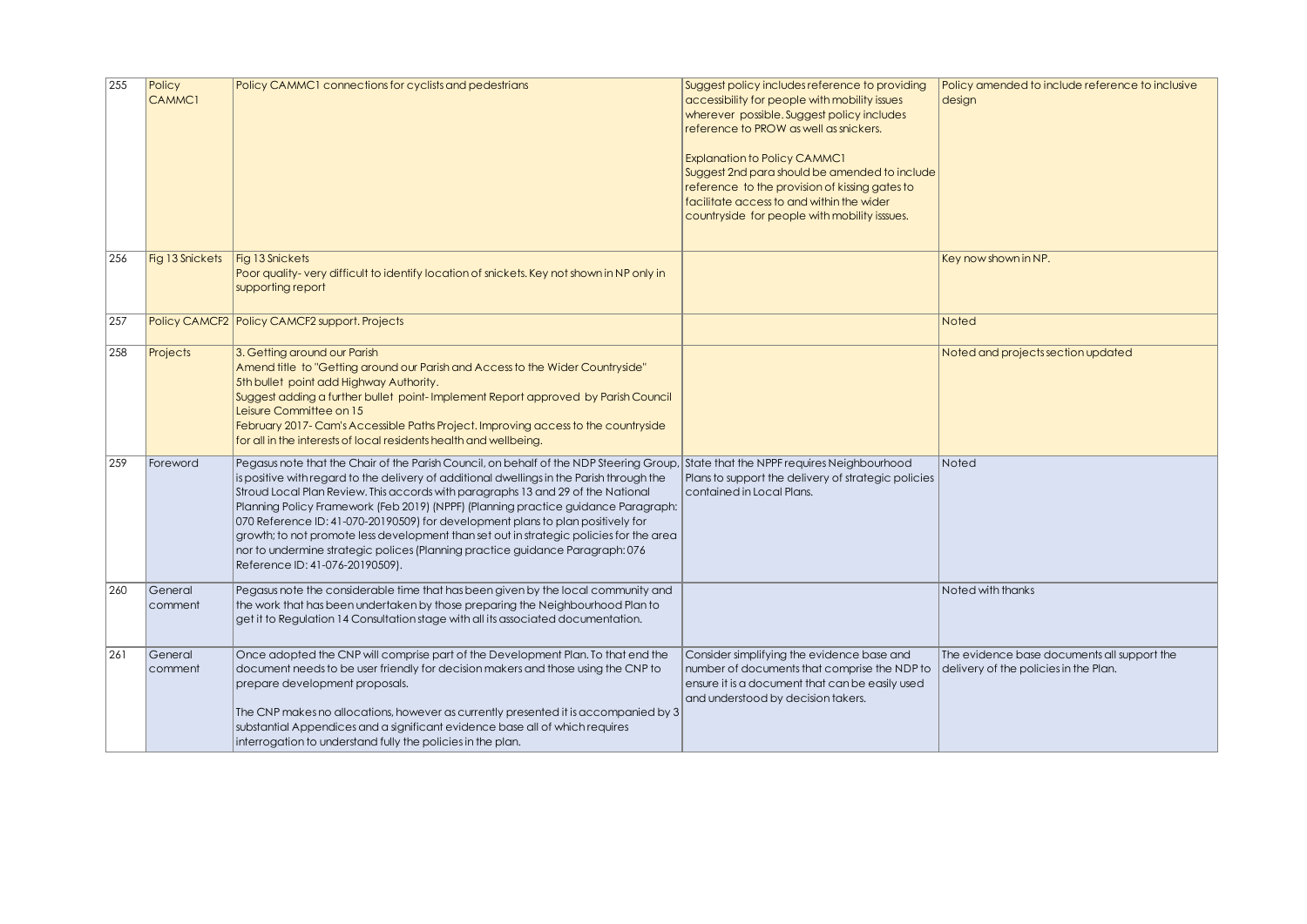| 262 | P6                                         | Reference to the NPPF should be to the latest revised version of the NPPF (Feb 2019).<br>Stroud District Council are currently in the process of preparing the Stroud Local Plan<br>Review and due regard should be had to the emerging strategic policies of this plan in Review (SLPR) is in the process of being prepared<br>the Neighbourhood Plan.<br>Should there be any conflict between the policies of the Stroud Local Plan Review,<br>once adopted, and the CNP the most recently adopted development plan policy will provide the strategic planning policy for the<br>take precedence;<br>"Should there be a conflict between a policy in a neighbourhood plan and a policy in<br>a local plan or spatial development strategy, section 38(5) of the Planning and<br>Compulsory Purchase Act 2004 requires that the conflict must be resolved in favour of<br>the policy which is contained in the last document to become part of the<br>development plan." (Planning Practice Guidance Paragraph: 044 Reference ID: 41-<br>044020190509)                                                                                                                                                                                                                                                                                                                | Update reference to NPPF to Feb 2019 and<br>amend any paragraph references accordingly.<br>To state in the text that the Stroud Local Plan<br>and that it considers Cam to be a strategic<br>development location.<br>Also state that once adopted the SLPR will<br>Parish, with the CNP providing locally distinctive<br>polices to supplement the SLPR. | Agreed. Amendments made accordingly                                                                                                                                                                                                                    |
|-----|--------------------------------------------|------------------------------------------------------------------------------------------------------------------------------------------------------------------------------------------------------------------------------------------------------------------------------------------------------------------------------------------------------------------------------------------------------------------------------------------------------------------------------------------------------------------------------------------------------------------------------------------------------------------------------------------------------------------------------------------------------------------------------------------------------------------------------------------------------------------------------------------------------------------------------------------------------------------------------------------------------------------------------------------------------------------------------------------------------------------------------------------------------------------------------------------------------------------------------------------------------------------------------------------------------------------------------------------------------------------------------------------------------------------------|-----------------------------------------------------------------------------------------------------------------------------------------------------------------------------------------------------------------------------------------------------------------------------------------------------------------------------------------------------------|--------------------------------------------------------------------------------------------------------------------------------------------------------------------------------------------------------------------------------------------------------|
| 263 | P8 and<br>Appendix 3<br>Cam Design<br>Code | Cam Desian Code<br>The Landscape and Green Infrastructure approach to design is noted, however the<br>requirements of the Design Code need to be held in balance with the requirements of<br>national planning policy in the NPPF tosignificantly boost the supply of housing and to<br>make the best use of land where it is allocated for development purposes through<br>strategic planning policy.<br>The requirements of the Codes relating to gateways, junctions, roadside verges etc will<br>also be subject to and have to comply with Gloucestershire County Council Design<br>Requirements;<br>Is it worth including a discussion regarding SuDs, which with a properly designed system<br>would include attenuation ponds the locations of which are set by topography and<br>then use these areas as opportunities to be within the landscape edge of a<br>development?<br>Under Code 1 (Snicket Design) the illustration shows lighting however this will not always<br>be desirable given the need to consider wildlife and the potential for bat paths;<br>Cam Code 4b (Creating Visual Connections to Cam's Landscape Setting): should not<br>be expressed as a "must" as there may be other constraints impacting on the best<br>design solution; for example SuDs and site access;<br>No mention is made in the document of density of development. |                                                                                                                                                                                                                                                                                                                                                           | Comments noted and amendments made places in<br>response to comments. Key point to note here is that<br>this document is intended to be used to inform and<br>shape locally responsive developer masterplans to<br>come forward on any allocated site. |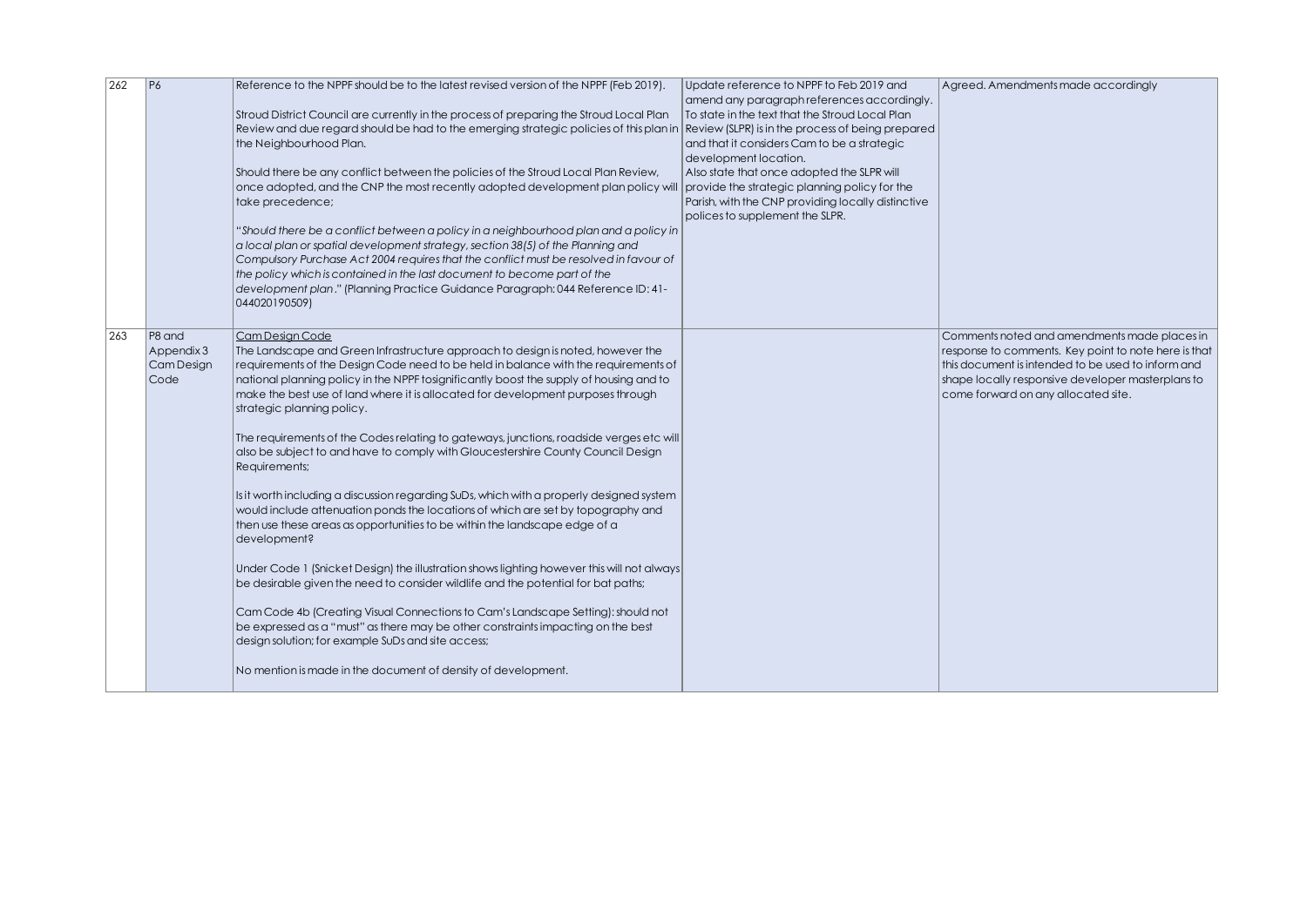|     |                      | The requirements of the design code as currently written may require a larger land          |                                                  | See above                                         |
|-----|----------------------|---------------------------------------------------------------------------------------------|--------------------------------------------------|---------------------------------------------------|
|     |                      |                                                                                             |                                                  |                                                   |
|     |                      | take to accommodate the strategic growth required through the Stroud Local Plan             |                                                  |                                                   |
|     |                      | review than may be required by allowing developer masterplans to come forward.              |                                                  |                                                   |
|     |                      |                                                                                             |                                                  |                                                   |
|     |                      | Our client's site is located to the North West of Cam and within the area identified in     |                                                  |                                                   |
|     |                      |                                                                                             |                                                  |                                                   |
|     |                      | the emerging Stroud District Local Plan review as PS24 (West of Draycott) as a              |                                                  |                                                   |
|     |                      | potential site for development.                                                             |                                                  |                                                   |
|     |                      |                                                                                             |                                                  |                                                   |
|     |                      | The site offers the opportunity for new development to integrate with and support the       |                                                  |                                                   |
|     |                      |                                                                                             |                                                  |                                                   |
|     |                      | existing community of Cam by providing new green infrastructure connectivity and            |                                                  |                                                   |
|     |                      | enhancements to community facilities.                                                       |                                                  |                                                   |
|     |                      |                                                                                             |                                                  |                                                   |
|     |                      | Pegasus also note the proximity of our client's site to Cam railway station and             |                                                  |                                                   |
|     |                      | alongside a proposed cycle route, and the opportunities this presents for sustainable       |                                                  |                                                   |
|     |                      |                                                                                             |                                                  |                                                   |
|     |                      | travel.                                                                                     |                                                  |                                                   |
| 264 |                      |                                                                                             |                                                  |                                                   |
|     | Chapter 3 p.16       | Pegasus note the comment at the end of 4th para 'land to the north is less constrained      |                                                  | Noted                                             |
|     |                      | in landscape terms for future development and the M5 forms a strong edge to the             |                                                  |                                                   |
|     |                      |                                                                                             |                                                  |                                                   |
|     |                      | west, where it is visible at points not screened with significant trees, belts and bunds.'  |                                                  |                                                   |
| 265 |                      |                                                                                             |                                                  |                                                   |
|     |                      |                                                                                             |                                                  |                                                   |
|     | Figure 6 Draft       | Figure 6 is noted as are the existing Green Links - intact hedgerows/tree lines - shown at  |                                                  | Noted and understood that alterations to existing |
|     | <b>CNP Wildlife</b>  | our client's site. Should this area be allocated in the future for strategic housing growth |                                                  | Green Infrastructure features may need to happen. |
|     | Sites and            | purposes it may be necessary for alterations to be made to existing hedgerows subject       |                                                  | The Plan acknowledges that retention may not be   |
|     | habitats plan        | to net biodiversity gain and mitigation proposals.                                          |                                                  | possible and supports new biodiversity gain.      |
|     |                      |                                                                                             |                                                  |                                                   |
|     |                      |                                                                                             |                                                  |                                                   |
|     |                      | The existing wooded area between the mainline railway and the motorway is also              |                                                  |                                                   |
|     |                      | noted.                                                                                      |                                                  |                                                   |
| 266 |                      |                                                                                             |                                                  |                                                   |
|     | <b>Policy CAMES1</b> | This policy has to be understandable and useable by decision makers, as currently           | That the need for submission of a Green          | Noted. Policy amended.                            |
|     |                      | written it is not clear to a decision maker what type of development it relates to, is it   | Infrastructure Strategy and Management Plan on   |                                                   |
|     |                      | for all development or just developments of a certain size?                                 | submission of a planning application be          |                                                   |
|     |                      |                                                                                             | removed from the policy.                         |                                                   |
|     |                      |                                                                                             |                                                  |                                                   |
|     |                      | While existing green infrastructure will inform the design process of a development         | That the policy refer to 'net biodiversity gain' |                                                   |
|     |                      | scheme green infrastructure strategies and management plans are often conditional           | rather than the need to 'enhance and maintain    |                                                   |
|     |                      | requirements of planning permissions.                                                       | green links to support biodiversity' - in        |                                                   |
|     |                      |                                                                                             | accordance with criteria d) of NPPF para 175     |                                                   |
|     |                      | It could prove counterproductive for this policy to require submission of a GI              | and PPG para 006 Ref ID: 8-006-20190721          |                                                   |
|     |                      |                                                                                             |                                                  |                                                   |
|     |                      | management plan for a site prior to grant of planning permission owing to                   |                                                  |                                                   |
|     |                      | amendments that are often made between submission and the grant of planning                 |                                                  |                                                   |
|     |                      | permission.                                                                                 |                                                  |                                                   |
|     |                      |                                                                                             |                                                  |                                                   |
|     |                      | Reference to the NPPF should be amended to Feb 2019 NPPF.                                   |                                                  |                                                   |
|     |                      |                                                                                             |                                                  |                                                   |
|     |                      |                                                                                             |                                                  |                                                   |
|     |                      | Paragraph 175 of the NPPF does not require the retention of all existing green              |                                                  |                                                   |
|     |                      | infrastructure but places emphasis on mitigation and compensation for biodiversity          |                                                  |                                                   |
|     |                      | and habitats that are not designated as nationally important, as well as securing           |                                                  |                                                   |
|     |                      |                                                                                             |                                                  |                                                   |
| 267 |                      | measurable net gains for biodiversity.                                                      |                                                  |                                                   |
|     |                      |                                                                                             |                                                  |                                                   |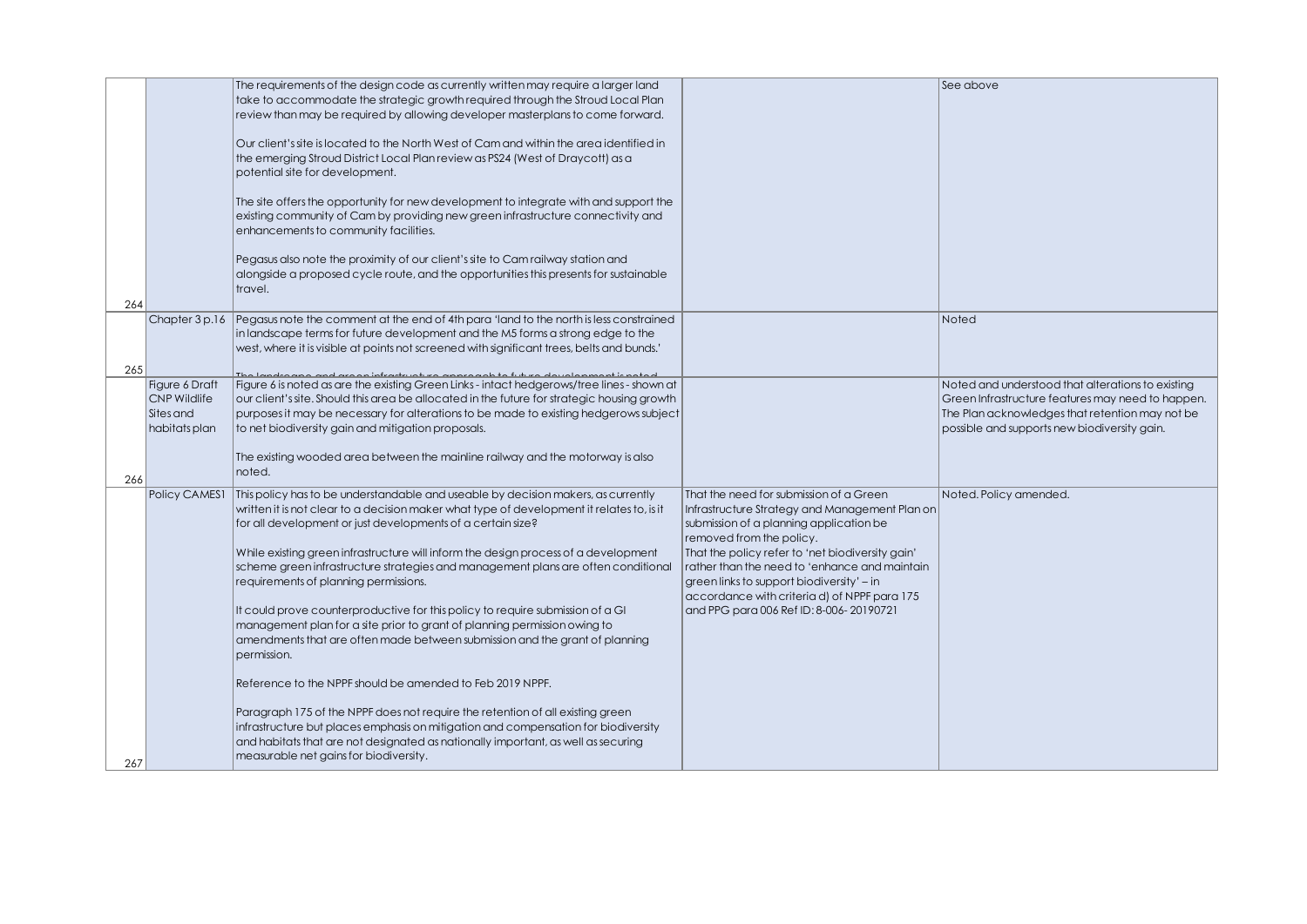|     | p.23 Fig 7            | Concern is raised over whether the extent of the proposed LGIC2 as shown at Fig 7 is                                                                                         | The annotation for LGIC2:M5 green edge should   Noted. Figure 7 is diagrammatic only.       |                                                                     |
|-----|-----------------------|------------------------------------------------------------------------------------------------------------------------------------------------------------------------------|---------------------------------------------------------------------------------------------|---------------------------------------------------------------------|
|     | LGIC2: M5<br>Corridor | NPPF compliant.<br>The evidence base for LGIC2 comprises 3 reports stated on p. 22 as;                                                                                       | be amended at Fig 7 to make clear that the<br>width is indicative only.                     |                                                                     |
|     |                       |                                                                                                                                                                              |                                                                                             |                                                                     |
|     |                       | • Cam Landscape Sensitivity Assessment (2018)<br>• Cam Green Infrastructure Report (2018) - NB Evidence base for consultation states                                         | The text of the CNP does not adequately draw<br>out the findings of the evidence in the     |                                                                     |
|     |                       | v.7 May 2019                                                                                                                                                                 | Landscape Sensitivity Assessment as it does not                                             |                                                                     |
|     |                       | • Cam Code (2019)                                                                                                                                                            | clearly indicate which parts of the                                                         |                                                                     |
|     |                       | None of the above documents provide evidence that requires the extent of LGIC2 to                                                                                            | Neighbourhood Area are least sensitive to new<br>development and therefore most appropriate |                                                                     |
|     |                       | be as shown on Fig 7. Currently Fig 7 could be interpreted by a decision maker as                                                                                            | for the future expansion of CAM.                                                            |                                                                     |
|     |                       | compromising the developability of our client's site.                                                                                                                        |                                                                                             |                                                                     |
|     |                       | The Potterton Landscape Sensitivity report (2018) includes our client's site within                                                                                          |                                                                                             |                                                                     |
|     |                       | character area 08 and broad landscape area A. Paragraph 4.14 & 4.15 state; '4.1.4                                                                                            |                                                                                             |                                                                     |
|     |                       | Our overall conclusion is that sites 7a and 8 are entirely logical and together provide<br>a sensible and 'least harmful' area where the future expansion of Cam should take |                                                                                             |                                                                     |
|     |                       | place.                                                                                                                                                                       |                                                                                             |                                                                     |
|     |                       | 4.1.5 Further work is needed to ensure that any sites that do come forward are                                                                                               |                                                                                             |                                                                     |
|     |                       | underpinned by an appropriate level of assessment and masterplanning. A fully                                                                                                |                                                                                             |                                                                     |
|     |                       | detailed Landscape and Visual Impact Assessment would be the absolute minimum in                                                                                             |                                                                                             |                                                                     |
|     |                       | each case and very specifically in respect of 8 due to the need to retain recreation<br>facilities and the extensive PROW network.'                                          |                                                                                             |                                                                     |
|     |                       |                                                                                                                                                                              |                                                                                             |                                                                     |
|     |                       | The Potterton Report site specific findings of Site 8, conforming its appropriateness for                                                                                    |                                                                                             |                                                                     |
|     |                       | the future expansion of Cam are attached at Appendix 1.                                                                                                                      |                                                                                             |                                                                     |
|     |                       | Cam Green Infrastructure Report states that 'LGICs are linear elements of GI, linking                                                                                        |                                                                                             |                                                                     |
| 268 |                       | local sites and delivering connectivity of assets between and within different parts of<br>the parish.'                                                                      |                                                                                             |                                                                     |
|     |                       | For LGIC2 the evidence document states; "The M5 forms an edge to the west, where it                                                                                          |                                                                                             | See above                                                           |
|     |                       | is visible when not screened with trees belts and bunds. GI opportunities here include:                                                                                      |                                                                                             |                                                                     |
|     |                       | • Reinforcing the existing extensive hedgerows and significant embankment planting -                                                                                         |                                                                                             |                                                                     |
|     |                       | a key linear habitat asset                                                                                                                                                   |                                                                                             |                                                                     |
|     |                       | • Addressing any gaps, such as one to the south west end by Woodend Lane flyover"                                                                                            |                                                                                             |                                                                     |
|     |                       | It is considered that the northern extent of LGIC2 does not deliver connectivity to the                                                                                      |                                                                                             |                                                                     |
|     |                       | north of the railway line as the railway currently severs the corridor and the PROW                                                                                          |                                                                                             |                                                                     |
|     |                       | leads to the A4135 to the south of the railway bridge.                                                                                                                       |                                                                                             |                                                                     |
|     |                       | No mention is made of the Local Green Infrastructure Policies shown in Fig 7 in Policy                                                                                       |                                                                                             |                                                                     |
|     |                       | CAMES1 – the relationship between the draft Policy and the status of Green                                                                                                   |                                                                                             |                                                                     |
|     |                       | Infrastructure Corridors in Fig 7 is therefore unclear.                                                                                                                      |                                                                                             |                                                                     |
| 269 |                       |                                                                                                                                                                              |                                                                                             |                                                                     |
|     | As above              | Net biodiversity enhancement along the route of the PROW and across our client's                                                                                             |                                                                                             | Agreed. Figure 7 is diagrammatic only. The                          |
|     |                       | wider site should determine the depth of the GI linkages in this location, a blanket<br>width of the corridor should not be applied as proposed in Fig 7.                    |                                                                                             | supporting evidence base report will be revised to<br>clarify this. |
|     |                       |                                                                                                                                                                              |                                                                                             |                                                                     |
|     |                       | The Cam Design Code (Appendix 3 of the NDP) contains no reference to the need for                                                                                            |                                                                                             |                                                                     |
| 270 |                       | LGIC2 to be of a particular depth.                                                                                                                                           |                                                                                             |                                                                     |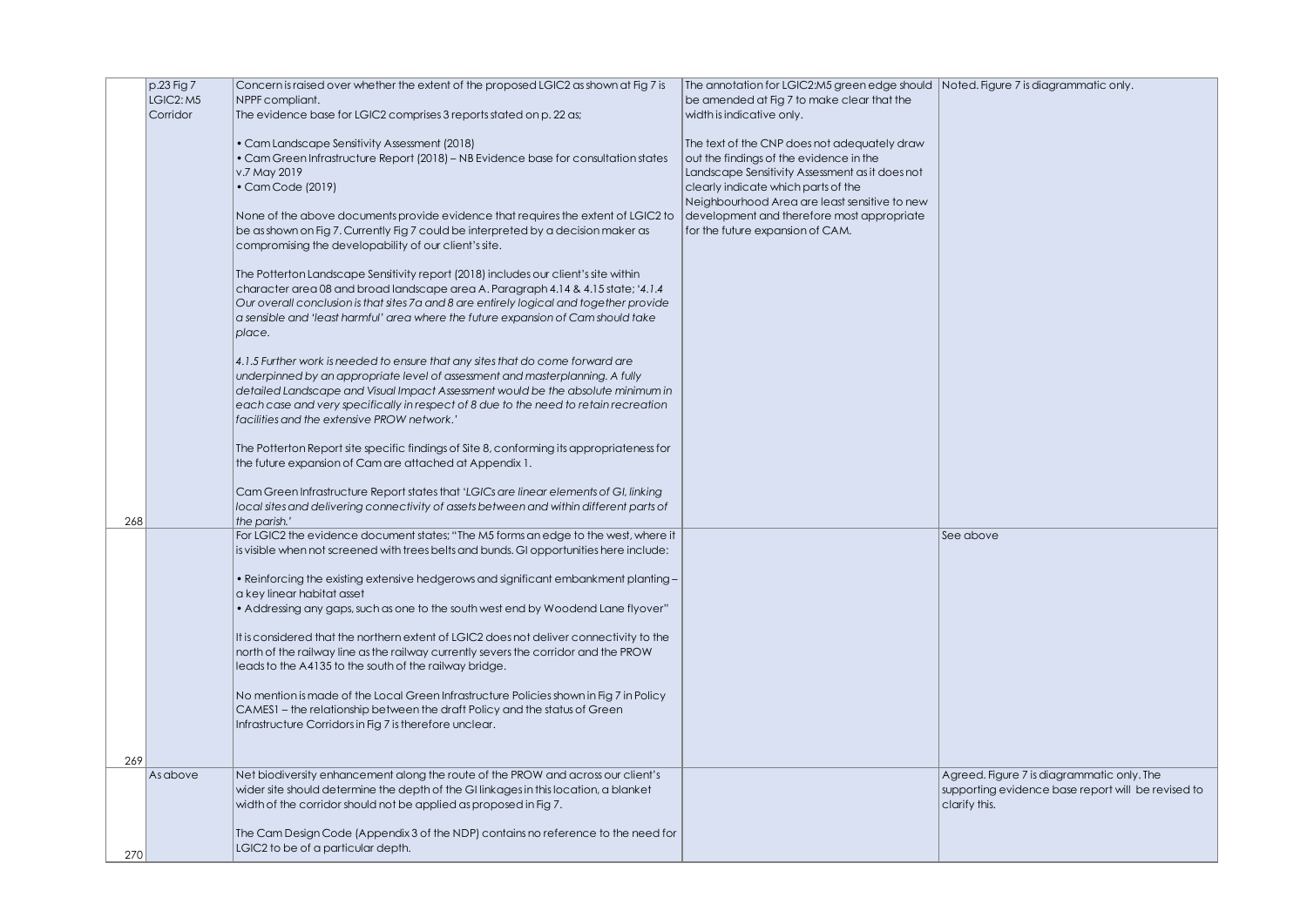|            | P22 Building<br>with Nature      | Building with Nature is a tool that has been developed though collaboration between<br>Gloucestershire Wildlife Trust and the University of the West of England– it is not<br>currently a statutory, or locally adopted requirement of the Stroud Local Plan for this<br>tool to be used for the consideration of planning applications.                                                                                                                                                                                                                                                                                                                                                                                                                                                                                                                                                                                                                                                                                                                                                                                                                                                                                                                                                              | While the benefits of a Building with Nature<br>accreditation for a development scheme is<br>acknowledged, its use is not a statutory<br>requirement in either national or locally<br>adopted planning policy. The CNP cannot<br>therefore require through its policies the use of<br>the Building with Nature tool, or other tools that<br>adopt such principles as this would be unlikely to<br>meet the Basic Conditions test.<br>The local planning authority will consult with<br>relevant statutory and local environmental<br>agencies during the consideration of planning | The Plan does not require a Building with Nature<br>Accreditation, but instead encourages it as great<br>importance is placed on G.I as a way of enabling the<br>delivery sustainable development in the futre with<br>particualr emphasis on Parish wellbeing, water and<br>wildlife. Reference to Building with Nature to be<br>retained. |
|------------|----------------------------------|-------------------------------------------------------------------------------------------------------------------------------------------------------------------------------------------------------------------------------------------------------------------------------------------------------------------------------------------------------------------------------------------------------------------------------------------------------------------------------------------------------------------------------------------------------------------------------------------------------------------------------------------------------------------------------------------------------------------------------------------------------------------------------------------------------------------------------------------------------------------------------------------------------------------------------------------------------------------------------------------------------------------------------------------------------------------------------------------------------------------------------------------------------------------------------------------------------------------------------------------------------------------------------------------------------|------------------------------------------------------------------------------------------------------------------------------------------------------------------------------------------------------------------------------------------------------------------------------------------------------------------------------------------------------------------------------------------------------------------------------------------------------------------------------------------------------------------------------------------------------------------------------------|---------------------------------------------------------------------------------------------------------------------------------------------------------------------------------------------------------------------------------------------------------------------------------------------------------------------------------------------|
| 271        |                                  |                                                                                                                                                                                                                                                                                                                                                                                                                                                                                                                                                                                                                                                                                                                                                                                                                                                                                                                                                                                                                                                                                                                                                                                                                                                                                                       | applications and any relevant consultee<br>comments and recommendations will be taken<br>into account in the determination of<br>applications.                                                                                                                                                                                                                                                                                                                                                                                                                                     |                                                                                                                                                                                                                                                                                                                                             |
|            | p27<br>Photograph of<br>May Hill | This photograph across the Severn Vale, over the River Severn and towards May Hill has<br>been taken using a telephoto lens and does not accurately represent the view of the<br>naked eye at the point it which it was taken.<br>Inclusion of the photo in the CNP is misleading as it gives a false impression of the<br>setting of the village given that the M5 and the north south mainline railway are<br>situated between the village and the River Severn. NB This photo is also used in the<br>Cam Views Report (2019) at p.10.<br>Indeed, the two photographs at the bottom of p.27 do not have titles and the text of                                                                                                                                                                                                                                                                                                                                                                                                                                                                                                                                                                                                                                                                      |                                                                                                                                                                                                                                                                                                                                                                                                                                                                                                                                                                                    | Photograph of this key view retaken using standard<br>llens                                                                                                                                                                                                                                                                                 |
| 272<br>273 | p26 Policy<br>CAME3              | the document does not refer to them.<br>Policy CAME3 requires views from public vantage points to be retained as indicated<br>at Figure 9.<br>Figure 9 indicates protected view 8 which is observed from Halmore Lane out across<br>the Severn Vale in a north westerly direction.<br>The Cam Valued Views Report (2019) states that View 8 is towards Box Road, north Cam<br>and the Forest of Dean. A photo of a winter scene of the view is included in the<br>evidence base document.<br>It should be noted that a summer view of this scene would be quite different with the<br>mature trees in the fore and centre ground and the existing hedges providing<br>substantial screening of the countryside and built form beyond.<br>This evidence document contains photographs that are not consistent with regard to<br>the time of year they were taken, or the amount of telephoto used in the image.<br>Moreover, this evidence base document conflicts with the Landscape Evidence<br>document that states that Area 8 is the most suitable area for the future growth of Cam<br>- Locally Valued View 8 would seek to maintain the existing pastoral view towards and<br>across Area 8 from the Cam Parish boundary, which is shown on the Gloucestershire<br>PROW map to be a bridleway. | The Cam Valued Views Report (2019) should be<br>consistent in its use of photographic imagery in<br>terms of the season of the year used for each<br>photo.<br>Each photo or view to be protected should be<br>shown at the same point in the year.                                                                                                                                                                                                                                                                                                                                | Seasonality of the landscape and views is central to<br>people's enjoyment. The majority of the views<br>identified are illustrated at the same time of year.<br>The images will be reviewed to check consistency                                                                                                                           |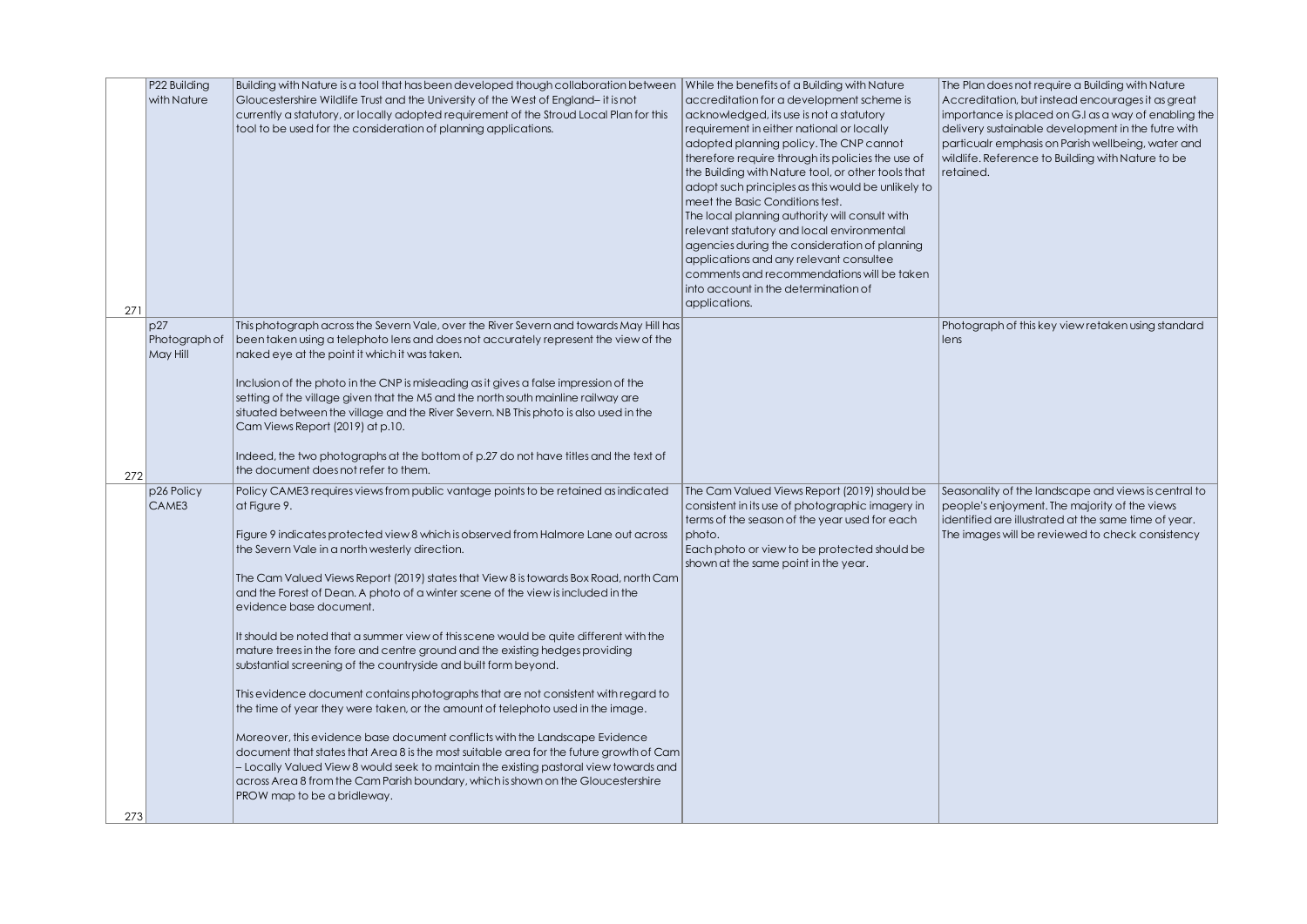|     | p31 Policy<br>CAMCD1               | It is suggested that matters relating to the Cam Community Design Statement (2018)<br>and Cam Design Code (2019) are simplified in order for them to be more easily                     | Simplify the number of design documents that<br>provide evidence for and support the CNP and                           | The Cam Design Code is the key document and is<br>therefore included as appendix to the plan. The                                                             |
|-----|------------------------------------|-----------------------------------------------------------------------------------------------------------------------------------------------------------------------------------------|------------------------------------------------------------------------------------------------------------------------|---------------------------------------------------------------------------------------------------------------------------------------------------------------|
|     |                                    | integrated into the Neighbourhood Plan and its associated policies.                                                                                                                     | its associate policies.                                                                                                | Design Statement is the result of much work on the<br>part of the local residents of the Steering Group is a<br>reference document in the evidence base which |
|     |                                    |                                                                                                                                                                                         |                                                                                                                        | can be used to inform a design response based on<br>analsysis of local character and positive features.                                                       |
| 274 |                                    |                                                                                                                                                                                         |                                                                                                                        |                                                                                                                                                               |
|     | $p34$ Policy<br>CAMCD <sub>2</sub> | New strategic growth at CAM may require the loss of hedgerow sections in order to<br>achieve safe access or for other technical matters. It is unreasonable of draft Policy             | Amend the second paragraph of CAMCD2 such Agreed. Policy reviewed<br>that it is positively prepared in accordance with |                                                                                                                                                               |
|     |                                    | CAMCD2 to state that the loss of any trees or hedgerows will not be permitted. Indeed, the NPPF.<br>trees or hedgerows not covered by a statutory designation and not associated with a |                                                                                                                        |                                                                                                                                                               |
|     |                                    | development could be removed at any point in time without the need for any                                                                                                              |                                                                                                                        |                                                                                                                                                               |
|     |                                    | statutory consent.<br>Concern is raised over the evidence and justification to require the replanting of lost                                                                           |                                                                                                                        |                                                                                                                                                               |
| 275 |                                    | trees at a rate of 2 new trees for every one tree lost.                                                                                                                                 |                                                                                                                        |                                                                                                                                                               |
|     | p37 Policy<br>CAMCD3               | The way Policy CAMCD3 is written infers that support will not be forthcoming for<br>proposals that do not use eco-building methods. On this basis the Policy as written is              | If Policy CAMCD3 adds nothing to adopted<br>Local Planning Policy in the Stroud Local Plan it                          | Policy amended                                                                                                                                                |
|     |                                    | considered unreasonable and contrary to the NPPF which requires development plan  should be removed from the CNP.                                                                       |                                                                                                                        |                                                                                                                                                               |
|     |                                    | documents to 'significantly boost' the supply of housing.                                                                                                                               |                                                                                                                        |                                                                                                                                                               |
|     |                                    | Development which meets the requirements of current building regulation standards<br>should be supported by those preparing the Neighbourhood Plan in order to accord                   |                                                                                                                        |                                                                                                                                                               |
| 276 |                                    | with national planning policy.                                                                                                                                                          |                                                                                                                        |                                                                                                                                                               |
|     | D38 CAMCD4                         |                                                                                                                                                                                         | The Neighbourhood Plan should be sense<br>checked against the latest Planning Practice                                 | The Cam Parish Pre-Application Protocol, in line with<br>the NPPF, enables early, proactive and effective                                                     |
|     |                                    |                                                                                                                                                                                         | Guidance revisions dated July 2019 which                                                                               | engagement with the community which will enable                                                                                                               |
|     |                                    |                                                                                                                                                                                         | amongst other changes include the following<br>new categories; effective use of land,                                  | applicatons to be looked on more favourably than<br>applications that have not.                                                                               |
|     |                                    |                                                                                                                                                                                         | appropriate assessment and housing supply and<br>delivery.                                                             |                                                                                                                                                               |
| 277 | p41 CAMMC1                         | The last paragraph needs to be amended to be consistent with amendments that are                                                                                                        | The last paragraph of Policy CAMMC1 should be The Cam Design Code has been amended to                                  |                                                                                                                                                               |
|     |                                    | required to the Cam Design Code to ensure consistency with Gloucestershire County<br>Council Design Requirements                                                                        | amended to reflect the comments we have<br>made on the Cam Design Code i.e. the                                        | include reference to the County Council design<br>requirements.                                                                                               |
|     |                                    |                                                                                                                                                                                         | requirements of the Codes relating to gateways,                                                                        |                                                                                                                                                               |
|     |                                    |                                                                                                                                                                                         | junctions, roadside verges etc will be subject to<br>and need to comply with Gloucestershire                           |                                                                                                                                                               |
|     |                                    |                                                                                                                                                                                         | County Council Design Requirements.                                                                                    |                                                                                                                                                               |
| 278 |                                    |                                                                                                                                                                                         |                                                                                                                        |                                                                                                                                                               |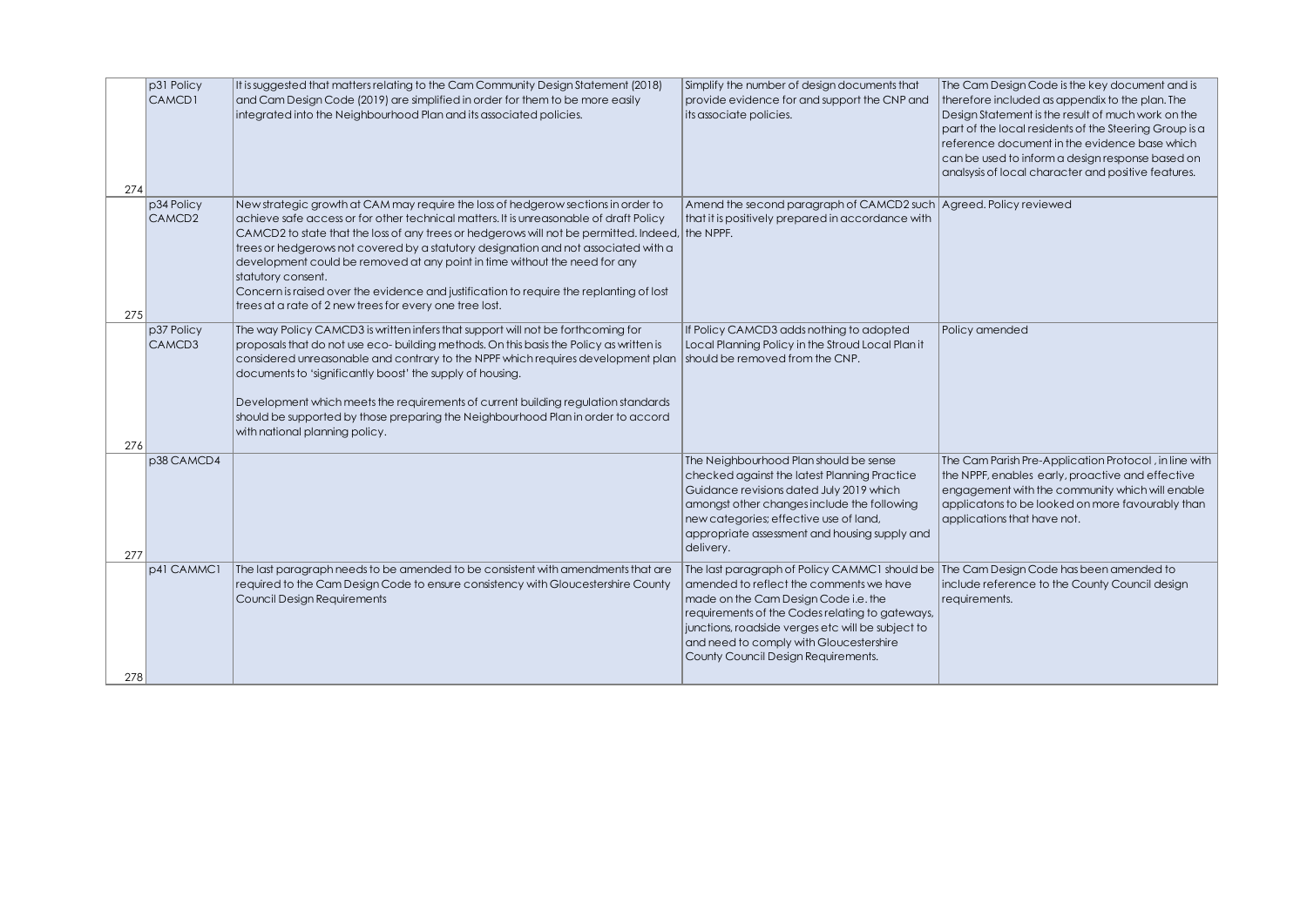|     | Local Green        | See full copy of this letter in Local Green Space Report                                               | Noted. Description of the space in Local Green |
|-----|--------------------|--------------------------------------------------------------------------------------------------------|------------------------------------------------|
|     | Space Report       |                                                                                                        | Space Report has been amended to reflect these |
|     | and Policy         | <b>Site location and Description</b>                                                                   | <b>comments</b>                                |
|     | CAMCF <sub>2</sub> | The Street Farm field (referred to as the SF field below) is located at the extreme south              |                                                |
|     |                    | east corner of Cam and abuts the Parish boundary. It is situated outside of the                        |                                                |
|     |                    | settlement development limit.                                                                          |                                                |
|     |                    | Its setting is shown in the aerial photograph attached. To the east it is contiguous with              |                                                |
|     |                    | open land which stretches to the AONB and in part abuts four houses in a cul de sac,                   |                                                |
|     |                    | Springfield Old Court, which is a finger protuding into the wider countryside.                         |                                                |
|     |                    | To the west it abuts a field referred to as Littlecombe Meadow in the draft Cam NDP.                   |                                                |
|     |                    | Littlecombe Meadow is also outside of the settlement development limit.                                |                                                |
|     |                    | To the north is remainder of the Street Farm field for which LGS status is not proposed.               |                                                |
|     |                    | The boundary between the parishes of Cam and Dursley is on its southern boundary.                      |                                                |
|     |                    | The Street Farm field has been divided into 3 sections by 2 fences for some 30 years                   |                                                |
|     |                    | and the proposal in the draft Cam NDP is that two of these smaller areas are designed                  |                                                |
|     |                    | as a Local Green Space (LGS)                                                                           |                                                |
|     |                    | The Street Farm field is private land to which there is no legal access. The field has                 |                                                |
|     |                    | been used for cattle, sheep and mown for hay by the present owners of Street Farm                      |                                                |
|     |                    | $\mid$ over the last 35 years. In recent years the land has been untended. Throughout this time $\mid$ |                                                |
|     |                    | the land has not been used by the public. Indeed fencing across the two of the 3 field                 |                                                |
|     |                    | sections would make these respective areas difficult to access                                         |                                                |
|     |                    | The most southerly section of the land is crossed by 3 public footpaths. These link                    |                                                |
|     |                    | Springfields Old Court and the open fields to the east of the SF field to the field                    |                                                |
|     |                    | referred to as Littlecombe Meadow. Littlecombe Meadow is a designated open                             |                                                |
|     |                    | space in the Masterplan for the Littlecombe Estate.                                                    |                                                |
|     |                    |                                                                                                        |                                                |
|     |                    |                                                                                                        |                                                |
| 279 |                    |                                                                                                        |                                                |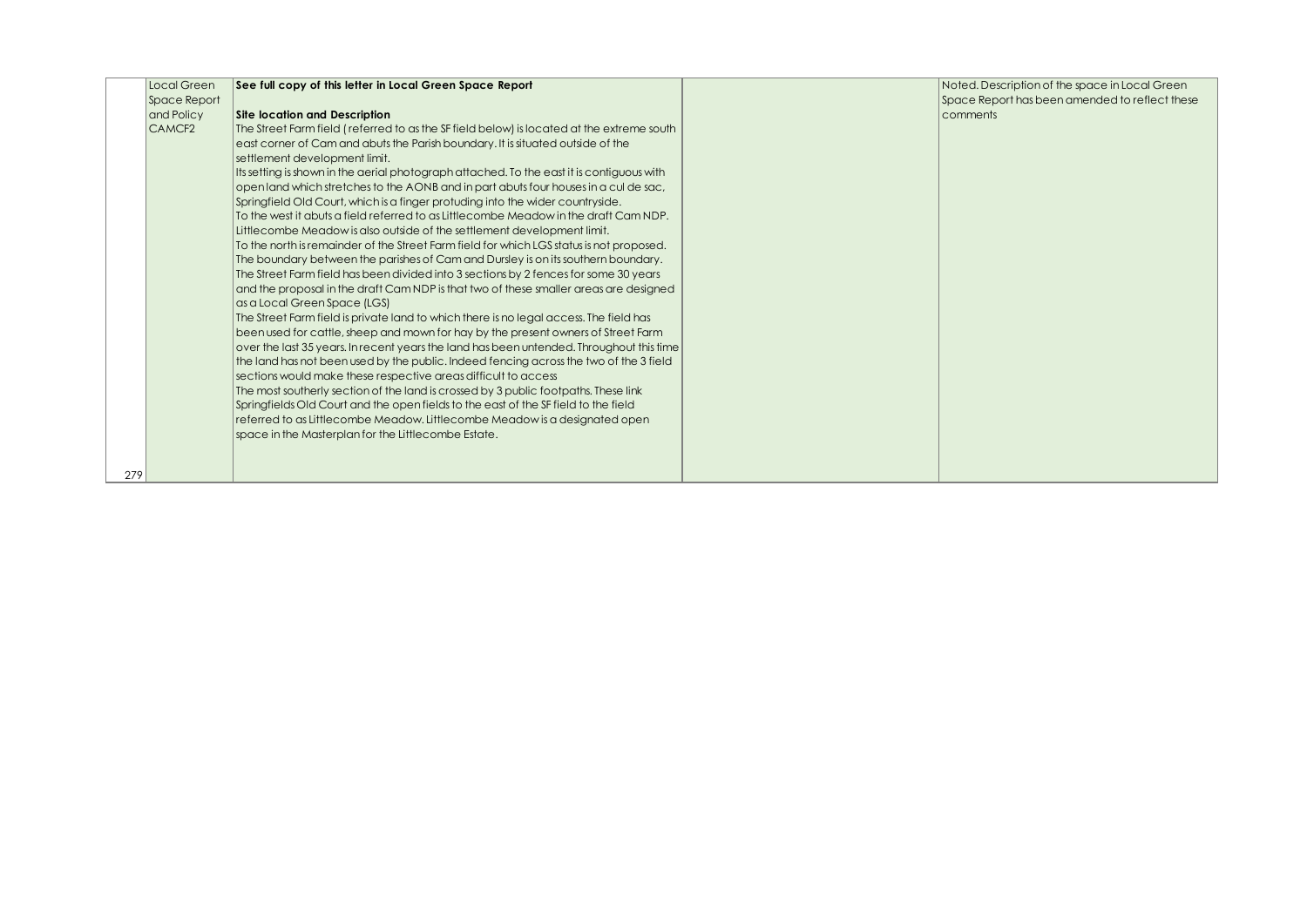| 280 | The basis of the proposal for LGS designation                                              | Noted. The process undertaken and reasons for        |
|-----|--------------------------------------------------------------------------------------------|------------------------------------------------------|
|     | We were advised on 18 October 2018 that the NDP Steering Committee had                     | proposed designation are set out in full in Local    |
|     | nominated the SF field as a LGS and intended to seek community views.                      | Green Space Report.                                  |
|     | After unsuccessfully pressing Mr Gowcutt, Chairman of the Steering Committee, for          |                                                      |
|     | details of the assessment that resulted in nomination and the process involved,            |                                                      |
|     | eventually on 30 November the Chairman of Cam Parish Council responded.                    |                                                      |
|     | He confirmed that the SF field had not been identified in a long list of 41 possible green |                                                      |
|     | spaces and did not appear in the short list of sites to be further considered. No          |                                                      |
|     | rationale or criteria for the selection of the site by the Steering Committee were given   |                                                      |
|     | and no explanation for how the field came to be nominated after a extended process         |                                                      |
|     | involving both long listing and short listing were given.                                  |                                                      |
|     | He confirmed that the NDP Steering Group had nominated the SF field in relation to its:    |                                                      |
|     | • "Recreational Use: The Public Rights of Way across the land are of local importance,     |                                                      |
|     | especially due to their links to walks in the nearby countryside                           |                                                      |
|     | • Beauty: The space is considered a pleasant green gap between the urban area of           |                                                      |
|     | Cam and the countryside."                                                                  |                                                      |
|     | The National Planning Policy Framework and relevant Planning Practice Guidance             |                                                      |
|     | notes that LGS designation should only be given where the green space holds a              |                                                      |
|     | particular significance and is special to the community, including                         |                                                      |
|     | • Sites of significant recreational value (including as a playing field)                   |                                                      |
|     | • Sites of locally significant beauty                                                      |                                                      |
|     | Against these statements, nomination against receational value merely on the basis         |                                                      |
|     | that an otherwise private field has rights of way must be judged a remarkable decision     |                                                      |
|     | by the Steering Committee                                                                  |                                                      |
|     | Nomination by claiming it as pleasant gap between the urban area of Cam and the            |                                                      |
|     | countryside when it is bounded by open space on three sides and the Parish boundary        |                                                      |
|     | between Cam and Dursley on the fourth is false. The urban area of Cam is to the north      |                                                      |
|     | and North West of the land. The claim that the site has locally significant beauty is not  |                                                      |
|     | sustainable                                                                                |                                                      |
|     | In neither case is the requirement that "the green space holds a particular                |                                                      |
|     | significance" established.                                                                 |                                                      |
|     |                                                                                            |                                                      |
| 281 | The community consultation in 2016 failed to identify Street Farm for consideration and    | See above                                            |
|     | the decision by the Committee to nominate the land at a late stage raises questions        |                                                      |
|     | about the process being followed. The process of site selection and evaluation             |                                                      |
|     | undertaken by the Steering Committee is discussed further in a section below               |                                                      |
|     |                                                                                            |                                                      |
| 282 | Response to public Consulation October/November 2018                                       | Noted. The reasons for the proposed designation are  |
|     | Point by point responses to the comments recorded from the public consultation in          | set out in full in the Local Green Space Report, and |
|     | October/ November 2018 set down in the Local Green Space report are given in the           | all comments received from the community during      |
|     | table below - SEE LOCAL GREEN SPACE REPORT FOR THIS TABLE and an aerial image of           | informal consultation on Local Green Space are       |
|     | the space                                                                                  | included in Appendices 4 & 5 to the LGS report.      |
|     | The general conclusion is that none of the comments and views made in the public           |                                                      |
|     | consulation provide evidence that the field has particular significance and is special     |                                                      |
|     | to the community. Many of the responses made could be made equally about the               |                                                      |
|     | adjacent fields or other fields in the area.                                               |                                                      |
|     | 18 responses against LGS designation were recorded. This is between 3 and 10 times         |                                                      |
|     | more than were recorded against any other nomination and is more than than the             |                                                      |
|     | number who supported some of the other nominations. The number against is perhaps          |                                                      |
|     | a reaction to the pressure applied to comment in favour of LGS by two of the Steering      |                                                      |
|     | Committee members. This is described in the section on process below                       |                                                      |
|     |                                                                                            |                                                      |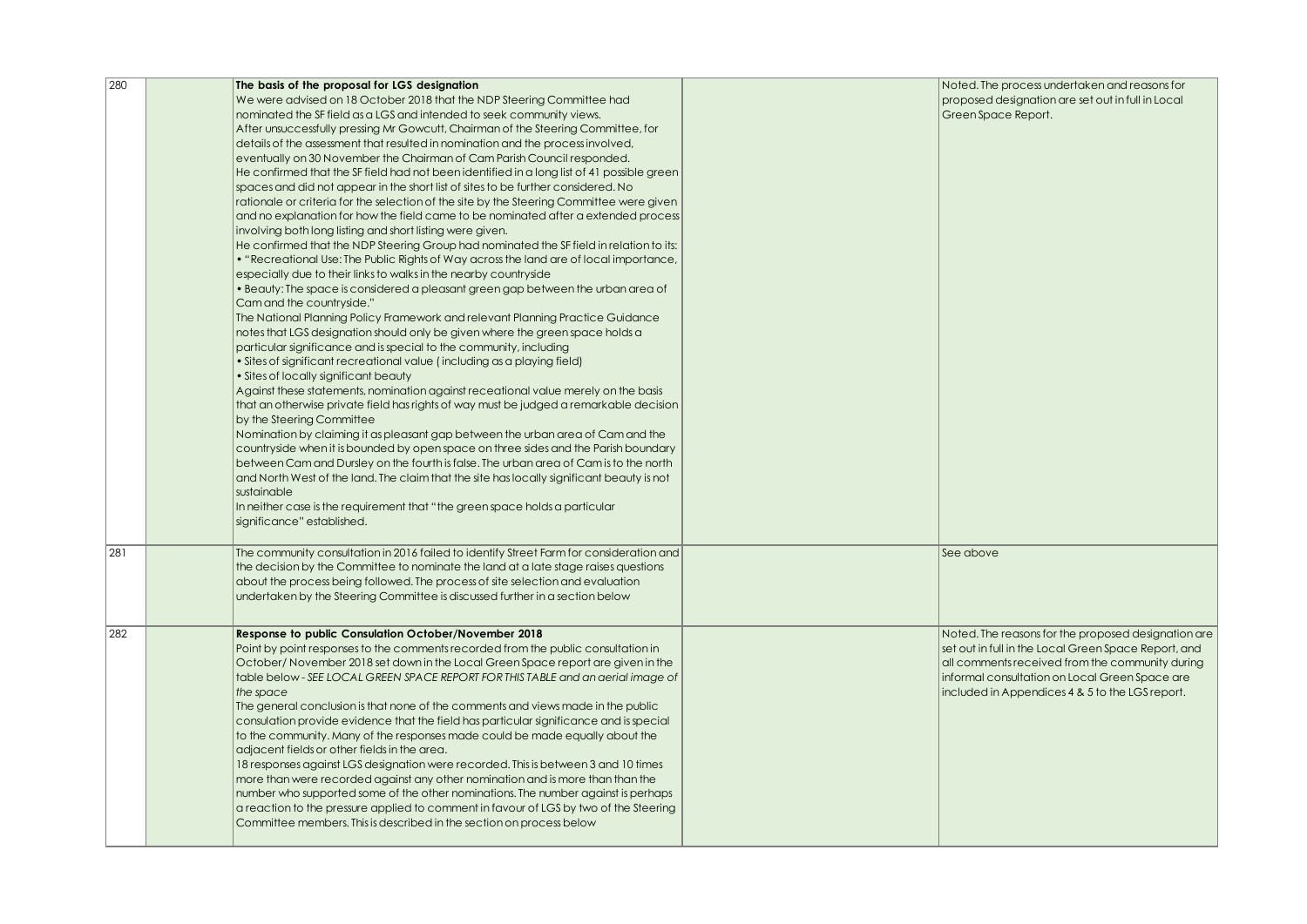| 283 | <b>Process</b>                                                                                | The Process undertaken to arrive at the proposed       |
|-----|-----------------------------------------------------------------------------------------------|--------------------------------------------------------|
|     | Wes understand from the letter received from the Chairman of the Cam Parish Council           | Local Green Spaces is clearly outlined in Section 2 of |
|     | on 30 November 2018 that the process followed by the NDP Steering Committee was               | the Local Green Space Report. This has been further    |
|     | to form a long list of all possible suitable open spaces. 41 possible green spaces were       | clarified in the Regulation 15 version of the Report.  |
|     | identified. The Street Farm land was not on this list even though it is a large tract of land | The intial list that was drawn up at the beginning of  |
|     | (more than 1 hectare). This is in line with the fact that it is outside of the settlement     | the NDP process was reviewed in Spring 2018 to         |
|     | development limit and is private land with no public access and already subject to            | ensure that all spaces being considered at the time    |
|     | restrictions from policies in the Stroud Local Plan. These factors would have been            | were potentially appropriate for designation. Some     |
|     | expected to screen it out from further consideration.                                         | spaces, including Street Farm Field, were considered   |
|     | The criteria used for shortlisting from the long list are not completely clear but resulted   | during this time and added to the list for             |
|     | in the original list being reduced. We understood that is was reduced to 6 but the letter     | consideration.                                         |
|     | from the Chairman of the Council asserts that it was 12.                                      |                                                        |
|     |                                                                                               |                                                        |
|     | Sometime afterwards much to our surprise the Street Farm field was added to the list. 3       |                                                        |
|     | other parcels of land were added to the shortlist over time. These three were all open        |                                                        |
|     | public spaces and relatively small so perhaps arguably easier to miss in the long listing     |                                                        |
|     | process.                                                                                      |                                                        |
|     | The addition of the SF field is a consequence of the actions of two members of the            |                                                        |
|     | Steering Committee who joined the committee after the initial listing and evaluation          |                                                        |
|     | process had been completed. Janice Evans lives in one of the 4 houses in Springfields         |                                                        |
|     | Old Court that back onto the Street Farm field. Moira Woodward lives nearby in                |                                                        |
|     | Springhill, Janice Evans and Moira Woodward led a vitriolic and personal campaign to          |                                                        |
|     | stop approval being given when planning permission was sought on the Street Farm              |                                                        |
|     | land in 2014. They, along with Keith Scott, also a member of the Steering Committee,          |                                                        |
|     | are specifically mentioned as witnesses in the Appeal Inspector report (                      |                                                        |
|     | APP/C1625/W/15/31395860).                                                                     |                                                        |
|     | In her zeal to ensure that nothing is built anywhere near her house, Janice Evans,            |                                                        |
|     | supported by Moira Woodward, has been vocal in pushing for the Street Farm field to           |                                                        |
|     | be added to the list of proposed green spaces. When asked directly, Mr Gowcutt, the           |                                                        |
|     | chairman of the Steering Committtee, has been unable to confirm that Janice Griffiths         |                                                        |
|     | and Moira Woodward had been excluded from discussions of matters regarding                    |                                                        |
|     | Street Farm. The letter received from the Chairman of Cam Council on 30 November              |                                                        |
|     | 2018 similarly does not confirm that they were not                                            |                                                        |
|     |                                                                                               |                                                        |
| 284 | allowed to influence the committee.                                                           | See above                                              |
|     | Whilst as Committee Members they should have stayed neutral, both ladies have been            |                                                        |
|     | active in seeking comments from local residents to support their aim of securing a LGS        |                                                        |
|     | nomination for the SF field.                                                                  |                                                        |
|     | We understand the required protocol for the creation of a Neighbourhood Plan is the           |                                                        |
|     | same as that expected in putting together a District Plan regarding involvement of            |                                                        |
|     | those with a vested interest. This protocol has not been followed and for this reason         |                                                        |
|     | alone the nomination of the SF field for LGS designation is seriously flawed and we           |                                                        |
|     | believe should be withdrawn.                                                                  |                                                        |
|     | The definition of the boundaries of the land suggested for designation appears                |                                                        |
|     | arbitrary. The land selected is a contiguous part of a much larger area of land to the        |                                                        |
|     | east, west and to a small degree to the north, all of which is outside of the settlement      |                                                        |
|     | development limit. This single larger parcel of land was labelled Area A by Potterton         |                                                        |
|     | Associates in their Landscape Sensitivity report and considered as a single piece of          |                                                        |
|     | land. The nomination of part of the SF land appears illogical and unsupportable.              |                                                        |
|     |                                                                                               |                                                        |
|     |                                                                                               |                                                        |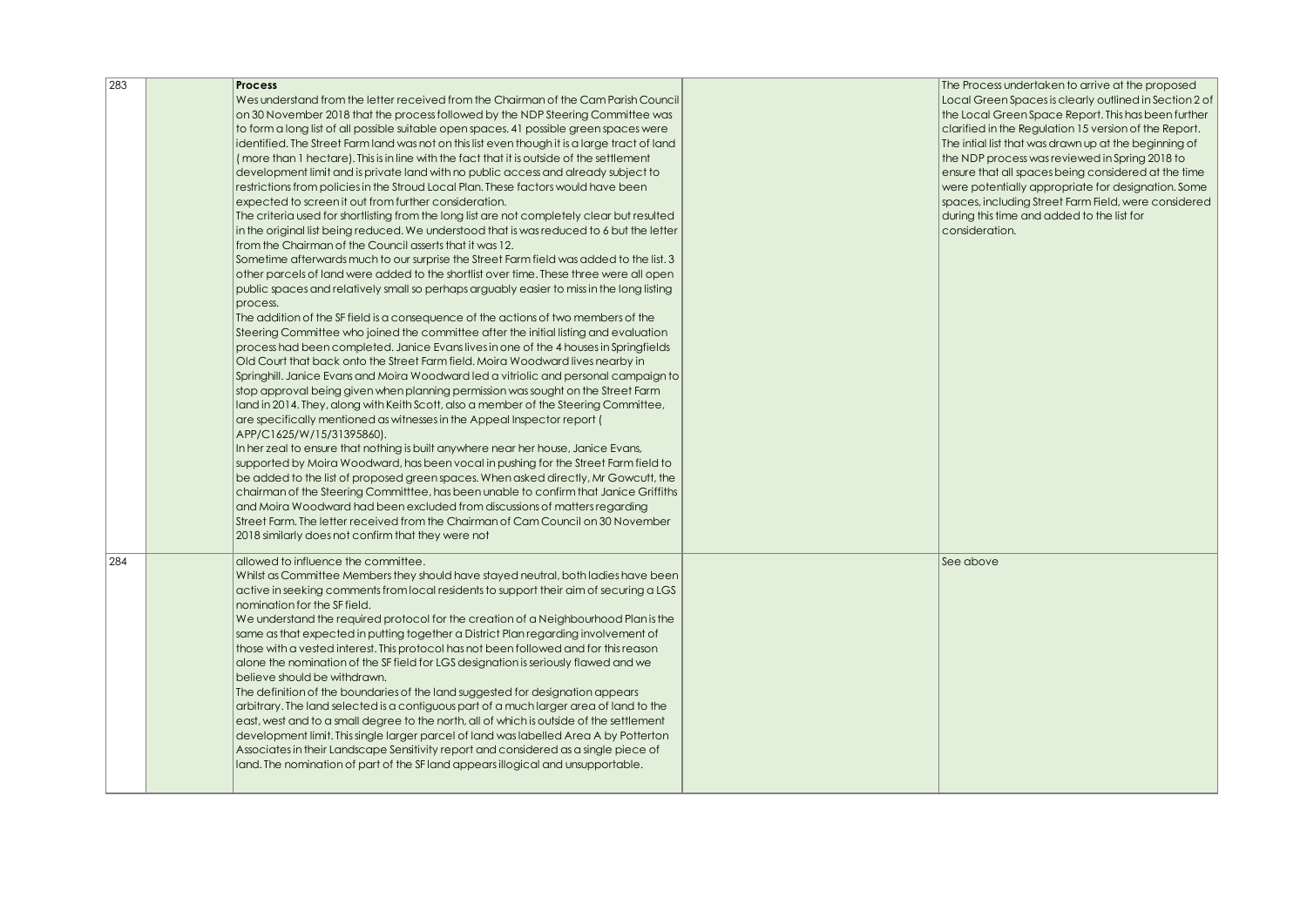| 285 | The SF land is outside of the settlement development limit and subject to the relevant<br>policies in the Stroud District Local Plan. Policy CP15 contains policies for the<br>protection of the beauty of the countryside and only supports development in very<br>special circumstances. The rejection of a planning application on the SF field and,<br>support for this rejection at a subsequent Appeal in 2016 specifically because it does                                                                                                                                                                                                                                                                                                                                                                                                                                                                                                                                                                                                                                                                                                                                                                                                                                                                                                                                                                                                                                                                                                                                                                                                                                                                                                                                                                                                                                                                                                                                                                                                                                                                         | Noted. The SG considers that the evidence<br>collected demonstrates that Street Farm Field is<br>demonstrably special to the community that and<br>additional local benefit woud be gained (over its<br>existing policy protection afforded by the Stroud |  |
|-----|---------------------------------------------------------------------------------------------------------------------------------------------------------------------------------------------------------------------------------------------------------------------------------------------------------------------------------------------------------------------------------------------------------------------------------------------------------------------------------------------------------------------------------------------------------------------------------------------------------------------------------------------------------------------------------------------------------------------------------------------------------------------------------------------------------------------------------------------------------------------------------------------------------------------------------------------------------------------------------------------------------------------------------------------------------------------------------------------------------------------------------------------------------------------------------------------------------------------------------------------------------------------------------------------------------------------------------------------------------------------------------------------------------------------------------------------------------------------------------------------------------------------------------------------------------------------------------------------------------------------------------------------------------------------------------------------------------------------------------------------------------------------------------------------------------------------------------------------------------------------------------------------------------------------------------------------------------------------------------------------------------------------------------------------------------------------------------------------------------------------------|-----------------------------------------------------------------------------------------------------------------------------------------------------------------------------------------------------------------------------------------------------------|--|
|     | not satisfy the conditions for development included in CP15, provides evidence that<br>adequate protection for the land is in place. The PROWs across the land are also<br>protected by legislation. We do not believe that a defendable case has been made<br>by the Steering Committee that our land should be singled out for LGS designation.<br>However even if this were the case it is adequately protected by the policies of the<br>SDC Local Plan.<br>More generally it is clear that a methodology with clear criteria that show the<br>nominations are 'demonstrably special' and fit the Cam Vision, with evidence<br>assembled which shows this is the case has not been in place. The nomination process<br>of the SF land appears to be driven by the strong views of two members of the<br>committee. Evidence that the land satisifies the requirements of the NPPF PPG has<br>been provided - comments from local residents do not of themselves provide the<br>evidence required to satisfy the requirements of the NPPF PPG.<br>We suggest that the nomination and evaluation of our land as an LGS did not arise<br>from a proper process but was in fact driven by the vested interests of two members of<br>the Steering Committee and that its designation is open to challenge.<br>We continue to object strongly to the nomination of our land as a LGS and are<br>disappointed that a transparent fair process has not been followed.                                                                                                                                                                                                                                                                                                                                                                                                                                                                                                                                                                                                                                                         | Local Plan) by its designation as a Local Green<br>Space. More detail in Local Green Space Report.                                                                                                                                                        |  |
| 286 | Conclusions<br>The process adopted by Cam NDP Steering Committee to identify and select spaces<br>for nomination as a LGS has not followed a robust independent methodology with<br>clear criteria for determining whether the land has a particular significance.<br>SF is private land with no general public access. No evidence has been presented that<br>the area has characteristics which make it demonstrably special. Public consultation<br>has attracted more people against the nomination than any other LGS nomination in<br>Cam, indeed more than are in favour of some of the other nominations. Many of the<br>comments made in response to the 2018 consultation could be made equally for<br>several areas of land nearby and have not demonstrated that the SF land is special to<br>the community. The selection of the SF land itself appears arbitrary. The boundary<br>could equally have included the field to the east and the field beyond that.<br>Both the nomination by the Steering Committee and the public consultation have<br>been heavily influenced by two members of the Steering Committee with a vested<br>interest. The garden of one of these ladies abuts the SF field. Both have a history of<br>vitriolic objection to a previous planning application made in 2014 and have been<br>zealous in seeking support for the nomination of the SF field. Their influence on the<br>deliberations of the Steering Committee do not align with the proberty expected of a<br>properly constituted Committee of Cam Parish Council charged with acting for the<br>common good. The validity of the LGS nomination and its evaluation are very<br>questionable<br>The rights of way across the land are protected by legislation and the land is<br>protected by the policies in the Stroud Local Plan as it is outside of the Settlement<br>Development Limit. This protection is long lasting. The rejection of a planning<br>application both by Stroud District Council and on Appeal (in 2016) evidences that<br>the land is in any case not in need of any further protection. | Noted. Points covered in this letter are incorporated<br>in the Local Green Space Report.                                                                                                                                                                 |  |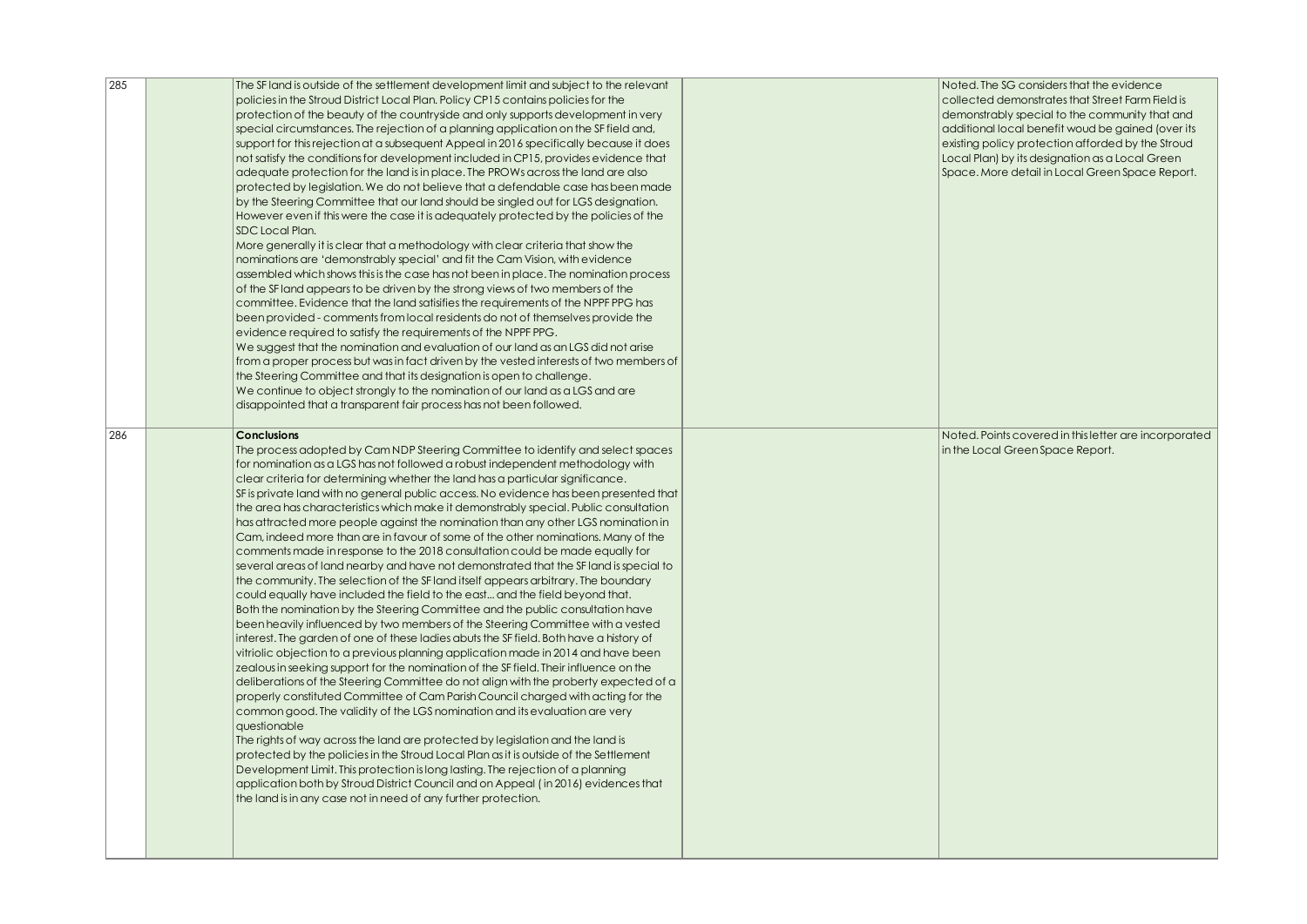| 287 Local Green<br>Space Report<br>and Policy<br>CAMCF <sub>2</sub> | I am writing on behalf of my clients Mrs Wendy Ghaffar and Mr Ian Harris in relation to<br>the above Regulation 14 Consultation. Specifically, I am writing in response to<br>proposed policy CAMCF2 Local Green Spaces, together with the evidence<br>document Local Green Space Report Draft and appendices. As set out in my letter to<br>you dated 14th January 2019, my clients own the land proposed as a Local Green<br>Space identified under Policy CAMCF2 as site LGS10 Riverside, land at Everlands. My<br>clients maintain their objection to this proposed allocation on their land for the reasons<br>given in my previous letter.<br>  note that the draft version of the Neighbourhood Plan proposes to allocate this land<br>at Everlands but it does not provide a response to the observations raised in my letter.<br>I have reviewed the relevant documents for this consultation, and I note that the Local<br>Green Spaces Report provides the evidence base for policy CAMCF2. This contains a<br>large amount of information based on questionnaires carried out in 2016 and again in<br>2018/19. Whilst the views and wishes of residents are valuable, I wish to take this<br>opportunity to remind the Parish Council that the Neighbourhood Plan should also be<br>based on factual information and empirical evidence.<br>Concerningly, the methodology for the selection of local green spaces in the Green<br>Spaces Report appears to be based on the quantity of supportive comments in the<br>questionnaires, without any assessment of their accuracy of factual validity. It seems to<br>me that the Council have simply counted the number of supportive responses with a<br>brief summary as providing the justification for the site's allocation against paragraph<br>100 of the NPPF. In opinion this is unsound plan-making and is the reason why I have sent<br>a copy of this letter to the Neighbourhood Planning Officer at Stroud District Council.<br>To demonstrate my point, I have myself undertaken a brief analysis of the online<br>questionnaire responses to 2018/19 which are provided at Appendix 4 of the Green<br>Spaces Report in response to the proposed Everlands site. | Noted. The points raised in this letter are<br>incorporated in the Local Green Space Report. It is<br>considered that the methodology used to arrive at<br>the proposed Local Green Spaces is robust and<br>follows the methodology used elsewhere for analysis<br>of Local Green Space evidence collected as part<br>of Neighbourhood Plans. As noted, the views and<br>wishes of residents are valuable and these constitute<br>a proportion of the evidence base which supports<br>the proposed designation of all Local Green Spaces. |
|---------------------------------------------------------------------|------------------------------------------------------------------------------------------------------------------------------------------------------------------------------------------------------------------------------------------------------------------------------------------------------------------------------------------------------------------------------------------------------------------------------------------------------------------------------------------------------------------------------------------------------------------------------------------------------------------------------------------------------------------------------------------------------------------------------------------------------------------------------------------------------------------------------------------------------------------------------------------------------------------------------------------------------------------------------------------------------------------------------------------------------------------------------------------------------------------------------------------------------------------------------------------------------------------------------------------------------------------------------------------------------------------------------------------------------------------------------------------------------------------------------------------------------------------------------------------------------------------------------------------------------------------------------------------------------------------------------------------------------------------------------------------------------------------------------------------------------------------------------------------------------------------------------------------------------------------------------------------------------------------------------------------------------------------------------------------------------------------------------------------------------------------------------------------------------------------------------------------------------------------------------------------------------------------------------------------|-------------------------------------------------------------------------------------------------------------------------------------------------------------------------------------------------------------------------------------------------------------------------------------------------------------------------------------------------------------------------------------------------------------------------------------------------------------------------------------------------------------------------------------------|
| 288 Local Green<br>Space Report<br>and Policy<br>CAMCF <sub>2</sub> | <b>Beauty</b><br>-Riverbanks<br>-Oak trees<br>-General benefit of green space, well being -Wider benefits to the town<br>-Walking along the riverside<br>The above comments are based on a fundamental misunderstanding that the land is<br>publicly accessible. Whilst a public footpath crosses the land, this does not run parallel<br>with the river bank, nor does it include the majority of the site to the north. Additionally,<br>the landowners have stated that there are only four oak trees on the site and these are<br>located close to the public right of way at the site's southern end.                                                                                                                                                                                                                                                                                                                                                                                                                                                                                                                                                                                                                                                                                                                                                                                                                                                                                                                                                                                                                                                                                                                                                                                                                                                                                                                                                                                                                                                                                                                                                                                                                               | Noted. See above.<br>Description of space and evidence section<br>amended to remove reference to riverside walk                                                                                                                                                                                                                                                                                                                                                                                                                           |
| 289 Local Green<br>Space Report<br>and Policy<br>CAMCF <sub>2</sub> | <b>Historic Significance</b><br>-The line of the old Dursley Donkey railway used to run along the edge of the land<br>-The Oak Trees have historic significance<br>-The former pedestrian bridge has historic significance<br>As pointed out in my previous correspondence in January, whilst the land may have<br>included a railway line, this has now been subsumed by the landscape and provides no<br>historical significance. Part of the former pedestrian bridge remains, but this is<br>localized to a relatively small area in the southern part of the site. These are not<br>sufficient factors to award the site any special significance.                                                                                                                                                                                                                                                                                                                                                                                                                                                                                                                                                                                                                                                                                                                                                                                                                                                                                                                                                                                                                                                                                                                                                                                                                                                                                                                                                                                                                                                                                                                                                                                  | Noted. See above.<br>The SG considers that the space's relationship with<br>the former railway line is special. More detail in the<br>LGS Report.                                                                                                                                                                                                                                                                                                                                                                                         |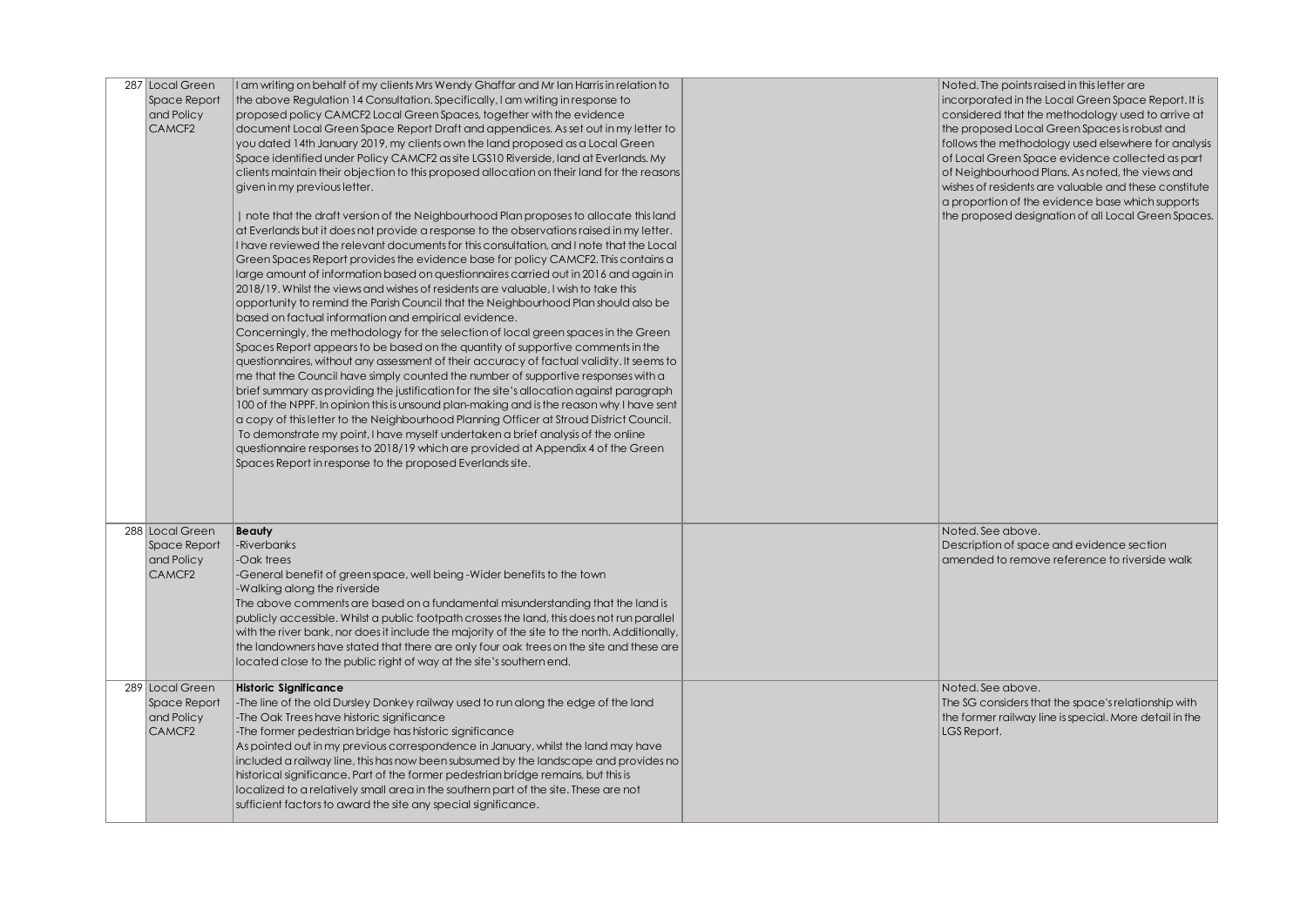|     | 290 Local Green<br>Space Report<br>and Policy<br>CAMCF <sub>2</sub> | <b>Recreational Use</b><br>-Dog Walking<br>-Play area for children<br>-Fishing<br>-Blackberry picking<br><b>Wildlife Watching</b><br>-Used to be used for cricket and football<br>Whilst the land may have been publicly accessible in the past that is no longer the<br>case. In my view therefore the above recreational activities are therefore no longer<br>possible without the consent of the my clients as the landowners. (Indeed, the<br>landowners have no recollection of either football or cricket being played there in<br>living memory).                                 |                                                                                                                                                                                                                                                                                | Noted. The summary of the space's recreational<br>value (as evidenced in pre-regulation and<br>regulation 14 consultation) has been amended<br>accordingly.                                                                                                                                                                                                                                                                                                                                                                                                                                                                              |
|-----|---------------------------------------------------------------------|-------------------------------------------------------------------------------------------------------------------------------------------------------------------------------------------------------------------------------------------------------------------------------------------------------------------------------------------------------------------------------------------------------------------------------------------------------------------------------------------------------------------------------------------------------------------------------------------|--------------------------------------------------------------------------------------------------------------------------------------------------------------------------------------------------------------------------------------------------------------------------------|------------------------------------------------------------------------------------------------------------------------------------------------------------------------------------------------------------------------------------------------------------------------------------------------------------------------------------------------------------------------------------------------------------------------------------------------------------------------------------------------------------------------------------------------------------------------------------------------------------------------------------------|
|     | 291 Local Green<br>Space Report<br>and Policy<br>CAMCF <sub>2</sub> | <b>Tranquility</b><br>-Shading of trees<br>Sound of the river<br>-Acts as a buffer between suburban development<br>Whilst the site has a tranquility to it that contrasts with the surrounding build up areas,<br>these respondents fundamentally misunderstand that a local green space designation<br>is not intended to be a land use tool to achieve spatial separation, such as Green Belt.                                                                                                                                                                                          |                                                                                                                                                                                                                                                                                | Noted. See above.<br>The SG consider that the space is special due to its<br>tranquil nature. More detail in the LGS Report.                                                                                                                                                                                                                                                                                                                                                                                                                                                                                                             |
|     | 292 Local Green<br>Space Report<br>and Policy<br>CAMCF <sub>2</sub> | Wildlife<br>According to the questionnaire responses, the following have been observed by<br>residents within the site<br>-birds-deer-fish-bats-owls-kestrels-foxes-badgers-otters-herons-toads-squirrels<br>However, there is no empirical evidence to support these claims as no survey of the<br>land has been carried out. Whilst these species may have been seen on the land, there<br>is no evidence that the site provides any long term habitat for these animals.                                                                                                               |                                                                                                                                                                                                                                                                                | Noted. The SG considers this space special due to its<br>richness of wildlife. The GCER Distribution of Rare and<br>Protected Species Records Map (April 2016)<br>identifies sighting of a rare or protected species<br>broadly located at the south and east boundary of<br>the site.<br>There are a number of notable trees within the<br>space, three of which are marked on the historic<br>map shown on the Woodland Trust's Ancient Tree<br>Inventory and are therefore likely to be veteran or<br>ancient trees. There is also a TPO Tree (TPO 299)<br>within the space, just south of the PRoW.<br>More detail in the LGS Report |
|     | 293 Local Green<br>Space Report<br>and Policy<br>CAMCF <sub>2</sub> | <b>Conclusions</b><br>Overall, having reviewed the Neighbourhood Plan evidence base for Local Green<br>Spaces I am significantly concerned about the processes used to justify the Parish<br>Council's site selections. These appear to be based on the number of supportive<br>comments received irrespective of whether these comments are based upon fact or<br>are consistent with paragraph 100 of the NPPF. In my view this is highly unscientific and<br>unsound Consequently, I have sent a copy of this letter to the Neighbourhood Plans<br>Officer at Stroud District Council. |                                                                                                                                                                                                                                                                                | Noted. The points raised in this letter are<br>incorporated in the Local Green Space Report.                                                                                                                                                                                                                                                                                                                                                                                                                                                                                                                                             |
| 294 | Green<br>infrastructure<br>and<br>biodiversity.                     | Policy CAMES1 - See long letter for full poliy context outlined<br>CAMES1 supports development proposals which demonstrate how Green<br>Infrastructure newtworks and assets will be harnessed and enhanced. The policy would<br>appear to function for the purpose of achieving environmental benefits from large-<br>scale greenfield applications. However, as written the policy risks sweeping up all<br>types of development proposals including change of use and small residential<br>developments on brownfield sites.                                                            | Whilst Gladman appreciate that GI<br>improvements can be achieved via off-site<br>contributions as well as on-site, the policy would<br>benefit from the application of a threshold or<br>the specification of which type of planning<br>application the policy would apply to | The policy wording will be simplified. The policy<br>requires all development proposals to consider its<br>impact on green infrastructure and biodiversity in<br>Cam Parish, so it is not considered necessary to<br>include a threshold or specification.                                                                                                                                                                                                                                                                                                                                                                               |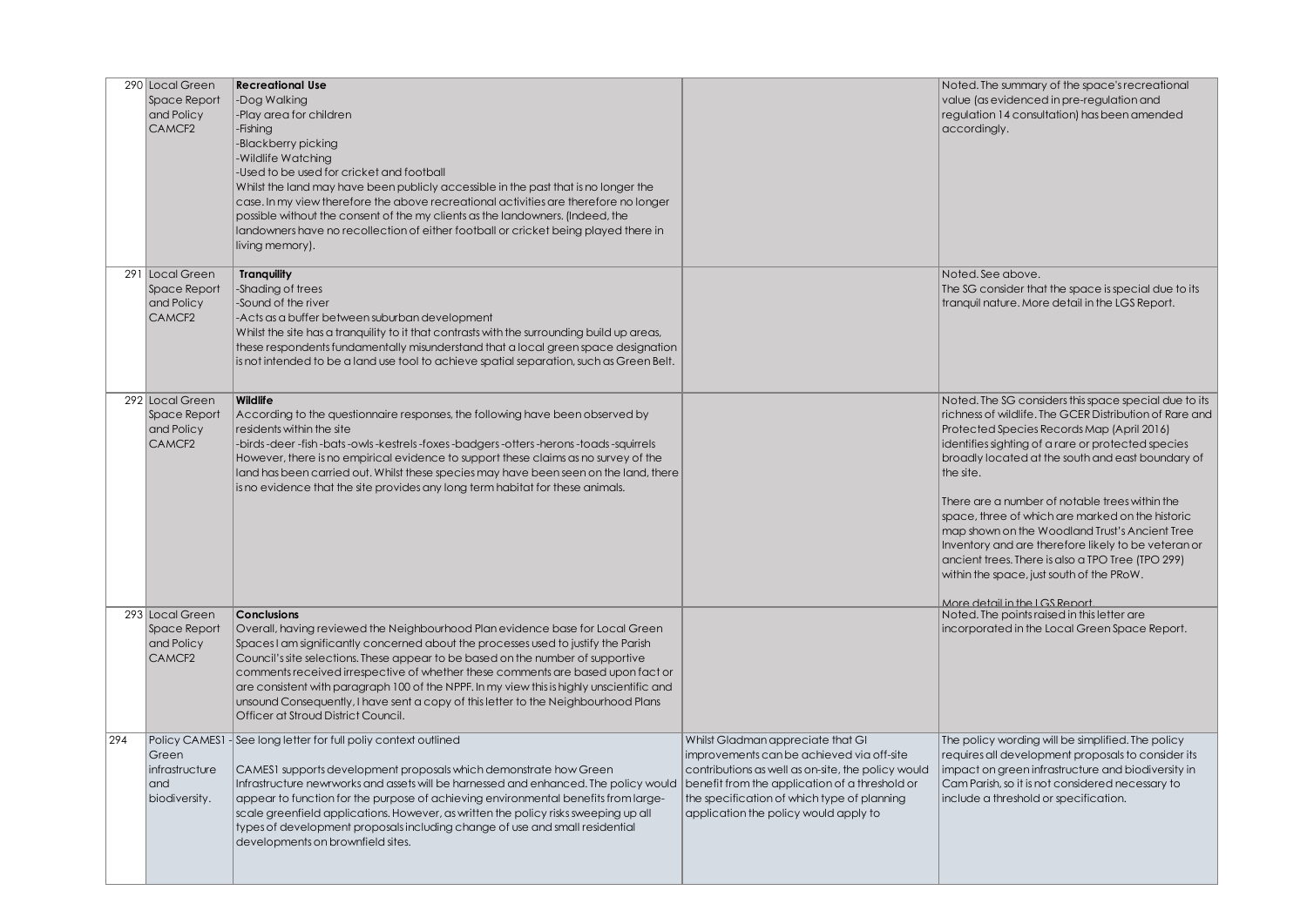|     |               | 295 Policy CAMES2 CAMES2 restricts development at locations which contribute to the setting of the<br>Cotswold Area of Outstanding Natural Beauty, as identified in the Cam Landscape<br>Sensitivty Assessment (2018). This vidential document outlines the following definition,<br>but does not identify a boundary for the setting: The Board considers the setting of the<br>Cotswold AONB to be the area withiin which development and land management<br>proposals, by virtue of their nature, size, scale, siting materials or design can be<br>considered o have an impact, positive or negative, on the landscape, scenic beauty<br>and special qualities of the Cotswold AONB.'<br>Whilst we appreciate that the Cotswold AONB Board defines the setting of the AONB<br>as the above, there is no map in the evidence base which marks out any such<br>boundary. Gladman would dispute that a defined setting can be atributed to the<br>AONB in this or any other location. A similar argument was put forward by residents<br>against the resitdential development on Bath Road, Leonard Stanley which sits below<br>the Cotswold escarpment and is also part of the AONB.<br>In that case, the scheme was found at appeal (PINS ref: 2207324), to be set within the<br>context of the existing built-up area and was therefore allowed. Clearly, each<br>planning application is, and should be, decided on a case by cas basis. However, it is<br>noted that the 'setting' which is labelled on the CNP Figure 8, but is still not delineated,<br>would likely be subject to intervening vegetation, buildings, contours and elevations.<br>Furthermore, as in Leonard Stanley, new development would be seen within the<br>context of the built-up area. | Clearly, each application should be<br>accompanied by a Landscape Visual Impact<br>Assessment, prepared with reference to the<br>Cam Landscape Sensitivity Asessment and then,<br>decided on the basis of the unique<br>circumstances of the location. However, as<br>written, the policy would contravene basic<br>condition (e).                                                                                                                                                                                | Policy amended                                                                                                                                                                                                                                                 |
|-----|---------------|-------------------------------------------------------------------------------------------------------------------------------------------------------------------------------------------------------------------------------------------------------------------------------------------------------------------------------------------------------------------------------------------------------------------------------------------------------------------------------------------------------------------------------------------------------------------------------------------------------------------------------------------------------------------------------------------------------------------------------------------------------------------------------------------------------------------------------------------------------------------------------------------------------------------------------------------------------------------------------------------------------------------------------------------------------------------------------------------------------------------------------------------------------------------------------------------------------------------------------------------------------------------------------------------------------------------------------------------------------------------------------------------------------------------------------------------------------------------------------------------------------------------------------------------------------------------------------------------------------------------------------------------------------------------------------------------------------------------------------------------------------------------------|-------------------------------------------------------------------------------------------------------------------------------------------------------------------------------------------------------------------------------------------------------------------------------------------------------------------------------------------------------------------------------------------------------------------------------------------------------------------------------------------------------------------|----------------------------------------------------------------------------------------------------------------------------------------------------------------------------------------------------------------------------------------------------------------|
| 296 | Policy CAMES3 | This policy identified 8 'valued views' which the plan makers consider are important for $ $ We submit that new development can often be<br>the setting and character of Cam. Identified views must be supported by evidence<br>and ensure that they demonstrate a physical attribute elevating a view's importance<br>beyond simply being a nice view of open countryside. The evidence base to support<br>the policy does little to indicate why these views are important any why they should be to take into consideration the wider landscape<br>protected, other than providing a view of the surrounding fields and woodland. It<br>therefore lacks the proportionate and robust evidence required by the PPG.<br>In addition, as set out in case law (Stroud DC V SoS for Communities and Local<br>Government [2015] EWHC 488; paras 13-16,18), to be valued, a view would need to<br>have some form of physical attribute. This policy must allow a decision maker to come<br>to a view as to whether particular locations contain physical attributes that would<br>'take it out of the ordinary' rather than selecting views which may not have any<br>landscape significance and are based solely on communty support.                                                                                                                                                                                                                                                                                                                                                                                                                                                                                                                                      | location in areas without eroding the views<br>considered to be important to the local<br>communtiy and can be appropriately designed<br>features of a surrounding area to provide new<br>vistas and views.<br>Gladman therefore suggests this element of the<br>policy is deleted as it does not provide clarity<br>and support for a decision maker to apply the<br>policy predictably and with confidence. It is<br>therefore contrary to paragraph 16(d) of the<br>Framework and basic conditions (a) and (d) | Policy has been amended. Revised policy seeks to<br>ensure that proposals, through the planning<br>application submission, assess the impact of their<br>proposals on identified locally valued view(s) and<br>demonstrate how proposals would alter the view. |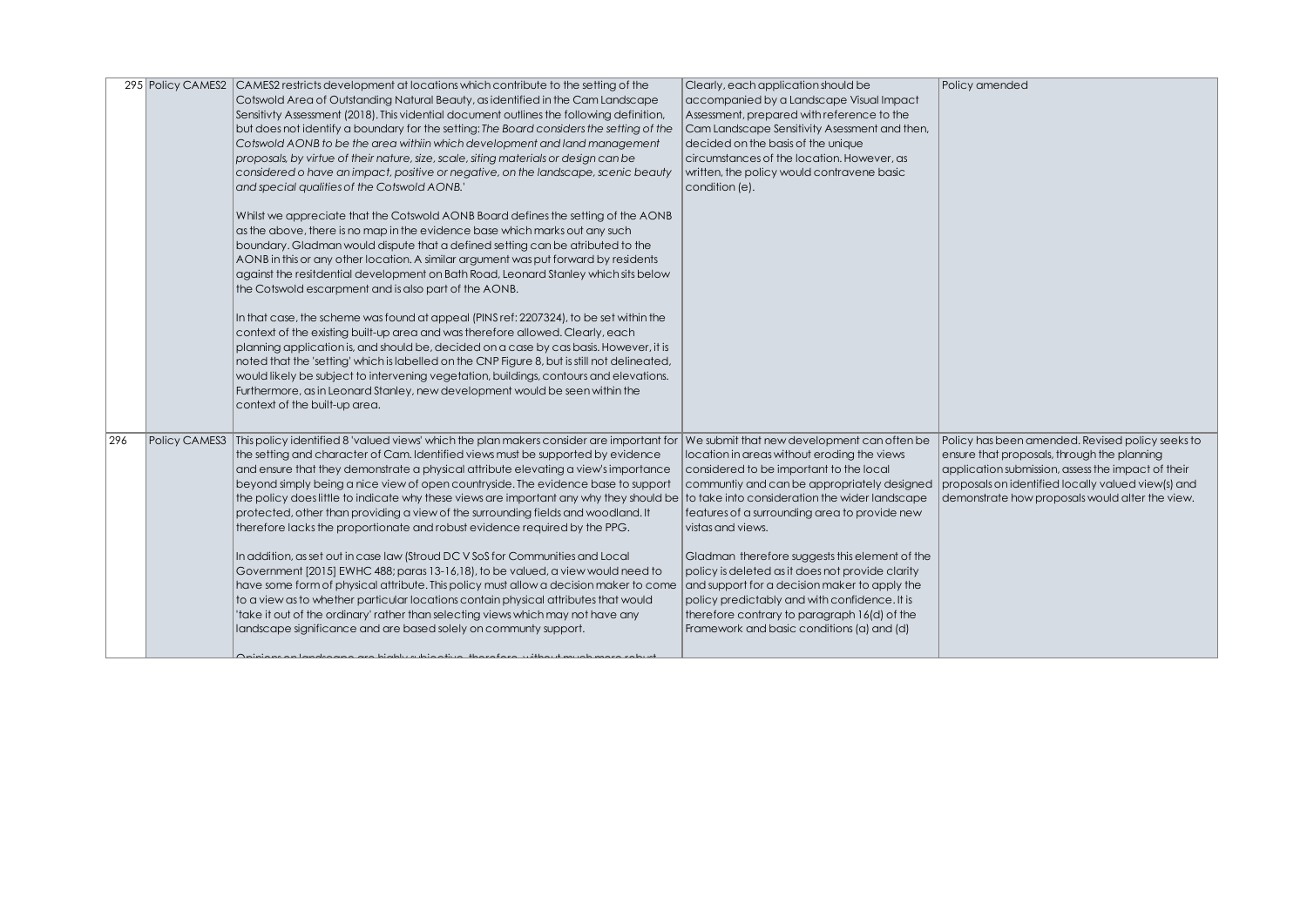| 297 | Policy CAMCF2   This policy seeks to designate ten parcels of land as Local Green Space (LGS). In order | Noted     |
|-----|---------------------------------------------------------------------------------------------------------|-----------|
|     | to designate land as LGS the Parish Council must ensure that it is able to demonstrate                  |           |
|     |                                                                                                         |           |
|     | robust evidence to meet national policy requirements as set out in the Framework. The                   |           |
|     | Framework makes clear at §99 that the role of local communities seeking to                              |           |
|     | designate land as LGS should be consistent with the local planning of sustainable                       |           |
|     | development.                                                                                            |           |
|     | $\frac{1}{2}$ \$99 states that:                                                                         |           |
|     | 'The designation of land as Local Green Space through local and neighbourhood                           |           |
|     | plans allows communities to identify and protect green areas of particular                              |           |
|     | importance to them. Designating land as Local Green Space should be consistent with                     |           |
|     |                                                                                                         |           |
|     | the local planning of sustainable development and complement investment in                              |           |
|     | sufficient homes, jobs and other essential services. Local Green Spaces should only be                  |           |
|     | designated when a plan is prepared or updated, and be capable of enduring                               |           |
|     | beyond the end of the plan period.'                                                                     |           |
|     |                                                                                                         |           |
|     | Further guidance is provided at $\S$ 100 which sets out three tests that must be met for the            |           |
|     | designation of LGS and states that:                                                                     |           |
|     | 'The Local Green Space designation should only be used where the green space is:                        |           |
|     | a) in reasonably close proximity to the community it serves;                                            |           |
|     | b) demonstrably special to a local community and holds a particular local                               |           |
|     | significance, for example because of its beauty, historic significance, recreational                    |           |
|     | value (including as a playing field), tranquillity or richness of its wildlife; and                     |           |
|     |                                                                                                         |           |
|     | c) local in character and is not an extensive tract of land.'                                           |           |
|     |                                                                                                         |           |
|     | The requirements of the Framework are supplemented by the advice and guidance                           |           |
|     | contained in the PPG. Gladman note §007 of the PPG8 which states,                                       |           |
|     | 'Designating any Local Green Space will need to be consistent with local planning for                   |           |
|     | sustainable development in the area. In particular, plans must identify sufficient land in              |           |
|     | suitable locations to meet identified development needs and the Local Green Space                       |           |
|     | designation should not be used in a way that undermines this aim of plan making.'                       |           |
|     |                                                                                                         |           |
|     |                                                                                                         |           |
| 298 | Gladman further note §015 of the PPG (ID37-015) which states, '§100 of the National                     | See above |
|     | Planning Policy Framework is clear that Local Green Space designation should only be                    |           |
|     | used where the green area concerned is not an extensive tract of land. Consequently,                    |           |
|     | blanket designation of open countryside adjacent to settlements will not be                             |           |
|     | appropriate. In particular, designation should not be proposed as a 'back door' way                     |           |
|     | to try to achieve what would amount to a new area of Green Belt by another name.'                       |           |
|     | Designation of LGS should not be used as a mechanism to designate new areas of                          |           |
|     |                                                                                                         |           |
|     | Green Belt (or similar), as the designation of Green Belt is inherently different and must              |           |
|     | meet a set of stringent tests for its allocation ( $\S$ 135 to 139 of the Framework).                   |           |
|     | Gladman do not believe that CNP supporting evidence is sufficiently robust to justify                   |           |
|     | the proposed allocation of LGS8 - Littlecombe Meadow and LGS9 - Street Farm Field                       |           |
|     | as LGS, given their lack of particularly special features.                                              |           |
|     | The issue of whether LGS meets the criteria for designation has been explored in a                      |           |
|     | number of Examiner's Reports across the country and we highlight the following                          |           |
|     | decisions:                                                                                              |           |
|     |                                                                                                         |           |
|     | - The Sedlescombe Neighbourhood Plan Examiner's Report recommended the                                  |           |
|     | deletion of an LGS measuring approximately 4.5ha as it was found to be an extensive                     |           |
|     |                                                                                                         |           |
|     | tract of land.                                                                                          |           |
|     |                                                                                                         |           |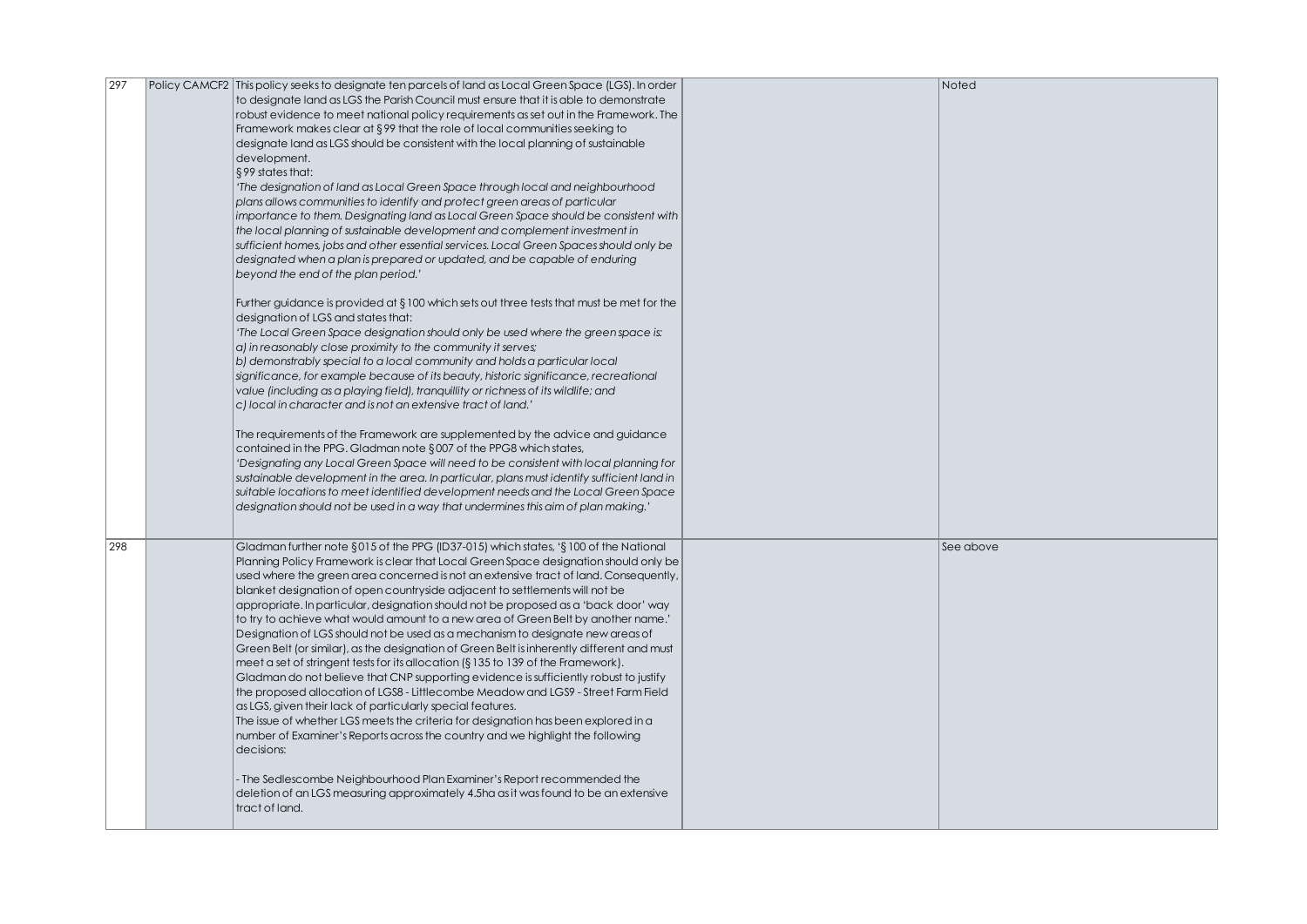| 299 |                                   | - The Oakley and Deane Neighbourhood Plan Examiners Report recommended the<br>deletion of an LGS measuring approximately 5ha and also found this area to be not<br>local in character. Thereby failing to meet 2 of the 3 tests for LGS designation.<br>- The Alrewas Neighbourhood Plan Examiner's Report identifies both proposed LGS<br>sites 'in relation to the overall size of the Alrewas Village' to be extensive tracts of land.<br>The Examiner in this instance recommended the deletion of the proposed LGSs which<br>measured approximately 2.4ha and 3.7ha.<br>Highlighted through a number of Examiner's Reports set out above and other 'made'<br>neighbourhood plans, it is considered sites LGS8 and LGS9 have not been designated<br>in accordance with national policy and guidance and subsequently are not in<br>accordance with the basic conditions.<br>Whilst the Parish Council have sought to undertake some form of evidence base it<br>does not overcome the failure to meet the specific policy requirements set out above<br>with regards to the scale of land to be designated. In terms of meeting the second test<br>there is no evidence base to support all designated LGSs being 'demonstrably special<br>to a local community.' In relation to their beauty, most are of no particular scenic<br>quality and have not been made in accordance with basic conditions (a) and (d). | Gladman therefore recommend that the LGS<br>compliant in their entirety. | It is considered that the interpretation of 'extensive'<br>Policy be revisited to ensure the designations are tract of land' and 'local in character' depends on<br>the context, size and function of the proposed Local<br>Green Space. LGS8 and LGS9 are not considered<br>extensive tracts of land are are considered local in<br>character - see detail in Local Green Space Report.<br>The evidence base, including justification for<br>considering each proposed space as demonstrably<br>special to the community, is included in Appendices<br>4,5, 12 and 13 to the Local Green Space Report, and<br>summarised in Section 4 of the Report itself. |
|-----|-----------------------------------|------------------------------------------------------------------------------------------------------------------------------------------------------------------------------------------------------------------------------------------------------------------------------------------------------------------------------------------------------------------------------------------------------------------------------------------------------------------------------------------------------------------------------------------------------------------------------------------------------------------------------------------------------------------------------------------------------------------------------------------------------------------------------------------------------------------------------------------------------------------------------------------------------------------------------------------------------------------------------------------------------------------------------------------------------------------------------------------------------------------------------------------------------------------------------------------------------------------------------------------------------------------------------------------------------------------------------------------------------------------------------------------------------------------------|--------------------------------------------------------------------------|--------------------------------------------------------------------------------------------------------------------------------------------------------------------------------------------------------------------------------------------------------------------------------------------------------------------------------------------------------------------------------------------------------------------------------------------------------------------------------------------------------------------------------------------------------------------------------------------------------------------------------------------------------------|
| 300 | General                           | Gladman recognises the role of neighbourhood plans as a tool for local people to<br>shape the development of their local community. However, it is clear from national<br>guidance that these must be consistent with national planning policy and the strategic<br>requirements for the wider authority area. Through this consultation response,<br>Gladman has sought to clarify the relation of the CNP as currently proposed with the<br>requirements of national planning policy and the strategic policies for the wider area.<br>Gladman is concerned that the plan in its current form does not comply with basic<br>condition (a) in its conformity with national policy and guidance and (d) the making of<br>the order contributes to the achievement of sustainable development for the reasons<br>set out above and (e) is in general conformity with the strategic development plan<br>policies. Gladman hopes you have found these representations helpful and<br>constructive. If you have any questions do not hesitate to contact me or one of the<br>Gladman team.                                                                                                                                                                                                                                                                                                                                 |                                                                          | Noted - and thank you for the constructive<br>comments. Appropriate amendments have been<br>made to the Plan                                                                                                                                                                                                                                                                                                                                                                                                                                                                                                                                                 |
| 301 | General                           | Thank you for your Regulation 14 consultation on the Cam Parish Neighbourhood Plan.<br>There are no issues associated with the Plan upon which we specifically wish to<br>comment other than to highlight how pleased we are to note when communities value<br>their distinctive local historic environment and promote policies and proposals for its<br>protection and enhancement.<br>Our congratulations to your community on its progress to date and our best wishes for<br>the making of its Plan.                                                                                                                                                                                                                                                                                                                                                                                                                                                                                                                                                                                                                                                                                                                                                                                                                                                                                                              |                                                                          | Noted with thanks                                                                                                                                                                                                                                                                                                                                                                                                                                                                                                                                                                                                                                            |
| 302 | P48<br>CAMCF <sub>2</sub><br>LHS9 | This green space is the natural habitat for vast amounts of wildlife. It is also used<br>regularly by ramblers and dog walkers                                                                                                                                                                                                                                                                                                                                                                                                                                                                                                                                                                                                                                                                                                                                                                                                                                                                                                                                                                                                                                                                                                                                                                                                                                                                                         |                                                                          | Noted, this comment is incorporated in LGS Report                                                                                                                                                                                                                                                                                                                                                                                                                                                                                                                                                                                                            |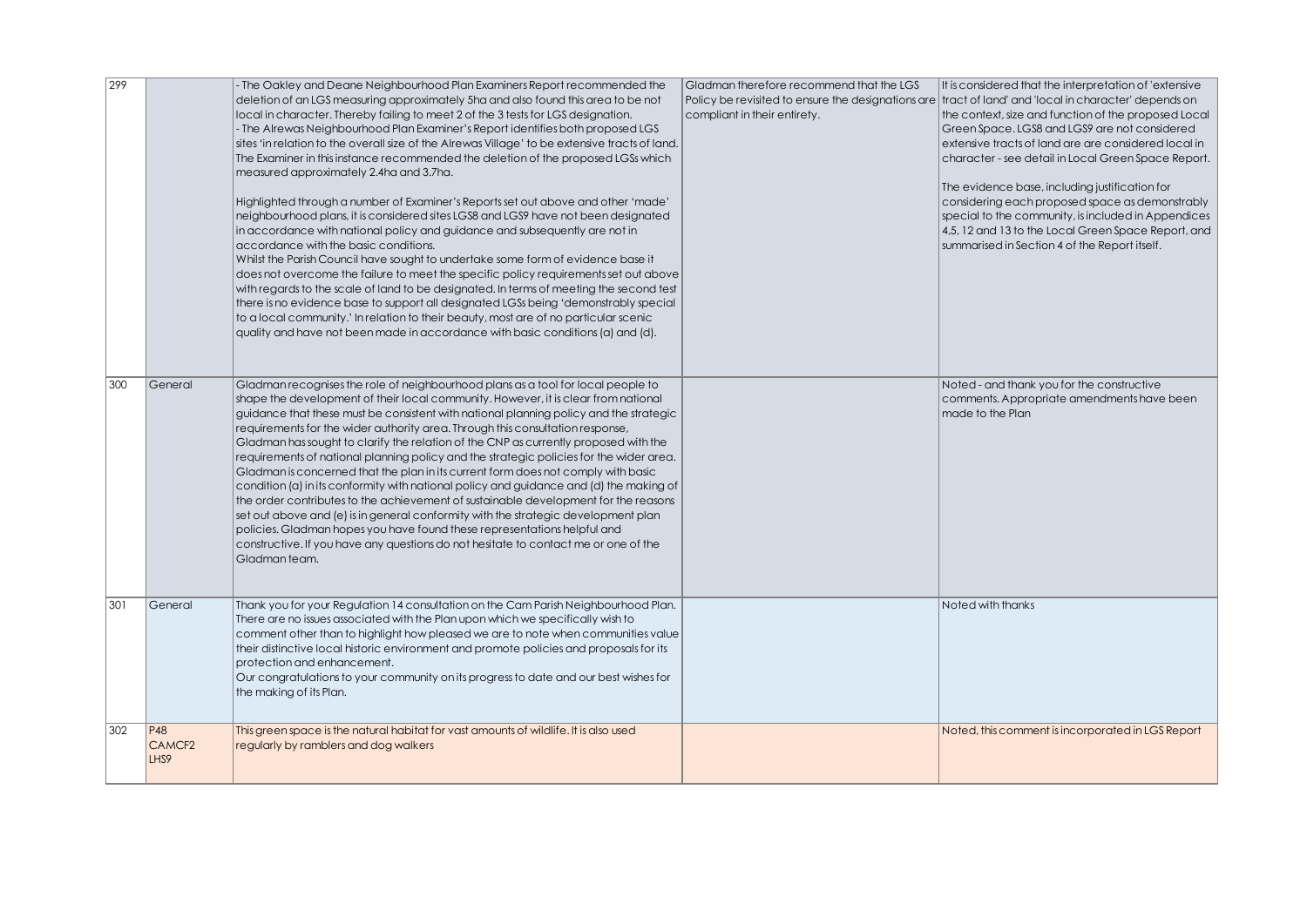| 303 | <b>General</b> | Dear Sir.<br>I am so sorry to miss the deadline for responses.<br>I would like to see a speed reduction at Everlands.<br>Currently there are mini speed humps that unfortunately do not slow the traffic down.<br>The speed humps should be higher and to spread the whole width of the road as you<br>have in Manor avenue. This would deter heavy goods vehicles using the road, and slow<br>down speeding motorists.<br>Everlands is served by three schools, if nothing happens there is a accident waiting to<br>happen.                                                                                                                                                                                                                                                                                                                                                                                                                                                                                                                                                                                                                                                                                                                                                                                                                                                                                                 | Speed restrictions are outside the scope of this plan |
|-----|----------------|-------------------------------------------------------------------------------------------------------------------------------------------------------------------------------------------------------------------------------------------------------------------------------------------------------------------------------------------------------------------------------------------------------------------------------------------------------------------------------------------------------------------------------------------------------------------------------------------------------------------------------------------------------------------------------------------------------------------------------------------------------------------------------------------------------------------------------------------------------------------------------------------------------------------------------------------------------------------------------------------------------------------------------------------------------------------------------------------------------------------------------------------------------------------------------------------------------------------------------------------------------------------------------------------------------------------------------------------------------------------------------------------------------------------------------|-------------------------------------------------------|
| 304 | General        | <b>INTRODUCTION</b><br>These representations are submitted on behalf of Persimmon Homes Severn Valley<br>(PHSV).<br>Having worked closely with other neighbourhood groups to ensure that<br>Neighbourhood Plans meet the basic conditions and are therefore found to be sound<br>through examination, PHSV would be pleased to engage positively with the Council to<br>discuss the practical implications of such policies within and outside of the formal<br>emerging planning policy consultation process.<br>PHSV are supportive of neighbourhood planning, recognising that it enables local<br>communities to direct growth and ensure that development seeks to reflect the<br>particular special characteristics of their area. Neighbourhood Planning can be a<br>daunting task for local communities who are understandably not commonly well<br>versed in the complexities of the planning system as well as the web of regulations and<br>law which set out the parameters within which policy must be drafted and the process<br>through which it should emerge.<br>With this in mind, PHSV hope to provide some constructive feedback on the Cam<br>Neighbourhood Plan and the draft polices therein to not only ensure that the Plan<br>meets the basic conditions which will allow it to pass examination, but also to ensure<br>that the requirements do not impact negatively on the future growth of Cam. | Noted with thanks                                     |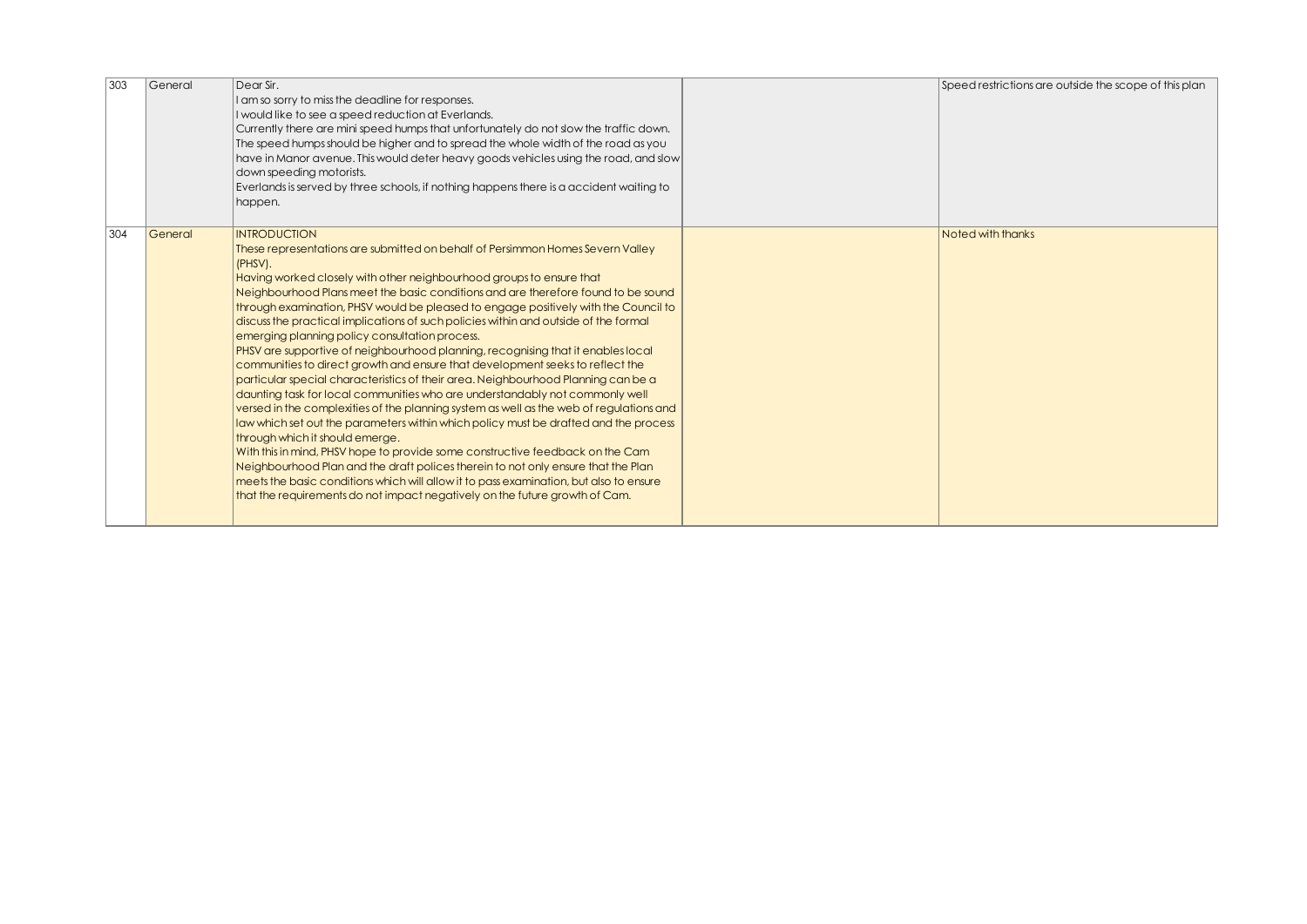| 305 | General            | Paragraph 37 of the 2019 NPPF sets out that: "Neighbourhood plans must meet certain            | With this in mind, whilst we can appreciate that      | Noted.                                        |
|-----|--------------------|------------------------------------------------------------------------------------------------|-------------------------------------------------------|-----------------------------------------------|
|     |                    | 'basic conditions' and other legal requirements before they can come into force.               | the neighbourhood group have put in a great           |                                               |
|     |                    | These are tested through an independent examination before the neighbourhood                   | deal of work on getting the Neighbourhood Plan        |                                               |
|     |                    |                                                                                                |                                                       |                                               |
|     |                    | plan may proceed to referendum." The basic conditions set out in Paragraph 8(2) of             | to its current stage, there would be merit in         |                                               |
|     |                    | Schedule 4b of the Town and Country Planning Act 1990 (as amended) are as follows:             | pausing work on the Neighbourhood Plan until          |                                               |
|     |                    | (2) A draft order meets the basic conditions if-                                               | such time as the Local Plan Review is close to        |                                               |
|     |                    | a) having regard to national policies and advice contained in guidance issued by the           | adoption. As Cam is identified as a location for      |                                               |
|     |                    | Secretary of                                                                                   | strategic growth in the Local Plan Review, this       |                                               |
|     |                    | State, it is appropriate to make the order,                                                    | would allow the Neighbourhood Plan to guide           |                                               |
|     |                    | b) having special regard to the desirability of preserving any listed building or its          | that future development which will almost             |                                               |
|     |                    | setting or any features of special architectural or historic interest that it possesses, it is | certainly be identified through the Local Plan        |                                               |
|     |                    | appropriate to make the order,                                                                 | Review. Should the Neighbourhood Plan                 |                                               |
|     |                    | c) having special regard to the desirability of preserving or enhancing the character          | continue on its current course, reflecting the        |                                               |
|     |                    | or appearance of any conservation area, it is appropriate to make the order                    | policies of the adopted Local Plan, it will to a      |                                               |
|     |                    | d) the making of the order contributes to the achievement of sustainable                       | large extent become out of date as soon as the        |                                               |
|     |                    | development,                                                                                   | Local Plan Review is adopted in 2021 as it will not   |                                               |
|     |                    | e) the making of the order is in general conformity with the strategic policies                | reflect the growth which is being proposed for        |                                               |
|     |                    |                                                                                                |                                                       |                                               |
|     |                    | contained in the development plan for the area of the authority (or any part of that           | Cam.                                                  |                                               |
|     |                    | area),                                                                                         | Notwithstanding this, should the neighbourhood        |                                               |
|     |                    | f) the making of the order does not breach, and is otherwise compatible with, EU               | group wish to continue with the Neighbourhood         |                                               |
|     |                    | obligations, and                                                                               | Plan as it stands, within the context of the policies |                                               |
|     |                    | g) prescribed conditions are met in relation to the order and prescribed matters have          | of the adopted Stroud Local Plan, we have the         |                                               |
|     |                    | been complied with in connection with the proposal for the order.                              | following comments on the document and its            |                                               |
|     |                    | As highlighted on page 16 of the Neighbourhood Plan, Stroud District Council are               | supporting evidence.                                  |                                               |
|     |                    | working on their Local Plan Review which is due to be submitted for examination in             |                                                       |                                               |
|     |                    | around December 2020. As part of the Local Plan Review, Stroud District Council are            |                                                       |                                               |
|     |                    | having to accommodate around a 40% increase in their housing requirement over the              |                                                       |                                               |
|     |                    | period to 2036, over and above that which is currently planned for in the adopted              |                                                       |                                               |
|     |                    | Local Plan.                                                                                    |                                                       |                                               |
|     |                    |                                                                                                |                                                       |                                               |
|     |                    |                                                                                                |                                                       |                                               |
|     |                    |                                                                                                |                                                       |                                               |
| 306 | CAMCD <sub>2</sub> | Draft Policy CAMCD2 seeks to address potential impacts on existing trees and                   | The wording could be amended as follows in            | Many thanks for this detailed response and    |
|     |                    | hedgerows within Cam. In masterplanning, PHSV seek are aligned with the intentions of          | order to give greater balance to quality over         | suggestion. Policy to be revised in line with |
|     |                    | this policy, seeking to preserve existing trees and hedgerows where possible whilst also       | quantity:                                             | comments.                                     |
|     |                    | seeking to optimise the development potential of sites in as required by the NPPF. PHSV        |                                                       |                                               |
|     |                    | therefore supports the inclusion of Policy CAMCD2 however raise one issue with its             | 'Where there is an unavoidable loss of trees on       |                                               |
|     |                    | current drafting. As drafted the policy states that "where there is an unavoidable loss        | site, replacement trees will be required to be        |                                               |
|     |                    | of trees on site, replacement trees will be required to be planted on site at a rate of        | planted on site at a rate of two trees for each-      |                                               |
|     |                    | two trees for each tree lost. Species should be selected in line with advice set out in        | tree lost. Consideration will be given to the         |                                               |
|     |                    | the Cam Design Code (2019)". Whilst we support this in principle, it does not give clarity     | quality of the trees proposed as replacements in      |                                               |
|     |                    | or consider the practical considerations which can often be involved. For instance,            | order to assess the appropriate number of             |                                               |
|     |                    | the wording does not specify what size of tree could be captured by this policy or             | replacement trees required in relation to the         |                                               |
|     |                    |                                                                                                |                                                       |                                               |
|     |                    | what standard of tree must replace any lost and as such in theory a sapling could be           | quality of those being lost. Species should be        |                                               |
|     |                    | lost and this could end up requiring the replacement of 2 significant trees. When you          | selected in line with advice set out in the Cam       |                                               |
|     |                    | consider the likely number of small, juvenile trees which could be lost on a site this         | Design Code (2019)"                                   |                                               |
|     |                    | could potentially have significant implications for optimising the development of a site       |                                                       |                                               |
|     |                    | as large areas would have to be provided for tree planting.                                    |                                                       |                                               |
|     |                    | It is also evident that this wording does not consider the quality of the trees being lost     |                                                       |                                               |
|     |                    | and the potential quality of the tree replacing it. For example it is feasible that there      |                                                       |                                               |
|     |                    | could be a great benefit in replacing ten poor quality trees with five high quality trees.     |                                                       |                                               |
|     |                    | This would not be a consideration under the current wording of the policy and as such          |                                                       |                                               |
|     |                    | the policy supports quantity over quality.                                                     |                                                       |                                               |
|     |                    |                                                                                                |                                                       |                                               |
|     |                    |                                                                                                |                                                       |                                               |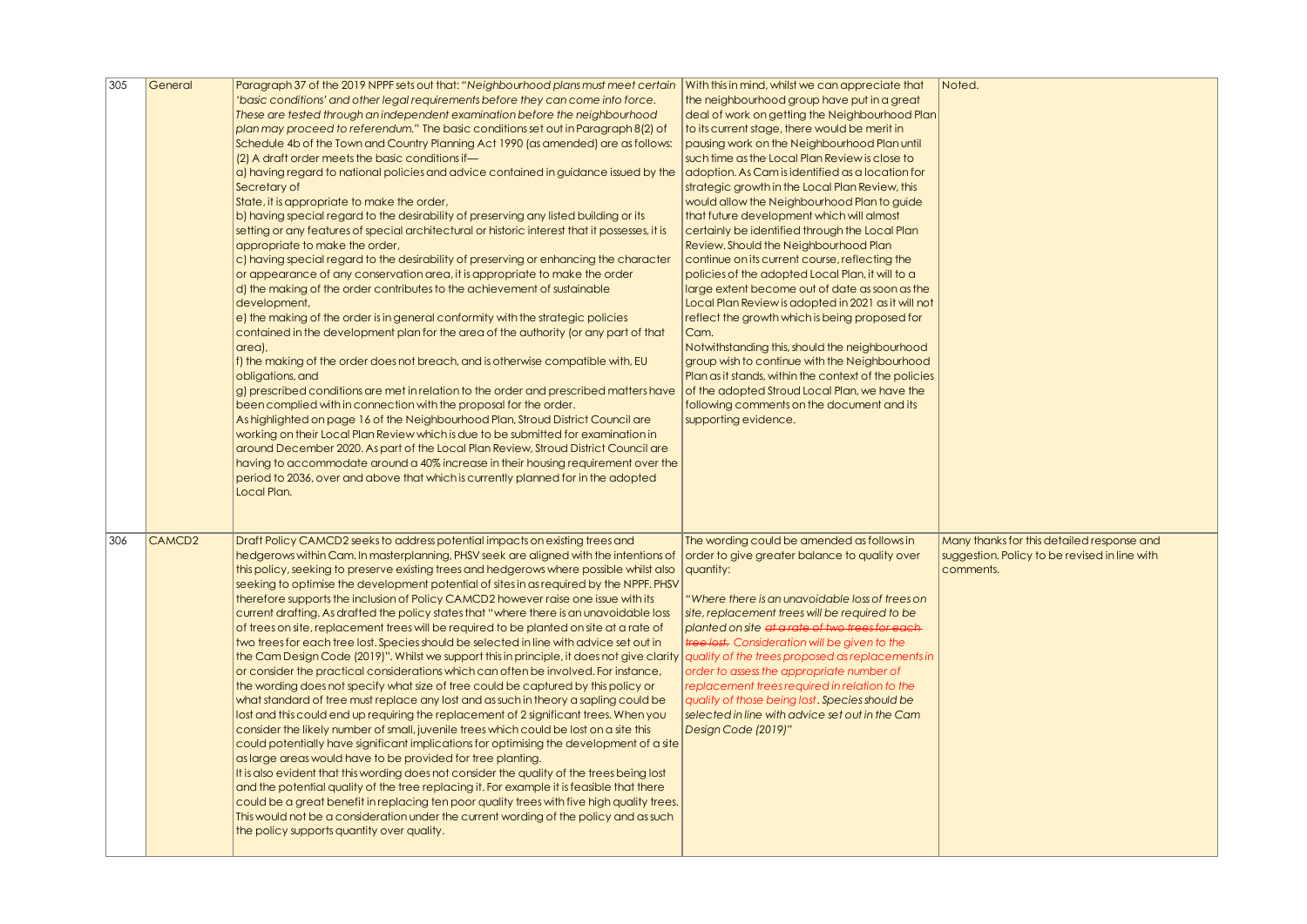| 307 | <b>CAMMC1</b>       | Draft Policy CAMMC1 deals with improving and enhancing connections for cyclists<br>and pedestrians. PHSV support the inclusion of a policy which seeks to maximise the<br>permeability of developments as well as ensuring positive connections to local<br>transport corridors and hubs. The current drafting of the policy however has practical<br>implications as it would currently likely require developments to carry out works to off<br>site snickets which could in many instances be in third party ownership. Developers<br>would therefore not be able to provide a contribution to the Council in order for them<br>to carry out enhancement work on snickets off site as they may not be in Council<br>ownership. PHSV supports the intention to ensure that developments connect to<br>existing snickets but the current drafting by virtue of its wording potentially puts<br>developments at threat of not being deliverable. | The wording should therefore be amended to<br>reflect this issue and we provide an example<br>below:<br>"Where development proposals neighbour or<br>affect existing snickets, these must be retained,<br>and connected to the proposed development<br>and enhanced. Where development proposals<br>neighbour existing snickets, they should seek to<br>connect to them ensuring permeability not only<br>across the proposed development, but also<br>therefore allowing continued permeability<br>through the wider area" | Noted. Policy wording amended                                                 |
|-----|---------------------|--------------------------------------------------------------------------------------------------------------------------------------------------------------------------------------------------------------------------------------------------------------------------------------------------------------------------------------------------------------------------------------------------------------------------------------------------------------------------------------------------------------------------------------------------------------------------------------------------------------------------------------------------------------------------------------------------------------------------------------------------------------------------------------------------------------------------------------------------------------------------------------------------------------------------------------------------|-----------------------------------------------------------------------------------------------------------------------------------------------------------------------------------------------------------------------------------------------------------------------------------------------------------------------------------------------------------------------------------------------------------------------------------------------------------------------------------------------------------------------------|-------------------------------------------------------------------------------|
| 307 | Design Code         | We support the inclusion of the Design Code and its focus around landscape driven<br>design. Our only comments in relation to the Design Code relate to some of the more<br>prescriptive requirements and their practical implications. Whilst the majority of the<br>document gives guidance on the existing local vernacular, there are some elements<br>which require that developments meet certain prescriptive criteria. This presents issues<br>as such specific criteria may not be possible within every development site due to site<br>constraints based on for example topography or site shape. We would therefore<br>propose that these prescriptive elements are amended as follows, to ensure that<br>development is guided to reflect local vernacular, whilst still offering flexibility where<br>the context of the site necessitates it (proposed amendments in red):                                                        |                                                                                                                                                                                                                                                                                                                                                                                                                                                                                                                             | <b>Noted</b>                                                                  |
| 309 | Design Code<br>P.14 |                                                                                                                                                                                                                                                                                                                                                                                                                                                                                                                                                                                                                                                                                                                                                                                                                                                                                                                                                  | The width of the snicket should be sufficient to<br>provide habitats, wildlife routeways and surfaces<br>for people. Where feasible <i>The surface for</i><br>people should be between 1.5 - 2 metres or 3<br>metres if dual use with a bike.                                                                                                                                                                                                                                                                               | Agreed. Wording within the Code will be reviewed in<br>line with this comment |
| 310 | Design Code<br>P.16 | Different trees have different growth characteristics. Site context may mean that a 2<br>metre wide verge is not possible in certain locations on a site but this amendment<br>would allow for a narrower width in that location to reflect a tree species which is<br>suitable.                                                                                                                                                                                                                                                                                                                                                                                                                                                                                                                                                                                                                                                                 | Verges should be at least 2 metres suitably wide<br>to enable tree growth specific to the tree<br>planting in that location without impinging on<br>highway and footway access.                                                                                                                                                                                                                                                                                                                                             | Agreed. Wording within the Code will be reviewed in<br>line with this comment |
| 311 | Design Code<br>P21  | This requirement may not be feasible in all locations where a neighbourhood is<br>accessed. Access to sites is intrinsically tied up in its context and there will be cases<br>where the landownership requires that the frontage of a site onto an existing highway<br>will need to be used in its entirety to provide a safe access. In such situations it is likely<br>that such a requirement would then require land take from a landowner who is not<br>willing to give up an element of their land. It also risks planting feature trees in such a<br>situation which would compromise the safety of those road users in that location due<br>to the impact on visibility splays. This amendment will give flexibility that the landmark<br>feature need not be located at the access but could be set back within the site a<br>suitable distance from the access where it is feasible.                                                  | Where feasible, Ggateways into Cam and into<br>Cam's neighbourhoods should be defined by<br>grassed junction islands or verges with a rural<br>character that contains a landmark tree or tree<br>group                                                                                                                                                                                                                                                                                                                     | Agreed. Wording within the Code will be reviewed in<br>line with this comment |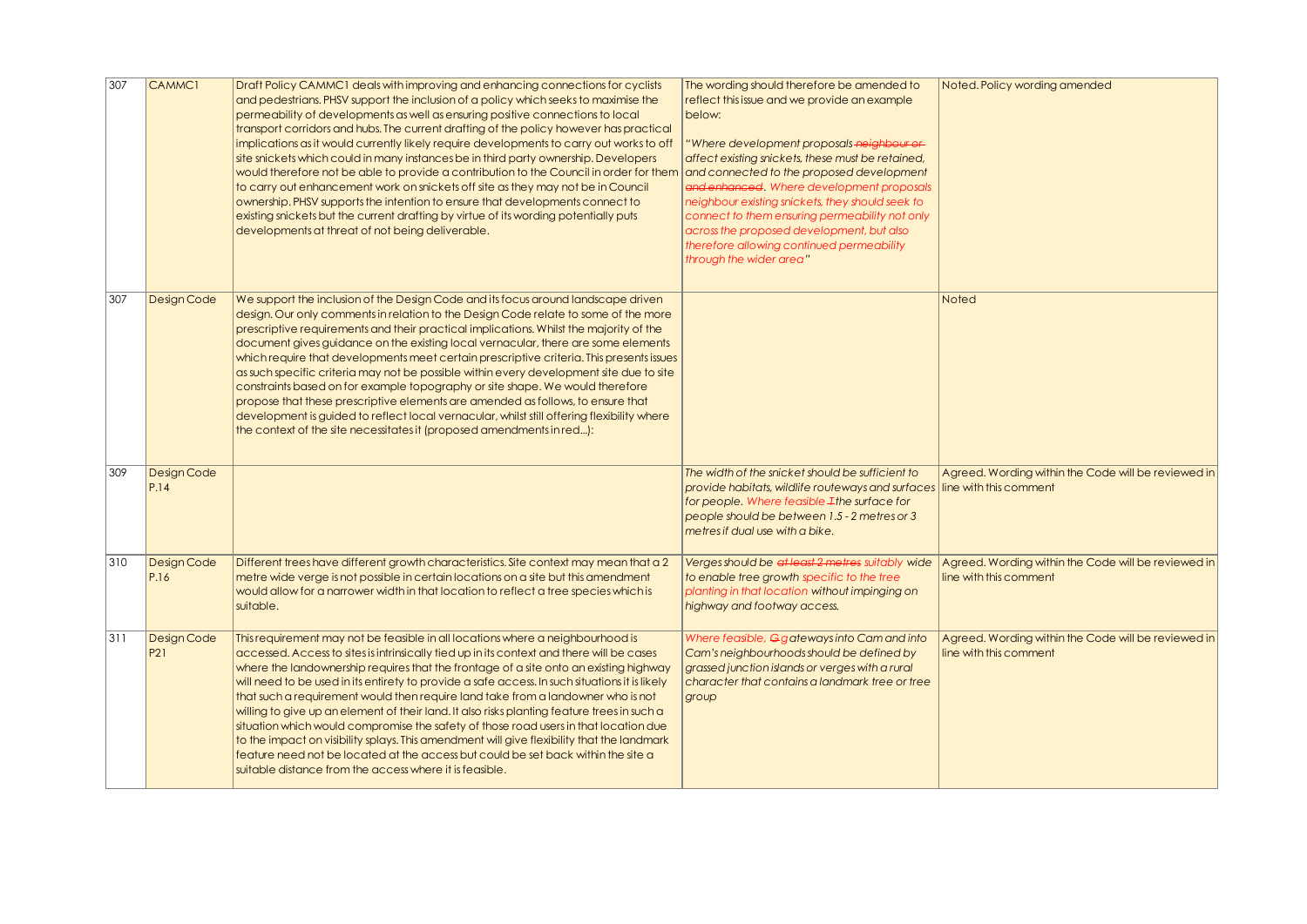| 312 | Design Code<br>P <sub>24</sub> | It is not common that planning applications are supported by landscape designs that<br>detail the planting in rear gardens of the plots proposed. Planting schemes generally<br>deal with the public open space, communal areas and front garden areas around<br>driveways and parking. The reason for this is that rear gardens are the main amenity<br>areas of future occupiers and as such they prefer to have a blank canvass within which<br>to create a space which is subjectively of their taste and allows them to have a<br>private amenity area which gives them the most enjoyment. There are also issues<br>around the ability to stop future occupiers from simply removing trees once they<br>occupy their home. Adding tree planting can therefore add an unnecessary cost to a<br>future occupier in removing trees and re-landscaping that space.           | Where space allows, plant appropriate species<br>of trees within rear plots. This is of particular value line with this comment<br>at the ends of exposed terraces and in-<br>boundaries between plots- | Agreed. Wording within the Code will be reviewed in                                                                |
|-----|--------------------------------|--------------------------------------------------------------------------------------------------------------------------------------------------------------------------------------------------------------------------------------------------------------------------------------------------------------------------------------------------------------------------------------------------------------------------------------------------------------------------------------------------------------------------------------------------------------------------------------------------------------------------------------------------------------------------------------------------------------------------------------------------------------------------------------------------------------------------------------------------------------------------------|---------------------------------------------------------------------------------------------------------------------------------------------------------------------------------------------------------|--------------------------------------------------------------------------------------------------------------------|
| 313 | Design Code<br>P <sub>29</sub> | As set out within the Design Code and within the Design Statement forming part of the<br>evidence base, there are varied building lines throughout Cam. It is important to<br>remove this prescriptive 3 metre requirement as it would not allow flexibility where it<br>may not be feasible to set buildings back by 3 metres or where it is preferable from a                                                                                                                                                                                                                                                                                                                                                                                                                                                                                                                | <b>Facades on varied building lines, set back from</b><br>the highway by at least 3 meters-                                                                                                             | Agreed. Wording within the Code will be reviewed in<br>line with this comment                                      |
|     |                                | design point of view not to set buildings back by 3 metres. For example, it may be<br>preferable from a design point of view to have car parking to the side of homes and<br>the building line closer to the highway on both sides of the road through a<br>development at certain specific points in order to create a sense of narrowing in the<br>built form which will naturally act as traffic calming in those locations, rather than<br>having to add such retrospective design elements as speed bumps. A varied street<br>scene and the characteristics of the built form as a way of slowing vehicle movements<br>through a development is a key component of the Manual for Streets design<br>guidance.                                                                                                                                                             |                                                                                                                                                                                                         |                                                                                                                    |
| 314 | Design Code<br>P <sub>29</sub> | It is unclear what is meant by "building blocks" and this should be made clearer. In any<br>case, should this mean that detached homes have to be separated by at least 3<br>metres this is not compliant with paragraph 123 of the NPPF which states that "where"<br>there is an existing or anticipated shortage of land for meeting identified housing<br>needs, it is especially important that planning policies and decisions avoid homes<br>being built at low densities, and ensure that developments make optimal use of the<br>potential of each site". There are many successful estate designs which include shorter<br>separation between buildings than 3 metres, providing detached homes in certain<br>locations of a scheme whilst also maximising the sites potential in a context where we<br>are asked to significantly boost the supply of housing.       | A minimum 3 metre separation between-<br>building blocks                                                                                                                                                | Agreed. Some of the wording within the Code will be<br>reviewed in line with this comment                          |
| 315 | Design Code<br>P30             | We believe this is stipulating that where a hedgerow boundary to a site would have<br>housing and the gardens of them backing on to that boundary, there must be a<br>separation between that boundary hedge and the back garden of the homes of at<br>least 2 metres. Whilst we appreciate the intentions of this requirement to provide some<br>formalised management control over retaining this hedgerow boundaries, in reality<br>this is impractical. Issues arise regarding maintenance and control of the buffer and it is<br>common that in such situations, within time, those occupiers who have a home backing<br>on to the buffer will incorporate that element of the buffer into their curtilage. It also<br>raises security issues with an access strip to the rear of homes which is lacking in<br>surveillance and providing discreet access to those homes. | Separated from individual building plot rear-<br>boundaries by a buffer and maintenance strip of<br>2 <del>m minimum width</del>                                                                        | A positive, green edge between the built settlement<br>and the landscape will be retained in the revised<br>draft. |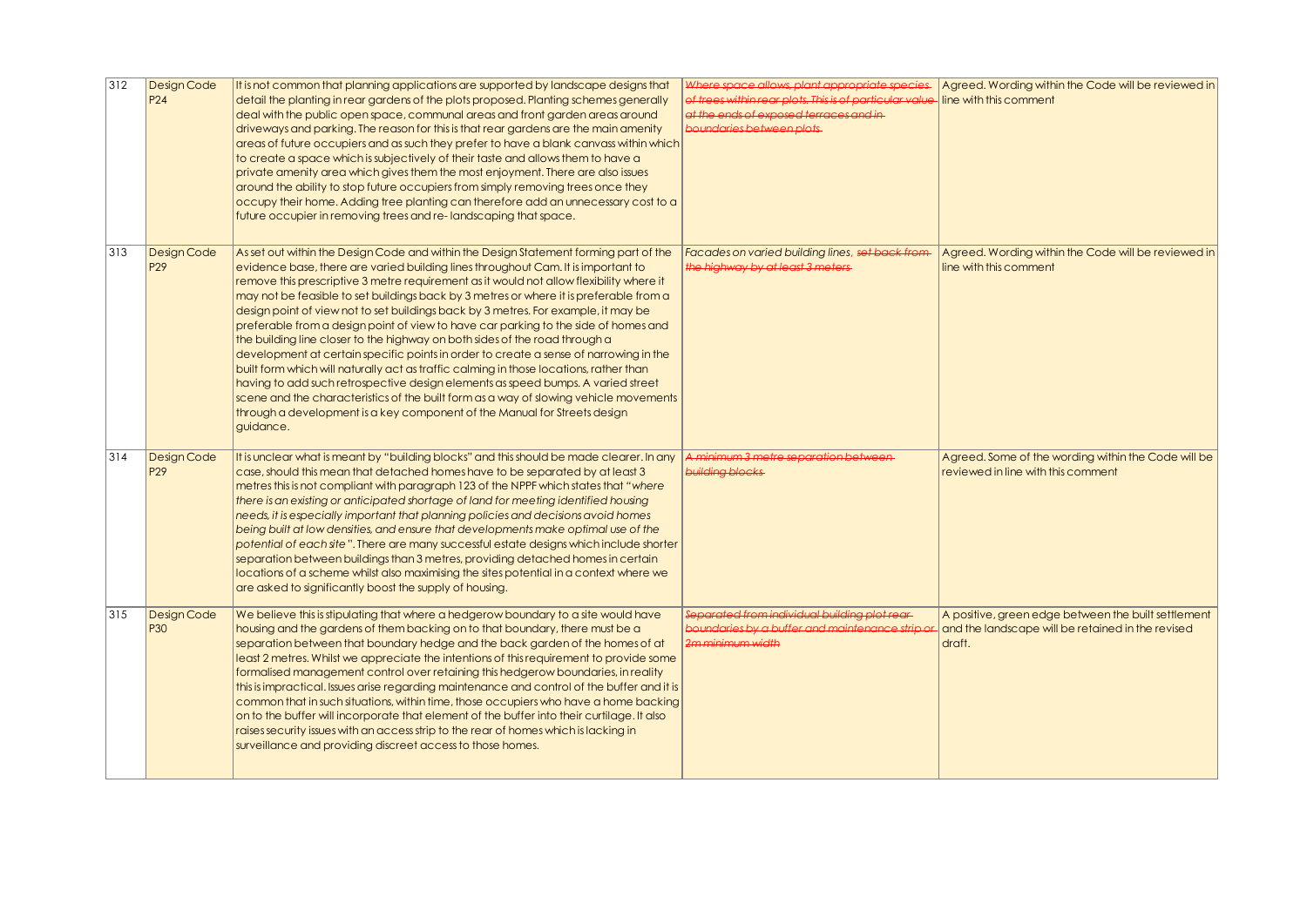| 316 | Design Code<br>P31 | This seems to suggest that 2.5 and 3 storey homes will be resisted in new development<br>within Cam. As the paragraph notes, there are examples within Cam of 2.5 and 3 storey storeys across the village. However, there are a<br>homes, it is also evident as noted above that paragraph 123 of the NPPF which seeks to small number of 2.5 and 3 storey buildings both<br>optimise the potential of sites. In the context of such a critical need for further housing<br>within the District, 2.5 storey homes can be pivotal in optimising the potential of sites to<br>deliver larger family homes at a more affordable price. On sites where there is varied<br>topography, the use of 2.5 storey and 3 storey homes on lower parts of the site can<br>offset the need to locate no or lower height development on areas of the site which<br>are higher and therefore have the potential for greater landscape impact. Removing<br>this sentence will ensure that the Design Code is compliant with the NPPF and allows<br>flexibility.                                                                                                                                                                                                                                                                  | Ambient building height is between one and two<br>historic and in Cam's 20th Century<br>neighbourhoods. These present exceptional<br>opportunities to exceed the ambient height-<br>where there is a clear townscape case and no-<br>harm to amenity or village setting. | Wording reviewed, but it remains the case that the<br>ambient height is between 1 and 2 storeys.<br>Acknowledged that some flexiblity is needed in<br>relation to topography. |
|-----|--------------------|-----------------------------------------------------------------------------------------------------------------------------------------------------------------------------------------------------------------------------------------------------------------------------------------------------------------------------------------------------------------------------------------------------------------------------------------------------------------------------------------------------------------------------------------------------------------------------------------------------------------------------------------------------------------------------------------------------------------------------------------------------------------------------------------------------------------------------------------------------------------------------------------------------------------------------------------------------------------------------------------------------------------------------------------------------------------------------------------------------------------------------------------------------------------------------------------------------------------------------------------------------------------------------------------------------------------|--------------------------------------------------------------------------------------------------------------------------------------------------------------------------------------------------------------------------------------------------------------------------|-------------------------------------------------------------------------------------------------------------------------------------------------------------------------------|
| 317 | General            | These comments are intended to be constructive and PHSV would be pleased to enter<br>into further discussions on these comments as well as the practical implications of draft<br>policies. We consider that the proposed amendments we have set out will ensure that<br>the Plan meets basic conditions (a) and (d) specifically and will enable to the Plan to<br>proceed through examination on to referendum.<br>We would appreciate being kept informed of any future consultations on the<br>Neighbourhood Plan and any other planning policy documents.                                                                                                                                                                                                                                                                                                                                                                                                                                                                                                                                                                                                                                                                                                                                                  |                                                                                                                                                                                                                                                                          | Noted - and thank you for the constructive<br>comments. Appropriate amendments have been<br>made to the Plan                                                                  |
| 318 | General            | Thank you for your consultation on the Neighbourhood Development Plan, which was<br>received on 6 June 2019.<br>We have no comments to make at this stage.<br>We do not offer detailed bespoke advice on policy but advise you ensure conformity<br>with the local plan and refer to guidance within our area neighbourhood plan<br>"proforma guidance". Notwithstanding the above, for example it is important that<br>these plans offer robust confirmation that development is not impacted by flooding<br>and that there is sufficient waste water infrastructure in place to accommodate<br>growth.<br>We would only make substantive further comments on the plan if it were seeking to<br>allocate sites in Flood Zones 2 or 3 (the latter being used as the 100 year climate<br>change extent). Where an 'ordinary watercourse' is present this would need to be<br>assessed and demonstrated as part of the evidence base within a Strategic Flood Risk<br>Assessment (SFRA) i.e. to inform the sequential testing of sites and appropriate / safe<br>development.<br>We would not, in the absence of specific sites allocated, offer a bespoke comment at<br>this time. You are advised to utilise our attached area guidance and pro-forma which<br>should assist you moving forward with your Plan. |                                                                                                                                                                                                                                                                          | Noted.                                                                                                                                                                        |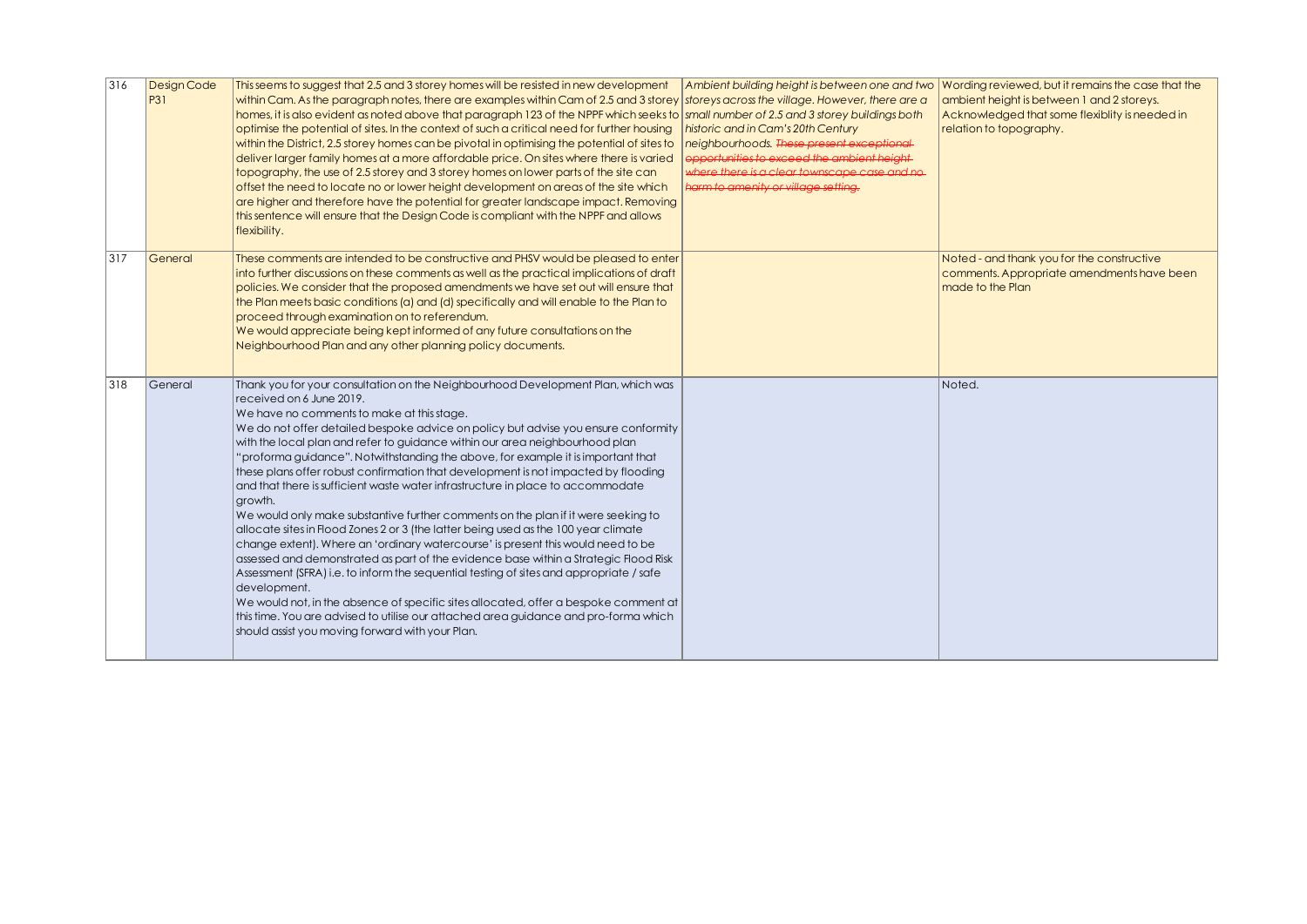| 319 | Local Green<br><b>Space Report</b><br>and Policy<br>CAMCF <sub>2</sub> | We have received a letter of notification from Cam Parish Council that the land we<br>own at Everlands, referred to in your letter as 'Riverside' has been nominated as a<br>Local Green Space and included in the draft neighbourhood plan.<br>We are writing again to express our objection to the proposal that the site at Everlands<br>be nominated as a Local Green Space. We refer you also to the three letters sent to<br>the council in November 2018, and the letter supporting our objection as set out in the<br>letter from the Town and Country Planning Consultants, Mr Daniel Drayton in January of<br>2019.<br>This week Mr Drayton has written a further letter to yourselves and Stroud District<br>Council outlining concerns about the process followed in developing the Local Green<br>Space report and subsequent plan. There is a clear lack of factual information and<br>empirical evidence to support the nomination of our land. Mr Drayton did raise these<br>concerns with Cam Parish Council back in January of this year but received no<br>response to the specific concerns about the process followed.<br>We would like to also draw your attention to some factual inaccuracies in the Local<br>Green Space Report and outline these below. These need to be considered together<br>with the comments in the letter from Mr Drayton in January and July of this year. | Noted. Points covered in this letter are incorporated<br>in the Local Green Space Report.         |
|-----|------------------------------------------------------------------------|-------------------------------------------------------------------------------------------------------------------------------------------------------------------------------------------------------------------------------------------------------------------------------------------------------------------------------------------------------------------------------------------------------------------------------------------------------------------------------------------------------------------------------------------------------------------------------------------------------------------------------------------------------------------------------------------------------------------------------------------------------------------------------------------------------------------------------------------------------------------------------------------------------------------------------------------------------------------------------------------------------------------------------------------------------------------------------------------------------------------------------------------------------------------------------------------------------------------------------------------------------------------------------------------------------------------------------------------------------------------------------------------------------------|---------------------------------------------------------------------------------------------------|
| 320 | Local Green<br>Space Report,<br>p28                                    | statement that the land is 'surrounded by residential development'. This is description<br>is not entirely accurate. On one side of the land is the road known as Everland's and<br>there are houses on the opposite side of the road, at the far end of the land is the St<br>George's estate. The majority of one side of the land has adjoining fields and at one<br>end of the land there is a further stretch of land that continues along the river Cam but<br>has not been included in the proposal.                                                                                                                                                                                                                                                                                                                                                                                                                                                                                                                                                                                                                                                                                                                                                                                                                                                                                                 | Noted, description of space amended accordingly.                                                  |
| 321 | Local Green<br>Space Report,<br>p29                                    | Pg. 29 describes the area as 'Demonstrably special to the local community'<br>The assumption here, and in many of the public comments, seems to be that the public<br>have right of access to this land. This is incorrect. The public only have a right of way<br>across a short and narrow section of the land at the far end nearest to Church Road.<br>This short footpath joins the road at Everland's and St Georges close. The footpath is<br>not adjacent to the river. Any reference to a 'riverside' walk is misleading as there is<br>no public right of way along the river and indeed the land is somewhat overgrown<br>limiting anyone walking beside the river.                                                                                                                                                                                                                                                                                                                                                                                                                                                                                                                                                                                                                                                                                                                              | Noted. Description of space and evidence section<br>amended to remove reference to riverside walk |
| 322 | Local Green<br>Space Report,<br>p29                                    | Pg. 29 'Beauty' This section of the report refers to 'ancient oak trees'. In the next<br>section (historic significance) it states that; 'oak trees are remnants of Berkeley estate<br>parklands'.<br>Again, this is somewhat misleading. To be clear there are two old oak trees at the far<br>end of the land next to the public footpath. It is surprising that such misleading<br>information is included in what should be a clear and objective report and it is not<br>clear where this information has come from. The suggestion that the trees are<br>'remnants of estate parklands' is not supported by evidence. This illustrates Mr<br>Drayton's point about the lack of objectivity and accountability in this report.                                                                                                                                                                                                                                                                                                                                                                                                                                                                                                                                                                                                                                                                         | Noted, description of space amended accordingly.                                                  |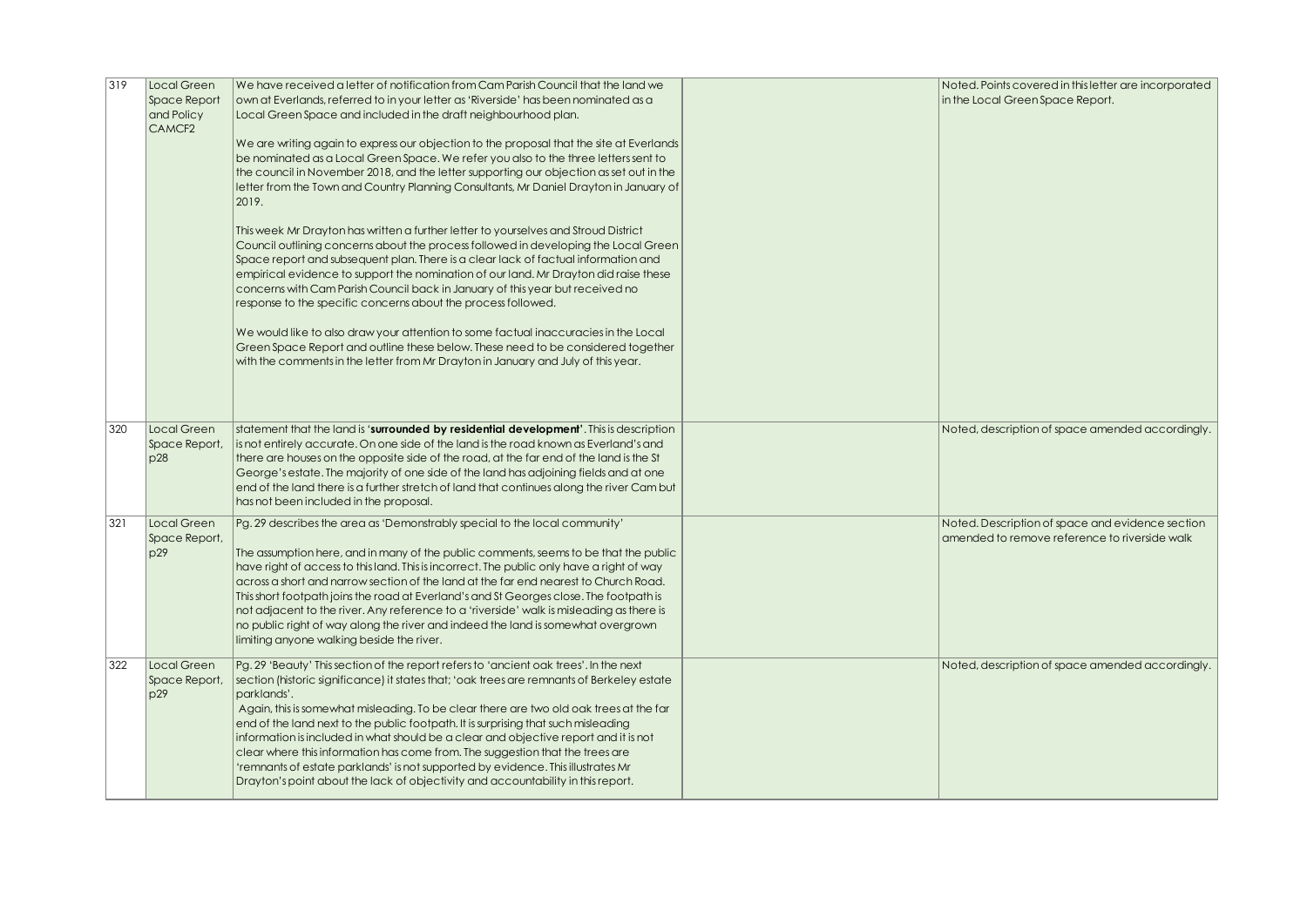| 323 | Local Green<br>Space Report,<br>p29    | Pg. 29 'Recreation' All of this section is again misleading as this is private land and the<br>only right of access is the very short footpath at one end of the land. There is reference<br>in one of the public comments to the field being used for 'football and cricket' and<br>'fishing'. In 40 years, we have not seen anyone fishing on our land and the ground is<br>overgrown and uneven and unsuitable for cricket or football. It is possible that the<br>submission's reference to football and cricket has confused our land with that of the<br>recreational field in Everland's.                                                                                                                                                                                                                                                                               |                                                                                                                                                                                                                                                                                                                                                                                                                                                                                                                 | Noted, reference to cricket and football has been<br>removed from this section.                                                                                                                                                                                                                                                                                                                                                                                                                                                                                                                                                           |
|-----|----------------------------------------|--------------------------------------------------------------------------------------------------------------------------------------------------------------------------------------------------------------------------------------------------------------------------------------------------------------------------------------------------------------------------------------------------------------------------------------------------------------------------------------------------------------------------------------------------------------------------------------------------------------------------------------------------------------------------------------------------------------------------------------------------------------------------------------------------------------------------------------------------------------------------------|-----------------------------------------------------------------------------------------------------------------------------------------------------------------------------------------------------------------------------------------------------------------------------------------------------------------------------------------------------------------------------------------------------------------------------------------------------------------------------------------------------------------|-------------------------------------------------------------------------------------------------------------------------------------------------------------------------------------------------------------------------------------------------------------------------------------------------------------------------------------------------------------------------------------------------------------------------------------------------------------------------------------------------------------------------------------------------------------------------------------------------------------------------------------------|
| 324 | Local Green<br>Space Report,<br>p29    | Pg. 29 'Wildlife' Reference to wildlife appears to be based on subjective comments.<br>There is no objective evidence base to support these claims. Indeed, having the land<br>in the family for over 40 years we are not aware that most of the animals and birds<br>referred to reside on our land. That is not to say they have not been seen, there is no<br>way of knowing this. But to argue that this makes the site special is speculative as many<br>of these birds and animal may also have been seen on adjoining land or other fields in<br>the area. There is no evidence that these animals and birds live on or are dependent<br>on the land.                                                                                                                                                                                                                   |                                                                                                                                                                                                                                                                                                                                                                                                                                                                                                                 | Noted. The SG considers this space special due to its<br>richness of wildlife. The GCER Distribution of Rare and<br>Protected Species Records Map (April 2016)<br>identifies sighting of a rare or protected species<br>broadly located at the south and east boundary of<br>the site.<br>There are a number of notable trees within the<br>space, three of which are marked on the historic<br>map shown on the Woodland Trust's Ancient Tree<br>Inventory and are therefore likely to be veteran or<br>ancient trees. There is also a TPO Tree (TPO 299)<br>within the space, just south of the PRoW. More detail<br>in the LGS Report. |
| 325 |                                        | In summary we do not agree that sound or sufficiently objective evidence has been<br>presented to justify proposing the land we own at Everland's to become a Local<br>Green Space, and as Mr Drayton has set out in his letter serious concerns about a<br>failure to follow the appropriate process.<br>The National Planning Framework clearly stipulates that; The Local Green Space<br>designation will not be appropriate for most green areas or open spaces'.<br>The case has not been made as to why this piece of land could be considered as<br>special'.<br>As landowners we would like reassurance that no one with a particular interest in this<br>piece of land has been involved in the decision-making process so far and that all<br>decisions have been made purely on factual and objective evidence.<br>We continue to strongly object to this proposal, |                                                                                                                                                                                                                                                                                                                                                                                                                                                                                                                 | Noted. The SG considers that the evidence<br>collected demonstrates that this space is<br>demonstrably special to the community. The points<br>raised in this letter are covered in the Local Green<br>Space Report.<br>The Process undertaken by the Steering Group to<br>arrive at the proposed Local Green Spaces is clearly<br>set out in Section 2 of the Local Green Space Report.                                                                                                                                                                                                                                                  |
| 326 | Pg21<br><b>POLICY</b><br><b>CAMES1</b> | Severn Trent is supportive of policies to enhance and maintain biodiversity.<br>We would also encourage you to include a policy to safeguard existing Land<br>Drainage and ditches for development to ensure that any sustainable surface water<br>outfalls are not lost for future growth.<br>We recognise the multiple benefits blue-green infrastructure has in enhancing<br>biodiversity and providing sustainable locations for surface water drainage in line with<br>the Drainage Hierarchy as supported by Planning Practice Guidance Paragraph 80.<br>Such locations can coincide with SuDS for new developments which provide multiple<br>benefits such as flood risk reduction, biodiversity and amenity value.                                                                                                                                                     | Alter POLICY CAMES1 to read Blue-Green<br>Infrastructure and Biodiversity.<br>We suggest you include the policy wording:<br>Development should where possible, create<br>and enhance blue green corridors to protect<br>watercourses, and their associated habitats from<br>harm.'<br>'The incorporation of Sustainable Drainage<br>Systems (SuDS) into these blue green corridors<br>can help to improve biodiversity and amenity,<br>assisting with the delivery of the wider benefits of<br>utilising SuDS.' | Noted - policy wording revised. Reference to SuDs is<br>made in the Cam Design Code to which a revised<br>version of this policy links.                                                                                                                                                                                                                                                                                                                                                                                                                                                                                                   |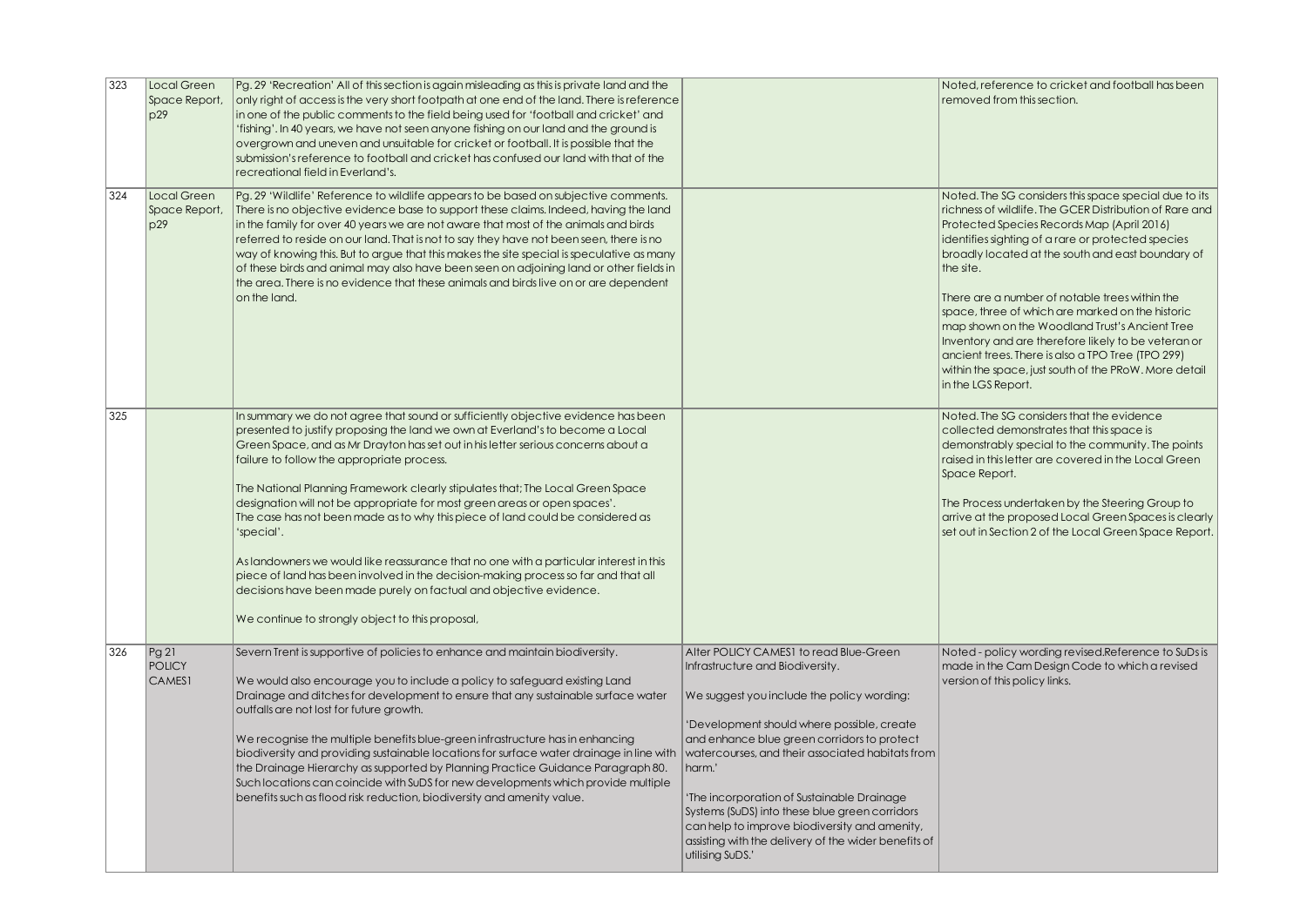| 327 | Pg37<br><b>POLICY</b><br>CAMCD3 | Severn Trent is supportive of the policy to support sustainable construction and design, We recommend the inclusion of the following<br>particularly methods to encourage water use reduction and waste water<br>management.<br>We are supportive of building designs that include greywater recycling and rainwater<br>harvesting.<br>With regards to water resource efficienty Part G of Building Regulations specify that<br>new homes must consume no more than 125 litres of water per person per day. We<br>recommend you encourage developers to consider taking an approach of installing<br>specifically designed water efficient fittings in all areas of the property rather than<br>focus on the overall consumption of the property. This should help to achieve a lower<br>overall consumption than the maximum volume specified in the Building Regulations.<br>We recommend that in all cases you consider:<br>• Single flush siphon toilet cistern and those with a flush volume of 4 litres.<br>• Showers designed to operate efficiently and with a maximum flow rate of 8 litres per<br>minute.<br>• Hand wash basin taps with low flow rates of 4 litres or less.<br>• Water butts for external use in properties with gardens.                                                                                                                                                                                                                                                                                                                                                                                                                                                                                                                                                                                                                                 | policy wordings:<br>'Development proposals should demonstrate<br>that the estimated consumption of wholesome<br>water per dwelling is calculated in accordance<br>with the methodology in the water efficiency<br>calculator, should not exceed 110<br>litres/person/day.'<br>'Developments should demonstrate that unless<br>not reasonably practicable the site designs have<br>included water re-use measures.' | Noted - the policy wording has been reviewed and<br>support for building designs that include grey water<br>harvesting and recycling is included. |
|-----|---------------------------------|--------------------------------------------------------------------------------------------------------------------------------------------------------------------------------------------------------------------------------------------------------------------------------------------------------------------------------------------------------------------------------------------------------------------------------------------------------------------------------------------------------------------------------------------------------------------------------------------------------------------------------------------------------------------------------------------------------------------------------------------------------------------------------------------------------------------------------------------------------------------------------------------------------------------------------------------------------------------------------------------------------------------------------------------------------------------------------------------------------------------------------------------------------------------------------------------------------------------------------------------------------------------------------------------------------------------------------------------------------------------------------------------------------------------------------------------------------------------------------------------------------------------------------------------------------------------------------------------------------------------------------------------------------------------------------------------------------------------------------------------------------------------------------------------------------------------------------------------------------------------------------------|--------------------------------------------------------------------------------------------------------------------------------------------------------------------------------------------------------------------------------------------------------------------------------------------------------------------------------------------------------------------------------------------------------------------|---------------------------------------------------------------------------------------------------------------------------------------------------|
| 328 |                                 | Dear Sir / Madam<br>Cam Neighbourhood Plan Consultation SUBMISSION ON BEHALF OF NATIONAL GRID<br>National Grid has appointed Wood to review and respond to development plan<br>consultations on its behalf. We are instructed by our client to submit the following<br>representation with regards to the above Neighbourhood Plan consultation.<br>About National Grid<br>National Grid Electricity Transmission plc (NGET) owns and maintains the electricity<br>transmission system in England and Wales and National Grid Electricity System<br>Operator (NGESO) operates the electricity transmission network across the UK. The<br>energy is then distributed to the eight electricity distribution network operators across<br>England, Wales and Scotland.<br>National Grid Gas plc (NGG) owns and operates the high-pressure gas transmission<br>system across the UK. In the UK, gas leaves the transmission system and enters the UK's<br>four gas distribution networks where pressure is reduced for public use.<br>National Grid previously owned part of the gas distribution system known as 'National<br>Grid Gas Distribution limited (NGGDL). Since May 2018, NGGDL is now a separate<br>entity called 'Cadent Gas'.<br>To help ensure the continued safe operation of existing sites and equipment and to<br>facilitate future infrastructure investment, National Grid wishes to be involved in the<br>preparation, alteration and review of plans and strategies which may affect National<br>Grid's assets.<br><b>Specific Comments</b><br>An assessment has been carried out with respect to National Grid's electricity and gas<br>transmission apparatus which includes high voltage electricity assets and high-pressure<br>gas pipelines.<br>National Grid has identified that it has no record of such apparatus within the<br>Neighbourhood Plan area. |                                                                                                                                                                                                                                                                                                                                                                                                                    | Noted                                                                                                                                             |